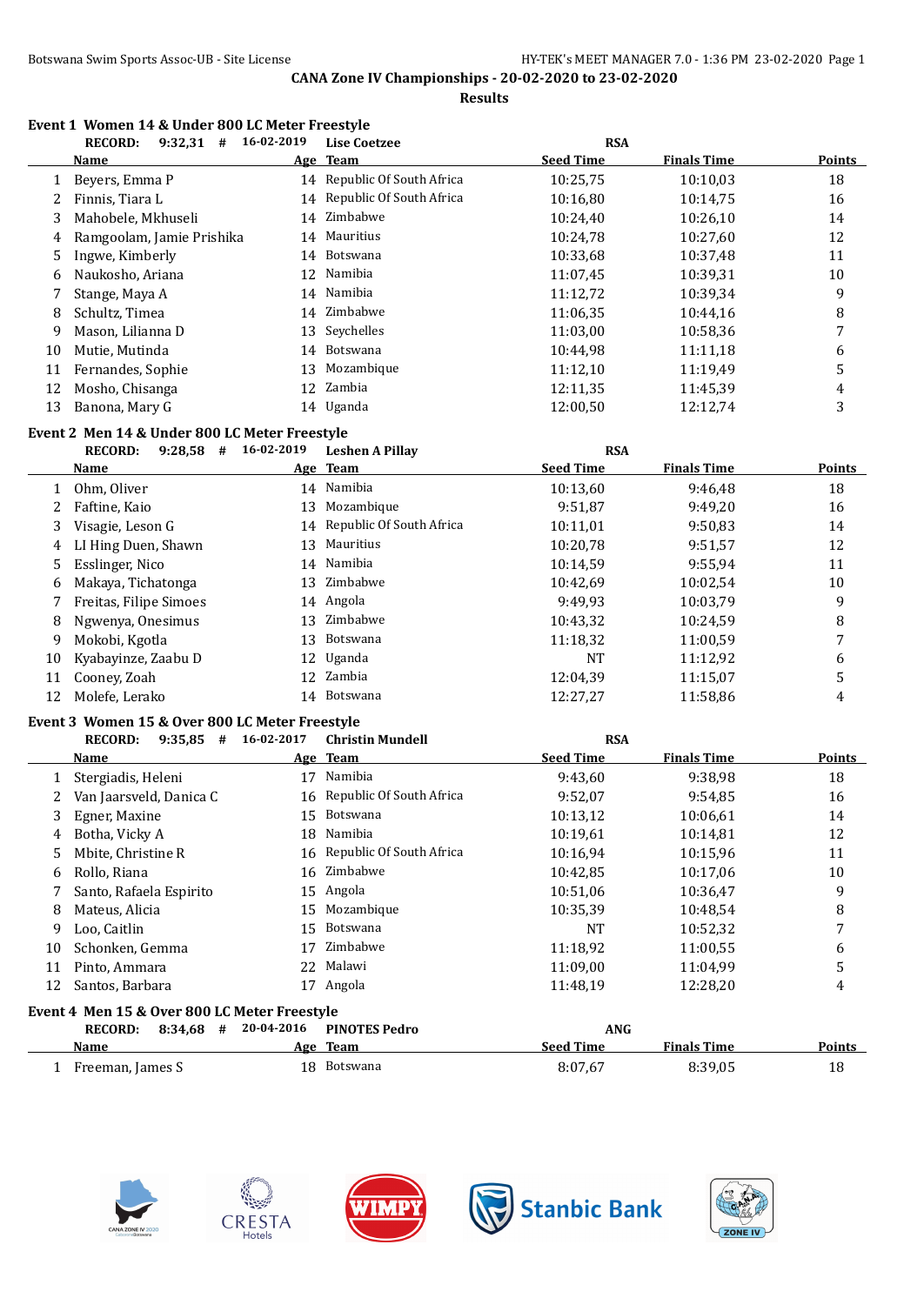**Results**

### **(Event 4 Men 15 & Over 800 LC Meter Freestyle)**

|    | <b>Name</b>                |    | Age Team                  | <b>Seed Time</b> | <b>Finals Time</b> | <b>Points</b> |
|----|----------------------------|----|---------------------------|------------------|--------------------|---------------|
|    | Bekker, Andile             |    | 16 Botswana               | 9:10.03          | 8:56,88            | 16            |
| 3  | Payet, Damien              |    | 16 Seychelles             | 9:00.87          | 9:08.18            | 14            |
| 4  | Cyprianos, Denilson        | 17 | Zimbabwe                  | 9:19,82          | 9:08.29            | 12            |
| 5  | Le Roux, Corné             | 17 | Namibia                   | 9:49.06          | 9:25.98            | 11            |
| 6  | Rakotomavo, Herinirina J   |    | 23 Republic of Madagascar | 9:12.00          | 9:29,78            | 10            |
|    | AH Yong, Victor            |    | 15 Mauritius              | 9:15.00          | 9:42.70            | 9             |
| 8  | Franceys, Ryan             |    | 15 Zimbabwe               | 10:12,27         | 9:59.47            | 8             |
| 9. | Pale, Justino              |    | 16 Mozambique             | 9:30.22          | 10:01.40           |               |
| 10 | Andrianirina, Lalanomena A | 21 | Republic of Madagascar    | 9:30,42          | 10:04,51           | 6             |
| 11 | Chonguiça, Yannis          | 16 | Mozambique                | 9:42.66          | 10:04.72           |               |

#### **Event 5 Women 12 & Under 50 LC Meter Breaststroke**

|    | #<br><b>RECORD:</b><br>35,80 | 16-02-2017 | Alicia Kok Shun | <b>MRI</b>       |                    |                |
|----|------------------------------|------------|-----------------|------------------|--------------------|----------------|
|    | <b>Name</b>                  | <u>Age</u> | <b>Team</b>     | <b>Seed Time</b> | <b>Finals Time</b> | <b>Points</b>  |
|    | Muslun, Alina                | 12         | Mauritius       | 40,00            | 38,55              | 18             |
|    | Chang, Ji-eun                | 12         | Botswana        | 41,31            | 38,88              | 16             |
| 3  | Naukosho, Ariana             | 12         | Namibia         | 41,75            | 38,96              | 14             |
| 4  | Makwabarara, Mikayla         | 11         | Zimbabwe        | 41,10            | 39,17              | 12             |
| 5  | Ramdhun, Eunnice             | 12         | Mauritius       | 40,23            | 39,69              | 11             |
| 6  | Mudanye, Amelia              | 11         | Uganda          | 40,55            | 39,92              | 10             |
|    | Chang, Yun-suh               | 11         | Botswana        | 44,09            | 40,39              | 9              |
| 8  | Hoy, Hayley                  | 11         | Eswatini        | 42,94            | 40,80              | 8              |
| 9  | Wishart, Peyton              | 11         | Zimbabwe        | 41,16            | 40,91              | 7              |
| 10 | Mosho, Chisanga              | 12         | Zambia          | 42,52            | 41,40              | 6              |
| 11 | Mulenga, Mutale M            | 11         | Zambia          | 42,97            | 41,75              | 5              |
| 12 | Lutalo, Natalie              | 11         | Uganda          | 43,34            | 42,80              | 4              |
| 13 | Westerduin, Reza             | 12         | Namibia         | 44,11            | 43,48              | 3              |
| 14 | Barbosa, Tianna              | 11         | Eswatini        | <b>NT</b>        | 44,83              | $\overline{c}$ |
| 15 | Pereira, Kelly               | 10         | Mozambique      | 44,12            | 44,87              | 1              |
| 16 | Mkayea, Tujaliwe             | 12         | Malawi          | 45,89            | 45,41              |                |
| 17 | Losacco, Olivia              | 11         | Malawi          | 45,77            | 45,51              |                |
| 18 | Santos, Inara                | 11         | Angola          | 49,32            | 45,80              |                |
| 19 | Tati, Nelja                  | 11         | Angola          | 54,54            | 46,10              |                |

#### **Event 6 Men 12 & Under 50 LC Meter Breaststroke**

|       | <b>RECORD:</b><br>34,37<br># | 16-02-2017 | <b>Mikah K Burger</b> | <b>NAM</b>       |                    |               |
|-------|------------------------------|------------|-----------------------|------------------|--------------------|---------------|
|       | Name                         |            | Age Team              | <b>Seed Time</b> | <b>Finals Time</b> | <b>Points</b> |
|       | Vimba, Khaya                 |            | 12 Zimbabwe           | 37,12            | 36,07              | 18            |
|       | Durand, Oliver B             |            | 12 Namibia            | 38,41            | 36,80              | 16            |
| 3     | Payet, Alexander             |            | 12 Seychelles         | 38,00            | 37,04              | 14            |
| 4     | Leung Hing Wah, Timothy      |            | 12 Mauritius          | 38,00            | 37,31              | 12            |
| 5     | Hekandjo, Kgosana O          |            | 12 Namibia            | 41,85            | 40,14              | 11            |
| 6     | Barradas, Hugo               |            | 12 Mozambique         | 44,86            | 40,22              | 10            |
|       | Cochofel, Jose               |            | 12 Angola             | 42,94            | 40,39              | 9             |
| 8     | Kalipengule, Limbikani       | 11         | Zimbabwe              | 38,67            | 40,45              | 8             |
| 9     | Haskins, Ethan               | 12         | Botswana              | 42,46            | 40,50              | 7             |
| $*10$ | Prieur, Ethan                |            | 12 Malawi             | 42,01            | 40,66              | 5.50          |
| $*10$ | Nuwagaba, Daniel R           | 11         | Uganda                | 39,02            | 40,66              | 5.50          |
| 12    | Sethi, Khalil                | 12         | Botswana              | 41,93            | 41,01              | 4             |
| 13    | Zeravica, Jack               | 11         | Zambia                | 40,60            | 41,05              | 3             |
| 14    | Peterson, Inhensiko S        | 11         | Uganda                | 39,10            | 41,18              | 2             |









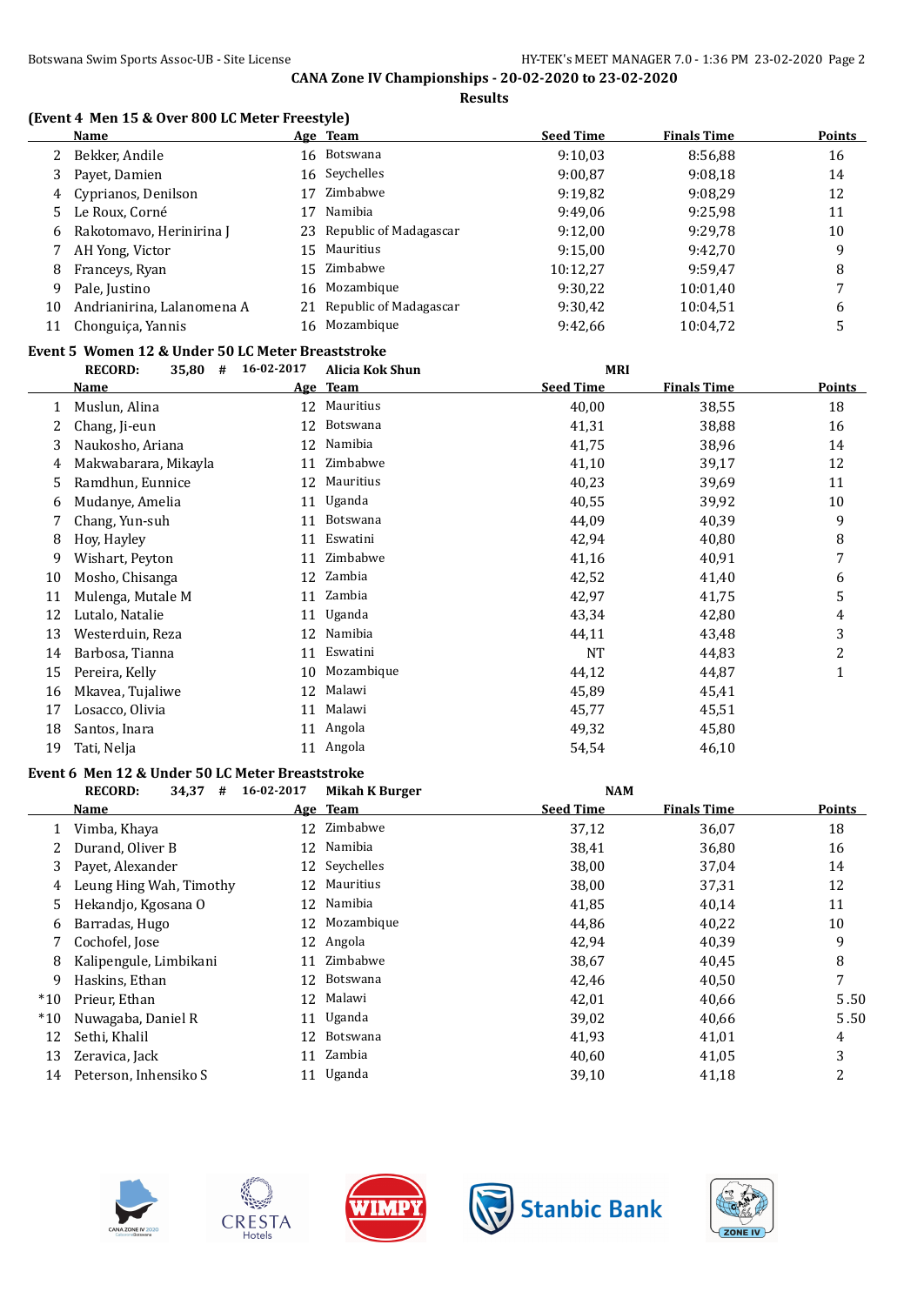|              | <b>Name</b>                                  |                    | Age Team                    | <b>Seed Time</b> | <b>Finals Time</b> | <b>Points</b>         |
|--------------|----------------------------------------------|--------------------|-----------------------------|------------------|--------------------|-----------------------|
| 15           | Fraser, Tiano                                |                    | 11 Eswatini                 | 47,72            | 41,78              | 1                     |
| 16           | Cataldi, Giacinto                            |                    | 11 Zambia                   | 43,19            | 42,03              |                       |
| 17           | Fraser, Luca                                 | 9                  | Eswatini                    | 45,54            | 42,63              |                       |
| 18           | Taborda, Helio                               | 12                 | Angola                      | 47,64            | 44,47              |                       |
| 19           | Mkavea, Tasunje                              | 9                  | Malawi                      | 51,82            | 50,48              |                       |
|              | Event 7 Women 13-14 50 LC Meter Breaststroke |                    |                             |                  |                    |                       |
|              | <b>RECORD:</b>                               | 34,48 # 16-02-2017 | <b>Paige F Brombacher</b>   | <b>RSA</b>       |                    |                       |
|              | <u>Name</u>                                  |                    | Age Team                    | <b>Seed Time</b> | <b>Finals Time</b> | Points                |
| 1            | Banza, Ingrid I                              |                    | 14 Republic Of South Africa | 36,36            | 36,66              | 18                    |
| 2            | Dhemba, Vhenekai                             |                    | 13 Zimbabwe                 | 37,47            | 36,88              | 16                    |
| 3            | Stange, Maya A                               |                    | 14 Namibia                  | 39,47            | 37,28              | 14                    |
| 4            | Goodinson, Kiara                             |                    | 14 Zimbabwe                 | 38,26            | 37,31              | 12                    |
| 5            | Liacopoulos, Antonia                         |                    | 14 Zambia                   | 37,31            | 37,52              | 11                    |
| 6            | Mason, Lilianna D                            | 13                 | Seychelles                  | 38,85            | 37,70              | 10                    |
| 7            | Ditlhogo, Amaru                              | 13                 | Botswana                    | 40,10            | 38,37              | 9                     |
| 8            | Labuschagne, Abigail                         |                    | 14 Seychelles               | 39,61            | 38,71              | 8                     |
| 9            | Nsereko, Nanette                             | 13                 | Uganda                      | 39,10            | 39,67              | 7                     |
| 10           | Harry, Kyra                                  | 13                 | Botswana                    | 40,98            | 40,03              | 6                     |
| 11           | Makwenda, Jessica                            |                    | 14 Malawi                   | 41,50            | 40,57              | 5                     |
| 12           | Fernandes, Nhara                             |                    | 13 Angola                   | 42,28            | 41,00              | 4                     |
| 13           | Armour, Kaeli-Peace                          |                    | 13 Republic Of South Africa | 42,02            | 41,31              | 3                     |
| 14           | Rey, Salome M                                |                    | 13 Namibia                  | 44,70            | 41,44              | $\overline{c}$        |
| 15           | Chizonda, Tracy                              |                    | 14 Malawi                   | 44,32            | 42,90              | $\mathbf{1}$          |
| 16           | Banona, Mary G                               |                    | 14 Uganda                   | 41,90            | 43,44              |                       |
| 17           | Dlamini, Siwakhile T                         |                    | 14 Eswatini                 | 49,41            | 47,13              |                       |
| 18           | Young, Lauren                                |                    | 14 Eswatini                 | <b>NT</b>        | 53,13              |                       |
|              | Event 8 Men 13-14 50 LC Meter Breaststroke   |                    |                             |                  |                    |                       |
|              | <b>RECORD:</b><br>$31,49$ #                  | 16-02-2019         | <b>Cory Werrett</b>         | ZIM-ZZ           |                    |                       |
|              | Name                                         |                    | Age Team                    | <b>Seed Time</b> | <b>Finals Time</b> | <b>Points</b>         |
| $\mathbf{1}$ | Lobo, Caio                                   |                    | 14 Mozambique               | 33,77            | 32,84              | 18                    |
| 2            | Thompson, Clayton E                          |                    | 14 Republic Of South Africa | 34,24            | 33,34              | 16                    |
| 3            | Nagapin, Nathan                              |                    | 14 Seychelles               | 34,05            | 33,59              | 14                    |
| 4            | Chisungo, Tawanda                            |                    | 14 Zimbabwe                 | 35,62            | 34,96              | 12                    |
| 5            | Kgomogadio, Yande Y                          |                    | 13 Republic Of South Africa | 34,93            | 35,02              | 11                    |
| 6            | Matthews, Mmusi                              |                    | 13 Botswana                 | 36,56            | 35,07              | $10\,$                |
| 7            | Fernando, Khushal J                          |                    | 14 Zambia                   | 35,45            | 35,09              | 9                     |
| 8            | Mokobi, Kgotla                               | 13                 | Botswana                    | 35,78            | 35,24              | 8                     |
| 9            | Mulenga, Ndabila B                           |                    | 14 Zambia                   | 36,63            | 35,26              | 7                     |
| 10           | Magongo, Brave                               |                    | 14 Namibia                  | 40,12            | 35,50              | 6                     |
| 11           | Makaya, Tichatonga                           | 13                 | Zimbabwe                    | 36,62            | 35,55              | 5                     |
| 12           | Ellis, Quinn                                 | 13                 | Namibia                     |                  |                    |                       |
| 13           | Birungi, Shane F                             | 13                 | Uganda                      | 36,73            | 35,60              | $\boldsymbol{4}$<br>3 |
|              |                                              |                    | Malawi                      | 35,66            | 36,86              |                       |
| 14           | Banda, Asher                                 | 14                 |                             | 40,75            | 37,60              | $\overline{c}$        |
| 15           | Kyabayinze, Daniel T                         |                    | 14 Uganda                   | 39,43            | 39,16              | $\mathbf{1}$          |

- 16 Tati, Janel 29,78
- De Sousa, Damien 13 Eswatini 42,50 40,73
- Augusto, Armando 13 Angola 43,08 41,28
- 19 Moosa, Muhammad Ali 14 Malawi 14 Martii 14 Malawi 14 Malawi 41,80 41,83
	- **CRESTA** Hotels





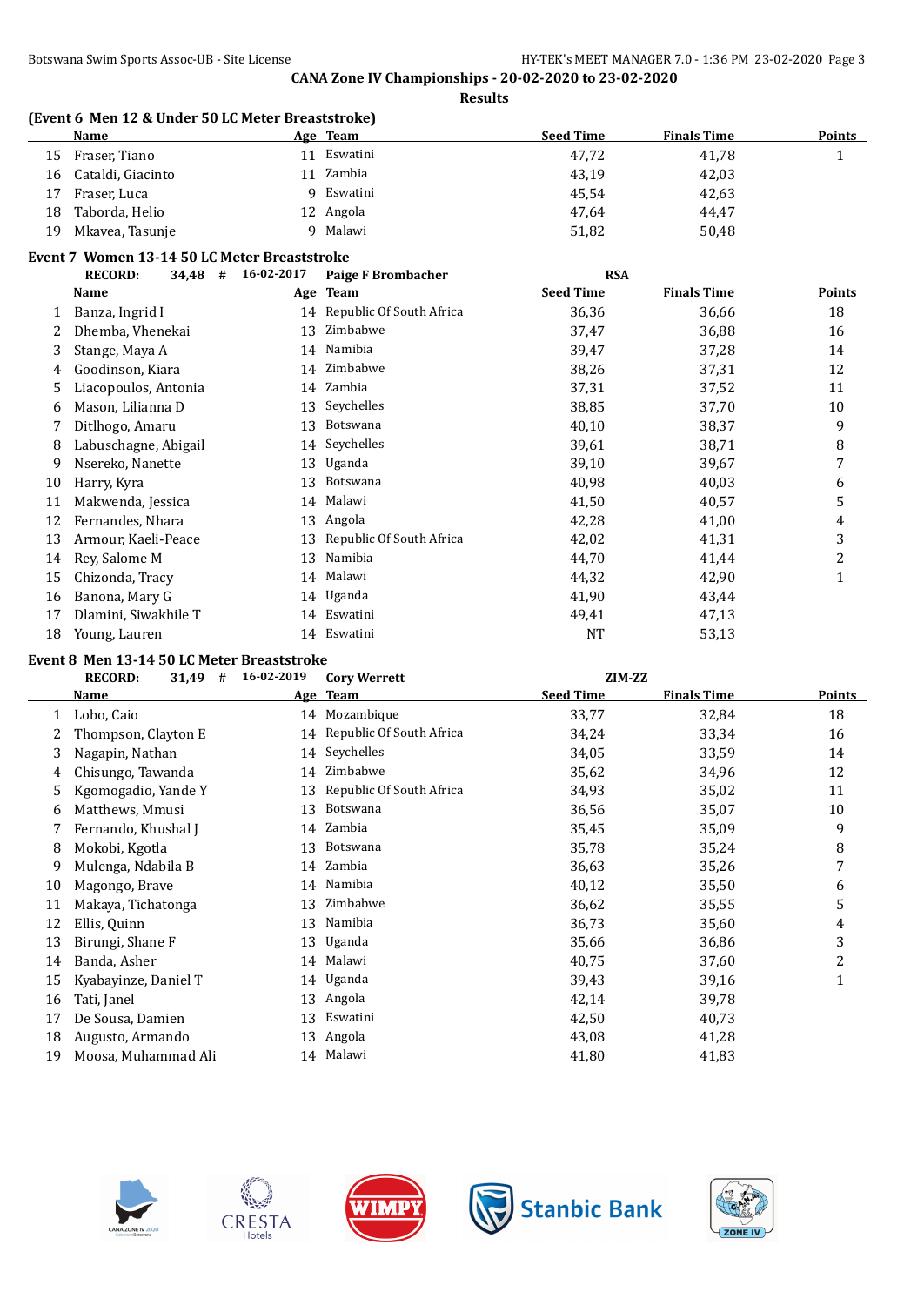**Results**

# **Event 9 Women 15-16 50 LC Meter Breaststroke**

|    | <b>RECORD:</b><br>33,75<br># | 16-02-2017 | <b>Christin Mundell</b>     | <b>RSA</b>       |                    |               |
|----|------------------------------|------------|-----------------------------|------------------|--------------------|---------------|
|    | <b>Name</b>                  |            | Age Team                    | <b>Seed Time</b> | <b>Finals Time</b> | <b>Points</b> |
|    | Kok Shun, Alicia             | 15         | Mauritius                   | 34,00            | 34,22              | 18            |
|    | Namutebi, Kirabo C           |            | 15 Uganda                   | 34,79            | 34,40              | 16            |
| 3  | van der Westhuizen, Paige    | 16         | Zimbabwe                    | 34,40            | 34,51              | 14            |
| 4  | Chinyani, Nyasha             | 15         | Zimbabwe                    | 36,22            | 35,73              | 12            |
| 5  | Matonhodze, Shamiso          | 15.        | Botswana                    | 36,41            | 36,00              | 11            |
| 6  | Mbite, Christine R           | 16         | Republic Of South Africa    | 36,58            | 36,37              | 10            |
|    | Jose, Teagan N               |            | 16 Republic Of South Africa | 37,39            | 36,96              | 9             |
| 8  | Redecker, Nicole             |            | 16 Namibia                  | 38,61            | 37.84              | 8             |
| 9  | Mutumbulua. Trisha           | 15         | Namibia                     | 39,22            | 37,89              | 7             |
| 10 | Matthews, Tselane            |            | 16 Botswana                 | 38,15            | 39,55              | 6             |
| 11 | Chibiya, Temwani A           |            | 16 Zambia                   | 39,11            | 40,33              | 5             |
| 12 | Dlamini, Senamile            | 16         | Eswatini                    | 44,74            | 41,59              | 4             |

#### **Event 10 Men 15-16 50 LC Meter Breaststroke**

|     | <b>RECORD:</b><br>30,27<br># | 20-02-2020 | <b>Matthew Lawrence</b>     |           | Mozambique         |        |
|-----|------------------------------|------------|-----------------------------|-----------|--------------------|--------|
|     | <b>Name</b>                  |            | Age Team                    | Seed Time | <b>Finals Time</b> | Points |
|     | Lawrence, Matthew            | 16         | Mozambique                  | 29,89     | 30,27              | 18     |
|     | Miller, Joshua               | 15         | Seychelles                  | 31,79     | 31,17              | 16     |
| 3   | Werrett, Cory                | 15         | Zimbabwe                    | 31,49     | 31,62              | 14     |
| 4   | Santos, Fabio A              |            | 16 Republic Of South Africa | 32,10     | 31,78              | 12     |
| 5.  | Rouse, Brandon               | 16         | Botswana                    | 32,65     | 31,90              | 11     |
| 6   | Burger, Mikah K              | 15         | Namibia                     | 32,44     | 32,58              | 10     |
|     | Shamambo, Damien             |            | 16 Zambia                   | 32,80     | 32,86              | 9      |
| 8   | Vidot, Alain                 |            | 15 Seychelles               | 33,50     | 33,08              | 8      |
| 9   | Oostindien, Jake             |            | 16 Zimbabwe                 | 33,66     | 33,70              | 7      |
| 10  | Gondo, Takundanashe          | 15         | <b>Botswana</b>             | 34,84     | 33,71              | 6      |
| 11  | Rathenam, Keanet-Peter       | 15         | Namibia                     | 34,57     | 33,74              | 5      |
| 12  | Catillaz, Jeanre P           |            | 16 Republic Of South Africa | 33,17     | 34,98              | 4      |
| 13  | Furtado, Yusseni             | 15         | Angola                      | 36,36     | 35,99              | 3      |
| 14  | Ocheng, Daudi                |            | 16 Uganda                   | 37,37     | 36,61              | 2      |
| 15  | Musoke, Raphael              |            | 16 Uganda                   | 37,29     | 38,10              | 1      |
| --- | Pires, Diamel                |            | 16 Angola                   | 34,99     | <b>NS</b>          |        |

#### **Event 11 Women 17 & Over 50 LC Meter Breaststroke**

|    | 33,57<br><b>RECORD:</b><br># | 16-02-2017 | Tilka Paljk |                  | Zambia 2017        |               |
|----|------------------------------|------------|-------------|------------------|--------------------|---------------|
|    | Name                         |            | Age Team    | <b>Seed Time</b> | <b>Finals Time</b> | <b>Points</b> |
|    | Mjimba, Nomvula B            | 17         | Zimbabwe    | 36,25            | 36,09              | 18            |
|    | 2 Gondo, Ruvarashe           |            | Botswana    | 37,65            | 36,57              | 16            |
| 3  | Freitas, Maria Lopes         |            | 22 Angola   | 38,55            | 37,84              | 14            |
| 4  | Vos, Tayla S                 |            | Botswana    | 38,41            | 39,67              | 12            |
| 5. | Cahombo, Melvire             | 17         | Angola      | 39,03            | 42,33              | 11            |
| 6  | Jones, Siobhan               |            | Zimbabwe    | 41,51            | 42,62              | 10            |

## **Event 12 Men 17 & Over 50 LC Meter Breaststroke**

|   | <b>RECORD:</b><br>$29.45$ # | 16-02-2019 | Adrian Robinson |                  | <b>BOT</b>         |        |
|---|-----------------------------|------------|-----------------|------------------|--------------------|--------|
|   | Name                        |            | Age Team        | <b>Seed Time</b> | <b>Finals Time</b> | Points |
|   | Gomes, Filipe               |            | 22 Malawi       | 30,54            | 30,25              | 18     |
|   | Bachmann, Mathieu           |            | 23 Seychelles   | 30,90            | 30,42              | 16     |
| 3 | Goveia, Ralph W             |            | 23 Zambia       | 29,26            | 30,64              | 14     |
| 4 | Naidu, Kumaren M            |            | 22 Zambia       | 30,61            | 31,28              | 12     |









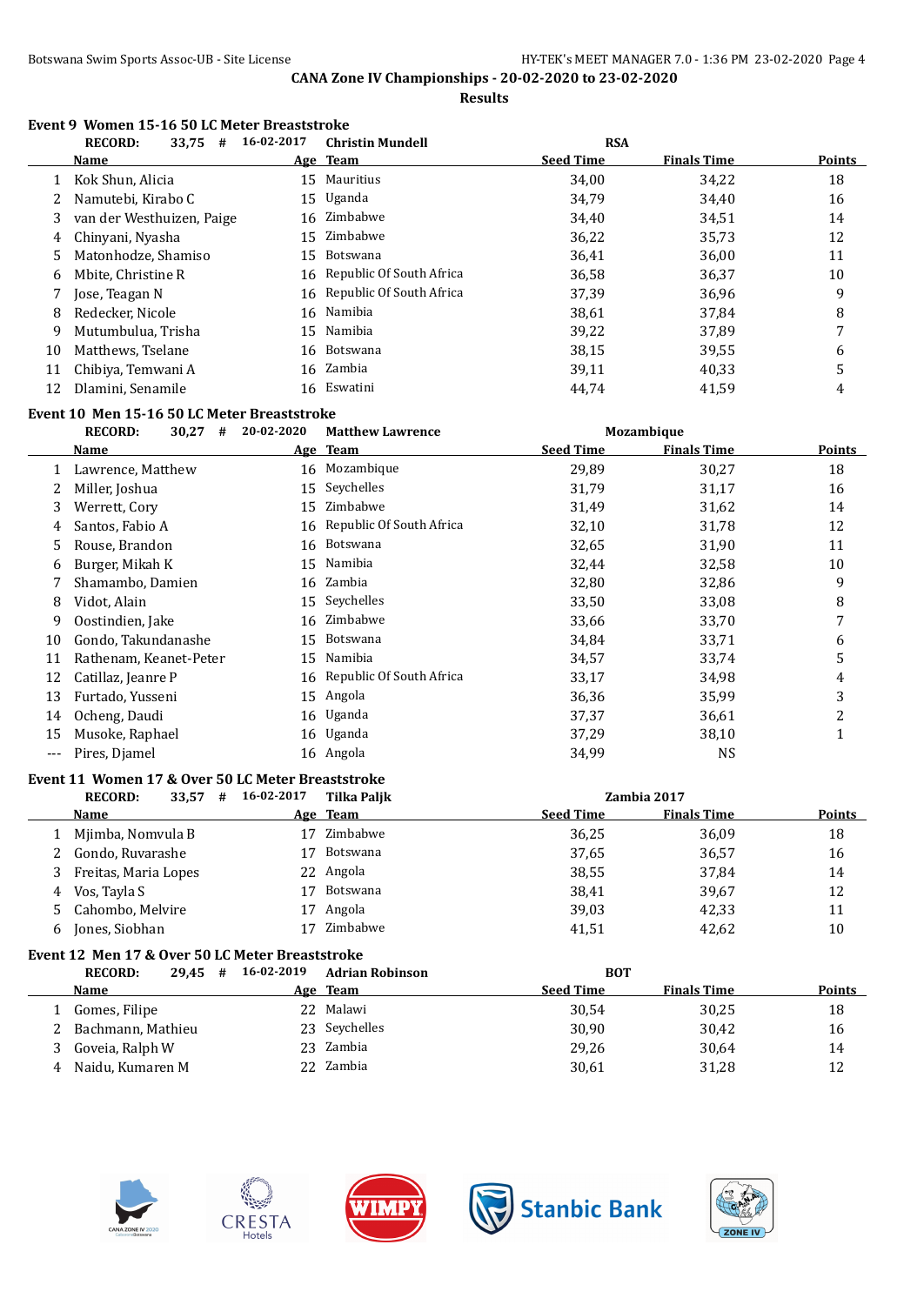#### **(Event 12 Men 17 & Over 50 LC Meter Breaststroke)**

|                                                    | <b>Name</b>                   |            | Age Team         | <b>Seed Time</b> | <b>Finals Time</b> | <b>Points</b>  |  |  |
|----------------------------------------------------|-------------------------------|------------|------------------|------------------|--------------------|----------------|--|--|
| 5                                                  | Mills, Tait                   | 17         | Zimbabwe         | 31,79            | 31,89              | 11             |  |  |
| 6                                                  | Fischer, Ethan                | 17         | Botswana         | 31,67            | 31,94              | 10             |  |  |
| 7                                                  | Dlamini, Simanga              | 22         | Eswatini         | 32,05            | 32,05              | 9              |  |  |
| 8                                                  | Mukalazi, Tendo               | 17         | Uganda           | 31,03            | 32,44              | 8              |  |  |
| 9                                                  | Cyprianos, Denilson           | 17         | Zimbabwe         | 31,73            | 33,78              | 7              |  |  |
| 10                                                 | Xavier, Kelsey                | 17         | Mozambique       | 35,43            | 34,92              | 6              |  |  |
| 11                                                 | Wellmann, Arkell J            | 17         | Namibia          | 36,72            | 35,02              | 5              |  |  |
| 12                                                 | Silva, Lucas                  | 18         | Angola           | 34,47            | 35,23              | 4              |  |  |
| 13                                                 | Gertze, Matthew R             | 17         | Namibia          | 37,81            | 36,60              | 3              |  |  |
| 14                                                 | Sebikiri, Maemo               | 20         | Botswana         | 38,10            | 37,84              | $\overline{c}$ |  |  |
| Event 13  Women 12 & Under 100 LC Meter Backstroke |                               |            |                  |                  |                    |                |  |  |
|                                                    | <b>RECORD:</b><br>$1:11,95$ # | 20-04-2016 | <b>PHIRI Mia</b> | <b>ZAM</b>       |                    |                |  |  |
|                                                    |                               |            |                  |                  |                    |                |  |  |
|                                                    | <b>Name</b>                   |            | Age Team         | <b>Seed Time</b> | <b>Finals Time</b> | <b>Points</b>  |  |  |
| 1                                                  | Labuschagne, Isabelle         | 12         | Seychelles       | 1:13,00          | 1:15,60            | 18             |  |  |
| 2                                                  | Westerduin, Reza              | 12         | Namibia          | 1:19,72          | 1:15,82            | 16             |  |  |
| 3                                                  | Naukosho, Ariana              | 12         | Namibia          | 1:21,38          | 1:16.05            | 14             |  |  |
| 4                                                  | Hoy, Hayley                   | 11         | Eswatini         | 1:21,09          | 1:18,82            | 12             |  |  |
| 5                                                  | Miti, Tamenji                 | 12         | Zambia           | 1:20,43          | 1:19,82            | 11             |  |  |
| 6                                                  | Dawe, Tori                    | 12         | Zimbabwe         | 1:21,58          | 1:20,81            | 10             |  |  |
| 7                                                  | Sine, Michelle K              | 12         | Uganda           | 1:22,99          | 1:22,01            | 9              |  |  |
| 8                                                  | Wishart, Peyton               | 11         | Zimbabwe         | 1:26,81          | 1:22,74            | 8              |  |  |
| 9                                                  | Ramdhun, Eunnice              | 12         | Mauritius        | 1:24,45          | 1:24,55            | 7              |  |  |
| 10                                                 | Pereira, Kelly                | 10         | Mozambique       | 1:27,15          | 1:24,99            | 6              |  |  |
| 11                                                 | Domingues, Ana Beatriz        | 12         | Mozambique       | 1:23,87          | 1:25,21            | 5              |  |  |

|    | <b>Name</b>                                     | Age Team              | <b>Seed Time</b> | <b>Finals Time</b> | <b>Points</b> |
|----|-------------------------------------------------|-----------------------|------------------|--------------------|---------------|
|    | 16-02-2017<br>#<br>1:10,43<br><b>RECORD:</b>    | <b>Victor AH Yong</b> | MRI              |                    |               |
|    | Event 14 Men 12 & Under 100 LC Meter Backstroke |                       |                  |                    |               |
| 19 | Barbosa, Tianna                                 | 11 Eswatini           | NT               | 1:49.51            |               |
|    | 18 Morais, Nyriam                               | 11 Angola             | 1:30,68          | 1:37,71            |               |
| 17 | Merafhe, Naledi                                 | 11 Botswana           | 1:35,06          | 1:32,54            |               |
| 16 | Losacco, Olivia                                 | 11 Malawi             | 1:31,59          | 1:30,95            |               |
|    | 15 Ramakoloi, Thata                             | 12 Botswana           | 1:33,79          | 1:27.73            |               |
|    | 14 Moyo, Zoe                                    | 11 Zambia             | 1:30,33          | 1:27.70            | 2             |
| 13 | Lutalo, Natalie                                 | Uganda                | 1:23,83          | 1:26,75            | 3             |

| LVEIIU IT MEILLE & UIIUEL TUU LUMEUEL DAUNSUUNE |  |  |                              |                |  |  |  |
|-------------------------------------------------|--|--|------------------------------|----------------|--|--|--|
|                                                 |  |  | RECORD: 1:10,43 # 16-02-2017 | Victor AH Yong |  |  |  |

|    | NEGUND.<br>$1.10,10 + 1$ | $10.04$ $101$ | VILLUI AII IUIIE | MN               |                    |               |
|----|--------------------------|---------------|------------------|------------------|--------------------|---------------|
|    | Name                     |               | Age Team         | <b>Seed Time</b> | <b>Finals Time</b> | <b>Points</b> |
|    | Durand, Oliver B         |               | 12 Namibia       | 1:13,70          | 1:10,78            | 18            |
| 2  | Heyns, Kyle              | 12            | Zimbabwe         | NT               | 1:16,02            | 16            |
| 3  | Hekandjo, Kgosana O      | 12            | Namibia          | 1:17,81          | 1:16,30            | 14            |
| 4  | Bredel, Rafael           | 12            | Angola           | 1:23,70          | 1:16,74            | 12            |
| 5. | Barradas, Hugo           |               | 12 Mozambique    | 1:20,84          | 1:18.33            | 11            |
| 6  | Coombs Tembo, Nkhosi J   | 12            | Zambia           | 1:23,92          | 1:18,90            | 10            |
|    | Haskins, Ethan           | 12            | Botswana         | 1:23,70          | 1:19,96            | 9             |
| 8  | Payet, Thierry           |               | 12 Seychelles    | 1:24,48          | 1:21,17            | 8             |
| 9  | Reilly, Sean             | 11            | Zimbabwe         | 1:22,51          | 1:21,56            | 7             |
| 10 | Mmelesi, Abaleng         | 12            | Botswana         | 1:26,67          | 1:21,93            | 6             |
| 11 | Zeravica, Jack           | 11            | Zambia           | 1:22,70          | 1:22,26            | 5             |
| 12 | Kyabayinze, Zaabu D      |               | 12 Uganda        | 1:19,22          | 1:23,57            | 4             |
| 13 | Elias, Yano              |               | 12 Angola        | 1:32,17          | 1:24,45            | 3             |
| 14 | Nuwagaba, Daniel R       |               | 11 Uganda        | 1:22,35          | 1:25,66            | 2             |









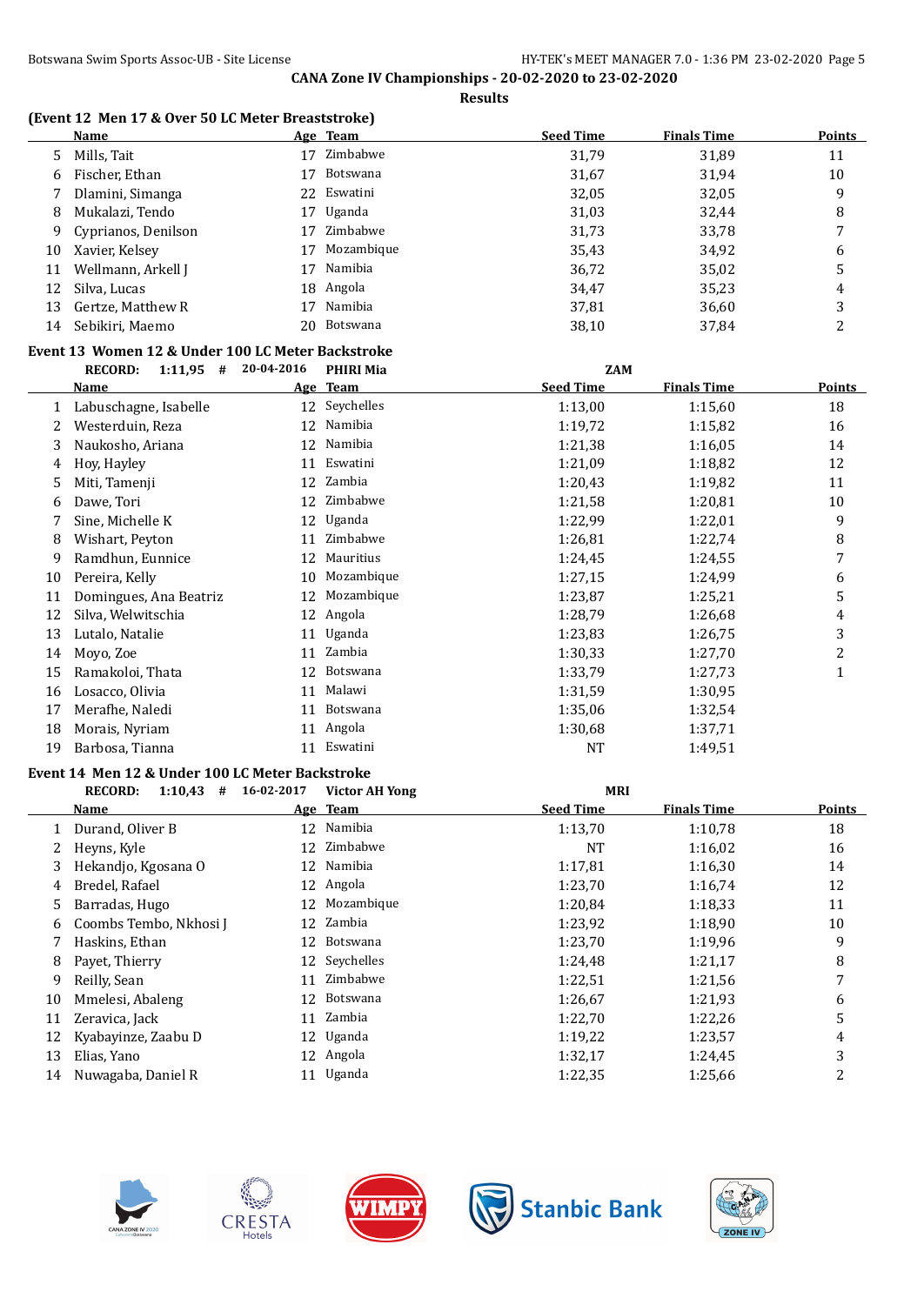|          |                                                                  |            | <b>Results</b>           |                  |                    |               |
|----------|------------------------------------------------------------------|------------|--------------------------|------------------|--------------------|---------------|
|          | (Event 14 Men 12 & Under 100 LC Meter Backstroke)<br><b>Name</b> |            | Age Team                 | <b>Seed Time</b> | <b>Finals Time</b> | <b>Points</b> |
| 15       | Makwenda, Jeremiah                                               |            | 9 Malawi                 | 1:42,32          | 1:31,97            | 1             |
| 16       | Fraser, Luca                                                     |            | 9 Eswatini               | <b>NT</b>        | 1:39,89            |               |
| 17       | Mkavea, Tasunje                                                  |            | 9 Malawi                 | 1:48,93          | 1:47,49            |               |
|          | Event 15 Women 13-14 100 LC Meter Backstroke                     |            |                          |                  |                    |               |
|          | $1:09,08$ # 16-02-2019<br><b>RECORD:</b>                         |            | <b>Lise Coetzee</b>      | <b>RSA</b>       |                    |               |
|          | <b>Name</b>                                                      |            | Age Team                 | <b>Seed Time</b> | <b>Finals Time</b> | <b>Points</b> |
| 1        | Schultz, Timea                                                   |            | 14 Zimbabwe              | 1:11,18          | 1:09,56            | 18            |
| 2        | Ramajan, Saira                                                   | 14         | Zimbabwe                 | 1:13,59          | 1:12,18            | 16            |
| 3        | Smidt, Clio J                                                    | 13         | Republic Of South Africa | 1:14,27          | 1:14,24            | 14            |
| 4        | Jack, Michelle                                                   | 14         | Botswana                 | 1:14,78          | 1:15,05            | 12            |
| 5        | Phiri, Jade A                                                    | 13         | Zambia                   | 1:18,57          | 1:15,55            | 11            |
| 6        | Stange, Maya A                                                   | 14         | Namibia                  | 1:17,74          | 1:15,80            | 10            |
| 7        | Armour, Kaeli-Peace                                              | 13         | Republic Of South Africa | 1:15,25          | 1:16,08            | 9             |
| 8        | Ingwe, Kimberly                                                  | 14         | Botswana                 | 1:16,53          | 1:16,27            | 8             |
| 9        | Coates, Johanna K                                                | 13         | Zambia                   | 1:17,86          | 1:19,04            | 7             |
| 10       | Rey, Salome M                                                    | 13         | Namibia                  | 1:23,33          | 1:20,52            | 6             |
| 11       | Fernandes, Sophie                                                | 13         | Mozambique               | 1:20,74          | 1:20,92            | 5             |
| 12       | Young, Raya                                                      |            | 14 Eswatini              | 1:27,21          | 1:26,33            | 4             |
| 13       | Nsereko, Nanette                                                 | 13         | Uganda                   | <b>NT</b>        | 1:29,53            | 3             |
| 14       | Dlamini, Siwakhile T                                             |            | 14 Eswatini              | 1:32,51          | 1:31,14            | 2             |
|          | Event 16 Men 13-14 100 LC Meter Backstroke                       |            |                          |                  |                    |               |
|          | <b>RECORD:</b><br>$1:03,24$ #                                    | 16-02-2017 | <b>Ethan R Spieker</b>   | <b>RSA</b>       |                    |               |
|          | Name                                                             |            | Age Team                 | <b>Seed Time</b> | <b>Finals Time</b> | Points        |
| 1        | Lobo, Caio                                                       |            | 14 Mozambique            | 1:06,83          | 1:06,84            | 18            |
| 2        | Visagie, Leson G                                                 | 14         | Republic Of South Africa | 1:10,36          | 1:09,75            | 16            |
| 3        | Faftine, Kaio                                                    | 13         | Mozambique               | 1:10,44          | 1:10,50            | 14            |
| 4        | Ellis, Quinn                                                     | 13         | Namibia                  | 1:12,37          | 1:11,03            | 12            |
| 5        | Makaya, Tichatonga                                               | 13         | Zimbabwe                 | 1:13,46          | 1:12,14            | 11            |
| 6        | Ohm, Oliver                                                      | 14         | Namibia                  | 1:13,22          | 1:12,44            | 10            |
|          | Freitas, Filipe Simoes                                           |            | 14 Angola                | 1:14,89          | 1:13,05            | 9             |
| 8        | Chisungo, Tawanda                                                |            | 14 Zimbabwe              | 1:16,29          | 1:13,60            | 8             |
| 9        | Fernando, Khushal J                                              |            | 14 Zambia                | 1:13,86          | 1:13,90            | 7             |
| 10       | LI Hing Duen, Shawn                                              |            | 13 Mauritius             | 1:17,56          | 1:16,98            | 6             |
| 11       | Matthews, Mmusi                                                  |            | 13 Botswana              | 1:19,21          | 1:17,31            | 5             |
| 12       | Kgomogadio, Yande Y                                              | 13         | Republic Of South Africa | 1:20,40          | 1:18,21            | 4             |
| 13       | Mokobi, Kgotla                                                   | 13         | Botswana                 | 1:20,78          | 1:19,54            | 3             |
| 14       | Mulenga, Mwenya                                                  | 13         | Zambia                   | 1:21,40          | 1:19,93            | 2             |
| 15       | Moosa, Muhammad Ali                                              |            | 14 Malawi                | 1:30,83          | 1:23,66            | 1             |
| 16       | Kumbatira, Tsinde                                                |            | 14 Malawi                | 1:26,42          | 1:24,14            |               |
| 17       | De Sousa, Damien                                                 |            | 13 Eswatini              | 1:30,57          | 1:30,12            |               |
| $\cdots$ | Fortes, Alex                                                     |            | 14 Angola                | 1:20,30          | DQ                 |               |

# **Event 17 Women 15-16 100 LC Meter Backstroke**

| $1:07.87$ #<br><b>RECORD:</b> | 16-02-2019 | Kelsea Munro              | <b>RSA</b>       |                    |        |
|-------------------------------|------------|---------------------------|------------------|--------------------|--------|
| <b>Name</b>                   |            | Age Team                  | <b>Seed Time</b> | <b>Finals Time</b> | Points |
| Tendrinavalona, Idealy D      |            | 15 Republic of Madagascar | 1:07.15          | 1:08.02            | 18     |
| Phiri, Mia A                  |            | 16 Zambia                 | 1:08.53          | 1:09.08            | 16     |
| Esslinger, Tiana              |            | 16 Namibia                | 1:09.27          | 1:09,37            | 14     |
| van der Westhuizen, Paige     |            | 16 Zimbabwe               | 1:10.15          | 1:10,13            | 12     |









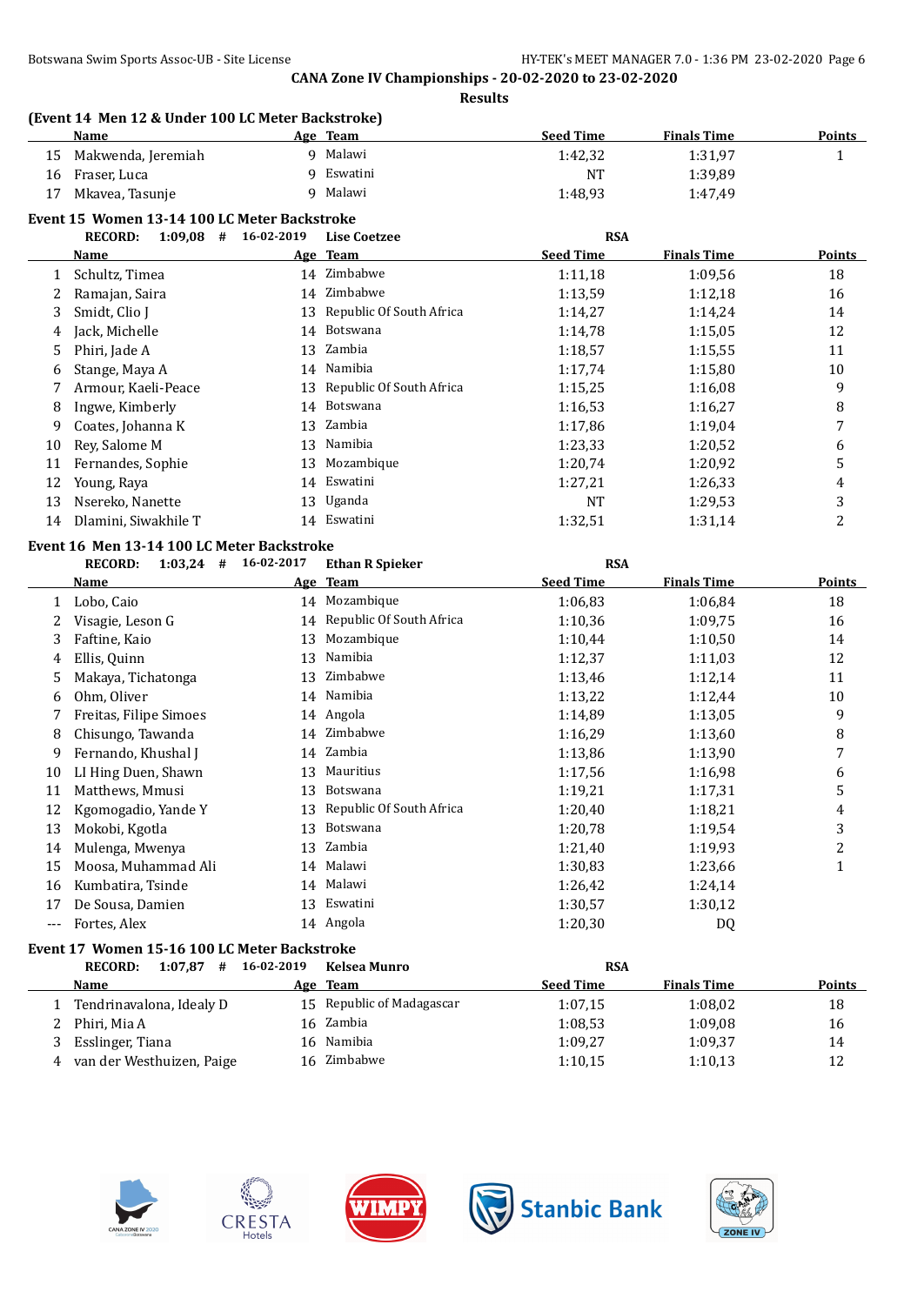### **(Event 17 Women 15-16 100 LC Meter Backstroke)**

|    | Name                                                                                                                                                                                                                                                                   | Age Team                    | <b>Seed Time</b> | <b>Finals Time</b> | <b>Points</b> |
|----|------------------------------------------------------------------------------------------------------------------------------------------------------------------------------------------------------------------------------------------------------------------------|-----------------------------|------------------|--------------------|---------------|
|    | 5 Gebert, Ines                                                                                                                                                                                                                                                         | 15 Mauritius                | 1:11,80          | 1:10,60            | 11            |
| 6  | Rollo, Riana                                                                                                                                                                                                                                                           | 16 Zimbabwe                 | 1:13,68          | 1:12,10            | 10            |
|    | Swanepoel, Abigail                                                                                                                                                                                                                                                     | 16 Republic Of South Africa | 1:13,03          | 1:12,24            | 9             |
| 8  | Matthews, Tselane                                                                                                                                                                                                                                                      | 16 Botswana                 | 1:12.39          | 1:13,73            | 8             |
| 9  | Mutumbulua, Trisha                                                                                                                                                                                                                                                     | 15 Namibia                  | 1:13,43          | 1:14,21            | 7             |
| 10 | Hughes, Naya                                                                                                                                                                                                                                                           | 15 Botswana                 | 1:16,46          | 1:15,44            | 6             |
| 11 | Vahed, Layla T                                                                                                                                                                                                                                                         | 16 Republic Of South Africa | 1:15,87          | 1:16,64            | 5             |
| 12 | Elizabeth, Khema                                                                                                                                                                                                                                                       | 15 Seychelles               | 1:20,57          | 1:17,75            | 4             |
| 13 | Chibiya, Temwani A                                                                                                                                                                                                                                                     | 16 Zambia                   | 1:22,26          | 1:20.55            | 3             |
| 14 | Santo, Rafaela Espirito                                                                                                                                                                                                                                                | 15 Angola                   | 1:21,14          | 1:21,07            | 2             |
|    | $\sim$ 40 M $\sim$ 400 M $\sim$ 400 M $\sim$ 500 M $\sim$ 500 M $\sim$ 500 M $\sim$ 500 M $\sim$ 500 M $\sim$ 500 M $\sim$ 500 M $\sim$ 500 M $\sim$ 500 M $\sim$ 500 M $\sim$ 500 M $\sim$ 500 M $\sim$ 500 M $\sim$ 500 M $\sim$ 500 M $\sim$ 500 M $\sim$ 500 M $\$ |                             |                  |                    |               |

# **Event 18 Men 15-16 100 LC Meter Backstroke**

|    | 1:00,95<br><b>RECORD:</b><br># | 16-02-2017 | <b>Ronan Z Wantenaar</b> | <b>NAM</b>       |                    |                |
|----|--------------------------------|------------|--------------------------|------------------|--------------------|----------------|
|    | Name                           |            | Age Team                 | <b>Seed Time</b> | <b>Finals Time</b> | <b>Points</b>  |
|    | Bekker, Andile                 | 16         | Botswana                 | 1:02,37          | 1:02,17            | 18             |
|    | Burger, Mikah K                | 15         | Namibia                  | 1:03,12          | 1:02.89            | 16             |
| 3  | AH Yong, Victor                | 15         | Mauritius                | 1:02,00          | 1:03,12            | 14             |
| 4  | Landmann, Ramon                | 16         | Republic Of South Africa | 1:04.05          | 1:04.18            | 12             |
| 5. | Pale, Justino                  | 16         | Mozambique               | 1:04,12          | 1:05.33            | 11             |
| 6  | Verster, Dewie                 | 16         | Republic Of South Africa | 1:05,40          | 1:05,37            | 10             |
|    | Ciceron, Adrien                | 16         | Mauritius                | 1:09,46          | 1:05,94            | 9              |
| 8  | Werrett, Cory                  | 15         | Zimbabwe                 | 1:08.89          | 1:06.59            | 8              |
| 9  | Sepetu, Isam A                 | 15         | Tanzania                 | 1:09,10          | 1:07.35            | 7              |
| 10 | Setzkorn, Friedrich            | 16         | Namibia                  | 1:08,77          | 1:07.93            | 6              |
| 11 | Kaganda, Ben                   |            | 16 Uganda                | 1:05,72          | 1:08.36            | 5              |
| 12 | Mpofu, Jasper                  | 16         | Zimbabwe                 | 1:07,99          | 1:08.43            | 4              |
| 13 | Furtado, Yusseni               | 15         | Angola                   | 1:12,98          | 1:11,12            | 3              |
| 14 | Gondo, Takundanashe            | 15         | Botswana                 | 1:11,72          | 1:13,02            | $\overline{2}$ |
| 15 | Francisco, Alexandre           | 15         | Angola                   | 1:14,86          | 1:14,87            |                |

# **Event 19 Women 17 & Over 100 LC Meter Backstroke**

|    | 1:06.07<br><b>RECORD:</b><br>#                 | 16-02-2017 | <b>Robyn Lee</b>  | <b>ZIM</b>       |                    |        |
|----|------------------------------------------------|------------|-------------------|------------------|--------------------|--------|
|    | Name                                           |            | Age Team          | <b>Seed Time</b> | <b>Finals Time</b> | Points |
|    | Stergiadis, Heleni                             | 17         | Namibia           | 1:07,87          | 1:08.60            | 18     |
|    | Botha, Vicky A                                 | 18         | Namibia           | 1:12,46          | 1:11,86            | 16     |
| 3  | Young, Robyn                                   | 19.        | Eswatini          | 1:13,97          | 1:14,01            | 14     |
| 4  | Meya, Avice                                    |            | 25 Uganda         | 1:12.03          | 1:16,23            | 12     |
| 5. | Freitas, Maria Lopes                           |            | 22 Angola         | 1:16,17          | 1:17,67            | 11     |
| 6  | Pinto, Ammara                                  | 22         | Malawi            | 1:16.78          | 1:19.27            | 10     |
|    | Jones, Siobhan                                 | 17         | Zimbabwe          | 1:17,65          | 1:20,07            | 9      |
| 8  | van Rooven, Leone                              | 17         | Botswana          | 1:22.19          | 1:21,66            | 8      |
| 9  | Schonken, Gemma                                | 17         | Zimbabwe          | 1:20,27          | 1:22,64            | 7      |
| 10 | Chang'anamuno, Tayamika                        | 19         | Malawi            | 1:21.79          | 1:28,68            | 6      |
| 11 | Santos, Barbara                                | 17         | Angola            | 1:29,75          | 1:33,09            | 5      |
|    | Event 20 Men 17 & Over 100 LC Meter Backstroke |            |                   |                  |                    |        |
|    | <b>RECORD:</b><br>58,66<br>#                   | 16-02-2017 | <b>DONKER Tom</b> | <b>ZAM</b>       |                    |        |

| KELUKD:<br><b>30.00 #</b> | 10-04-4017                           |                                                                      |                    |               |
|---------------------------|--------------------------------------|----------------------------------------------------------------------|--------------------|---------------|
| <b>Name</b>               |                                      | <b>Seed Time</b>                                                     | <b>Finals Time</b> | <b>Points</b> |
|                           |                                      | 57.60                                                                | 1:00,30            | 18            |
|                           | 17                                   | 1:04.70                                                              | 1:03,12            | 16            |
| Freeman, James S          |                                      | 1:00,70                                                              | 1:04,21            | 14            |
|                           | Cyprianos, Denilson<br>2 Fred, Tyler | LUNNER IOIII<br>Age Team<br>Zimbabwe<br>Sevchelles<br>Botswana<br>18 |                    | <i>LAN</i>    |









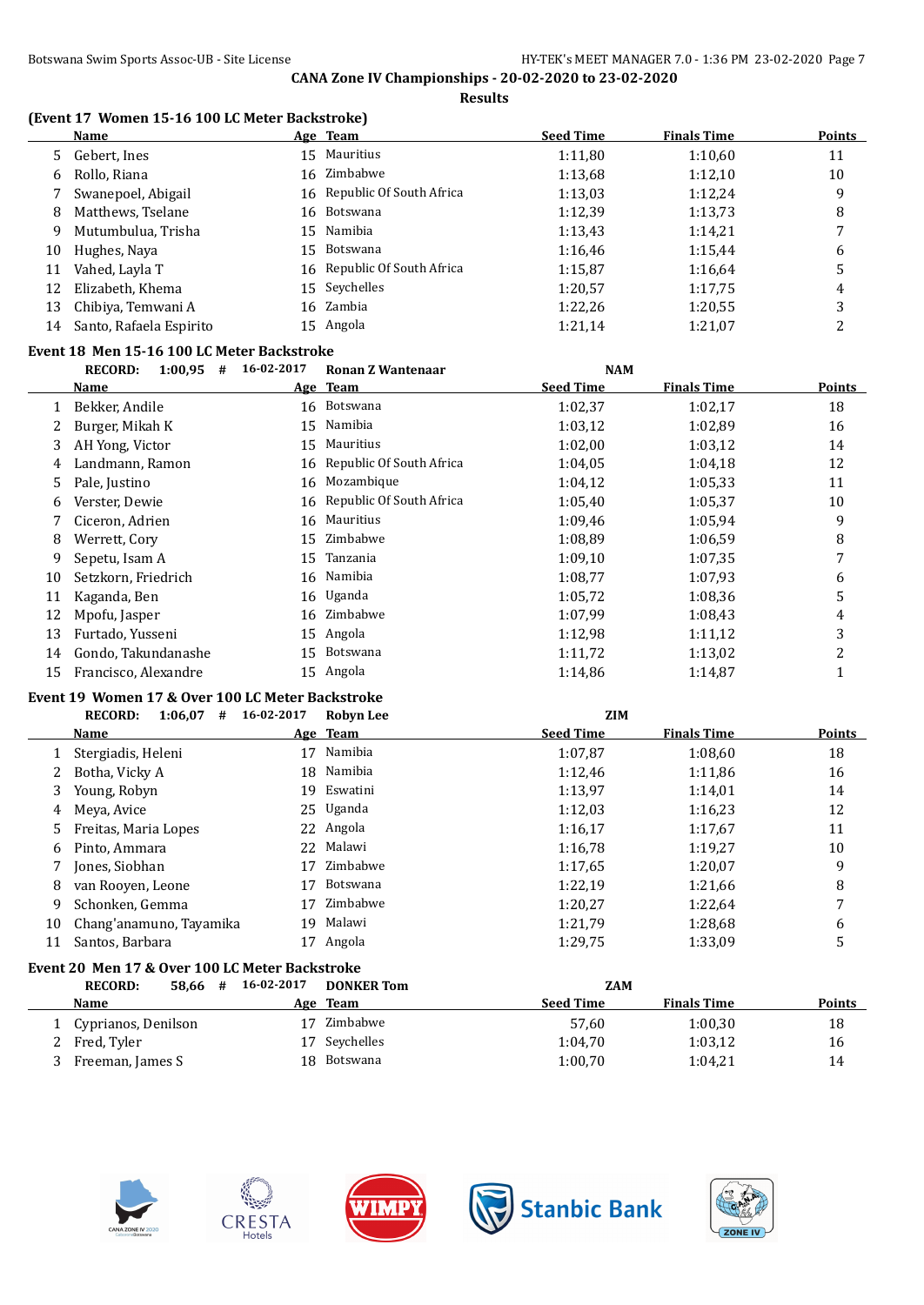| (Event 20 Men 17 & Over 100 LC Meter Backstroke) |  |  |
|--------------------------------------------------|--|--|
|                                                  |  |  |

|   | Name                       |    | Age Team                  | <b>Seed Time</b> | <b>Finals Time</b> | <b>Points</b> |
|---|----------------------------|----|---------------------------|------------------|--------------------|---------------|
| 4 | Andrianirina, Lalanomena A |    | 21 Republic of Madagascar | 1:02.24          | 1:04,41            | 12            |
|   | Mukalazi, Tendo            | 17 | Uganda                    | 1:04.00          | 1:05,08            | 11            |
| 6 | Tayali, Quintin T          | 18 | Zimbabwe                  | 1:03.43          | 1:05.13            | 10            |
|   | Wellmann, Arkell J         |    | Namibia                   | 1:08.03          | 1:06.06            | q             |
| 8 | Silva, Lucas               |    | 18 Angola                 | 1:11,66          | 1:09.86            |               |
| 9 | Dzingai, Solomon           | 19 | Botswana                  | 1:12.13          | 1:11,00            |               |
|   | --- Moosa, Shaquille D     |    | Zambia                    | 1:09.55          | DQ                 | o             |

# **Event 21 Women 14 & Under 200 LC Meter Medley Relay**

|    | $1:58,98$ #<br><b>RECORD:</b> | 20-04-2016<br><b>SOUTH AFRICA</b> | <b>RSA</b>               |                            |               |
|----|-------------------------------|-----------------------------------|--------------------------|----------------------------|---------------|
|    | Team                          | Relay                             | <b>Seed Time</b>         | <b>Finals Time</b>         | <b>Points</b> |
|    | Zimbabwe                      | A                                 | 2:11,51                  | 2:11.80                    | 36            |
|    | 1) Schultz, Timea 14          | 2) Dhemba, Vhenekai 13            | 3) Ramajan, Saira 14     | 4) Goodinson, Kiara 14     |               |
| 2  | Republic Of South Africa      | A                                 | 2:12,36                  | 2:13,09                    | 32            |
|    | 1) Smidt, Clio J 13           | 2) Banza, Ingrid I 14             | 3) Beyers, Emma P 14     | 4) Finnis, Tiara L 14      |               |
| 3  | Botswana                      | A                                 | 2:18.73                  | 2:14.78                    | 28            |
|    | 1) Jack, Michelle 14          | 2) Ditlhogo, Amaru 13             | 3) Mutie, Mutinda 14     | 4) Harry, Kyra 13          |               |
| 4  | Zambia                        | A                                 | <b>NT</b>                | 2:15.59                    | 24            |
|    | 1) Vidmar, Julijana 13        | 2) Liacopoulos, Antonia 14        | 3) Miti, Tamenji 12      | 4) Phiri, Jade A 13        |               |
| 5. | Seychelles                    | A                                 | 2:15.57                  | 2:17.73                    | 22            |
|    | 1) Labuschagne, Isabelle 12   | 2) Mason, Lilianna D 13           | 3) Kerai, Tejasvi 13     | 4) Labuschagne, Abigail 14 |               |
| 6  | Namibia                       | A                                 | 2:21,96                  | 2:18.93                    | 20            |
|    | 1) Ohm, Michaela 12           | 2) Stange, Maya A 14              | 3) Westerduin, Reza 12   | 4) Spath, Mackenzie 14     |               |
|    | Uganda                        | A                                 | 2:20.65                  | 2:27,31                    | 18            |
|    | 1) Banona, Mary G 14          | 2) Mudanye, Amelia 11             | 3) Nakasule, Rahmah K 11 | 4) Sine, Michelle K 12     |               |
| 8  | Angola                        | A                                 | <b>NT</b>                | 2:42,42                    | 16            |
|    | 1) Morais, Nyriam 11          | 2) Santos, Inara 11               | 3) Silva, Welwitschia 12 | 4) Tati, Nelja 11          |               |

#### **Event 22 Men 14 & Under 200 LC Meter Medley Relay RECORD: 1:58,49 # 16-02-2017 Republic of South Africa RSA**

|               | B Remley, J Botha, L Taukobong, E Spieker |                           |                              |                             |               |  |  |  |
|---------------|-------------------------------------------|---------------------------|------------------------------|-----------------------------|---------------|--|--|--|
|               | Team                                      | Relay                     | <b>Seed Time</b>             | <b>Finals Time</b>          | <b>Points</b> |  |  |  |
|               | 1 Republic Of South Africa                | A                         | 2:05,42                      | 2:02,30                     | 36            |  |  |  |
|               | 1) Visagie, Leson G 14                    | 2) Kgomogadio, Yande Y 13 | 3) Kotze, Pierce 14          | 4) Thompson, Clayton E 14   |               |  |  |  |
| $\mathcal{Z}$ | Namibia                                   | A                         | 2:12,14                      | 2:04.99                     | 32            |  |  |  |
|               | 1) Durand, Oliver B 12                    | 2) Ellis, Quinn 13        | 3) Magongo, Brave 14         | 4) Ohm, Oliver 14           |               |  |  |  |
| 3.            | Zimbabwe                                  | A                         | 2:05.24                      | 2:05.09                     | 28            |  |  |  |
|               | 1) Makaya, Tichatonga 13                  | 2) Vimba, Khaya 12        | 3) Chisungo, Tawanda 14      | 4) Mhlanga, Bjorn N 13      |               |  |  |  |
| 4             | <b>Botswana</b>                           | A                         | 2:09.28                      | 2:07.04                     | 24            |  |  |  |
|               | 1) Matthews, Mmusi 13                     | 2) Mokobi, Kgotla 13      | 3) Keitsile, Junior 12       | 4) Molefe, Lerako 14        |               |  |  |  |
| 5.            | Zambia                                    | A                         | NT                           | 2:10.95                     | 22            |  |  |  |
|               | 1) Fernando, Khushal J 14                 | 2) Mulenga, Ndabila B 14  | 3) Mulenga, Mwenya 13        | 4) Zeravica, Jack 11        |               |  |  |  |
| 6             | Angola                                    | A                         | NT                           | 2:18.17                     | 20            |  |  |  |
|               | 1) Bredel, Rafael 12                      | 2) Elias, Yano 12         | 3) Freitas, Filipe Simoes 14 | 4) Fortes, Alex 14          |               |  |  |  |
|               | Malawi                                    | A                         | 2:24,72                      | 2:22,06                     | 18            |  |  |  |
|               | 1) Moosa, Muhammad Ali 14                 | 2) Prieur, Ethan 12       | 3) Kumbatira, Tsinde 14      | 4) Banda, Asher 14          |               |  |  |  |
| 8             | Uganda                                    | A                         | 2:08.72                      | 2:23,10                     | 16            |  |  |  |
|               | 1) Kyabayinze, Zaabu D 12                 | 2) Birungi, Shane F 13    | 3) Ssengooba, Ethani M 11    | 4) Peterson, Inhensiko S 11 |               |  |  |  |









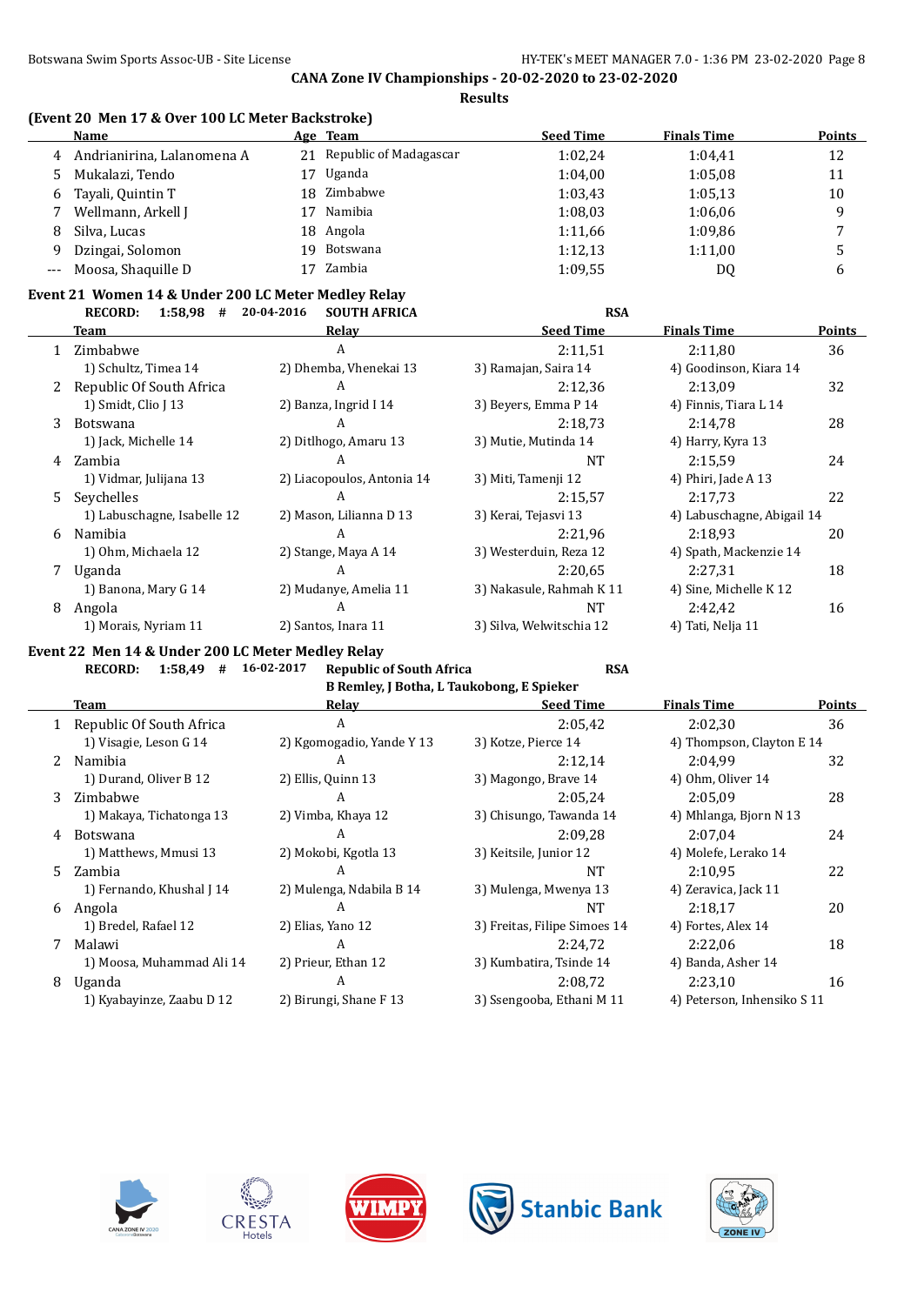**Results**

#### **Event 23 Women 15 & Over 200 LC Meter Medley Relay**

|    | <b>RECORD:</b><br>2:03.95<br># | 16-02-2019<br><b>Republic of South Africa</b> | <b>RSA</b>                    |                                 |               |
|----|--------------------------------|-----------------------------------------------|-------------------------------|---------------------------------|---------------|
|    |                                | S Mbatha, A Volkwyn, M Shepherd, K Munro      |                               |                                 |               |
|    | Team                           | Relay                                         | <b>Seed Time</b>              | <b>Finals Time</b>              | <b>Points</b> |
|    | 1 Zimbabwe                     | A                                             | 2:04.68                       | 2:07.07                         | 36            |
|    | 1) Rollo, Riana 16             | 2) van der Westhuizen, Paige 16               | 3) Mjimba, Nomvula B 17       | 4) Brown, Courtney 17           |               |
| 2  | Botswana                       | A                                             | 2:09.74                       | 2:08.74                         | 32            |
|    | 1) Matthews, Tselane 16        | 2) Matonhodze, Shamiso 15                     | 3) Loo, Caitlin 15            | 4) Egner, Maxine 15             |               |
| 3  | Republic Of South Africa       | A                                             | 2:10.35                       | 2:09.56                         | 28            |
|    | 1) Vahed, Layla T 16           | 2) Mbite, Christine R 16                      | 3) Young, Alexia 16           | 4) Van Jaarsveld, Danica C 16   |               |
| 4  | Mauritius                      | A                                             | 2:13.54                       | 2:09.88                         | 24            |
|    | 1) Gebert, Ines 15             | 2) Kok Shun, Alicia 15                        | 3) Ramdhun, Eunnice 12        | 4) Ramgoolam, Jamie Prishika 14 |               |
| 5. | Namibia                        | A                                             | 2:11.48                       | 2:10.71                         | 22            |
|    | 1) Esslinger, Tiana 16         | 2) Redecker, Nicole 16                        | 3) Stergiadis, Heleni 17      | 4) Mutumbulua, Trisha 15        |               |
| 6  | Angola                         | A                                             | NΤ                            | 2:21.03                         | 20            |
|    | 1) Santo, Rafaela Espirito 15  | 2) Freitas, Maria Lopes 22                    | 3) Cahombo, Melvire 17        | 4) Fernandes, Nhara 13          |               |
|    | Malawi                         | A                                             | 2:22.01                       | 2:25.31                         | 18            |
|    | 1) Pinto, Ammara 22            | 2) Makwenda, Jessica 14                       | 3) Chang'anamuno, Tayamika 19 | 4) Chizonda, Tracy 14           |               |

# **Event 24 Men 15 & Over 200 LC Meter Medley Relay**

**RECORD: 1:48,03 # 20-04-2016 ZAMBIA ZAM Team Relay Seed Time Finals Time Points** 1 Zimbabwe A 1:49,80 1:50,39 36 1) Cyprianos, Denilson 17 2) Werrett, Cory 15 3) McKonie, Joash 17 4) Jones, Brett 17 2 Botswana A 1:52,05 1:51,33 32 1) Bekker, Andile 16 2) Fischer, Ethan 17 3) Freeman, James S 18 4) Dzingai, Solomon 19 3 Seychelles A 1:51,43 1:51,79 28 1) Fred, Tyler 17 2) Miller, Joshua 15 3) Vidot, Alain 15 4) Bachmann, Mathieu 23 4 Zambia A NT 1:52,60 24 1) Goveia, Ralph W 23 2) Naidu, Kumaren M 22 3) Mwamba, Wina M 16 4) Moosa, Shaquille D 17 5 Mozambique A 1:52,63 1:52,72 22 1) Pale, Justino 16 2) Lawrence, Matthew 16 3) Lobo, Caio 14 4) Xavier, Kelsey 17 6 Republic Of South Africa A 1:55,09 1:54,98 20 1) Verster, Dewie 16 2) Santos, Fabio A 16 3) Correia, Gabriel L 16 4) Landmann, Ramon 16 7 Namibia 1.57,55 1.58,51 18 1) Burger, Mikah K 15 2) Rathenam, Keanet-Peter 15 3) Le Roux, Corneé 17 4) Wellmann, Arkell J 17 8 Uganda A NT 2:01,41 16 1) Kaganda, Ben 16 2) Mukalazi, Tendo 17 3) Musoke, Raphael 16 4) Ocheng, Daudi 16 9 Angola A NT 2:03,11 14 1) Silva, Gilberto 16 2) Francisco, Alexandre 15 3) Silva, Lucas 18 4) Furtado, Yusseni 15 10 Mauritius 1992 12 A 1:59,84 2:03,47 12 1) Ciceron, Adrien 16 2) Leung Hing Wah, Timothy 12 3) AH Yong, Victor 15 4) LI Hing Duen, Shawn 13

#### **Event 25 Women 12 & Under 200 LC Meter Breaststroke**

|   | 2:59,22<br><b>RECORD:</b><br># | 17-02-2017 | Alicia Kok Shun | <b>MRI</b>       |                    |        |
|---|--------------------------------|------------|-----------------|------------------|--------------------|--------|
|   | Name                           |            | Age Team        | <b>Seed Time</b> | <b>Finals Time</b> | Points |
|   | Naukosho, Ariana               |            | 12 Namibia      | 3:13.20          | 3:04,37            | 18     |
|   | 2 Hoy, Hayley                  | 11         | Eswatini        | 3:22.63          | 3:11,52            | 16     |
| 3 | Muslun, Alina                  |            | 12 Mauritius    | 3:08,00          | 3:12,10            | 14     |
| 4 | Mulenga, Mutale M              |            | 11 Zambia       | 3:27.86          | 3:20,13            | 12     |
|   | 5 Chang, Ji-eun                |            | 12 Botswana     | 3:38.29          | 3:21,66            | 11     |
| 6 | Wishart, Peyton                | 11         | Zimbabwe        | 3:26.28          | 3:22,21            | 10     |
|   | Mudanye, Amelia                | 11         | Uganda          | 3:21.72          | 3:23,04            | 9      |
| 8 | Mosho, Chisanga                |            | 12 Zambia       | NT               | 3:25,87            | 8      |









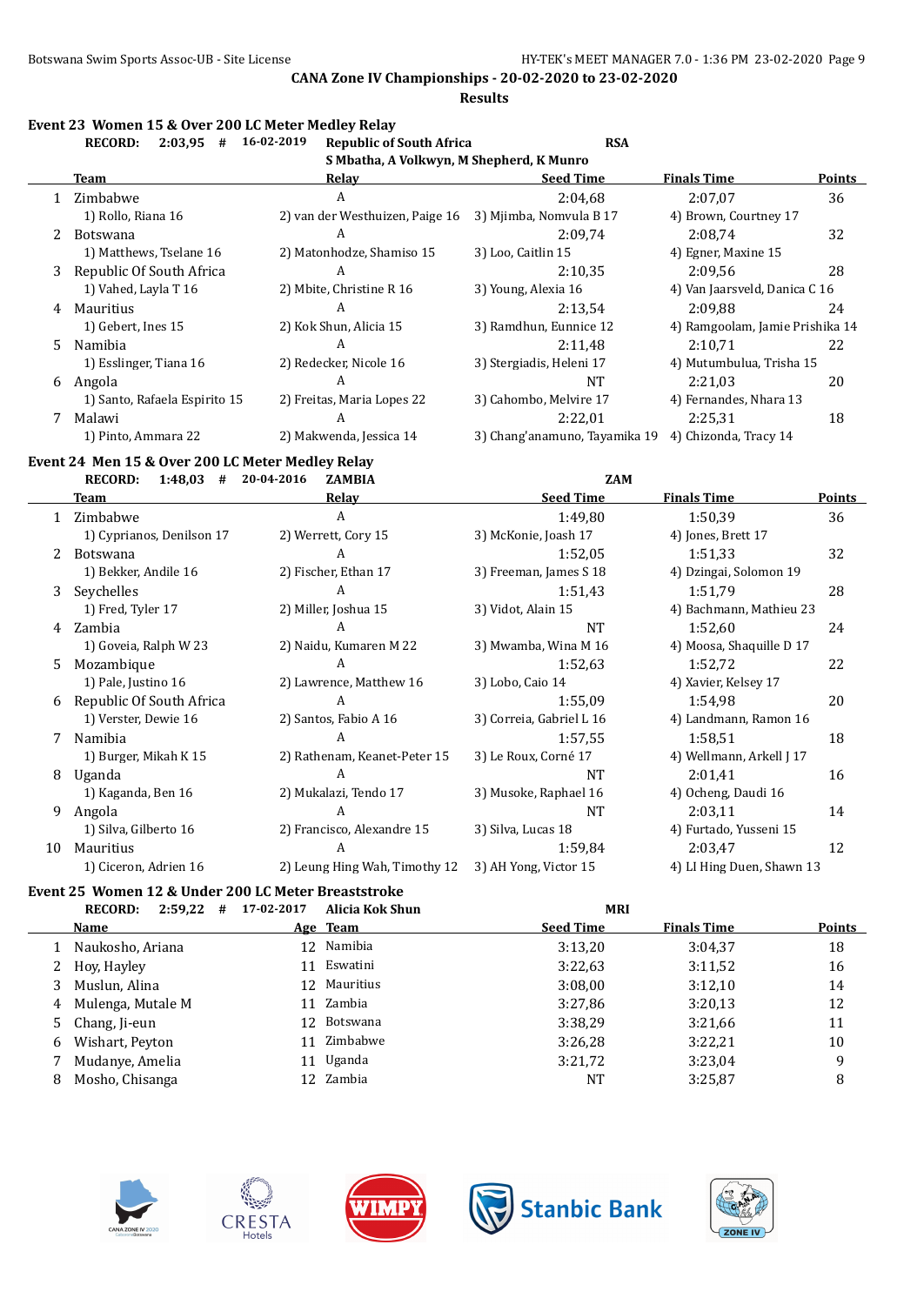#### **(Event 25 Women 12 & Under 200 LC Meter Breaststroke)**

|    | Name               |    | Age Team   | <b>Seed Time</b> | <b>Finals Time</b> | <b>Points</b> |
|----|--------------------|----|------------|------------------|--------------------|---------------|
| 9. | Mahobele, Loyiso   | 11 | Zimbabwe   | 3:24.97          | 3:29.99            |               |
| 10 | Pereira, Kelly     | 10 | Mozambique | 3:27.50          | 3:32,12            | 6             |
|    | 11 Chang, Yun-suh  | 11 | Botswana   | <b>NT</b>        | 3:34,43            |               |
| 12 | Santos, Inara      |    | 11 Angola  | 3:51.06          | 3:42,54            | 4             |
| 13 | Mkavea, Tujaliwe   |    | 12 Malawi  | 3:58,22          | 3:46,91            |               |
| 14 | Tati, Nelja        |    | 11 Angola  | 3:58.62          | 3:53,06            |               |
| 15 | Nakasule, Rahmah K | 11 | Uganda     | 3:48.99          | 3:54,10            |               |
| 16 | Barbosa, Tianna    |    | Eswatini   | NT               | 3:54,67            |               |

## **Event 26 Men 12 & Under 200 LC Meter Breaststroke**

|     | <b>RECORD:</b><br>2:48,03<br># | 21-02-2020 | <b>Oliver B Durand</b> | <b>NAM</b>       |                    |               |
|-----|--------------------------------|------------|------------------------|------------------|--------------------|---------------|
|     | <b>Name</b>                    |            | Age Team               | <b>Seed Time</b> | <b>Finals Time</b> | <b>Points</b> |
|     | Durand, Oliver B               | 12         | Namibia                | 2:59,00          | 2:48.03            | 18            |
|     | Vimba, Khaya                   | 12         | Zimbabwe               | 3:09,97          | 3:04.06            | 16            |
| 3   | Kalipengule, Limbikani         | 11         | Zimbabwe               | 3:09,92          | 3:06.66            | 14            |
| 4   | Hekandjo, Kgosana O            | 12         | Namibia                | 3:24,82          | 3:09.78            | 12            |
| 5.  | Cooney, Zoah                   |            | 12 Zambia              | 3:23,43          | 3:11,16            | 11            |
| 6   | Barradas, Hugo                 | 12         | Mozambique             | 3:27,09          | 3:13.55            | 10            |
|     | Nuwagaba, Daniel R             |            | 11 Uganda              | 3:11,03          | 3:14,94            | 9             |
| 8   | Keitsile, Junior               | 12         | Botswana               | 3:25,23          | 3:17,11            | 8             |
| 9   | Sethi, Khalil                  |            | 12 Botswana            | 3:23,30          | 3:19,18            | 7             |
| 10  | Fraser, Luca                   | 9          | Eswatini               | 3:37,16          | 3:30,01            | 6             |
| 11  | Cataldi, Giacinto              | 11         | Zambia                 | 3:41,72          | 3:31,77            | 5             |
| 12  | Fraser, Tiano                  |            | 11 Eswatini            | 3:51,94          | 3:31,79            | 4             |
| 13  | Prieur, Ethan                  | 12         | Malawi                 | 4:00.03          | 3:53,60            | 3             |
| --- | Leung Hing Wah, Timothy        | 12         | Mauritius              | 2:55,00          | DQ                 |               |

#### **Event 27 Women 13-14 200 LC Meter Breaststroke**

|    | $2:41,59$ #<br><b>RECORD:</b>                | 17-02-2017 | <b>Tailyn Seyffert</b>      | <b>RSA</b>       |             |        |
|----|----------------------------------------------|------------|-----------------------------|------------------|-------------|--------|
|    | Name                                         |            | Age Team                    | <b>Seed Time</b> | Finals Time | Points |
|    | Stange, Maya A                               |            | 14 Namibia                  | 3:09.07          | 2:56,49     | 18     |
|    | Banza, Ingrid I                              |            | 14 Republic Of South Africa | 3:01.63          | 2:57,22     | 16     |
| 3  | Mason, Lilianna D                            |            | 13 Seychelles               | 3:04,00          | 3:02,52     | 14     |
| 4  | Ramgoolam, Jamie Prishika                    |            | 14 Mauritius                | 3:03.70          | 3:04.61     | 12     |
| 5. | Schultz, Timea                               |            | 14 Zimbabwe                 | 3:10,74          | 3:05,47     | 11     |
| 6  | Ingwe, Kimberly                              |            | 14 Botswana                 | 3:12,24          | 3:08,66     | 10     |
|    | Ditlhogo, Amaru                              |            | 13 Botswana                 | 3:11,84          | 3:09,17     | 9      |
| 8  | Dhemba, Vhenekai                             | 13         | Zimbabwe                    | 3:12,42          | 3:09.62     | 8      |
| 9  | Liacopoulos, Antonia                         | 14         | Zambia                      | 3:10.56          | 3:12,70     | 7      |
| 10 | Rev. Salome M                                |            | 13 Namibia                  | 3:28,76          | 3:19,87     | 6      |
| 11 | Fernandes, Nhara                             |            | 13 Angola                   | 3:37,69          | 3:26,67     | 5      |
| 12 | Chizonda, Tracy                              |            | 14 Malawi                   | 3:33,84          | 3:35,27     | 4      |
| 13 | Dlamini, Siwakhile T                         |            | 14 Eswatini                 | NT               | 3:50,45     | 3      |
|    | Event 28 Men 13-14 200 LC Meter Breaststroke |            |                             |                  |             |        |
|    | $2:32.09$ # 17-02-2017<br><b>RECORD:</b>     |            | Oliver Wong Chan Lan        | <b>MRI</b>       |             |        |

| www.<br>$2.32.02 \times 7 = 2.022$ | <b>Unver wong chap Lan</b> | 1.1.1.1          |                    |               |
|------------------------------------|----------------------------|------------------|--------------------|---------------|
| <b>Name</b>                        | Age Team                   | <b>Seed Time</b> | <b>Finals Time</b> | <b>Points</b> |
| Lobo, Caio                         | 14 Mozambique              | 2:38.35          | 2:36,74            | 18            |
| 2 Freitas, Filipe Simoes           | 14 Angola                  | 2:40.03          | 2:44,04            | 16            |
| 3 Nagapin, Nathan                  | 14 Sevchelles              | 2:44.46          | 2:45,43            | 14            |
| Ellis, Quinn                       | 13 Namibia                 | 3:01,99          | 2:54,95            | 12            |









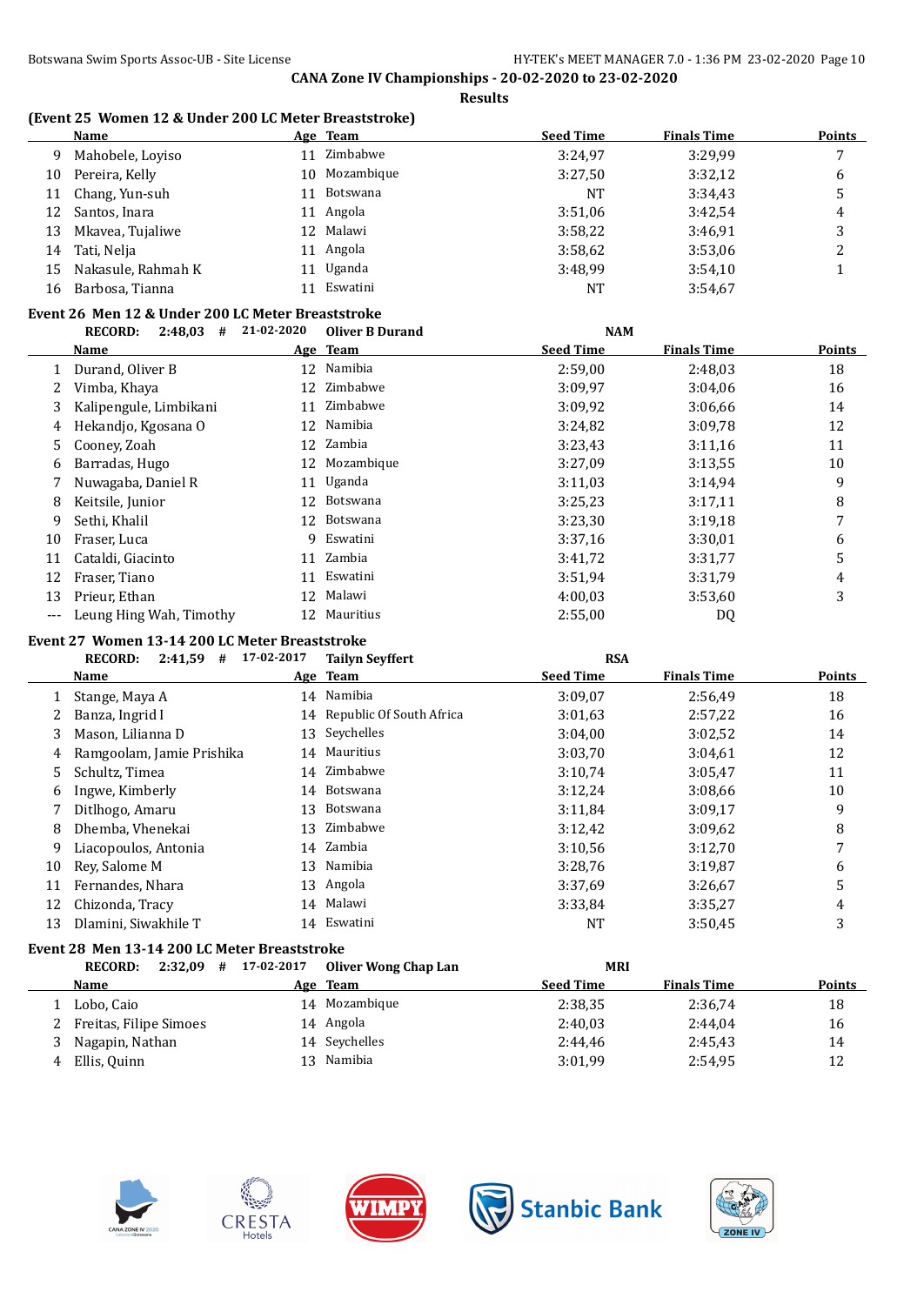**Results**

### **(Event 28 Men 13-14 200 LC Meter Breaststroke)**

|    | <b>Name</b>         |    | Age Team                    | <b>Seed Time</b> | <b>Finals Time</b> | <b>Points</b> |
|----|---------------------|----|-----------------------------|------------------|--------------------|---------------|
| 5. | Thompson, Clayton E |    | 14 Republic Of South Africa | 2:54,16          | 2:55,15            | 11            |
| 6  | Chisungo, Tawanda   |    | 14 Zimbabwe                 | 3:02,02          | 2:55,86            | 10            |
|    | Matthews, Mmusi     | 13 | Botswana                    | 3:06.05          | 2:58,45            | 9             |
| 8  | Mwamba, Mutale      |    | 13 Zambia                   | 3:03,91          | 3:00.89            | 8             |
| 9  | Mokobi, Kgotla      | 13 | Botswana                    | 3:05,72          | 3:00.95            | 7             |
| 10 | Esslinger, Nico     | 14 | Namibia                     | 3:13.58          | 3:02,42            | 6             |
| 11 | Ngwenya, Onesimus   | 13 | Zimbabwe                    | 2:59,82          | 3:03.32            | 5             |
| 12 | Kgomogadio, Yande Y |    | 13 Republic Of South Africa | 3:05,98          | 3:03,77            | 4             |
| 13 | Birungi, Shane F    | 13 | Uganda                      | 3:03.70          | 3:08.19            | 3             |
| 14 | Agaba, Lionel       | 13 | Uganda                      | 3:17,13          | 3:11,23            | 2             |
| 15 | Tati, Janel         | 13 | Angola                      | 3:30.17          | 3:20,27            |               |
| 16 | Banda, Asher        | 14 | Malawi                      | 3:27,74          | 3:25,68            |               |
| 17 | De Sousa, Damien    | 13 | Eswatini                    | NT               | 3:32,84            |               |

#### **Event 29 Women 15-16 200 LC Meter Breaststroke**

|    | <b>RECORD:</b><br>2:39,44<br># | 17-02-2017 | <b>Christin Mundell</b>     | <b>RSA</b>       |                    |        |
|----|--------------------------------|------------|-----------------------------|------------------|--------------------|--------|
|    | Name                           |            | Age Team                    | <b>Seed Time</b> | <b>Finals Time</b> | Points |
|    | Kok Shun, Alicia               | 15         | Mauritius                   | 2:50.00          | 2:46.93            | 18     |
| 2  | Jose, Teagan N                 |            | 16 Republic Of South Africa | 2:52,86          | 2:51,12            | 16     |
|    | Mbite, Christine R             |            | 16 Republic Of South Africa | 2:53,43          | 2:53,21            | 14     |
| 4  | Redecker, Nicole               |            | 16 Namibia                  | 2:57,16          | 2:53,50            | 12     |
| 5. | Rollo, Riana                   |            | 16 Zimbabwe                 | 2:58,74          | 2:59.34            | 11     |
| 6  | Mutumbulua, Trisha             | 15         | Namibia                     | 3:10.90          | 3:04.16            | 10     |
|    | Matonhodze, Shamiso            | 15         | Botswana                    | 3:04.38          | 3:05,40            | 9      |
| 8  | Chinyani, Nyasha               |            | 15 Zimbabwe                 | 3:05.33          | 3:05,88            | 8      |
| 9  | Loo, Caitlin                   | 15         | Botswana                    | NT               | 3:13,97            | 7      |
| 10 | Chibiya, Temwani A             |            | 16 Zambia                   | 3:27.88          | 3:26.65            | 6      |

#### **Event 30 Men 15-16 200 LC Meter Breaststroke**

|    | <b>RECORD:</b><br>$2:27,49$ # | 21-04-2016 | <b>DAVIS Liam</b>           | <b>ZAM</b>       |                    |        |
|----|-------------------------------|------------|-----------------------------|------------------|--------------------|--------|
|    | Name                          |            | Age Team                    | <b>Seed Time</b> | <b>Finals Time</b> | Points |
|    | Miller, Joshua                | 15         | Seychelles                  | 2:34,01          | 2:29,62            | 18     |
|    | Santos, Fabio A               |            | 16 Republic Of South Africa | 2:40,18          | 2:36,78            | 16     |
| 3  | Lawrence, Matthew             |            | 16 Mozambique               | 2:35,21          | 2:37,20            | 14     |
| 4  | Werrett, Cory                 | 15         | Zimbabwe                    | 2:36,45          | 2:37,60            | 12     |
| 5. | Oostindien, Jake              |            | 16 Zimbabwe                 | 2:43,94          | 2:45,21            | 11     |
| 6  | Pires, Djamel                 |            | 16 Angola                   | 2:59,87          | 2:45,61            | 10     |
|    | Catillaz, Jeanre P            |            | 16 Republic Of South Africa | 2:41,94          | 2:45,89            | 9      |
| 8  | Shamambo, Damien              |            | 16 Zambia                   | 2:53,49          | 2:47,08            | 8      |
| 9  | Rouse, Brandon                |            | 16 Botswana                 | 2:50,44          | 2:47,20            | 7      |
| 10 | Rathenam, Keanet-Peter        | 15         | Namibia                     | 2:58,98          | 2:55,51            | 6      |
| 11 | Chonguiça, Yannis             |            | 16 Mozambique               | 2:52,94          | 3:01.84            | 5      |
| 12 | Harry, Ethan                  |            | 16 Botswana                 | 3:08,60          | 3:06,78            | 4      |
| 13 | Kisitu, Hayyan                | 15         | Uganda                      | 3:09,90          | 3:09.66            | 3      |
| 14 | Silva, Gilberto               |            | 16 Angola                   | 3:12,12          | 3:09,97            | 2      |
|    |                               |            |                             |                  |                    |        |

## **Event 31 Women 17 & Over 200 LC Meter Breaststroke**

| 2:43.38<br><b>RECORD:</b><br># | 09-01-2009 | KERI I PLUMSTEAD | <b>RSA</b>       |                    |               |
|--------------------------------|------------|------------------|------------------|--------------------|---------------|
| Name                           |            | Age Team         | <b>Seed Time</b> | <b>Finals Time</b> | <b>Points</b> |
| 1 Freitas, Maria Lopes         |            | 22 Angola        | 3:03.85          | 3:02.03            | 18            |
| 2 Brown, Courtney              |            | 17 Zimbabwe      | 3:10.53          | 3:07.91            | 16            |









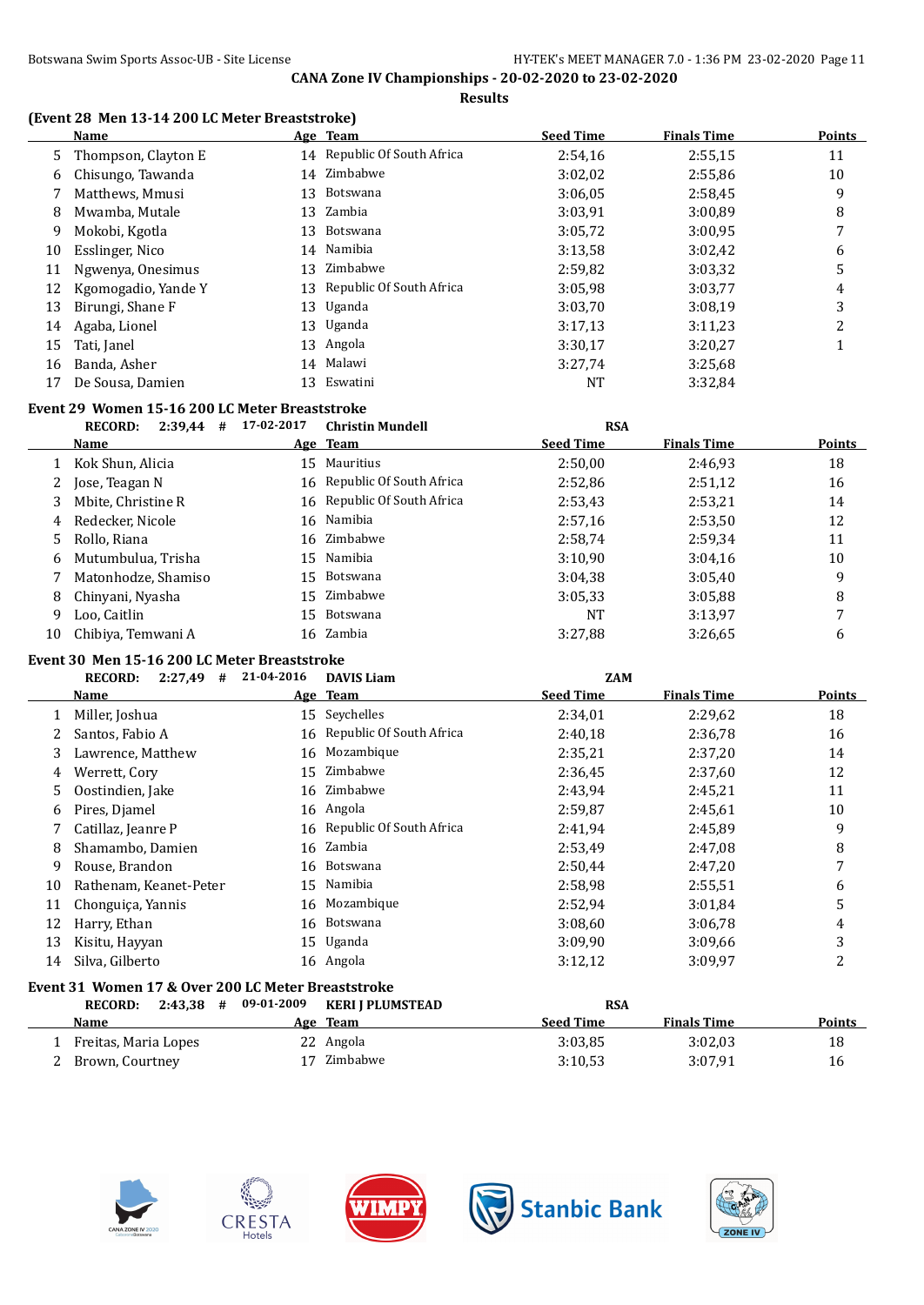|    | <b>Name</b>                                      |            | Age Team               | <b>Seed Time</b> | <b>Finals Time</b> | <b>Points</b>           |
|----|--------------------------------------------------|------------|------------------------|------------------|--------------------|-------------------------|
| 3  | Schonken, Gemma                                  |            | 17 Zimbabwe            | 3:33,56          | 3:17,12            | 14                      |
| 4  | Vos, Tayla S                                     | 17         | Botswana               | 3:17,32          | 3:18,99            | 12                      |
| 5  | Gondo, Ruvarashe                                 | 17         | Botswana               | 3:28,54          | 3:29,81            | 11                      |
|    | Event 32 Men 17 & Over 200 LC Meter Breaststroke |            |                        |                  |                    |                         |
|    | $2:23,31$ # 21-04-2016<br><b>RECORD:</b>         |            | <b>Pedro Pinotes</b>   | <b>ANG</b>       |                    |                         |
|    | <b>Name</b>                                      |            | Age Team               | <b>Seed Time</b> | <b>Finals Time</b> | <b>Points</b>           |
| 1  | Gomes, Filipe                                    |            | 22 Malawi              | 2:29,75          | 2:29,26            | 18                      |
| 2  | Fischer, Ethan                                   | 17         | Botswana               | 2:36,13          | 2:33,54            | 16                      |
| 3  | Mills, Tait                                      | 17         | Zimbabwe               | 2:43,79          | 2:41,97            | 14                      |
| 4  | Wellmann, Arkell J                               | 17         | Namibia                | 2:53,99          | 2:44,81            | 12                      |
| 5  | Naidu, Kumaren M                                 | 22         | Zambia                 | 2:42,65          | 2:47,20            | 11                      |
| 6  | Gertze, Matthew R                                | 17         | Namibia                | 3:03,09          | 2:56,18            | 10                      |
| 7  | Jones, Brett                                     | 17         | Zimbabwe               | 3:42,72          | 3:22,34            | 9                       |
|    | Event 33 Women 12 & Under 50 LC Meter Backstroke |            |                        |                  |                    |                         |
|    | $33,07$ #<br><b>RECORD:</b>                      | 21-04-2016 | <b>PHIRI Mia</b>       | <b>ZAM</b>       |                    |                         |
|    | Name                                             |            | Age Team               | <b>Seed Time</b> | <b>Finals Time</b> | <b>Points</b>           |
| 1  | Labuschagne, Isabelle                            |            | 12 Seychelles          | 33,22            | 34,31              | 18                      |
| 2  | Miti, Tamenji                                    |            | 12 Zambia              | 36,13            | 35,04              | 16                      |
| 3  | Ohm, Michaela                                    | 12         | Namibia                | 36,92            | 35,54              | 14                      |
| 4  | Westerduin, Reza                                 | 12         | Namibia                | 37,46            | 35,65              | 12                      |
| 5  | Dawe, Tori                                       | 12         | Zimbabwe               | 37,92            | 36,14              | 11                      |
| 6  | Hoy, Hayley                                      |            | 11 Eswatini            | 38,00            | 37,53              | $10\,$                  |
| 7  | Ramdhun, Eunnice                                 |            | 12 Mauritius           | 40,76            | 38,32              | 9                       |
| *8 | Wishart, Peyton                                  | 11         | Zimbabwe               | 39,17            | 38,52              | 7.50                    |
| *8 | Domingues, Ana Beatriz                           |            | 12 Mozambique          | 38,28            | 38,52              | 7.50                    |
| 10 | Oagile-Motso, Renee                              | 12         | Botswana               | 41,22            | 38,62              | 6                       |
| 11 | Moyo, Zoe                                        |            | 11 Zambia              | 39,83            | 38,68              | 5                       |
| 12 | Losacco, Olivia                                  | 11         | Malawi                 | 40,97            | 39,09              | 4                       |
| 13 | Morais, Nyriam                                   |            | 11 Angola              | 42,77            | 39,22              | 3                       |
| 14 | Silva, Welwitschia                               | 12         | Angola                 | 39,93            | 40,31              | $\overline{\mathbf{c}}$ |
| 15 | Sine, Gabriella N                                | 12         | Uganda                 | 39,30            | 40,74              | $\mathbf{1}$            |
| 16 | Mudanye, Amelia                                  | 11         | Uganda                 | 39,48            | 40,92              |                         |
| 17 | Merafhe, Naledi                                  | 11         | Botswana               | 40,85            |                    |                         |
| 18 | Barbosa, Tianna                                  |            | 11 Eswatini            | 55,41            | 41,67<br>46,90     |                         |
| 19 | Mkavea, Tujaliwe                                 |            | 12 Malawi              | 45,90            | 47,76              |                         |
|    |                                                  |            |                        |                  |                    |                         |
|    | Event 34 Men 12 & Under 50 LC Meter Backstroke   |            |                        |                  |                    |                         |
|    | <b>RECORD:</b><br>$32.63$ #                      | 21-02-2020 | <b>Oliver B Durand</b> | <b>NAM</b>       |                    |                         |
|    | <b>Name</b>                                      |            | Age Team               | <b>Seed Time</b> | <b>Finals Time</b> | Points                  |
| 1  | Durand, Oliver B                                 |            | 12 Namibia             | 34,50            | 32,63              | 18                      |
| 2  | Keitsile, Junior                                 | 12         | Botswana               | 39,58            | 34,00              | 16                      |
| 3  | Payet, Alexander                                 | 12         | Seychelles             | 35,00            | 34,52              | 14                      |
| 4  | Coombs Tembo, Nkhosi J                           | 12         | Zambia                 | 36,96            | 35,05              | 12                      |
| 5  | Kalipengule, Limbikani                           | 11         | Zimbabwe               | 35,85            | 36,18              | 11                      |
| 6  | Haskins, Ethan                                   | 12         | Botswana               | 37,65            | 36,38              | 10                      |
| 7  | Barradas, Hugo                                   | 12         | Mozambique             | 36,75            | 36,39              | 9                       |
| 8  | Hekandjo, Kgosana O                              | 12         | Namibia                | 37,43            | 36,41              | 8                       |
| 9  | Zeravica, Jack                                   | 11         | Zambia                 | 36,42            | 36,46              | 7                       |
| 10 | Reilly, Sean                                     | 11         | Zimbabwe               | 36,64            | 36,59              | 6                       |









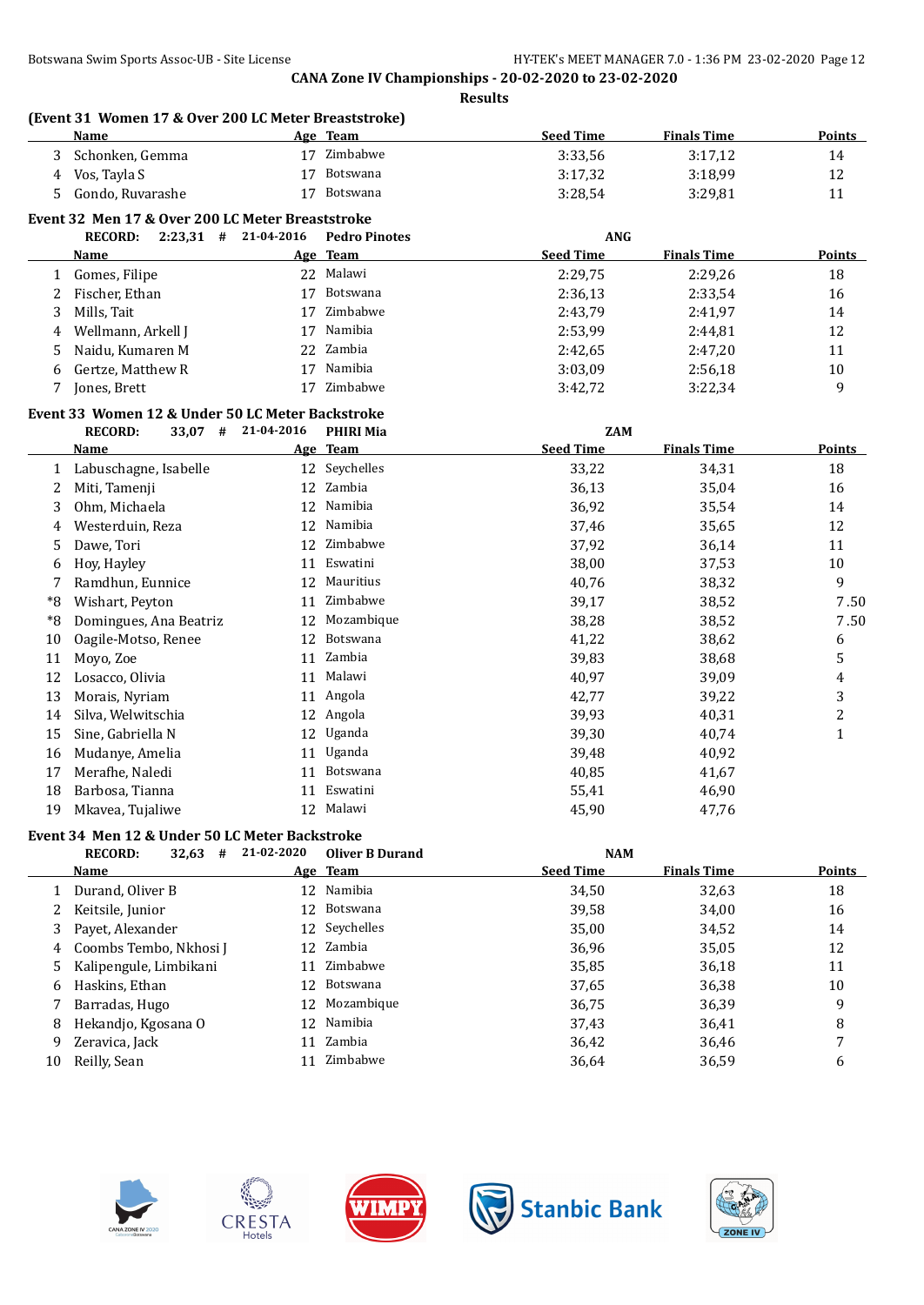**Results**

### **(Event 34 Men 12 & Under 50 LC Meter Backstroke)**

|     | Name                   | Age Team    | <b>Seed Time</b> | <b>Finals Time</b> | <b>Points</b> |
|-----|------------------------|-------------|------------------|--------------------|---------------|
|     | 11 Nuwagaba, Daniel R  | 11 Uganda   | 37,96            | 37,70              |               |
| 12  | Elias, Yano            | 12 Angola   | 41,66            | 39,64              | 4             |
|     | 13 Prieur, Ethan       | 12 Malawi   | 44,43            | 41,86              | 3             |
|     | 14 Kyabayinze, Zaabu D | 12 Uganda   | 35,97            | 43,20              |               |
|     | 15 Fraser, Luca        | 9 Eswatini  | NT               | 47.15              |               |
|     | 16 Fraser, Tiano       | 11 Eswatini | NT               | 47,62              |               |
|     | 17 Mkayea, Tasunje     | 9 Malawi    | 43,23            | 48,70              |               |
| --- | Bredel, Rafael         | 12 Angola   | 38,92            | DQ                 |               |

#### **Event 35 Women 13-14 50 LC Meter Backstroke**

|    | #<br><b>RECORD:</b><br>31,85 | 21-04-2016 | <b>KOENIG Camille</b>       | <b>MRI</b>       |                    |                |
|----|------------------------------|------------|-----------------------------|------------------|--------------------|----------------|
|    | Name                         |            | Age Team                    | <b>Seed Time</b> | <b>Finals Time</b> | <b>Points</b>  |
|    | Schultz, Timea               | 14         | Zimbabwe                    | 32,79            | 32,35              | 18             |
| 2  | Ramajan, Saira               | 14         | Zimbabwe                    | 33,59            | 33,11              | 16             |
| 3  | Stange, Maya A               | 14         | Namibia                     | 35,92            | 34,38              | 14             |
| 4  | Smidt, Clio J                |            | 13 Republic Of South Africa | 34,25            | 34,62              | 12             |
| 5  | Phiri, Jade A                | 13         | Zambia                      | 35,13            | 34,88              | 11             |
| 6  | Jack, Michelle               |            | 14 Botswana                 | 34,35            | 34,90              | 10             |
|    | Labuschagne, Abigail         | 14         | Seychelles                  | 35,69            | 35,51              | 9              |
| 8  | Coates, Johanna K            | 13         | Zambia                      | 35,75            | 35,83              | 8              |
| 9  | Armour, Kaeli-Peace          | 13         | Republic Of South Africa    | 34,99            | 36,26              | 7              |
| 10 | Fernandes, Sophie            | 13         | Mozambique                  | 37,43            | 36,95              | 6              |
| 11 | Mutie, Mutinda               | 14         | Botswana                    | 36,16            | 37,18              | 5              |
| 12 | Spath, Mackenzie             |            | 14 Namibia                  | 38,33            | 38,03              | 4              |
| 13 | Young, Raya                  |            | 14 Eswatini                 | 39,87            | 38,59              | 3              |
| 14 | Banona, Mary G               |            | 14 Uganda                   | 36,85            | 38,64              | $\overline{c}$ |
| 15 | Nsereko, Nanette             |            | 13 Uganda                   | 39,85            | 39,89              | 1              |
| 16 | Chizonda, Tracy              |            | 14 Malawi                   | 42,10            | 40,54              |                |
| 17 | Makwenda, Jessica            |            | 14 Malawi                   | 40,16            | 41,13              |                |
| 18 | Young, Lauren                |            | 14 Eswatini                 | 44,18            | 43,37              |                |

#### **Event 36 Men 13-14 50 LC Meter Backstroke**

|    | <b>RECORD:</b><br>29,81<br># | 07-05-2015 | Érico M Cuna                | <b>MOZ</b>       |                    |                |
|----|------------------------------|------------|-----------------------------|------------------|--------------------|----------------|
|    | Name                         |            | Age Team                    | <b>Seed Time</b> | <b>Finals Time</b> | Points         |
|    | Lobo, Caio                   |            | 14 Mozambique               | 31,18            | 30,74              | 18             |
|    | Makaya, Tichatonga           | 13         | Zimbabwe                    | 31,49            | 31,13              | 16             |
| 3  | Magongo, Brave               | 14         | Namibia                     | 35,09            | 31,71              | 14             |
| 4  | Ellis, Quinn                 | 13         | Namibia                     | 33,06            | 32,20              | 12             |
| 5  | Chisungo, Tawanda            | 14         | Zimbabwe                    | 33,43            | 32,54              | 11             |
| *6 | Visagie, Leson G             |            | 14 Republic Of South Africa | 33,15            | 32,73              | 9.50           |
| *6 | Faftine, Kaio                | 13         | Mozambique                  | 32,67            | 32,73              | 9.50           |
| 8  | Fernando, Khushal J          | 14         | Zambia                      | 33,31            | 32,79              | 8              |
| 9  | Fortes, Alex                 |            | 14 Angola                   | 36,16            | 32,90              | 7              |
| 10 | Matthews, Mmusi              | 13         | Botswana                    | 33,74            | 33,85              | 6              |
| 11 | Mulenga, Ndabila B           | 14         | Zambia                      | 36,15            | 34,01              | 5              |
| 12 | Kgomogadio, Yande Y          | 13         | Republic Of South Africa    | 35,09            | 35,34              | 4              |
| 13 | Garmroudi, Yusurf            | 13         | Botswana                    | 36,57            | 35,79              | 3              |
| 14 | Kyabayinze, Daniel T         |            | 14 Uganda                   | 39,24            | 36,50              | $\overline{2}$ |
| 15 | Moosa, Muhammad Ali          | 14         | Malawi                      | 36,71            | 37,54              | 1              |
| 16 | De Sousa, Damien             | 13         | Eswatini                    | 39,74            | 39,47              |                |
| 17 | Augusto, Armando             |            | 13 Angola                   | 45,57            | 41,91              |                |









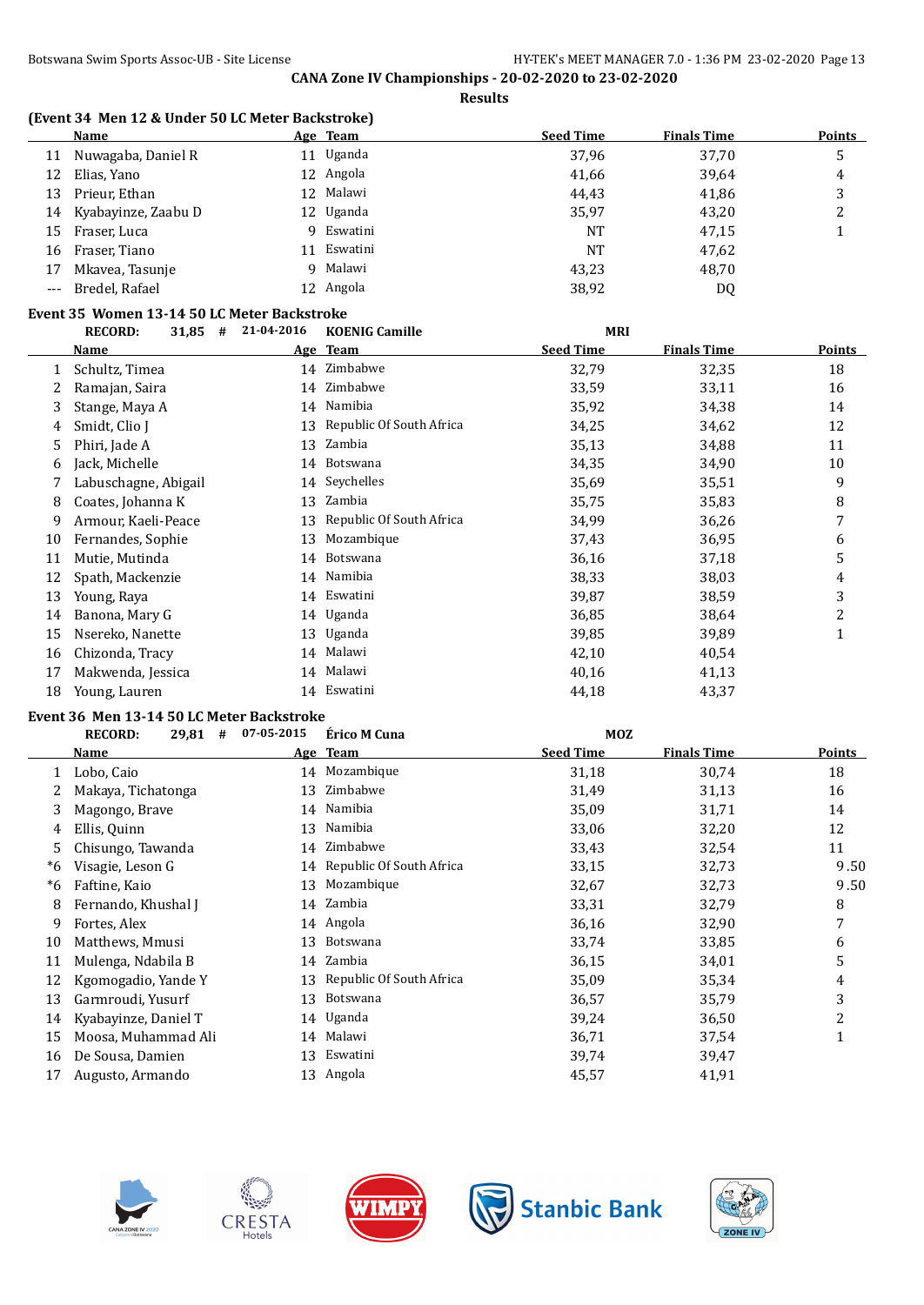#### **Results**

### **(Event 36 Men 13-14 50 LC Meter Backstroke)**

|    | <b>Name</b>                                 |            | Age Team                    | <b>Seed Time</b> | <b>Finals Time</b> | <b>Points</b>  |
|----|---------------------------------------------|------------|-----------------------------|------------------|--------------------|----------------|
|    | Kumbatira, Tsinde                           |            | 14 Malawi                   | 38,08            | DQ                 |                |
|    | Event 37 Women 15-16 50 LC Meter Backstroke |            |                             |                  |                    |                |
|    | <b>RECORD:</b><br>$31,15$ #                 | 21-02-2020 | Mia A Phiri                 | Zambia           |                    |                |
|    | <b>Name</b>                                 |            | Age Team                    | <b>Seed Time</b> | <b>Finals Time</b> | <b>Points</b>  |
|    | 1 Phiri, Mia A                              |            | 16 Zambia                   | 30,89            | 31,15              | 18             |
| 2  | Tendrinavalona, Idealy D                    |            | 15 Republic of Madagascar   | 31,10            | 32,17              | 16             |
| 3  | Namutebi, Kirabo C                          | 15         | Uganda                      | 32,93            | 32,27              | 14             |
| 4  | Rollo, Riana                                | 16         | Zimbabwe                    | 32,21            | 32,45              | 12             |
| 5  | van der Westhuizen, Paige                   | 16         | Zimbabwe                    | 32,08            | 32,78              | 11             |
| 6  | Esslinger, Tiana                            |            | 16 Namibia                  | 33,28            | 32,97              | 10             |
| 7  | Gebert, Ines                                |            | 15 Mauritius                | 32,98            | 33,42              | 9              |
| 8  | Vahed, Layla T                              |            | 16 Republic Of South Africa | 33,47            | 33,65              | 8              |
| 9  | Mutumbulua, Trisha                          | 15         | Namibia                     | 33,87            | 33,73              | 7              |
| 10 | Matthews, Tselane                           | 16         | Botswana                    | 33,78            | 34,14              | 6              |
| 11 | Loo, Caitlin                                | 15         | Botswana                    | 34,86            | 34,28              | 5              |
| 12 | Swanepoel, Abigail                          | 16         | Republic Of South Africa    | 36,21            | 34,70              | 4              |
| 13 | Elizabeth, Khema                            | 15         | Seychelles                  | 34,87            | 34,94              | 3              |
| 14 | Chibiya, Temwani A                          |            | 16 Zambia                   | 36,91            | 35,67              | $\overline{c}$ |
| 15 | Santo, Rafaela Espirito                     |            | 15 Angola                   | 37,73            | 37,52              | $\mathbf{1}$   |
| 16 | Dlamini, Senamile                           |            | 16 Eswatini                 | 40,01            | 40,16              |                |
|    | Event 38 Men 15-16 50 LC Meter Backstroke   |            |                             |                  |                    |                |
|    | <b>RECORD:</b><br>$28,88$ #                 | 17-02-2017 | <b>Ronan Z Wantenaar</b>    | <b>NAM</b>       |                    |                |
|    | <b>Name</b>                                 |            | Age Team                    | <b>Seed Time</b> | <b>Finals Time</b> | Points         |
|    | 1 AH Yong, Victor                           |            | 15 Mauritius                | 29,00            | 29,07              | 18             |
| 2  | Burger, Mikah K                             |            | 15 Namibia                  | 28,82            | 29,11              | 16             |
| 3  | Landmann, Ramon                             | 16         | Republic Of South Africa    | 29,59            | 29,22              | 14             |
| 4  | Bekker, Andile                              |            | 16 Botswana                 | 29,13            | 29,28              | 12             |
| 5  | Pale, Justino                               |            | 16 Mozambique               | 29,69            | 29,84              | 11             |
| 6  | Ciceron, Adrien                             |            | 16 Mauritius                | 30,75            | 30,20              | 10             |
| 7  | Rouse, Brandon                              |            | 16 Botswana                 | 30,62            | 30,22              | 9              |
| 8  | Verster, Dewie                              | 16         | Republic Of South Africa    | 30,47            | 30,40              | 8              |
| 9  | Werrett, Cory                               | 15         | Zimbabwe                    | 31,13            | 30,52              | 7              |
| 10 | Sepetu, Isam A                              | 15         | Tanzania                    | 31,97            | 31,05              | 6              |
| 11 | Kaganda, Ben                                | 16         | Uganda                      | 30,08            | 31,22              | 5              |
| 12 | Shamambo, Damien                            |            | 16 Zambia                   | 31,51            | 31,25              | 4              |
| 13 | Setzkorn, Friedrich                         |            | 16 Namibia                  | 32,29            | 31,62              | 3              |
| 14 | Mpofu, Jasper                               |            | 16 Zimbabwe                 | 31,39            | 32,09              | $\overline{c}$ |
| 15 | Furtado, Yusseni                            |            | 15 Angola                   | 31,46            | 32,73              | $\mathbf{1}$   |
| 16 | Francisco, Alexandre                        |            | 15 Angola                   | 33,11            | 32,81              |                |

#### **Event 39 Women 17 & Over 50 LC Meter Backstroke**

| <b>RECORD:</b><br>30.96# | 17-02-2017 | <b>Alexus Laird</b>       | <b>SEY</b>       |                    |               |
|--------------------------|------------|---------------------------|------------------|--------------------|---------------|
| <b>Name</b>              |            | Age Team                  | <b>Seed Time</b> | <b>Finals Time</b> | <b>Points</b> |
| Stergiadis, Heleni       | 17         | Namibia                   | 31,57            | 31,84              | 18            |
| Rabejaona, Holy A        |            | 17 Republic of Madagascar | 32,80            | 33,61              | 16            |
| Young, Robyn             |            | 19 Eswatini               | 33,54            | 33,66              | 14            |
| Botha, Vicky A           |            | 18 Namibia                | 34,31            | 34,07              | 12            |
| Freitas, Maria Lopes     |            | 22 Angola                 | <b>NT</b>        | 34,72              |               |



 $\overline{a}$ 





17 Musoke, Raphael 16 Uganda 16 Uganda 33,91 33,37



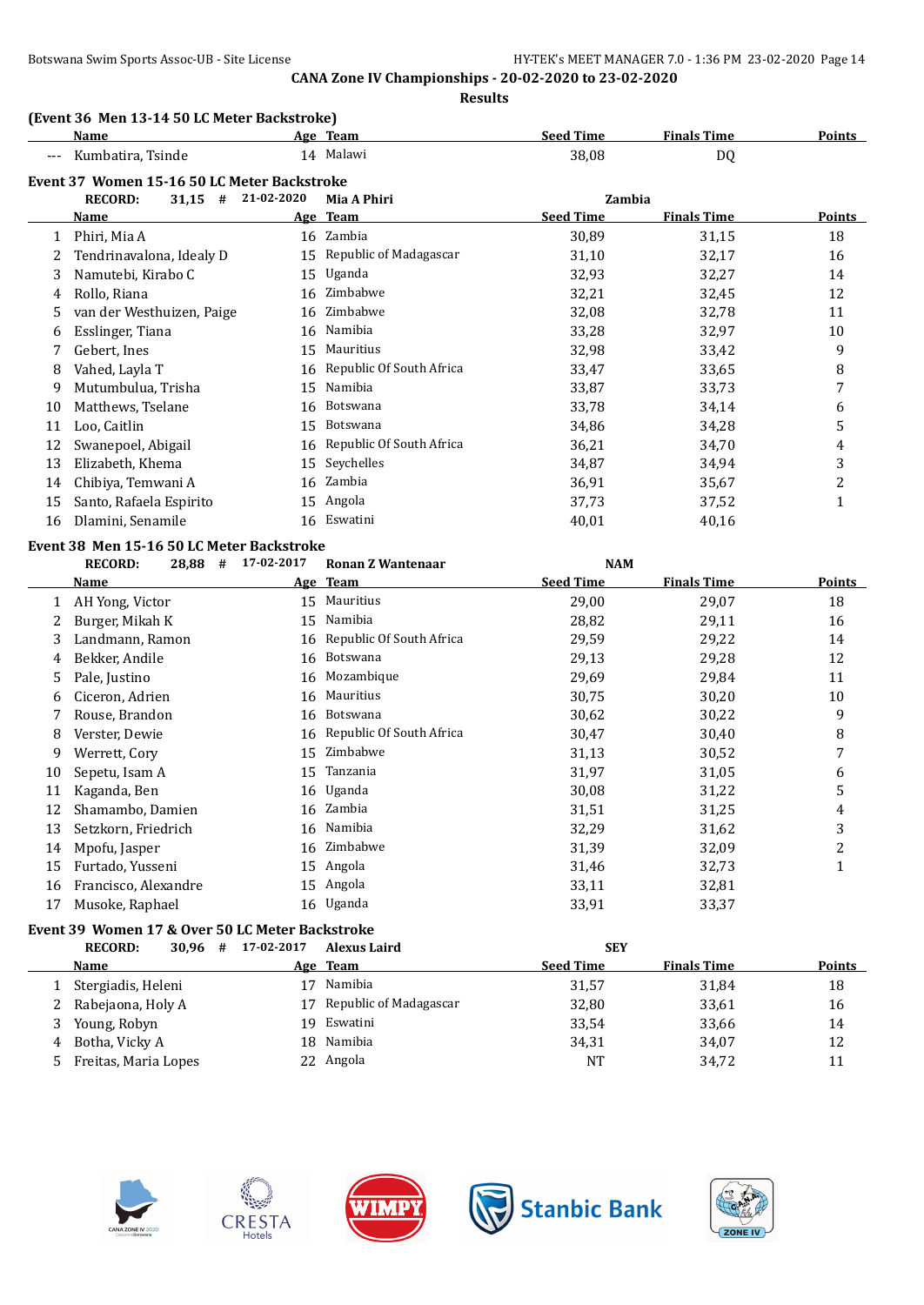**(Event 39 Women 17 & Over 50 LC Meter Backstroke)**

|                      | <b>Name</b>                                                                                  |    | Age Team                  | <b>Seed Time</b> | <b>Finals Time</b> | <b>Points</b>           |
|----------------------|----------------------------------------------------------------------------------------------|----|---------------------------|------------------|--------------------|-------------------------|
| 6                    | Jones, Siobhan                                                                               |    | 17 Zimbabwe               | 35,31            | 34,98              | $10\,$                  |
| 7                    | Ruele, Bupe B                                                                                | 16 | Botswana                  | 33,28            | 35,14              | 9                       |
| 8                    | Pinto, Ammara                                                                                | 22 | Malawi                    | 34,46            | 35,25              | 8                       |
| 9                    | Jobe, Hannah                                                                                 | 16 | Botswana                  | 36,20            | 35,96              | 7                       |
| 10                   | Mjimba, Nomvula B                                                                            | 17 | Zimbabwe                  | 35,66            | 36,26              | 6                       |
| 11                   | Chang'anamuno, Tayamika                                                                      | 19 | Malawi                    | 37,49            | 38,87              | 5                       |
| $\scriptstyle\cdots$ | Meya, Avice                                                                                  |    | 25 Uganda                 | 32,87            | DQ                 |                         |
|                      | Event 40 Men 17 & Over 50 LC Meter Backstroke                                                |    |                           |                  |                    |                         |
|                      | <b>RECORD:</b><br>$27,40$ # 21-04-2016                                                       |    | <b>DONKER Tom</b>         | <b>ZAM</b>       |                    |                         |
|                      | <u>Name</u>                                                                                  |    | Age Team                  | <b>Seed Time</b> | <b>Finals Time</b> | <b>Points</b>           |
| 1                    | Cyprianos, Denilson                                                                          |    | 17 Zimbabwe               | 27,74            | 27,59              | 18                      |
| 2                    | Bachmann, Mathieu                                                                            |    | 23 Seychelles             | 28,90            | 28,48              | 16                      |
| 3                    | Fred, Tyler                                                                                  | 17 | Seychelles                | 28,68            | 28,66              | 14                      |
| 4                    | Tayali, Quintin T                                                                            | 18 | Zimbabwe                  | 28,79            | 28,70              | 12                      |
| 5                    | Freeman, James S                                                                             | 18 | Botswana                  | 29,07            | 29,25              | 11                      |
| 6                    | Andrianirina, Lalanomena A                                                                   |    | 21 Republic of Madagascar | 28,44            | 29,38              | 10                      |
| 7                    | Mukalazi, Tendo                                                                              |    | 17 Uganda                 | 29,05            | 29,92              | 9                       |
| 8                    | Naidu, Kumaren M                                                                             |    | 22 Zambia                 | 30,23            | 30,21              | 8                       |
| 9                    | Wellmann, Arkell J                                                                           |    | 17 Namibia                | 32,26            | 30,85              | 7                       |
| 10                   | Moosa, Shaquille D                                                                           | 17 | Zambia                    | 31,93            | 31,54              | 6                       |
|                      | Kgang, Lefa                                                                                  | 17 | Botswana                  | 32,35            | 32,29              | 5                       |
|                      |                                                                                              |    |                           |                  |                    |                         |
| 11<br>12             | Gertze, Matthew R                                                                            | 17 | Namibia                   | 32,98            | 32,63              | 4                       |
|                      | Event 41 Women 12 & Under 200 LC Meter Freestyle<br>$2:18,99$ # 21-04-2016<br><b>RECORD:</b> |    | VAN DER WESTHUIZEN Paige  | <b>ZIM</b>       |                    |                         |
|                      | Name                                                                                         |    | Age Team                  | <b>Seed Time</b> | <b>Finals Time</b> | <b>Points</b>           |
| 1                    | Naukosho, Ariana                                                                             |    | 12 Namibia                | 2:34,70          | 2:27,44            | 18                      |
| 2                    | Hoy, Hayley                                                                                  | 11 | Eswatini                  | 2:34,99          | 2:28,75            | 16                      |
| 3                    | Ramdhun, Eunnice                                                                             | 12 | Mauritius                 | 2:35,20          | 2:31,52            | 14                      |
| 4                    | Dawe, Tori                                                                                   | 12 | Zimbabwe                  | 2:36,77          | 2:32,27            | 12                      |
| 5                    | Sine, Michelle K                                                                             | 12 | Uganda                    | 2:40,83          | 2:33,87            | 11                      |
| 6                    | Mahobele, Loyiso                                                                             | 11 | Zimbabwe                  | 2:35,71          | 2:36,25            | 10                      |
| 7                    | Mosho, Chisanga                                                                              | 12 | Zambia                    | 2:40,42          | 2:38,20            | 9                       |
| 8                    | Domingues, Ana Beatriz                                                                       |    | 12 Mozambique             | 2:38,64          | 2:38,57            | 8                       |
| 9                    | Lutalo, Natalie                                                                              |    | 11 Uganda                 | 2:36,63          | 2:40,08            | 7                       |
| 10                   | Pereira, Kelly                                                                               |    | 10 Mozambique             | 2:37,26          | 2:41,39            | 6                       |
|                      | 11 Moyo, Zoe                                                                                 |    | 11 Zambia                 | 2:52,23          | 2:47,24            | 5                       |
| 12                   | Chang, Ji-eun                                                                                |    | 12 Botswana               | 2:58,74          | 2:51,82            | 4                       |
| 13                   | Ramakoloi, Thata                                                                             |    | 12 Botswana               | 2:58,86          | 2:53,75            | 3                       |
| 14                   | Morais, Nyriam                                                                               |    | 11 Angola                 | 3:11,48          | 2:54,38            | $\overline{\mathbf{c}}$ |
| 15                   | Losacco, Olivia                                                                              | 11 | Malawi                    | 2:58,44          | 2:55,64            | $\mathbf{1}$            |
| 16                   | Santos, Inara                                                                                |    | 11 Angola                 | 3:04,44          | 2:59,30            |                         |
| 17                   | Mkavea, Tujaliwe                                                                             |    | 12 Malawi                 | 3:25,87          | 3:23,24            |                         |
| $---$                | Ohm, Michaela                                                                                |    | 12 Namibia                | 2:34,63          | <b>NS</b>          |                         |

| 2:17.08<br><b>RECORD:</b> | 21-02-2020<br># | Oliver B Durand |                  | <b>NAM</b>         |               |
|---------------------------|-----------------|-----------------|------------------|--------------------|---------------|
| <b>Name</b>               |                 | Age Team        | <b>Seed Time</b> | <b>Finals Time</b> | <b>Points</b> |
| Durand. Oliver B          | 12              | Namibia         | 2:28.05          | 2:17.08            | 18            |
| 2 Heyns, Kyle             |                 | Zimbabwe        | 2:25,57          | 2:18,60            | 16            |









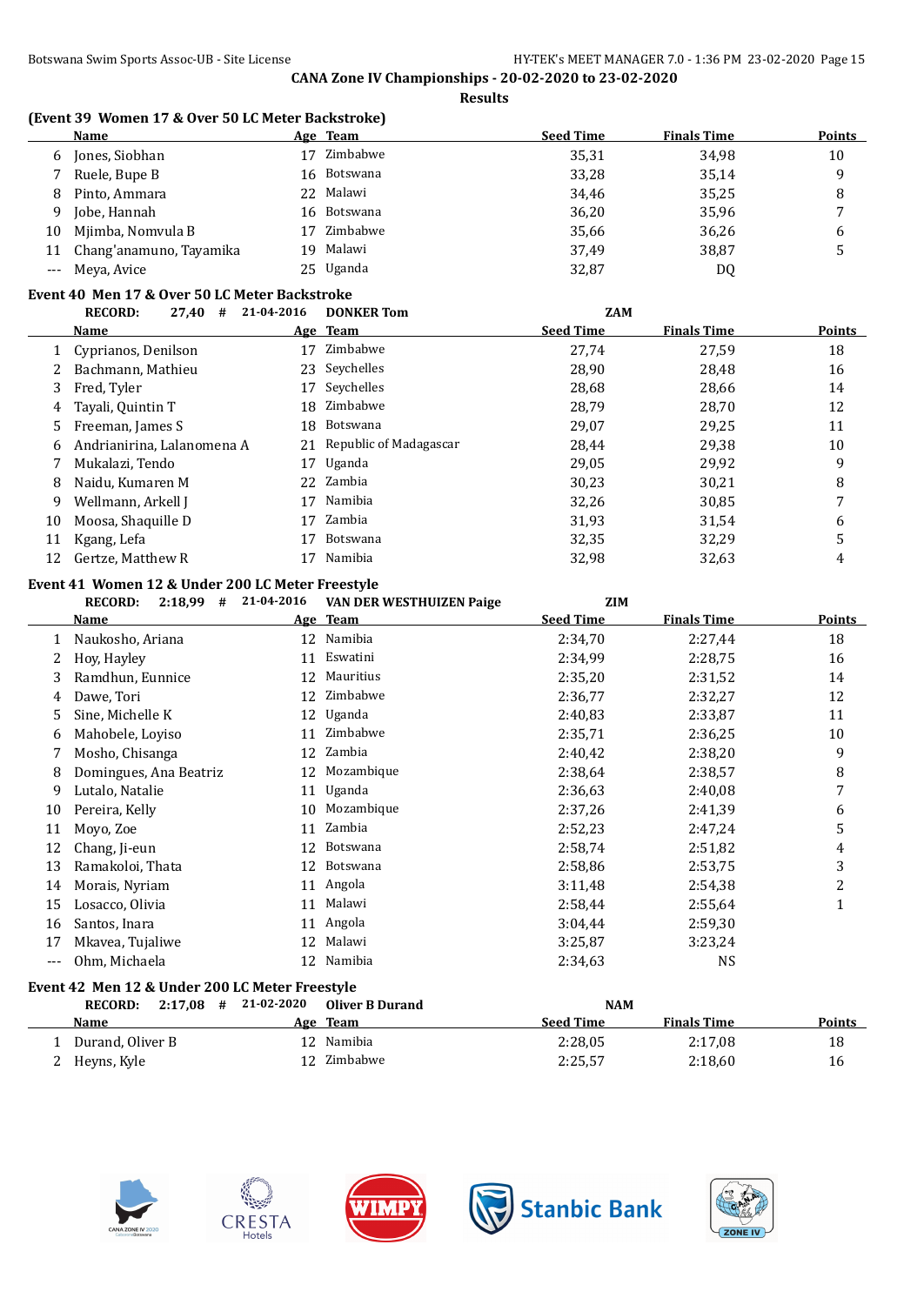**Results**

### **(Event 42 Men 12 & Under 200 LC Meter Freestyle)**

|    | <b>Name</b>            |    | Age Team      | <b>Seed Time</b> | <b>Finals Time</b> | <b>Points</b> |
|----|------------------------|----|---------------|------------------|--------------------|---------------|
| 3  | Payet, Alexander       |    | 12 Seychelles | 2:23,00          | 2:19,12            | 14            |
| 4  | Barradas, Hugo         | 12 | Mozambique    | 2:24,58          | 2:23,25            | 12            |
| 5. | Hekandjo, Kgosana O    | 12 | Namibia       | 2:28,66          | 2:27,08            | 11            |
| 6  | Keitsile, Junior       | 12 | Botswana      | 2:40.44          | 2:31,41            | 10            |
|    | Payet, Thierry         |    | 12 Seychelles | 2:30,12          | 2:31,87            | 9             |
| 8  | Cooney, Zoah           | 12 | Zambia        | 2:41,04          | 2:32,24            | 8             |
| 9  | Seetso, Nathan         | 12 | Botswana      | 2:43,34          | 2:36,13            | 7             |
| 10 | Coombs Tembo, Nkhosi J | 12 | Zambia        | 2:37.04          | 2:36,74            | 6             |
| 11 | Elias, Yano            | 12 | Angola        | 2:59,99          | 2:36,97            | 5             |
| 12 | Cochofel, Jose         | 12 | Angola        | 3:29,86          | 2:39,15            | 4             |
| 13 | Vimba, Khaya           | 12 | Zimbabwe      | 2:38,98          | 2:40.45            | 3             |
| 14 | Kyabayinze, Zaabu D    | 12 | Uganda        | 2:39,12          | 2:46.56            | 2             |
| 15 | Makwenda, Jeremiah     | q  | Malawi        | 3:08,08          | 2:59,05            | 1             |
| 16 | Mkavea, Tasunje        | 9  | Malawi        | 3:19,87          | 3:20,56            |               |

# **Event 43 Women 13-14 200 LC Meter Freestyle**<br>**EXCOPD:** 240.21 # 17-02.2010 Lise

|    | <b>RECORD:</b><br>2:10,21<br># | 17-02-2019 | <b>Lise Coetzee</b>      | <b>RSA</b>       |                    |        |
|----|--------------------------------|------------|--------------------------|------------------|--------------------|--------|
|    | <b>Name</b>                    |            | Age Team                 | <b>Seed Time</b> | <b>Finals Time</b> | Points |
| 1  | Beyers, Emma P                 | 14         | Republic Of South Africa | 2:18,43          | 2:18,41            | 18     |
|    | Finnis, Tiara L                | 14         | Republic Of South Africa | 2:19.55          | 2:19,52            | 16     |
| 3  | Schultz, Timea                 | 14         | Zimbabwe                 | 2:23,39          | 2:20,82            | 14     |
| 4  | Mahobele, Mkhuseli             | 14         | Zimbabwe                 | 2:22,73          | 2:23,28            | 12     |
| 5  | Ramgoolam, Jamie Prishika      | 14         | Mauritius                | 2:24,00          | 2:23,32            | 11     |
| 6  | Ingwe, Kimberly                | 14         | Botswana                 | 2:26,64          | 2:23,85            | 10     |
|    | Stange, Maya A                 | 14         | Namibia                  | 2:31,69          | 2:24,43            | 9      |
| 8  | Spath, Mackenzie               | 14         | Namibia                  | 2:30,49          | 2:28,13            | 8      |
| 9  | Jack, Michelle                 | 14         | Botswana                 | 2:27,65          | 2:28,77            | 7      |
| 10 | Mason, Lilianna D              | 13         | Seychelles               | 2:30,00          | 2:30,02            | 6      |
| 11 | Fernandes, Sophie              | 13         | Mozambique               | 2:35,62          | 2:30,78            | 5      |
| 12 | Kerai, Tejasvi                 | 13         | Seychelles               | 2:37,00          | 2:32,53            | 4      |
| 13 | Fernandes, Nhara               | 13         | Angola                   | 2:41,08          | 2:32,83            | 3      |
| 14 | Coates, Johanna K              | 13         | Zambia                   | 2:38,50          | 2:34,23            | 2      |
| 15 | Young, Raya                    | 14         | Eswatini                 | NT               | 2:51,32            | 1      |
| 16 | Nsereko, Nanette               | 13         | Uganda                   | 2:42,11          | 2:51,79            |        |
| 17 | Makwenda, Jessica              | 14         | Malawi                   | 2:31,20          | 2:55,50            |        |
| 18 | Young, Lauren                  | 14         | Eswatini                 | 3:02,24          | 3:00,58            |        |
| 19 | Chizonda, Tracy                | 14         | Malawi                   | 3:02,64          | 3:05,05            |        |

#### **Event 44 Men 13-14 200 LC Meter Freestyle**

|    | <b>RECORD:</b><br>2:02,48<br># | 17-02-2017 | <b>Ethan R Spieker</b>      | <b>RSA</b>       |                    |               |
|----|--------------------------------|------------|-----------------------------|------------------|--------------------|---------------|
|    | <b>Name</b>                    |            | Age Team                    | <b>Seed Time</b> | <b>Finals Time</b> | <b>Points</b> |
|    | 1 Ohm, Oliver                  |            | 14 Namibia                  | 2:15,61          | 2:11,05            | 18            |
|    | Makaya, Tichatonga             |            | 13 Zimbabwe                 | 2:12.14          | 2:11.42            | 16            |
| 3  | Visagie, Leson G               |            | 14 Republic Of South Africa | 2:14.37          | 2:12,10            | 14            |
| 4  | Lobo, Caio                     |            | 14 Mozambique               | 2:19,05          | 2:12,29            | 12            |
| 5. | Ellis, Quinn                   | 13         | Namibia                     | 2:22,69          | 2:13,10            | 11            |
| 6  | Pheeha, Junior J               |            | 14 Republic Of South Africa | 2:21.70          | 2:14,16            | 10            |
|    | Mhlanga, Bjorn N               | 13         | Zimbabwe                    | 2:20.63          | 2:15,19            | 9             |
| 8  | LI Hing Duen, Shawn            | 13         | Mauritius                   | 2:15,58          | 2:15,38            | 8             |
| 9  | Faftine, Kaio                  | 13         | Mozambique                  | 2:16,47          | 2:16,02            | 7             |
| 10 | Freitas, Filipe Simoes         |            | 14 Angola                   | 2:12,12          | 2:18,26            | 6             |









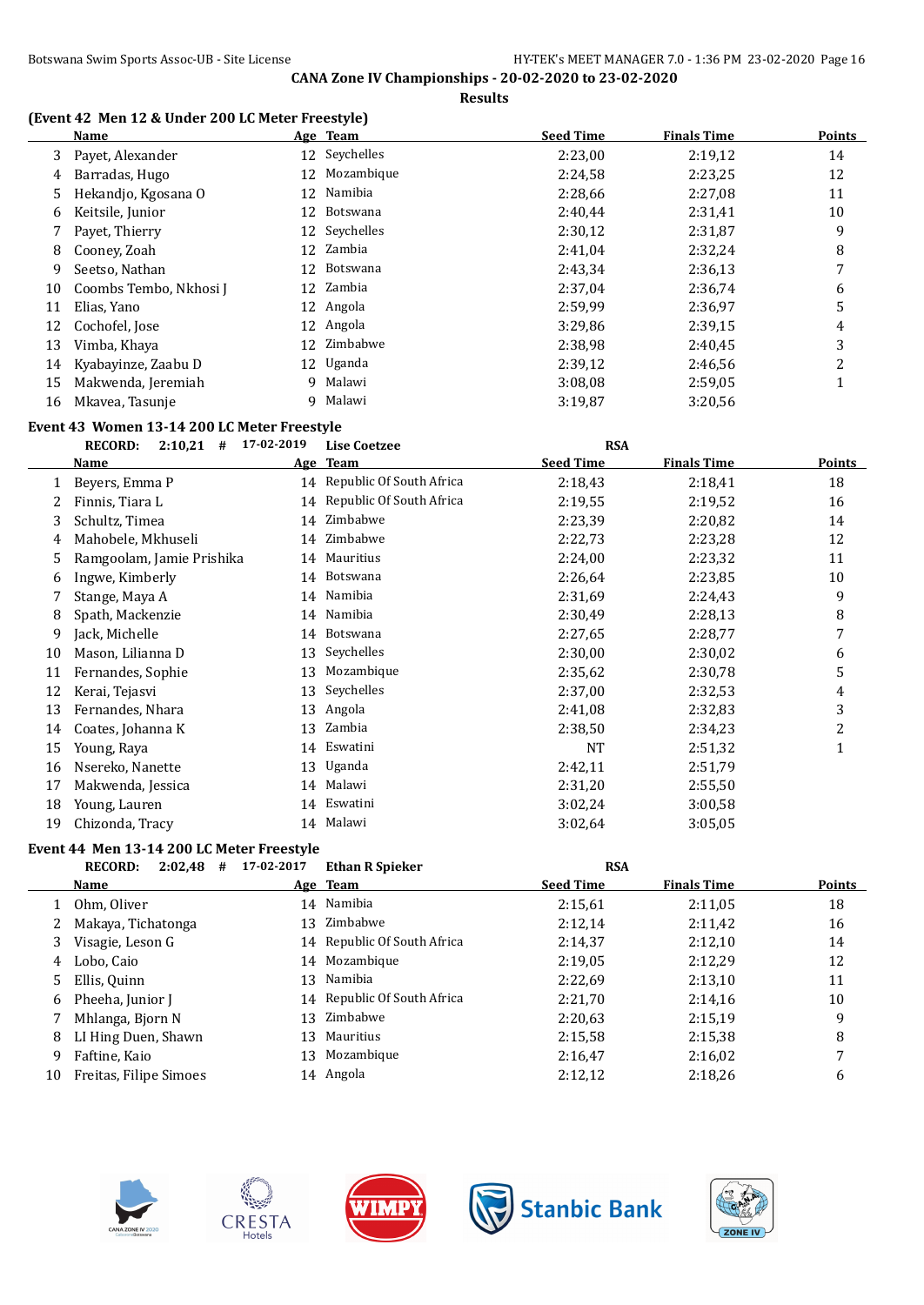**Results**

#### **(Event 44 Men 13-14 200 LC Meter Freestyle)**

|    | <b>Name</b>                                 |            | Age Team                 | <b>Seed Time</b> | <b>Finals Time</b> | <b>Points</b> |
|----|---------------------------------------------|------------|--------------------------|------------------|--------------------|---------------|
| 11 | Fortes, Alex                                |            | 14 Angola                | 2:26,96          | 2:22,44            | 5             |
| 12 | Mokobi, Kgotla                              | 13         | <b>Botswana</b>          | 2:25,34          | 2:22,53            | 4             |
| 13 | Molefe, Lerako                              | 14         | Botswana                 | 2:31,90          | 2:27,20            | 3             |
| 14 | Birungi, Shane F                            | 13         | Uganda                   | 2:23,34          | 2:28,52            | 2             |
| 15 | Banda, Asher                                | 14         | Malawi                   | 2:36,29          | 2:30,56            | 1             |
| 16 | Mulenga, Mwenya                             | 13         | Zambia                   | 2:36,07          | 2:30,57            |               |
| 17 | Moosa, Muhammad Ali                         | 14         | Malawi                   | 2:35,57          | 2:34,76            |               |
| 18 | De Sousa, Damien                            | 13         | Eswatini                 | 2:51,51          | 2:48,86            |               |
|    | Event 45 Women 15-16 200 LC Meter Freestyle |            |                          |                  |                    |               |
|    | <b>RECORD:</b><br>$2:10,53$ #               | 21-02-2020 | Paige van der Westhuizen | <b>ZIM</b>       |                    |               |
|    | Name                                        |            | Age Team                 | <b>Seed Time</b> | <b>Finals Time</b> | <b>Points</b> |
|    | van der Westhuizen, Paige                   | 16         | Zimbabwe                 | 2:07.69          | 2:10,53            | 18            |
| 2  | Egner, Maxine                               | 15         | <b>Botswana</b>          | 2:16,62          | 2:12,72            | 16            |
| 3  | Van Jaarsveld, Danica C                     | 16         | Republic Of South Africa | 2:16,27          | 2:13,93            | 14            |
| 4  | Gebert, Ines                                | 15         | Mauritius                | 2:17,00          | 2:17,01            | 12            |
| 5  | Esslinger, Tiana                            | 16         | Namibia                  | 2:16,70          | 2:17,51            | 11            |
| 6  | Rollo, Riana                                | 16         | Zimbabwe                 | 2:21,25          | 2:18,41            | 10            |
|    | Mutumbulua, Trisha                          |            | 15 Namibia               | 2:24.99          | 2:18.53            | 9             |

|    | o Loomigu, nana         | $111$ $\ldots$              | 4.10, 70 |         | <b>II</b> |
|----|-------------------------|-----------------------------|----------|---------|-----------|
| 6  | Rollo, Riana            | 16 Zimbabwe                 | 2:21,25  | 2:18,41 | 10        |
|    | Mutumbulua, Trisha      | 15 Namibia                  | 2:24,99  | 2:18.53 | 9         |
| 8  | Loo, Caitlin            | 15 Botswana                 | 2:23,08  | 2:19.68 | 8         |
|    | 9 Kok Shun, Alicia      | 15 Mauritius                | 2:18,00  | 2:20,38 |           |
| 10 | Mateus, Alicia          | 15 Mozambique               | 2:22.56  | 2:21.22 | 6         |
| 11 | Mbite, Christine R      | 16 Republic Of South Africa | 2:20.22  | 2:22.51 |           |
| 12 | Santo, Rafaela Espirito | 15 Angola                   | 2:24.99  | 2:24,93 | 4         |
| 13 | Elizabeth, Khema        | 15 Seychelles               | 2:20,20  | 2:25,36 | 3         |
| 14 | Dlamini, Senamile       | 16 Eswatini                 | NT       | 2:41.39 |           |

#### **Event 46 Men 15-16 200 LC Meter Freestyle**

|    | <b>RECORD:</b><br>1:58,34<br># | 17-02-2017 | <b>James S Freeman</b>   | <b>BOTS</b>      |                    |        |
|----|--------------------------------|------------|--------------------------|------------------|--------------------|--------|
|    | Name                           |            | Age Team                 | <b>Seed Time</b> | <b>Finals Time</b> | Points |
|    | Bekker, Andile                 |            | 16 Botswana              | 1:59,17          | 1:58,60            | 18     |
| 2  | Verster, Dewie                 | 16         | Republic Of South Africa | 2:06,07          | 2:03.38            | 16     |
| 3  | vd Westhuizen, Wietske         | 16         | Republic Of South Africa | 2:07.05          | 2:03.40            | 14     |
| 4  | AH Yong, Victor                | 15         | Mauritius                | 2:02,00          | 2:05,05            | 12     |
| 5  | Pale, Justino                  | 16         | Mozambique               | 2:04.54          | 2:05,42            | 11     |
| 6  | Payet, Damien                  | 16         | Seychelles               | 2:05,00          | 2:05,93            | 10     |
|    | Burger, Mikah K                | 15         | Namibia                  | 2:10,66          | 2:07,06            | 9      |
| 8  | Vidot, Alain                   | 15         | Seychelles               | 2:08,87          | 2:07,84            | 8      |
| 9  | Franceys, Ryan                 | 15         | Zimbabwe                 | 2:08.83          | 2:10,22            | 7      |
| 10 | Sepetu, Isam A                 | 15         | Tanzania                 | 2:14,00          | 2:11,73            | 6      |
| 11 | Werrett, Cory                  | 15         | Zimbabwe                 | 2:11,10          | 2:11,88            | 5      |
| 12 | van Rooyen, Benco              | 15         | Botswana                 | 2:14,44          | 2:12,86            | 4      |
| 13 | Mwamba, Wina M                 | 16         | Zambia                   | 2:14,63          | 2:15,26            | 3      |
| 14 | Setzkorn, Friedrich            | 16         | Namibia                  | 2:19,37          | 2:16,41            | 2      |
| 15 | Chonguiça, Yannis              | 16         | Mozambique               | 2:14,75          | 2:18,31            | 1      |
| 16 | Francisco, Alexandre           | 15         | Angola                   | 2:22,49          | 2:20,37            |        |
| 17 | Silva, Gilberto                |            | 16 Angola                | 2:28,08          | 2:23,14            |        |









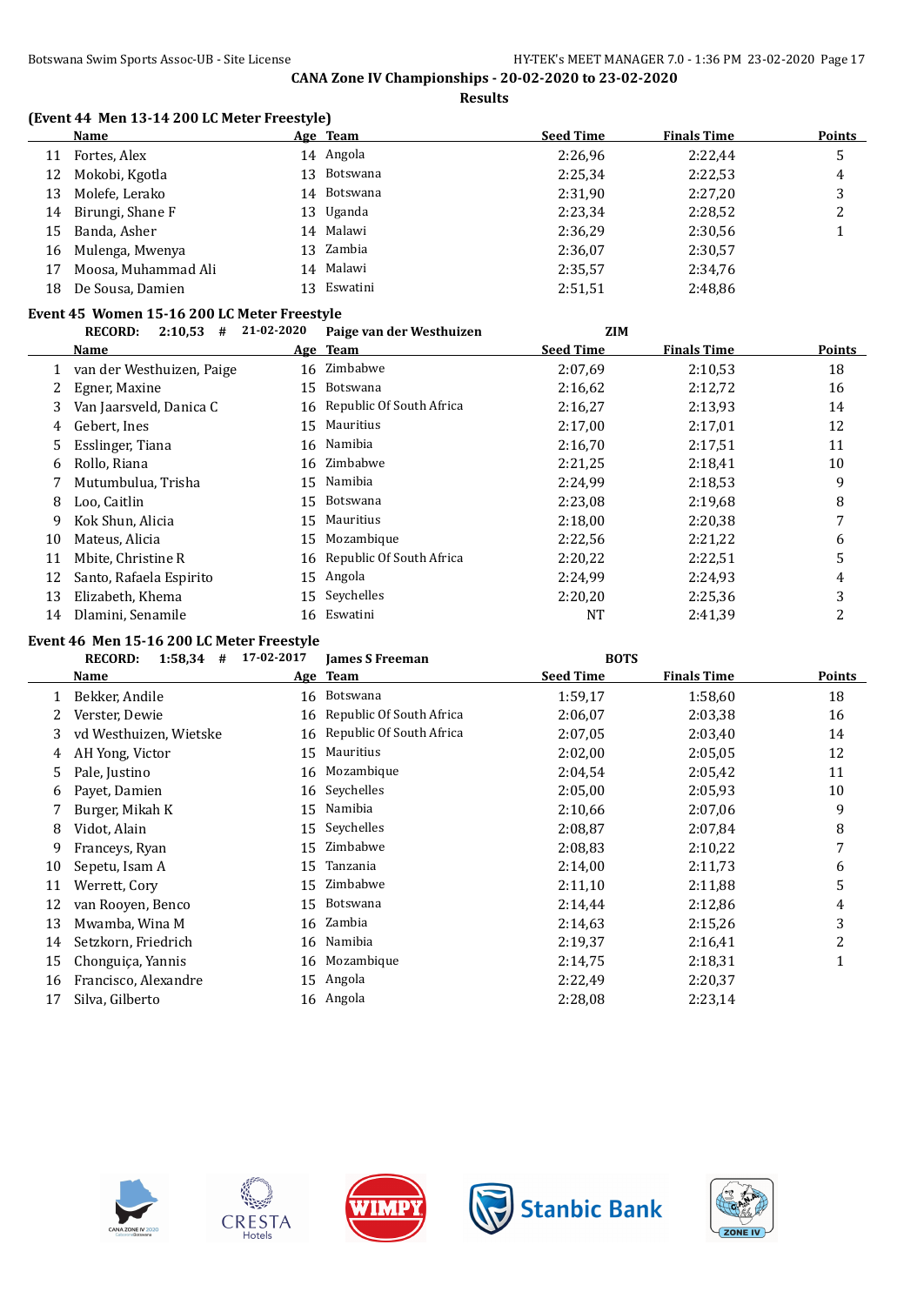**Event 47 Women 17 & Over 200 LC Meter Freestyle**

# **CANA Zone IV Championships - 20-02-2020 to 23-02-2020**

**Results**

**RECORD: 2:11,26 # 17-02-2017 Alexus Laird SEY**

|    | <b>Name</b>                                     |            | Age Team             | <b>Seed Time</b> | <b>Finals Time</b> | <b>Points</b>  |
|----|-------------------------------------------------|------------|----------------------|------------------|--------------------|----------------|
| 1  | Stergiadis, Heleni                              |            | 17 Namibia           | 2:11,21          | 2:12,91            | 18             |
| 2  | Botha, Vicky A                                  | 18         | Namibia              | 2:20,15          | 2:19,74            | 16             |
| 3  | Brown, Courtney                                 |            | 17 Zimbabwe          | 2:21,10          | 2:20,75            | 14             |
| 4  | Mjimba, Nomvula B                               |            | 17 Zimbabwe          | 2:18,47          | 2:20,90            | 12             |
| 5  | Pinto, Ammara                                   | 22         | Malawi               | 2:34,56          | 2:30,51            | 11             |
| 6  | Ruele, Bupe B                                   | 16         | Botswana             | 2:30,63          | 2:30,73            | 10             |
| 7  | Jobe, Hannah                                    | 16         | Botswana             | 2:33,76          | 2:35,29            | $\overline{9}$ |
| 8  | Santos, Barbara                                 |            | 17 Angola            | 2:44,60          | 2:50,52            | 8              |
|    | Event 48 Men 17 & Over 200 LC Meter Freestyle   |            |                      |                  |                    |                |
|    | <b>RECORD:</b><br>$1:54,23$ # 07-05-2015        |            | <b>Pedro Pinotes</b> | ANG              |                    |                |
|    | <u>Name</u>                                     |            | Age Team             | <b>Seed Time</b> | <b>Finals Time</b> | <b>Points</b>  |
| 1  | Freeman, James S                                |            | 18 Botswana          | 1:52,11          | 1:56,33            | 18             |
| 2  | Gomes, Filipe                                   |            | 22 Malawi            | 2:00,67          | 1:59,39            | 16             |
| 3  | Le Roux, Corné                                  |            | 17 Namibia           | 2:00,83          | 2:03,69            | 14             |
| 4  | Payet, Bertrand                                 |            | 17 Seychelles        | 2:06,00          | 2:06,75            | 12             |
| 5  | Xavier, Kelsey                                  |            | 17 Mozambique        | 2:07,35          | 2:08,22            | 11             |
| 6  | Jones, Brett                                    |            | 17 Zimbabwe          | 2:06,09          | 2:09,03            | 10             |
| 7  | Cyprianos, Denilson                             | 17         | Zimbabwe             | 2:01,43          | 2:10,04            | 9              |
| 8  | Wellmann, Arkell J                              |            | 17 Namibia           | 2:13,28          | 2:10,96            | 8              |
| 9  | Silva, Lucas                                    |            | 18 Angola            | 2:17,75          | 2:14,19            | 7              |
| 10 | Dzingai, Solomon                                |            | 19 Botswana          | 2:19,05          | 2:18,92            | 6              |
|    | Event 49 Women 12 & Under 50 LC Meter Butterfly |            |                      |                  |                    |                |
|    | <b>RECORD:</b><br>$31,07$ #                     | 21-04-2016 | <b>PHIRI Mia</b>     | <b>ZAM</b>       |                    |                |
|    | <u>Name</u>                                     |            | Age Team             | <b>Seed Time</b> | <b>Finals Time</b> | <b>Points</b>  |
| 1  | Miti, Tamenji                                   |            | 12 Zambia            | 31,77            | 31,37              | 18             |
| 2  | Makwabarara, Mikayla                            |            | 11 Zimbabwe          | 33,71            | 32,00              | 16             |
| 3  | Ramdhun, Eunnice                                |            | 12 Mauritius         | 34,08            | 33,33              | 14             |
| 4  | Hoy, Hayley                                     |            | 11 Eswatini          | 33,90            | 33,35              | 12             |
| 5  | Westerduin, Reza                                |            | 12 Namibia           | 34,41            | 33,51              | 11             |
| 6  | Labuschagne, Isabelle                           |            | 12 Seychelles        | 34,60            | 33,58              | 10             |
| 7  | Naukosho, Ariana                                |            | 12 Namibia           | 35,19            | 33,68              | 9              |
| 8  | Muslun, Alina                                   |            | 12 Mauritius         | 35,00            | 33,95              | $\, 8$         |
| 9  | Pereira, Kelly                                  |            | 10 Mozambique        | 36,29            | 34,59              | 7              |
| 10 | Mosho, Chisanga                                 |            | 12 Zambia            | 35,02            | 35,07              | 6              |
| 11 | Nakasule, Rahmah K                              |            | 11 Uganda            | 35,69            | 35,52              | 5              |
| 12 | Dawe, Tori                                      |            | 12 Zimbabwe          | 35,59            | 35,64              | 4              |
| 13 | Domingues, Ana Beatriz                          |            | 12 Mozambique        | 36,75            | 36,25              | 3              |
| 14 | Chang, Ji-eun                                   | 12         | Botswana             | 38,34            | 36,29              | $\overline{c}$ |
| 15 | Losacco, Olivia                                 | 11         | Malawi               | 38,92            | 36,60              | $\mathbf{1}$   |
| 16 | Silva, Welwitschia                              |            | 12 Angola            | 35,33            | 36,84              |                |
| 17 | Morais, Nyriam                                  |            | 11 Angola            | 39,60            | 36,92              |                |
| 18 | Mudanye, Amelia                                 |            | 11 Uganda            | 38,00            | 37,95              |                |
| 19 | Haiya, Chisomo                                  |            | 12 Malawi            | 47,80            | 38,73              |                |
|    |                                                 |            |                      |                  |                    |                |

- Oagile-Motso, Renee 12 Botswana 44,06 41,64
- --- Barbosa, Tianna 11 Eswatini 11 Eswatini 11 Eswatini 11 Eswatini 11 Eswatini 11 Eswatini 11 Eswatini 11 Eswatini 12









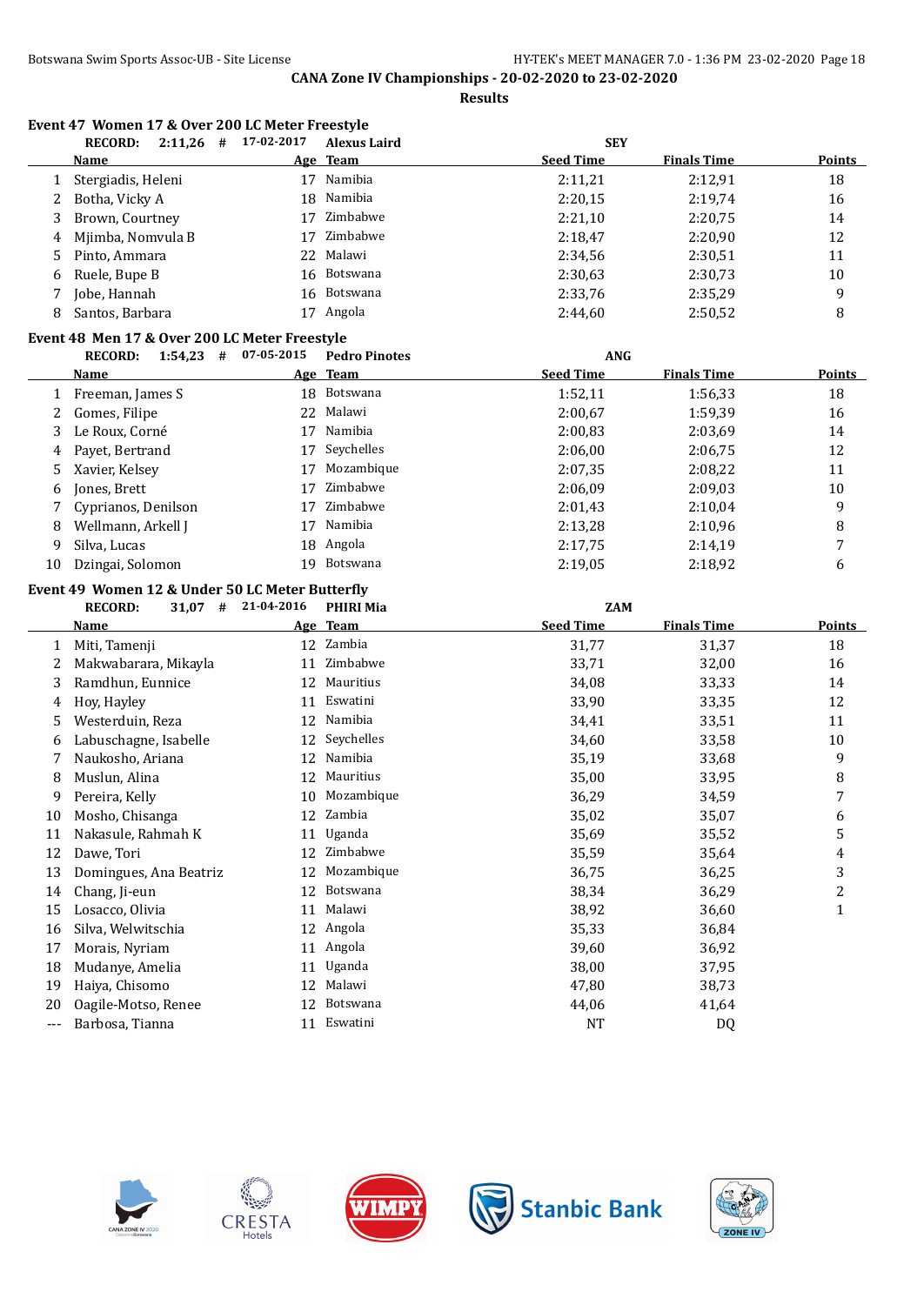#### **Event 50 Men 12 & Under 50 LC Meter Butterfly**

|    | <b>RECORD:</b><br>28,98<br>#               | 21-02-2020 | <b>Junior Keitsile</b>   | <b>BOT</b>       |                    |                         |
|----|--------------------------------------------|------------|--------------------------|------------------|--------------------|-------------------------|
|    | <b>Name</b>                                |            | Age Team                 | <b>Seed Time</b> | <b>Finals Time</b> | <b>Points</b>           |
| 1  | Keitsile, Junior                           |            | 12 Botswana              | 30,81            | 28,98              | 18                      |
| 2  | Bredel, Rafael                             |            | 12 Angola                | 32,63            | 31,42              | 16                      |
| 3  | Durand, Oliver B                           | 12         | Namibia                  | 32,80            | 32,17              | 14                      |
| 4  | Barradas, Hugo                             |            | 12 Mozambique            | 33,67            | 32,36              | 12                      |
| 5  | Payet, Alexander                           | 12         | Seychelles               | 32,00            | 32,37              | 11                      |
| 6  | Heyns, Kyle                                | 12         | Zimbabwe                 | 33,24            | 32,40              | 10                      |
| 7  | Vimba, Khaya                               | 12         | Zimbabwe                 | 33,09            | 33,24              | 9                       |
| 8  | Hekandjo, Kgosana O                        | 12         | Namibia                  | 35,99            | 34,01              | 8                       |
| 9  | Haskins, Ethan                             | 12         | Botswana                 | 35,28            | 34,38              | 7                       |
| 10 | Payet, Thierry                             |            | 12 Seychelles            | 35,12            | 35,09              | 6                       |
| 11 | Zeravica, Jack                             | 11         | Zambia                   | 34,70            | 35,52              | 5                       |
| 12 | Peterson, Inhensiko S                      | 11         | Uganda                   | 34,45            | 35,58              | $\overline{\mathbf{4}}$ |
| 13 | Prieur, Ethan                              | 12         | Malawi                   | 40,88            | 36,25              | 3                       |
| 14 | Furtado, Marco                             | 10         | Angola                   | 38,87            | 36,29              | $\overline{c}$          |
| 15 | Ssengooba, Ethani M                        | 11         | Uganda                   | 33,88            | 36,77              | $\mathbf{1}$            |
| 16 | Coombs Tembo, Nkhosi J                     |            | 12 Zambia                | 38,36            | 36,85              |                         |
| 17 | Fraser, Luca                               | q          | Eswatini                 | 41,58            | 41,00              |                         |
| 18 | Mkavea, Tasunje                            | 9          | Malawi                   | 47,90            | 53,43              |                         |
|    | Event 51 Women 13-14 50 LC Meter Butterfly |            |                          |                  |                    |                         |
|    | <b>RECORD:</b><br>$30,08$ #                | 21-04-2016 | <b>KOENIG Camille</b>    | <b>MRI</b>       |                    |                         |
|    | <b>Name</b>                                |            | Age Team                 | <b>Seed Time</b> | <b>Finals Time</b> | <b>Points</b>           |
|    | 1 Dhemba, Vhenekai                         | 13         | Zimbabwe                 | 31,84            | 30,53              | 18                      |
| 2  | Goodinson, Kiara                           |            | 14 Zimbabwe              | 31,71            | 31,31              | 16                      |
| 3  | Phiri, Jade A                              |            | 13 Zambia                | 30,78            | 31,56              | 14                      |
| 4  | Ingwe, Kimberly                            | 14         | Botswana                 | 33,31            |                    | 12                      |
| 5  |                                            |            |                          |                  | 32,14              |                         |
| 6  | Mutie, Mutinda                             | 14         | Botswana                 | 33,69            | 32,87              | 11                      |
|    | Beyers, Emma P                             | 14         | Republic Of South Africa | 31,85            | 33,11              | 10                      |
| 7  | Stange, Maya A                             |            | 14 Namibia               | 35,01            | 33,35              | 9                       |
| 8  | Smidt, Clio J                              | 13         | Republic Of South Africa | 33,55            | 33,38              | 8                       |
| 9  | Labuschagne, Abigail                       | 14         | Seychelles               | 33,25            | 33,52              | $\boldsymbol{7}$        |
| 10 | Fernandes, Sophie                          | 13         | Mozambique               | 33,59            | 34,10              | 6                       |
| 11 | Vidmar, Julijana                           | 13         | Zambia                   | 34,32            | 34,25              | 5                       |
| 12 | Mason, Lilianna D                          | 13         | Seychelles               | 35,00            | 34,51              | 4                       |
| 13 | Spath, Mackenzie                           |            | 14 Namibia               | 36,85            | 35,61              | 3                       |
| 14 | Banona, Mary G                             | 14         | Uganda                   | 37,75            | 37,35              | $\overline{c}$          |
| 15 | Makwenda, Jessica                          | 14         | Malawi                   | 37,09            | 37,49              | $\mathbf{1}$            |
| 16 | Dlamini, Siwakhile T                       | 14         | Eswatini                 | 37,40            | 37,77              |                         |
| 17 | Young, Raya                                | 14         | Eswatini                 | 39,59            | 38,23              |                         |
| 18 | Chizonda, Tracy                            |            | 14 Malawi                | 40,43            | 41,25              |                         |

### **Event 52 Men 13-14 50 LC Meter Butterfly**

|   | #<br><b>RECORD:</b><br>27.18 | 07-05-2015 | Érico M Cuna                | <b>MOZ</b>       |                    |               |
|---|------------------------------|------------|-----------------------------|------------------|--------------------|---------------|
|   | <b>Name</b>                  |            | Age Team                    | <b>Seed Time</b> | <b>Finals Time</b> | <b>Points</b> |
|   | Makaya, Tichatonga           | 13.        | Zimbabwe                    | 27,96            | 27,50              | 18            |
|   | Lobo, Caio                   |            | 14 Mozambique               | 28,38            | 28,27              | 16            |
|   | Kotze, Pierce                |            | 14 Republic Of South Africa | 29,06            | 28,28              | 14            |
| 4 | Nagapin, Nathan              |            | 14 Seychelles               | 29,21            | 29,46              | 12            |
|   | Chisungo, Tawanda            |            | 14 Zimbabwe                 | 29,76            | 29,52              | 11            |









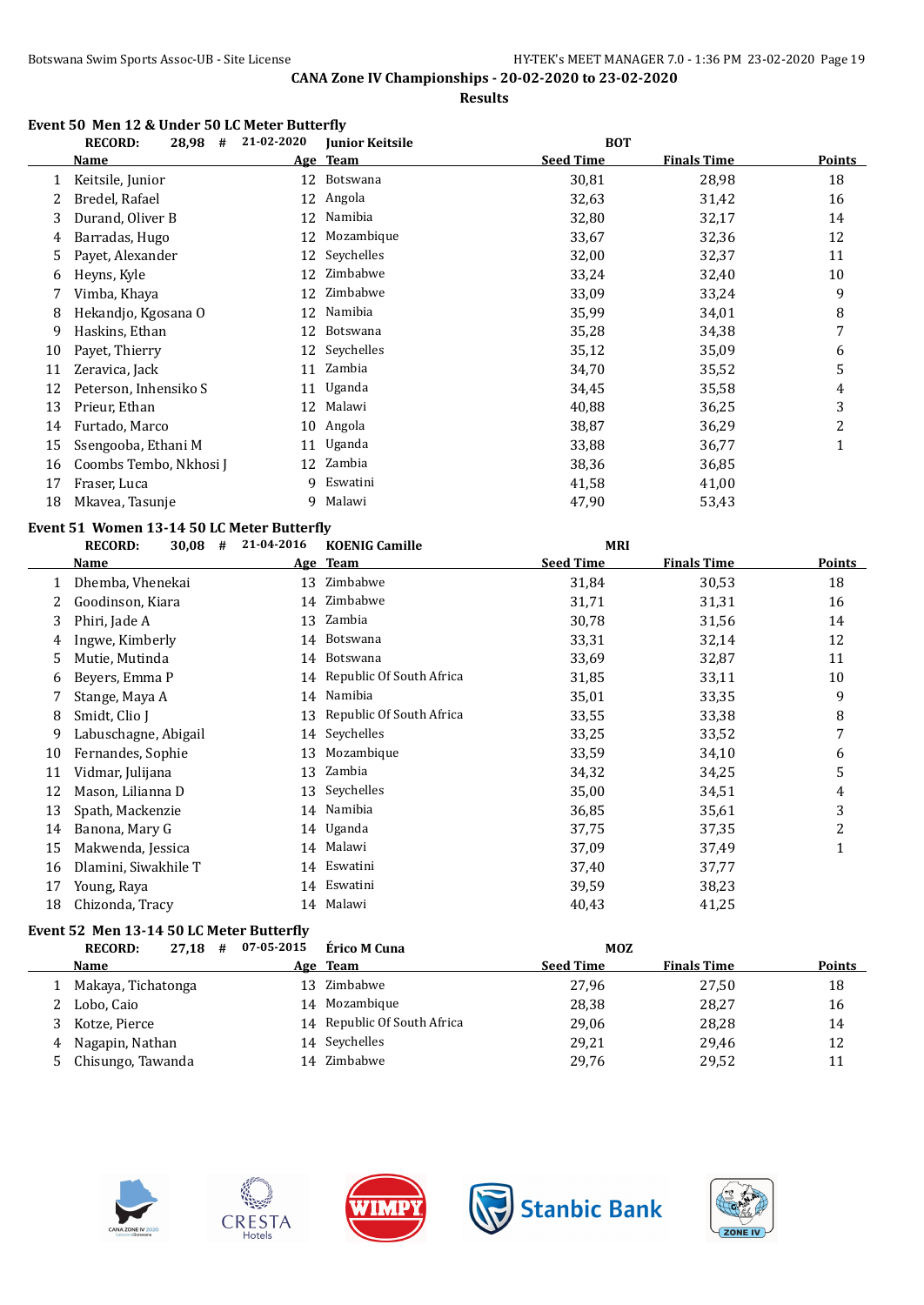**Results**

### **(Event 52 Men 13-14 50 LC Meter Butterfly)**

|     | <b>Name</b>          |    | Age Team                    | <b>Seed Time</b> | <b>Finals Time</b> | <b>Points</b> |
|-----|----------------------|----|-----------------------------|------------------|--------------------|---------------|
| 6   | Ellis, Quinn         |    | 13 Namibia                  | 32,35            | 30,44              | 10            |
|     | Fernando, Khushal J  |    | 14 Zambia                   | 31,71            | 31,00              | 9             |
| 8   | Mulenga, Ndabila B   |    | 14 Zambia                   | 32,29            | 31,57              | 8             |
| 9   | Seetso, Thabang      | 14 | Botswana                    | 32,87            | 31,76              | 7             |
| 10  | Ohm, Oliver          |    | 14 Namibia                  | 32,27            | 31,88              | 6             |
| 11  | Matthews, Mmusi      | 13 | Botswana                    | 33,14            | 31,97              | 5             |
| 12  | Devan, Darshan       |    | 14 Republic Of South Africa | 33,22            | 32,05              | 4             |
| 13  | Banda, Asher         | 14 | Malawi                      | 35,65            | 33,23              | 3             |
| 14  | LI Hing Duen, Shawn  | 13 | Mauritius                   | 34,78            | 33,61              | 2             |
| 15  | De Sousa, Damien     | 13 | Eswatini                    | 39,07            | 35,82              |               |
| 16  | Kyabayinze, Daniel T |    | 14 Uganda                   | 36,14            | 36,05              |               |
| 17  | Tati, Janel          |    | 13 Angola                   | 45,70            | 39,52              |               |
| 18  | Augusto, Armando     | 13 | Angola                      | 39,78            | 40,06              |               |
| --- | Kumbatira, Tsinde    | 14 | Malawi                      | 34,31            | DQ                 |               |

# **Event 53 Women 15-16 50 LC Meter Butterfly**<br>**EXCOPD:** 20.25 # 17-02-2017

|       | <b>RECORD:</b><br>$29,35$ # | 17-02-2017 | <b>Lesley C Blignaut</b>    | <b>RSA</b>       |                    |               |
|-------|-----------------------------|------------|-----------------------------|------------------|--------------------|---------------|
|       | Name                        |            | Age Team                    | <b>Seed Time</b> | <b>Finals Time</b> | <b>Points</b> |
|       | Phiri, Mia A                |            | 16 Zambia                   | 29,22            | 29,61              | 18            |
| 2     | Young, Alexia               |            | 16 Republic Of South Africa | 30,33            | 29,86              | 16            |
| 3     | Namutebi, Kirabo C          |            | 15 Uganda                   | 30,65            | 29,97              | 14            |
| 4     | van der Westhuizen, Paige   |            | 16 Zimbabwe                 | 29,91            | 30,26              | 12            |
| 5.    | Mutumbulua, Trisha          | 15         | Namibia                     | 32,34            | 30,76              | 11            |
| 6     | Egner, Maxine               |            | 15 Botswana                 | 30,63            | 31,01              | 10            |
|       | Loo, Caitlin                |            | 15 Botswana                 | 31,48            | 31,18              | 9             |
| 8     | Mateus, Alicia              | 15         | Mozambique                  | 31,28            | 31,25              | 8             |
| 9     | Mbite, Christine R          |            | 16 Republic Of South Africa | 32,96            | 31,65              | 7             |
| 10    | Rollo, Riana                |            | 16 Zimbabwe                 | 31,49            | 31,89              | 6             |
| 11    | Redecker, Nicole            |            | 16 Namibia                  | 34,54            | 32,48              | 5             |
| 12    | Elizabeth, Khema            |            | 15 Seychelles               | 31,50            | 32,54              | 4             |
| 13    | Dlamini, Senamile           | 16         | Eswatini                    | 36,98            | 36,17              | 3             |
| $---$ | Tendrinavalona, Idealy D    |            | 15 Republic of Madagascar   | 30,18            | DQ                 |               |

### **Event 54 Men 15-16 50 LC Meter Butterfly**

|    | <b>RECORD:</b><br>25,39<br># | 21-02-2020 | <b>Matthew Lawrence</b>     |                  | Mozambique         |        |
|----|------------------------------|------------|-----------------------------|------------------|--------------------|--------|
|    | Name                         |            | Age Team                    | <b>Seed Time</b> | <b>Finals Time</b> | Points |
|    | Lawrence, Matthew            |            | 16 Mozambique               | 26,07            | 25,39              | 18     |
|    | AH Yong, Victor              | 15         | Mauritius                   | 27,00            | 26,14              | 16     |
| 3  | Burger, Mikah K              |            | 15 Namibia                  | 27,77            | 27,76              | 14     |
| 4  | Mwamba, Wina M               |            | 16 Zambia                   | 27,77            | 27,91              | 12     |
| 5. | Ciceron, Adrien              |            | 16 Mauritius                | 27,27            | 28,00              | 11     |
| 6  | Rouse, Brandon               |            | 16 Botswana                 | 28,31            | 28,03              | 10     |
|    | Shamambo, Damien             |            | 16 Zambia                   | 28,20            | 28,07              | 9      |
| 8  | Correia, Gabriel L           |            | 16 Republic Of South Africa | 27,84            | 28,11              | 8      |
| 9  | vd Westhuizen, Wietske       |            | 16 Republic Of South Africa | 28,75            | 28,14              | 7      |
| 10 | Furtado, Yusseni             | 15         | Angola                      | 28,25            | 28,15              | 6      |
| 11 | Miller, Joshua               |            | 15 Seychelles               | 28,20            | 28,19              | 5      |
| 12 | Vidot, Alain                 | 15         | Seychelles                  | 29,06            | 28,20              | 4      |
| 13 | Oostindien, Jake             |            | 16 Zimbabwe                 | 29,28            | 28,48              | 3      |
| 14 | Pires, Djamel                |            | 16 Angola                   | 27,64            | 28,78              | 2      |
| 15 | Kaganda, Ben                 |            | 16 Uganda                   | 27,88            | 28,85              |        |









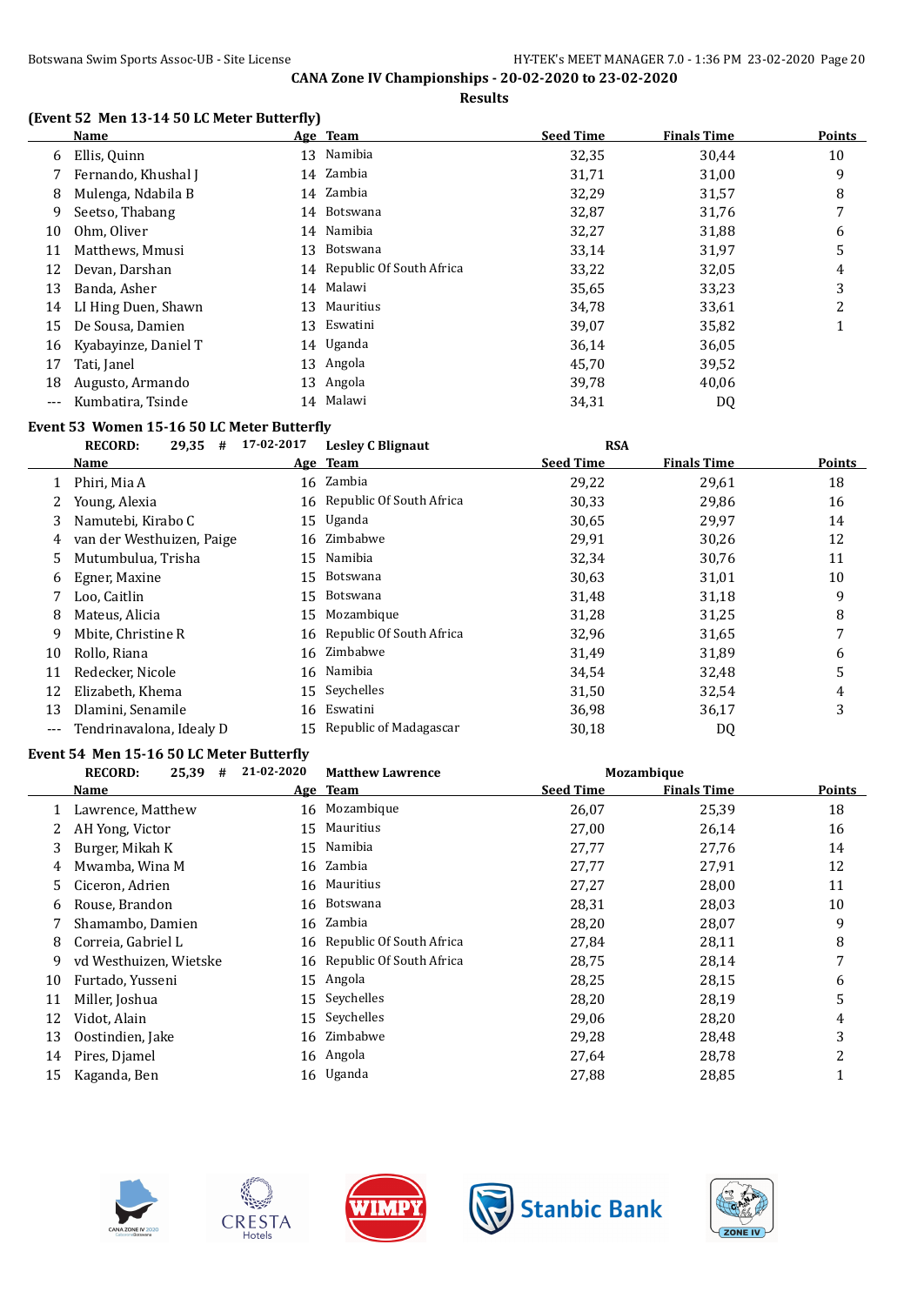| (Event 54 Men 15-16 50 LC Meter Butterfly) |  |  |                      |  |
|--------------------------------------------|--|--|----------------------|--|
|                                            |  |  | $\sim$ $\sim$ $\sim$ |  |

|    | Name                | Age Team |             | <b>Seed Time</b> | <b>Finals Time</b> | <b>Points</b> |
|----|---------------------|----------|-------------|------------------|--------------------|---------------|
|    | 16 Ngwenya, Nathan  |          | 15 Zimbabwe | 29,02            | 29,03              |               |
| 17 | Setzkorn, Friedrich |          | 16 Namibia  | 30,29            | 29,14              |               |
|    | 18 Sepetu, Isam A   |          | 15 Tanzania | 30,27            | 29,73              |               |
|    | 19 Musoke, Raphael  |          | 16 Uganda   | 29,08            | 29.97              |               |
|    | --- Harry, Ethan    |          | 16 Botswana | 28,93            | DQ                 |               |

#### **Event 55 Women 17 & Over 50 LC Meter Butterfly**

|    | <b>RECORD:</b><br>$28,65$ # | 17-02-2017 | <b>Robyn Lee</b>       | <b>ZIM</b>       |                    |        |
|----|-----------------------------|------------|------------------------|------------------|--------------------|--------|
|    | <b>Name</b>                 |            | Age Team               | <b>Seed Time</b> | <b>Finals Time</b> | Points |
|    | Mjimba, Nomvula B           | 17         | Zimbabwe               | 29,91            | 30,27              | 18     |
|    | Rabejaona, Holy A           | 17         | Republic of Madagascar | 29,57            | 30,33              | 16     |
| 3. | Stergiadis, Heleni          | 17         | Namibia                | 30,60            | 30,62              | 14     |
| 4  | Meva, Avice                 |            | 25 Uganda              | 30,24            | 30,97              | 12     |
| 5. | Jones, Siobhan              | 17         | Zimbabwe               | 32,39            | 32,76              | 11     |
| 6. | Mogara, Amantle             | 20         | Botswana               | 31,83            | 33,24              | 10     |
|    | Gondo, Ruvarashe            | 17         | Botswana               | 32,16            | 33,43              | 9      |
| 8  | Young, Robyn                | 19         | Eswatini               | NT               | 33,48              | 8      |
| 9  | Cahombo, Melvire            | 17         | Angola                 | 33,67            | 33,87              | 7      |
| 10 | Botha, Vicky A              | 18         | Namibia                | 33,53            | 34,39              | 6      |
| 11 | Pinto, Ammara               |            | 22 Malawi              | 34,76            | 34,83              |        |
| 12 | Chang'anamuno, Tayamika     | 19         | Malawi                 | 34,34            | 35,51              | 4      |
|    |                             |            |                        |                  |                    |        |

# **Event 56 Men 17 & Over 50 LC Meter Butterfly<br>
<u>RECORD:</u> 25.11**  $\pm$  **21-04-2016 COVEIA Balph**

|    | <b>RECORD:</b><br>#<br>25,11 | 21-04-2016 | <b>GOVEIA Ralph</b>    | <b>ZAM</b>       |                    |                |
|----|------------------------------|------------|------------------------|------------------|--------------------|----------------|
|    | <b>Name</b>                  |            | Age Team               | <b>Seed Time</b> | <b>Finals Time</b> | Points         |
|    | Bachmann, Mathieu            | 23         | Seychelles             | 25,80            | 25,52              | 18             |
|    | Goveia, Ralph W              | 23         | Zambia                 | 24,33            | 25,62              | 16             |
| 3  | McKonie, Joash               | 17         | Zimbabwe               | 25,65            | 25,95              | 14             |
| 4  | Freeman, James S             | 18         | Botswana               | 25,50            | 26,16              | 12             |
| 5. | Fred, Tyler                  | 17         | Seychelles             | 26,42            | 26,25              | 11             |
| 6  | Gomes, Filipe                | 22         | Malawi                 | 26,29            | 26,38              | 10             |
|    | Tayali, Quintin T            | 18         | Zimbabwe               | 26,72            | 26,62              | 9              |
| 8  | Rakotomavo, Herinirina J     | 23         | Republic of Madagascar | 26,30            | 27,23              | 8              |
| 9  | Andrianirina, Lalanomena A   | 21         | Republic of Madagascar | 26,97            | 27,37              | 7              |
| 10 | Le Roux, Corné               | 17         | Namibia                | 27,38            | 27,54              | 6              |
| 11 | Naidu, Kumaren M             | 22         | Zambia                 | 27,75            | 27,71              | 5              |
| 12 | Xavier, Kelsev               | 17         | Mozambique             | 27,66            | 27,82              | 4              |
| 13 | Dlamini, Simanga             | 22         | Eswatini               | 28,64            | 28,29              | 3              |
| 14 | Mukalazi, Tendo              | 17         | Uganda                 | 27,80            | 28,33              | $\overline{2}$ |
| 15 | Wellmann, Arkell J           | 17         | Namibia                | 29,22            | 28,67              |                |
| 16 | Silva, Lucas                 | 18         | Angola                 | 28,99            | 28,95              |                |
| 17 | Sebikiri, Maemo              | 20         | Botswana               | 28,62            | 29,36              |                |

# **Event 57 Women 14 & Under 400 LC Meter Freestyle Relay**

| <b>RECORD:</b><br>4:13,21<br># | 21-04-2016<br><b>MAURITIUS</b> | <b>MRI</b>                 |                      |               |
|--------------------------------|--------------------------------|----------------------------|----------------------|---------------|
| Team                           | Relay                          | <b>Seed Time</b>           | <b>Finals Time</b>   | <b>Points</b> |
| Zimbabwe                       | A                              | 4:22.55                    | 4:19.76              | 36            |
| 1) Goodinson, Kiara 14         | 2) Ramajan, Saira 14           | 3) Dhemba, Vhenekai 13     | 4) Schultz, Timea 14 |               |
| 2 Republic Of South Africa     |                                | 4:22.45                    | 4:26.54              | 32            |
| 1) Armour, Kaeli-Peace 13      | 2) Banza, Ingrid I 14          | 3) Finnis, Tiara L 14      | 4) Beyers, Emma P 14 |               |
| Seychelles                     | A                              | 4:20.80                    | 4:27.18              | 28            |
| 1) Labuschagne, Isabelle 12    | 2) Mason, Lilianna D 13        | 3) Labuschagne, Abigail 14 | 4) Kerai, Tejasvi 13 |               |









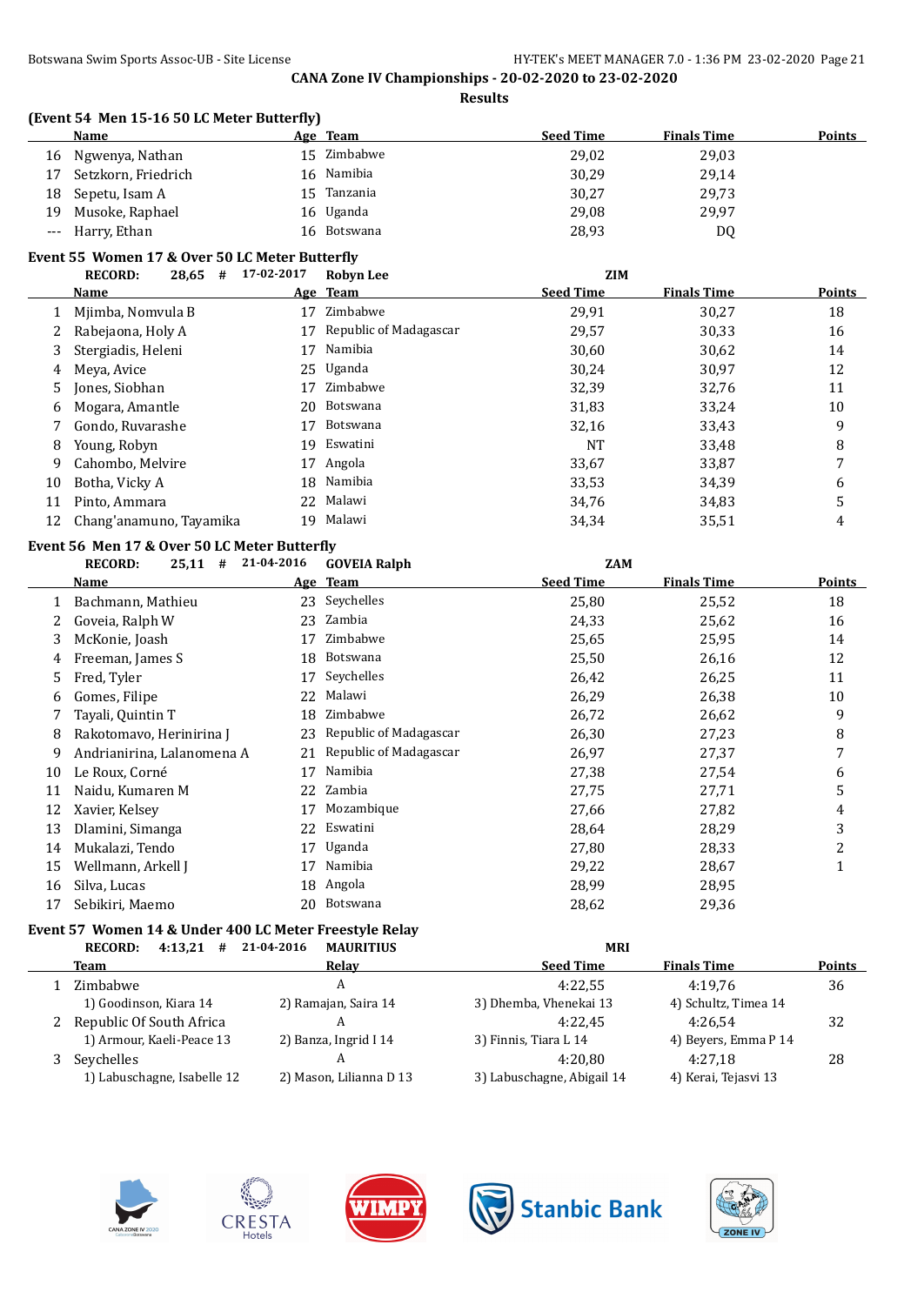### **(Event 57 Women 14 & Under 400 LC Meter Freestyle Relay)**

| Team                   | Relay                  | <b>Seed Time</b>        | <b>Finals Time</b>       | <b>Points</b> |
|------------------------|------------------------|-------------------------|--------------------------|---------------|
| <b>Botswana</b>        | A                      | 4:32.43                 | 4:28.32                  | 24            |
| 1) Ditlhogo, Amaru 13  | 2) Ingwe, Kimberly 14  | 3) Mutie, Mutinda 14    | 4) Jack, Michelle 14     |               |
| Namibia<br>5.          | А                      | 4:34.90                 | 4:34.57                  | 22            |
| 1) Spath, Mackenzie 14 | 2) Naukosho, Ariana 12 | 3) Westerduin, Reza 12  | 4) Stange, Maya A 14     |               |
| Zambia                 | A                      | 4:20.53                 | 4:37.15                  | 20            |
| 1) Phiri, Jade A 13    | 2) Miti, Tamenji 12    | 3) Coates, Johanna K 13 | 4) Mosho, Chisanga 12    |               |
| Uganda                 | A                      | 4:55.31                 | 4:57.19                  | 18            |
| 1) Banona, Mary G 14   | 2) Sine, Michelle K 12 | 3) Sine, Gabriella N 12 | 4) Lutalo, Natalie 11    |               |
| Angola                 | A                      | NT                      | 5:29.07                  | 16            |
| 1) Tati, Nelja 11      | 2) Santos, Inara 11    | 3) Morais, Nyriam 11    | 4) Silva, Welwitschia 12 |               |
|                        |                        |                         |                          |               |

#### **Event 58 Men 14 & Under 400 LC Meter Freestyle Relay**

**RECORD: 3:53,33 # 17-02-2017 Republic of South Africa RSA**

|                            | E Spieker, S Maseko, B Remley, L Taukobong |                          |                              |                             |               |  |  |  |  |
|----------------------------|--------------------------------------------|--------------------------|------------------------------|-----------------------------|---------------|--|--|--|--|
|                            | Team                                       | Relay                    | <b>Seed Time</b>             | <b>Finals Time</b>          | <b>Points</b> |  |  |  |  |
|                            | 1 Republic Of South Africa                 | A                        | 4:08.18                      | 4:00.97                     | 36            |  |  |  |  |
|                            | 1) Visagie, Leson G 14                     | 2) Pheeha, Junior J 14   | 3) Kotze, Pierce 14          | 4) Thompson, Clayton E 14   |               |  |  |  |  |
| 2                          | Zimbabwe                                   | A                        | 4:06.14                      | 4:02.15                     | 32            |  |  |  |  |
|                            | 1) Mhlanga, Bjorn N 13                     | 2) Ngwenya, Onesimus 13  | 3) Chisungo, Tawanda 14      | 4) Makaya, Tichatonga 13    |               |  |  |  |  |
| 3                          | Namibia                                    | A                        | 4:17.47                      | 4:02.42                     | 28            |  |  |  |  |
|                            | 1) Ellis, Quinn 13                         | 2) Magongo, Brave 14     | 3) Esslinger, Nico 14        | 4) Ohm, Oliver 14           |               |  |  |  |  |
| 4                          | Botswana                                   | A                        | 4:24.27                      | 4:18.92                     | 24            |  |  |  |  |
|                            | 1) Mokobi, Kgotla 13                       | 2) Matthews, Mmusi 13    | 3) Keitsile, Junior 12       | 4) Molefe, Lerako 14        |               |  |  |  |  |
|                            | 5 Zambia                                   | A                        | 3:39,98                      | 4:29.89                     | 22            |  |  |  |  |
|                            | 1) Fernando, Khushal J 14                  | 2) Mulenga, Mwenya 13    | 3) Coombs Tembo, Nkhosi J 12 | 4) Zeravica, Jack 11        |               |  |  |  |  |
| 6                          | Angola                                     | A                        | NT                           | 4:37.06                     | 20            |  |  |  |  |
|                            | 1) Bredel, Rafael 12                       | 2) Tati, Janel 13        | 3) Elias, Yano 12            | 4) Fortes, Alex 14          |               |  |  |  |  |
| 7                          | Malawi                                     | A                        | 4:59.72                      | 4:44.42                     | 18            |  |  |  |  |
|                            | 1) Banda, Asher 14                         | 2) Makwenda, Jeremiah 9  | 3) Kumbatira, Tsinde 14      | 4) Moosa, Muhammad Ali 14   |               |  |  |  |  |
| 8                          | Uganda                                     | A                        | 4:20.10                      | 4:47.87                     | 16            |  |  |  |  |
| 1) Kyabayinze, Daniel T 14 |                                            | 2) Nuwagaba, Daniel R 11 | 3) Agaba, Lionel 13          | 4) Peterson, Inhensiko S 11 |               |  |  |  |  |

# **Event 59 Women 15 & Over 400 LC Meter Freestyle Relay**<br>**EXECUTE:**  $4.09.62 + 21.02.2020$  Zimbabwe

|    | <b>RECORD:</b><br>4:09.62     | 21-02-2020<br>Zimbabwe                                | ZIM                                              |                                 |        |
|----|-------------------------------|-------------------------------------------------------|--------------------------------------------------|---------------------------------|--------|
|    |                               |                                                       | N Mjimba, R Rollo, C Brown, P van der Westhuizen |                                 |        |
|    | Team                          | Relay                                                 | <b>Seed Time</b>                                 | <b>Finals Time</b>              | Points |
|    | Zimbabwe                      | A                                                     | 4:06.23                                          | 4:09.62                         | 36     |
|    | 1) Mjimba, Nomvula B 17       | 2) Rollo, Riana 16                                    | 3) Brown, Courtney 17                            | 4) van der Westhuizen, Paige 16 |        |
|    | Namibia                       | А                                                     | 4:15.12                                          | 4:12.95                         | 32     |
|    | 1) Esslinger, Tiana 16        | 2) Botha, Vicky A 18                                  | 3) Mutumbulua, Trisha 15                         | 4) Stergiadis, Heleni 17        |        |
| 3  | Republic Of South Africa      | А                                                     | 4:15.15                                          | 4:17.47                         | 28     |
|    | 1) Van Jaarsveld, Danica C 16 | 2) Mbite, Christine R 16                              | 3) Vahed, Layla T 16                             | 4) Jose, Teagan N 16            |        |
| 4  | Botswana                      | А                                                     | 4:16.70                                          | 4:19.09                         | 24     |
|    | 1) Loo, Caitlin 15            | 2) Matthews, Tselane 16                               | 3) Ruele, Bupe B 16                              | 4) Egner, Maxine 15             |        |
| 5. | Angola                        | А                                                     | NT                                               | 4:32.56                         | 22     |
|    | 1) Santo, Rafaela Espirito 15 | 2) Cahombo, Melvire 17                                | 3) Fernandes, Nhara 13                           | 4) Freitas, Maria Lopes 22      |        |
| 6  | Malawi                        | A                                                     | 4:48.46                                          | 4:51.78                         | 20     |
|    | 1) Chizonda, Tracy 14         | 2) Chang'anamuno, Tayamika 19 3) Makwenda, Jessica 14 |                                                  | 4) Pinto, Ammara 22             |        |









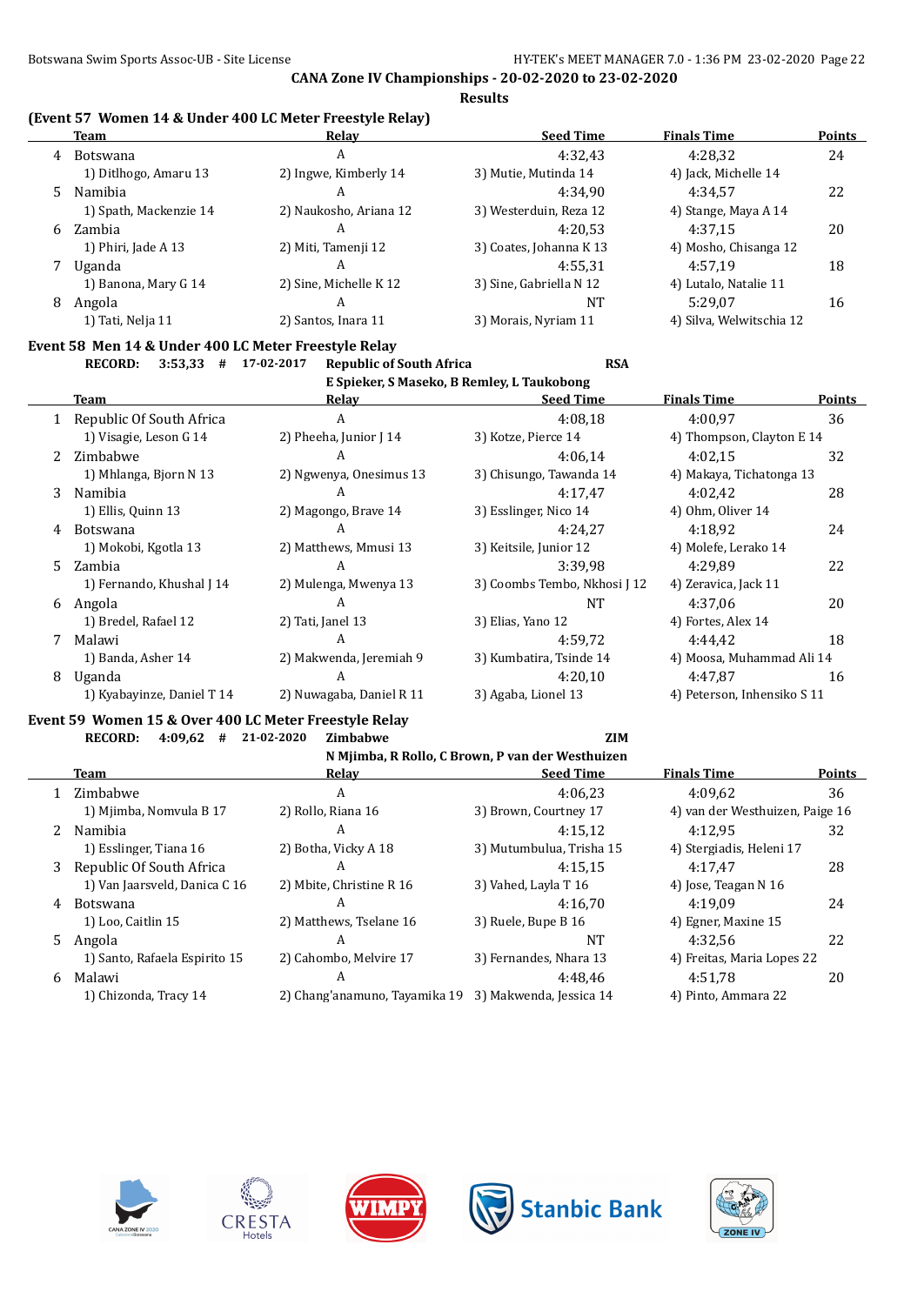**Results**

|   | Event 60 Men 15 & Over 400 LC Meter Freestyle Relay<br>$3:37,94$ #<br><b>RECORD:</b> | 21-04-2016<br><b>MAURITIUS</b> | <b>MRI</b>                   |                         |               |
|---|--------------------------------------------------------------------------------------|--------------------------------|------------------------------|-------------------------|---------------|
|   | <b>Team</b>                                                                          | Relay                          | <b>Seed Time</b>             | <b>Finals Time</b>      | <b>Points</b> |
|   | Zimbabwe                                                                             | A                              | 3:41,59                      | 3:38,99                 | 36            |
|   | 1) Cyprianos, Denilson 17                                                            | 2) Tayali, Quintin T 18        | 3) Jones, Brett 17           | 4) McKonie, Joash 17    |               |
| 2 | Seychelles                                                                           | A                              | 3:40,96                      | 3:41,37                 | 32            |
|   | 1) Fred, Tyler 17                                                                    | 2) Payet, Bertrand 17          | 3) Vidot, Alain 15           | 4) Bachmann, Mathieu 23 |               |
| 3 | <b>Botswana</b>                                                                      | A                              | 3:42,03                      | 3:41,39                 | 28            |
|   | 1) Bekker, Andile 16                                                                 | 2) Dzingai, Solomon 19         | 3) Rouse, Brandon 16         | 4) Freeman, James S 18  |               |
| 4 | Mozambique                                                                           | A                              | 3:48,08                      | 3:44,96                 | 24            |
|   | 1) Lawrence, Matthew 16                                                              | 2) Lobo, Caio 14               | 3) Xavier, Kelsey 17         | 4) Pale, Justino 16     |               |
| 5 | Republic Of South Africa                                                             | A                              | 3:47,91                      | 3:46.59                 | 22            |
|   | 1) Verster, Dewie 16                                                                 | 2) vd Westhuizen, Wietske 16   | 3) Catillaz, Jeanre P 16     | 4) Landmann, Ramon 16   |               |
| 6 | Namibia                                                                              | A                              | 3:52,43                      | 3:55,43                 | 20            |
|   | 1) Burger, Mikah K 15                                                                | 2) Gertze, Matthew R 17        | 3) Wellmann, Arkell J 17     | 4) Le Roux, Corné 17    |               |
|   | Zambia                                                                               | A                              | NT                           | 3:55,51                 | 18            |
|   | 1) Goveia, Ralph W 23                                                                | 2) Moosa, Shaquille D 17       | 3) Mwamba, Wina M 16         | 4) Shamambo, Damien 16  |               |
| 8 | Uganda                                                                               | A                              | NT                           | 4:02.03                 | 16            |
|   | 1) Kaganda, Ben 16                                                                   | 2) Ocheng, Daudi 16            | 3) Musoke, Raphael 16        | 4) Mukalazi, Tendo 17   |               |
| 9 | Angola                                                                               | A                              | NT                           | 4:06.39                 | 14            |
|   | 1) Silva, Lucas 18                                                                   | 2) Francisco, Alexandre 15     | 3) Freitas, Filipe Simoes 14 | 4) Furtado, Yusseni 15  |               |

# **Event 61 Women 14 & Under 400 LC Meter Freestyle**

|    | 4:37,97<br><b>RECORD:</b><br># | 18-02-2019 | <b>Lise Coetzee</b>         | <b>RSA</b>       |                    |        |
|----|--------------------------------|------------|-----------------------------|------------------|--------------------|--------|
|    | Name                           |            | Age Team                    | <b>Seed Time</b> | <b>Finals Time</b> | Points |
|    | Beyers, Emma P                 | 14         | Republic Of South Africa    | 4:51,71          | 4:53,71            | 18     |
|    | Finnis, Tiara L                |            | 14 Republic Of South Africa | 4:56.55          | 4:58.65            | 16     |
| 3  | Ramgoolam, Jamie Prishika      | 14         | Mauritius                   | 5:07,08          | 5:01.81            | 14     |
| 4  | Mahobele, Mkhuseli             |            | 14 Zimbabwe                 | 5:10,56          | 5:04.38            | 12     |
| 5. | Schultz, Timea                 |            | 14 Zimbabwe                 | 5:13,62          | 5:05.90            | 11     |
| 6  | Mutie, Mutinda                 | 14         | Botswana                    | 5:11,52          | 5:12,87            | 10     |
|    | Mason, Lilianna D              |            | 13 Seychelles               | 5:15,00          | 5:14.05            | 9      |
| 8  | Spath, Mackenzie               | 14         | Namibia                     | 5:36,57          | 5:14,62            | 8      |
| 9  | Naukosho, Ariana               | 12         | Namibia                     | 5:27,21          | 5:14,81            | 7      |
| 10 | Jack, Michelle                 | 14         | Botswana                    | 5:14,56          | 5:15,87            | 6      |
| 11 | Kerai, Tejasvi                 | 13         | Seychelles                  | 5:36,00          | 5:27,81            | 5      |
| 12 | Fernandes, Sophie              | 13         | Mozambique                  | 5:20,66          | 5:28,42            | 4      |
| 13 | Vidmar, Julijana               | 13         | Zambia                      | 5:43.38          | 5:41,53            | 3      |
| 14 | Sine, Gabriella N              |            | 12 Uganda                   | 5:35,84          | 5:41,59            | 2      |
| 15 | Sine, Michelle K               | 12         | Uganda                      | 5:36,40          | 6:15,75            |        |
|    |                                |            |                             |                  |                    |        |

# **Event 62 Men 14 & Under 400 LC Meter Freestyle**

|    | <b>RECORD:</b><br>4:27,15<br># | 18-02-2017 | <b>Ethan R Spieker</b>      | <b>RSA</b>       |                    |        |
|----|--------------------------------|------------|-----------------------------|------------------|--------------------|--------|
|    | <b>Name</b>                    |            | Age Team                    | <b>Seed Time</b> | <b>Finals Time</b> | Points |
|    | Ohm, Oliver                    |            | 14 Namibia                  | 5:01.71          | 4:40.88            | 18     |
|    | Visagie, Leson G               |            | 14 Republic Of South Africa | 4:46.77          | 4:44.03            | 16     |
|    | LI Hing Duen, Shawn            |            | 13 Mauritius                | 5:00.20          | 4:44.67            | 14     |
| 4  | Faftine, Kaio                  |            | 13 Mozambique               | 4:47.35          | 4:47.24            | 12     |
| 5. | Makaya, Tichatonga             | 13.        | Zimbabwe                    | 5:00.75          | 4:49.11            | 11     |
| 6  | Esslinger, Nico                |            | 14 Namibia                  | 5:06.99          | 4:52.51            | 10     |
|    | Freitas, Filipe Simoes         |            | 14 Angola                   | 4:41.47          | 4:53.59            | 9      |
| 8  | Ngwenya, Onesimus              | 13.        | Zimbabwe                    | 5:08.47          | 5:03,42            | 8      |
| 9  | Thompson, Clayton E            |            | 14 Republic Of South Africa | 5:23,04          | 5:03,68            | 7      |
|    |                                |            |                             |                  |                    |        |









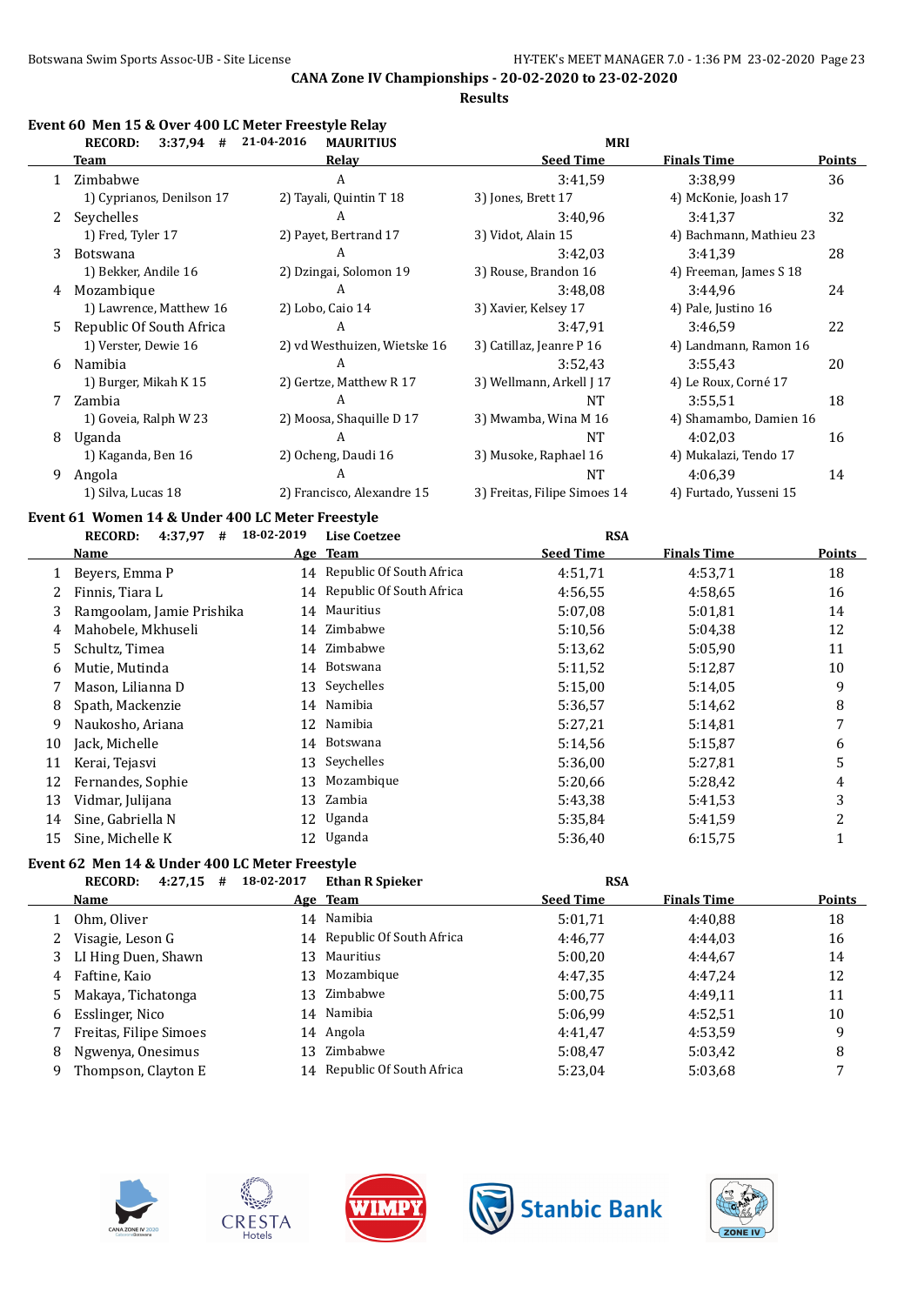**Results**

|    | Name                                            |                 | Age Team     | <b>Seed Time</b> | <b>Finals Time</b> | <b>Points</b> |  |
|----|-------------------------------------------------|-----------------|--------------|------------------|--------------------|---------------|--|
| 10 | Fortes, Alex                                    |                 | 14 Angola    | 5:19,30          | 5:06.87            | 6             |  |
| 11 | Mokobi, Kgotla                                  |                 | 13 Botswana  | 5:22.40          | 5:14.08            | 5             |  |
| 12 | Leung Hing Wah, Timothy                         |                 | 12 Mauritius | 5:20,00          | 5:24,40            | 4             |  |
| 13 | Cooney, Zoah                                    | 12 <sup>°</sup> | Zambia       | 5:35.16          | 5:25.35            | 3             |  |
| 14 | Matthews, Mmusi                                 |                 | 13 Botswana  | 5:46.35          | 5:37,58            | 2             |  |
| 15 | Kyabayinze, Zaabu D                             |                 | 12 Uganda    | 5:24.59          | 5:39,16            |               |  |
| 16 | Banda, Asher                                    |                 | 14 Malawi    | 5:56.87          | 5:50,12            |               |  |
|    | Event 63 Women 15 & Over 400 LC Meter Freestyle |                 |              |                  |                    |               |  |

|    | <b>RECORD:</b><br>4:33,50<br># | 22-04-2017 | <b>ROBYN LEE</b>            | <b>ZIM</b>       |                    |        |
|----|--------------------------------|------------|-----------------------------|------------------|--------------------|--------|
|    | <b>Name</b>                    |            | Age Team                    | <b>Seed Time</b> | <b>Finals Time</b> | Points |
|    | Stergiadis, Heleni             | 17         | Namibia                     | 4:35.58          | 4:40.67            | 18     |
| 2  | van der Westhuizen, Paige      | 16         | Zimbabwe                    | 4:46.03          | 4:40.73            | 16     |
| 3  | Van Jaarsveld, Danica C        |            | 16 Republic Of South Africa | 4:48.18          | 4:47.76            | 14     |
| 4  | Swanepoel, Abigail             |            | 16 Republic Of South Africa | 5:00.14          | 4:50,90            | 12     |
| 5. | Egner, Maxine                  | 15         | Botswana                    | 4:48.22          | 4:51,51            | 11     |
| 6  | Esslinger, Tiana               |            | 16 Namibia                  | 4:45,92          | 4:51,86            | 10     |
|    | Matthews, Tselane              |            | 16 Botswana                 | 5:00.34          | 5:02.95            | 9      |
| 8  | Rollo, Riana                   | 16         | Zimbabwe                    | 5:06.47          | 5:08.56            | 8      |
| 9  | Santo, Rafaela Espirito        | 15         | Angola                      | 5:16.13          | 5:08.68            | 7      |
| 10 | Mateus, Alicia                 | 15         | Mozambique                  | 5:07.75          | 5:11,00            | 6      |
| 11 | Pinto, Ammara                  | 22         | Malawi                      | 5:20,00          | 5:24.89            | 5      |
| 12 | Santos, Barbara                |            | Angola                      | 5:46.57          | 6:09.56            | 4      |

### **Event 64 Men 15 & Over 400 LC Meter Freestyle**

|    | <b>RECORD:</b><br>4:04.44<br># | 08-05-2016 | <b>MOGNE</b> Igor           | <b>MOZ</b>       |                    |        |
|----|--------------------------------|------------|-----------------------------|------------------|--------------------|--------|
|    | Name                           |            | Age Team                    | <b>Seed Time</b> | <b>Finals Time</b> | Points |
|    | Freeman, James S               | 18         | Botswana                    | 3:53,18          | 4:12,82            | 18     |
|    | Bekker, Andile                 |            | 16 Botswana                 | 4:14.98          | 4:17,45            | 16     |
| 3  | vd Westhuizen, Wietske         |            | 16 Republic Of South Africa | 4:31.65          | 4:23,52            | 14     |
| 4  | Gomes, Filipe                  | 22         | Malawi                      | 4:24.35          | 4:23.59            | 12     |
| 5. | Cyprianos, Denilson            | 17         | Zimbabwe                    | 4:22,49          | 4:26,00            | 11     |
| 6  | AH Yong, Victor                | 15         | Mauritius                   | 4:20,00          | 4:27,57            | 10     |
|    | Payet, Damien                  | 16         | Seychelles                  | 4:18.28          | 4:29,22            | 9      |
| 8  | Catillaz, Jeanre P             | 16         | Republic Of South Africa    | 4:40.63          | 4:36.62            | 8      |
| 9  | Gertze, Matthew R              | 17         | Namibia                     | 4:44.81          | 4:37,31            | 7      |
| 10 | Payet, Bertrand                | 17         | Seychelles                  | 4:25,00          | 4:38,46            | 6      |
| 11 | Pale, Justino                  | 16         | Mozambique                  | 4:31,52          | 4:39.36            | 5      |
| 12 | Franceys, Ryan                 | 15         | Zimbabwe                    | 4:43,28          | 4:41.85            | 4      |
| 13 | Wellmann, Arkell J             | 17         | Namibia                     | 4:39,78          | 4:45.68            | 3      |
| 14 | Chonguiça, Yannis              | 16         | Mozambique                  | 4:46,47          | 4:55,42            | 2      |
| 15 | Silva, Gilberto                |            | 16 Angola                   | 5:19,37          | 5:14.83            | T      |
| 16 | Musoke, Raphael                |            | 16 Uganda                   | 5:01,37          | 5:45,71            |        |
|    |                                |            |                             |                  |                    |        |

# **Event 65 Women 12 & Under 100 LC Meter Butterfly**

| 1:12.77<br>#<br><b>RECORD:</b> | 22-04-2016 | <b>PHIRI Mia</b> | <b>ZAM</b>       |                    |               |
|--------------------------------|------------|------------------|------------------|--------------------|---------------|
| Name                           |            | Age Team         | <b>Seed Time</b> | <b>Finals Time</b> | <b>Points</b> |
| Miti, Tamenji                  |            | 12 Zambia        | 1:16.94          | 1:13.48            | 18            |
| 2 Hov, Hayley                  |            | Eswatini         | 1:20.78          | 1:13.84            | 16            |
| Naukosho, Ariana               |            | 12 Namibia       | 1:18.57          | 1:15,76            | 14            |
| Mosho, Chisanga                |            | 12 Zambia        | 1:22,12          | 1:19,00            | 12            |









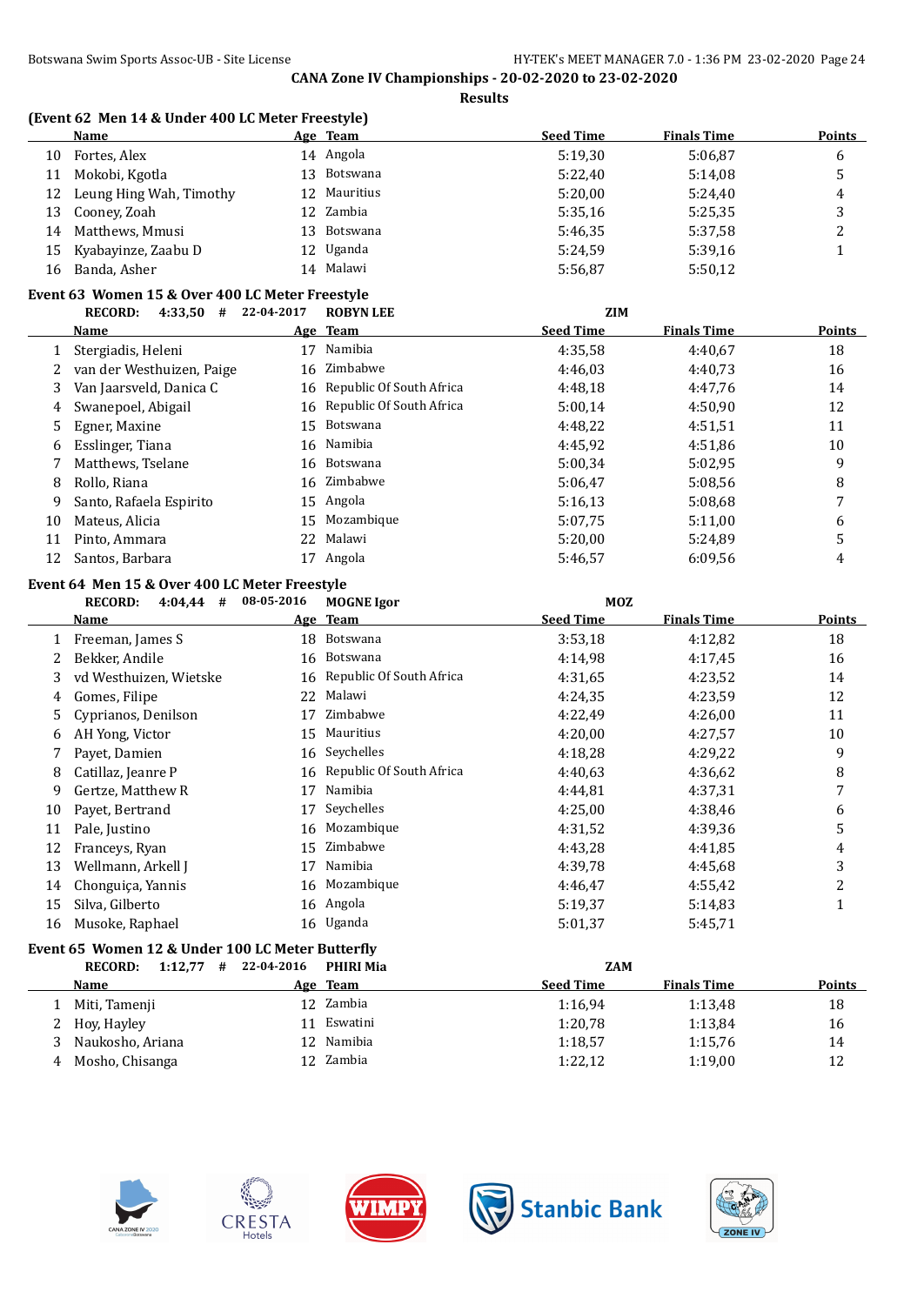# **(Event 65 Women 12 & Under 100 LC Meter Butterfly)**

|    | Name                   |                 | Age Team      | <b>Seed Time</b> | <b>Finals Time</b> | <b>Points</b>  |
|----|------------------------|-----------------|---------------|------------------|--------------------|----------------|
| 5  | Ohm, Michaela          |                 | 12 Namibia    | 1:24,18          | 1:20,56            | 11             |
| 6  | Ramdhun, Eunnice       |                 | 12 Mauritius  | 1:33,45          | 1:22,40            | 10             |
|    | Dawe, Tori             | 12              | Zimbabwe      | 1:24,01          | 1:24,18            | 9              |
| 8  | Domingues, Ana Beatriz |                 | 12 Mozambique | 1:24,29          | 1:25,14            | 8              |
| 9  | Silva, Welwitschia     |                 | 12 Angola     | 1:28.05          | 1:25,22            | 7              |
| 10 | Pereira, Kelly         |                 | 10 Mozambique | 1:26,43          | 1:25,67            | 6              |
| 11 | Nakasule, Rahmah K     | 11              | Uganda        | 1:33,31          | 1:26,58            | 5              |
| 12 | Mudanye, Amelia        |                 | 11 Uganda     | 1:26,90          | 1:27,68            | 4              |
| 13 | Losacco, Olivia        | 11              | Malawi        | 1:37,03          | 1:36,97            | 3              |
| 14 | Chang, Ji-eun          |                 | 12 Botswana   | <b>NT</b>        | 1:37,68            | $\overline{2}$ |
| 15 | Haiya, Chisomo         | 12 <sup>°</sup> | Malawi        | 2:18,00          | 1:42.17            |                |
| 16 | Morais, Nyriam         |                 | 11 Angola     | 1:43.76          | 1:45.89            |                |
| 17 | Merafhe, Naledi        | 11              | Botswana      | NT               | 1:46,40            |                |

### **Event 66 Men 12 & Under 100 LC Meter Butterfly**

|    | 1:06,20<br><b>RECORD:</b><br># | 18-02-2017 | Mikah K Burger | <b>NAM</b>       |                    |               |
|----|--------------------------------|------------|----------------|------------------|--------------------|---------------|
|    | Name                           |            | Age Team       | <b>Seed Time</b> | <b>Finals Time</b> | <b>Points</b> |
|    | Durand, Oliver B               | 12         | Namibia        | 1:12,77          | 1:09.41            | 18            |
|    | Keitsile, Junior               | 12         | Botswana       | 1:15,18          | 1:12,85            | 16            |
| 3. | Kalipengule, Limbikani         | 11         | Zimbabwe       | 1:17,68          | 1:15,62            | 14            |
| 4  | Payet, Alexander               |            | 12 Seychelles  | 1:15,00          | 1:16,52            | 12            |
| 5. | Hekandjo, Kgosana O            | 12         | Namibia        | 1:18,01          | 1:16,86            | 11            |
| 6  | Vimba, Khaya                   |            | 12 Zimbabwe    | 1:25,06          | 1:21,88            | 10            |
|    | Seetso, Nathan                 | 12.        | Botswana       | 1:29,74          | 1:25,95            | 9             |
| 8  | Coombs Tembo, Nkhosi J         |            | 12 Zambia      | 1:25,09          | 1:26,60            | 8             |
| 9. | Kyabayinze, Zaabu D            |            | 12 Uganda      | 1:27.28          | 1:26,89            | 7             |
| 10 | Ssengooba, Ethani M            |            | 11 Uganda      | <b>NT</b>        | 1:28,02            | 6             |
| 11 | Furtado, Marco                 | 10         | Angola         | 1:42,67          | 1:28,26            | 5             |
| 12 | Taborda, Helio                 | 12.        | Angola         | 1:42,88          | 1:44.69            | 4             |
|    | Mkayea, Tasunje                | 9          | Malawi         | 1:50,80          | DQ                 |               |

#### **Event 67 Women 13-14 100 LC Meter Butterfly**

|    | 1:07,40<br><b>RECORD:</b><br># | 18-02-2017 | <b>Tori C Oliver</b>        | <b>RSA</b>       |                    |               |
|----|--------------------------------|------------|-----------------------------|------------------|--------------------|---------------|
|    | <b>Name</b>                    |            | Age Team                    | <b>Seed Time</b> | <b>Finals Time</b> | <b>Points</b> |
|    | Dhemba, Vhenekai               | 13         | Zimbabwe                    | 1:11,49          | 1:10.03            | 18            |
|    | Mahobele, Mkhuseli             |            | 14 Zimbabwe                 | 1:11,89          | 1:12.59            | 16            |
| 3  | Ingwe, Kimberly                |            | 14 Botswana                 | 1:14.83          | 1:13.04            | 14            |
| 4  | Mutie, Mutinda                 | 14         | Botswana                    | 1:15.47          | 1:13.89            | 12            |
| 5. | Smidt, Clio J                  | 13         | Republic Of South Africa    | 1:15,75          | 1:17,77            | 11            |
| 6  | Beyers, Emma P                 |            | 14 Republic Of South Africa | 1:12,72          | 1:18.40            | 10            |
|    | Vidmar, Julijana               | 13         | Zambia                      | 1:19.15          | 1:21.61            | 9             |
| 8  | Fernandes, Sophie              | 13         | Mozambique                  | 1:20,86          | 1:24,01            | 8             |
| 9  | Kerai, Tejasvi                 |            | 13 Seychelles               | 1:20,00          | 1:25,41            | 7             |
| 10 | Young, Raya                    |            | 14 Eswatini                 | 1:46.00          | 1:33,10            | 6             |
| 11 | Dlamini, Siwakhile T           |            | 14 Eswatini                 | 1:37.65          | 1:39,70            | 5             |

## **Event 68 Men 13-14 100 LC Meter Butterfly**

| <b>RECORD:</b><br>1:00.89 | # | 18-02-2019 | <b>Victor AH Yong</b> |                  | <b>MRI</b>         |               |
|---------------------------|---|------------|-----------------------|------------------|--------------------|---------------|
| Name                      |   |            | Age Team              | <b>Seed Time</b> | <b>Finals Time</b> | <b>Points</b> |
| Makaya, Tichatonga        |   |            | 13 Zimbabwe           | 1:04.08          | 1:03.96            | 18            |
| Lobo, Caio                |   |            | 14 Mozambique         | 1:04.36          | 1:04.36            | 16            |









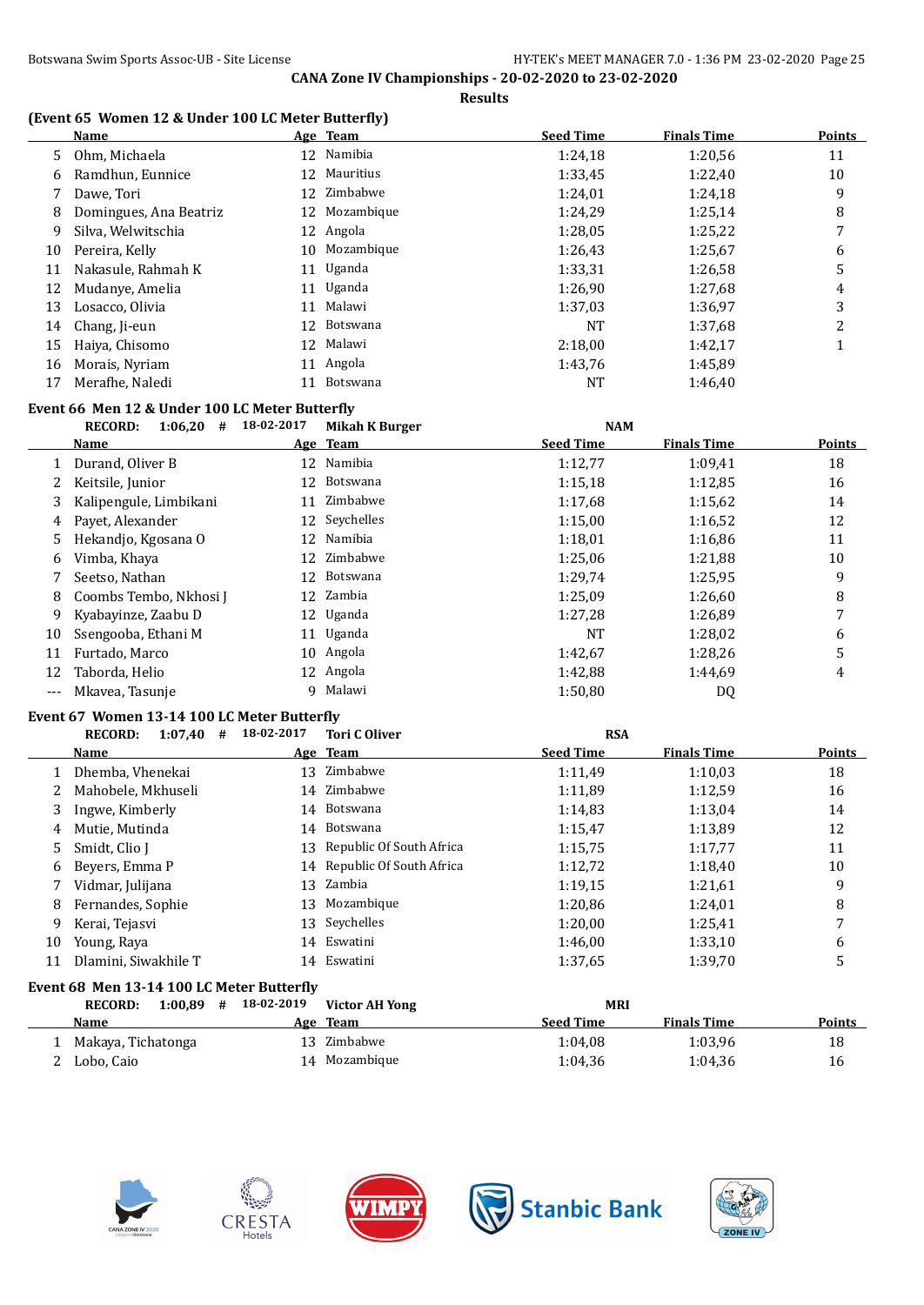#### **Results**

### **(Event 68 Men 13-14 100 LC Meter Butterfly)**

|    | <b>Name</b>                                 |            | Age Team                    | <b>Seed Time</b> | <b>Finals Time</b> | <b>Points</b>  |
|----|---------------------------------------------|------------|-----------------------------|------------------|--------------------|----------------|
| 3  | Kotze, Pierce                               |            | 14 Republic Of South Africa | 1:06,91          | 1:06,27            | 14             |
| 4  | Chisungo, Tawanda                           |            | 14 Zimbabwe                 | 1:07,43          | 1:06,62            | 12             |
| 5  | Nagapin, Nathan                             | 14         | Seychelles                  | 1:06,86          | 1:06,80            | 11             |
| 6  | Faftine, Kaio                               | 13         | Mozambique                  | 1:09,04          | 1:08,77            | 10             |
| 7  | Magongo, Brave                              | 14         | Namibia                     | 1:18,57          | 1:09,01            | 9              |
| 8  | Freitas, Filipe Simoes                      |            | 14 Angola                   | 1:05,25          | 1:09,59            | 8              |
| 9  | Ellis, Quinn                                |            | 13 Namibia                  | 1:17,04          | 1:10,84            | 7              |
| 10 | Devan, Darshan                              | 14         | Republic Of South Africa    | 1:14,12          | 1:13,61            | 6              |
| 11 | Garmroudi, Yusurf                           | 13         | Botswana                    | 1:28,98          | 1:18,41            | 5              |
| 12 | Mulenga, Mwenya                             | 13         | Zambia                      | 1:25,04          | 1:21,09            | $\overline{4}$ |
| 13 | Moosa, Muhammad Ali                         | 14         | Malawi                      | 1:25,08          | 1:25,34            | 3              |
| 14 | Kumbatira, Tsinde                           | 14         | Malawi                      | 1:26,93          | 1:26,44            | $\overline{c}$ |
| 15 | Molefe, Lerako                              | 14         | Botswana                    | 1:30,44          | 1:28,42            | $\mathbf{1}$   |
| 16 | De Sousa, Damien                            | 13         | Eswatini                    | 1:33,58          | 1:31,18            |                |
| 17 | Augusto, Armando                            |            | 13 Angola                   | 2:18,63          | 1:43,64            |                |
|    | Event 69 Women 15-16 100 LC Meter Butterfly |            |                             |                  |                    |                |
|    | $1:06,62$ # 22-04-2016<br><b>RECORD:</b>    |            | <b>WONG Elodie</b>          | <b>MRI</b>       |                    |                |
|    | <b>Name</b>                                 |            | Age Team                    | <b>Seed Time</b> | <b>Finals Time</b> | <b>Points</b>  |
|    | 1 van der Westhuizen, Paige                 |            | 16 Zimbabwe                 | 1:06,76          | 1:06,96            | 18             |
| 2  | Gebert, Ines                                |            | 15 Mauritius                | 1:07,70          | 1:08,23            | 16             |
| 3  | Phiri, Mia A                                | 16         | Zambia                      | 1:09,62          | 1:10,20            | 14             |
| 4  | Young, Alexia                               |            | 16 Republic Of South Africa | 1:09,12          | 1:10,76            | 12             |
| 5  | Tendrinavalona, Idealy D                    | 15         | Republic of Madagascar      | 1:07,31          | 1:10,78            | 11             |
| 6  | Redecker, Nicole                            | 16         | Namibia                     | 1:16,96          | 1:11,25            | 10             |
| 7  | Mutumbulua, Trisha                          | 15         | Namibia                     | 1:23,13          | 1:11,31            | 9              |
| 8  | Loo, Caitlin                                | 15         | Botswana                    | 1:11,04          | 1:12,44            | 8              |
| 9  | Rollo, Riana                                | 16         | Zimbabwe                    | 1:20,78          | 1:12,98            | 7              |
| 10 | Egner, Maxine                               | 15         | Botswana                    | 1:11,64          | 1:13,88            | 6              |
| 11 | Mbite, Christine R                          | 16         | Republic Of South Africa    | 1:11,68          | 1:14,32            | 5              |
| 12 | Mateus, Alicia                              | 15         | Mozambique                  | 1:11,63          | 1:15,46            | 4              |
| 13 | Elizabeth, Khema                            | 15         | Seychelles                  | 1:18,00          | 1:19,09            | 3              |
| 14 | Dlamini, Senamile                           |            | 16 Eswatini                 | NT               | 1:28,58            | $\overline{c}$ |
|    | Event 70 Men 15-16 100 LC Meter Butterfly   |            |                             |                  |                    |                |
|    | <b>RECORD:</b><br>$57,24$ #                 | 22-02-2020 | <b>Victor AH Yong</b>       | <b>MRI</b>       |                    |                |
|    | Name                                        |            | Age Team                    | <b>Seed Time</b> | <b>Finals Time</b> | <b>Points</b>  |
| 1  | AH Yong, Victor                             |            | 15 Mauritius                | 57,50            | 57,24              | 18             |
| 2  | Lawrence, Matthew                           |            | 16 Mozambique               | 58,96            | 57,55              | 16             |
| 3  | Burger, Mikah K                             | 15         | Namibia                     | 59,44            | 59,70              | 14             |
| 4  | Mwamba, Wina M                              |            | 16 Zambia                   | 1:02,93          | 1:02,29            | 12             |
| 5  | Vidot, Alain                                | 15         | Seychelles                  | 1:04,67          | 1:03,18            | 11             |
| 6  | vd Westhuizen, Wietske                      | 16         | Republic Of South Africa    | 1:03,58          | 1:03,47            | $10\,$         |
| 7  | Correia, Gabriel L                          |            | 16 Republic Of South Africa | 1:02,46          | 1:03,93            | 9              |

8 Oostindien, Jake 16 Zimbabwe 1:03,93 1:04,32 8











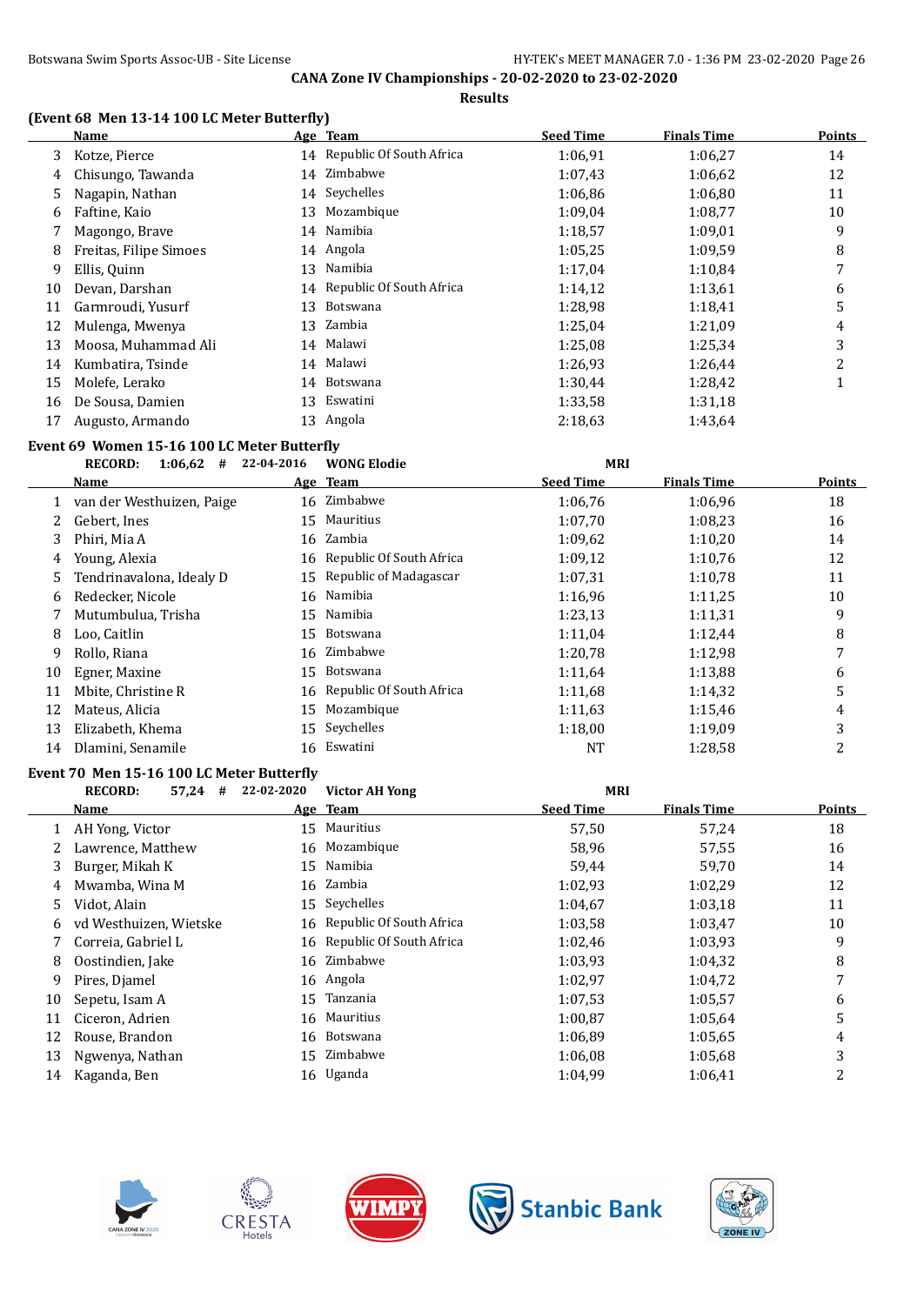**Results**

#### **(Event 70 Men 15-16 100 LC Meter Butterfly)**

|     | <b>Name</b>            | Age Team      | <b>Seed Time</b> | <b>Finals Time</b> | <b>Points</b> |
|-----|------------------------|---------------|------------------|--------------------|---------------|
|     | 15 Furtado, Yusseni    | 15 Angola     | 1:07.48          | 1:06.52            |               |
|     | 16 Setzkorn, Friedrich | 16 Namibia    | 1:09.71          | 1:06.94            |               |
|     | 17 Shamambo, Damien    | 16 Zambia     | 1:07.48          | 1:07,17            |               |
| 18. | Bekker, Andile         | 16 Botswana   | 1:04.64          | 1:09,14            |               |
|     | 19 Chonguiça, Yannis   | 16 Mozambique | 1:06.61          | 1:09.53            |               |
| 20  | Ocheng, Daudi          | 16 Uganda     | 1:18.01          | 1:17,48            |               |

#### **Event 71 Women 17 & Over 100 LC Meter Butterfly**

|    | 1:04,43<br><b>RECORD:</b><br># | 18-02-2017 | <b>Robyn Lee</b>          | <b>ZIM</b>       |                    |               |
|----|--------------------------------|------------|---------------------------|------------------|--------------------|---------------|
|    | <b>Name</b>                    |            | Age Team                  | <b>Seed Time</b> | <b>Finals Time</b> | <b>Points</b> |
|    | Stergiadis, Heleni             | 17         | Namibia                   | 1:06.23          | 1:07.28            | 18            |
|    | Mjimba, Nomvula B              | 17         | Zimbabwe                  | 1:07,72          | 1:10,70            | 16            |
| 3. | Rabejaona, Holy A              |            | 17 Republic of Madagascar | 1:09.17          | 1:12,91            | 14            |
| 4  | Mogara, Amantle                |            | 20 Botswana               | 1:14.93          | 1:16.49            | 12            |
| 5. | Jones, Siobhan                 |            | Zimbabwe                  | 1:16.24          | 1:16.63            | 11            |
| 6  | Meya, Avice                    |            | 25 Uganda                 | 1:09.25          | 1:18,07            | 10            |
|    | Ruele, Bupe B                  | 16         | Botswana                  | 1:16.69          | 1:18,78            | 9             |

# **Event 72 Men 17 & Over 100 LC Meter Butterfly**

|    | <b>RECORD:</b><br>$56,34$ # | 22-04-2016 | <b>GOVEIA Ralph</b>       | <b>ZAM</b>       |                    |               |
|----|-----------------------------|------------|---------------------------|------------------|--------------------|---------------|
|    | Name                        |            | Age Team                  | <b>Seed Time</b> | <b>Finals Time</b> | <b>Points</b> |
|    | Bachmann, Mathieu           |            | 23 Seychelles             | 59,00            | 57,07              | 18            |
|    | Goveia, Ralph W             | 23         | Zambia                    | 54,10            | 57,38              | 16            |
| 3. | McKonie, Joash              | 17         | Zimbabwe                  | 57,52            | 57,65              | 14            |
| 4  | Freeman, James S            |            | 18 Botswana               | 56,24            | 58,67              | 12            |
| 5. | Gomes, Filipe               | 22         | Malawi                    | 1:07,00          | 58,77              | 11            |
| 6  | Tayali, Quintin T           |            | 18 Zimbabwe               | 58,01            | 58,87              | 10            |
|    | Le Roux, Corné              | 17         | Namibia                   | 58,61            | 58,92              | 9             |
| 8  | Rakotomavo, Herinirina J    |            | 23 Republic of Madagascar | 58,50            | 59,96              | 8             |
| 9  | Dlamini, Simanga            | 22         | Eswatini                  | 1:02.39          | 1:02,56            | 7             |
| 10 | Silva, Lucas                |            | 18 Angola                 | 1:04,77          | 1:03,92            | 6             |
| 11 | Wellmann, Arkell J          | 17         | Namibia                   | 1:05.51          | 1:04.08            |               |
| 12 | Xavier, Kelsey              | 17         | Mozambique                | 1:03.98          | 1:05,47            | 4             |
| 13 | Kgang, Lefa                 |            | Botswana                  | 1:06.74          | 1:05,96            | 3             |

#### **Event 73 Women 12 & Under 200 LC Meter Backstroke**

|    | <b>RECORD:</b><br>2:38,99<br># | 22-04-2016 | <b>PHIRI Mia</b> | <b>ZAM</b>       |                    |               |
|----|--------------------------------|------------|------------------|------------------|--------------------|---------------|
|    | Name                           |            | Age Team         | <b>Seed Time</b> | <b>Finals Time</b> | <b>Points</b> |
|    | Westerduin, Reza               |            | 12 Namibia       | 2:52,80          | 2:43,07            | 18            |
| 2  | Naukosho, Ariana               | 12         | Namibia          | 2:51,01          | 2:44.00            | 16            |
| 3  | Hoy, Hayley                    | 11         | Eswatini         | 2:53,06          | 2:52,44            | 14            |
| 4  | Miti, Tamenji                  |            | 12 Zambia        | 3:02,57          | 2:58,55            | 12            |
| 5. | Dawe, Tori                     | 12         | Zimbabwe         | 3:06.32          | 2:58,75            | 11            |
| 6  | Lutalo, Natalie                | 11         | Uganda           | 2:55,88          | 2:59.68            | 10            |
|    | Silva. Welwitschia             |            | 12 Angola        | 3:02,82          | 3:04.59            | 9             |
| 8  | Domingues, Ana Beatriz         | 12         | Mozambique       | 3:14,75          | 3:05,48            | 8             |
| 9  | Mahobele, Loyiso               | 11         | Zimbabwe         | 3:23,29          | 3:07,20            | 7             |
| 10 | Ramakoloi, Thata               | 12         | Botswana         | 3:15,22          | 3:09.64            | 6             |
| 11 | Oagile-Motso, Renee            | 12.        | Botswana         | 3:19.79          | 3:12.39            | 5             |
| 12 | Moyo, Zoe                      | 11         | Zambia           | 3:19,02          | 3:13.39            | 4             |
| 13 | Losacco, Olivia                | 11         | Malawi           | 3:25,14          | 3:23,64            | 3             |









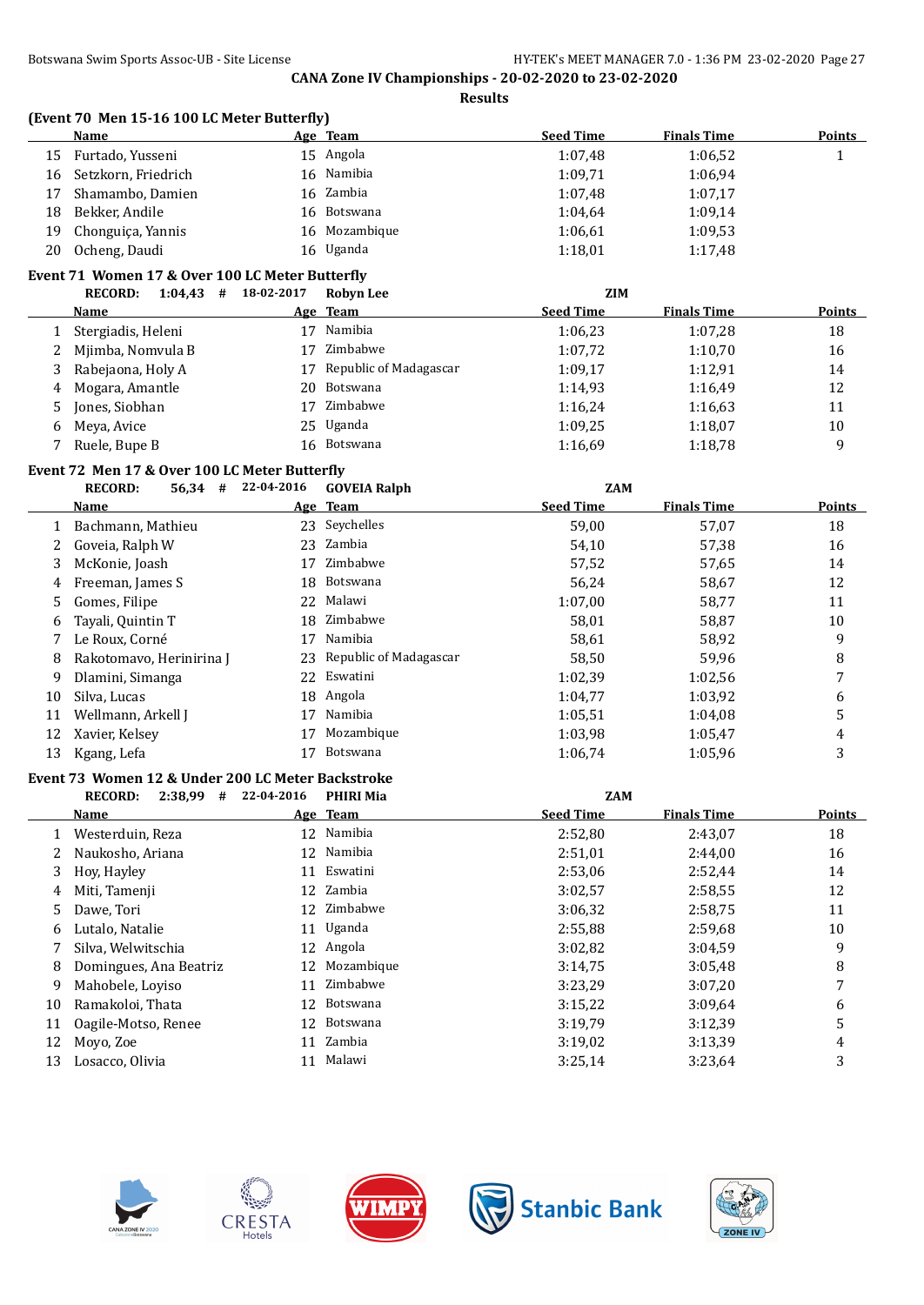**Results**

# **Event 74 Men 12 & Under 200 LC Meter Backstroke**<br>RECORD: 2:32.05 # 22-02-2020 Oliver R.D.

|    | <b>RECORD:</b><br>2:32,05<br>#               | 22-02-2020      | <b>Oliver B Durand</b> | <b>NAM</b>       |                    |               |
|----|----------------------------------------------|-----------------|------------------------|------------------|--------------------|---------------|
|    | Name                                         |                 | Age Team               | <b>Seed Time</b> | <b>Finals Time</b> | <b>Points</b> |
|    | Durand, Oliver B                             |                 | 12 Namibia             | 2:42,22          | 2:32,05            | 18            |
|    | Hekandjo, Kgosana O                          | 12 <sup>1</sup> | Namibia                | 2:50,00          | 2:45.66            | 16            |
| 3  | Barradas, Hugo                               |                 | 12 Mozambique          | 2:49,44          | 2:45,85            | 14            |
| 4  | Heyns, Kyle                                  |                 | 12 Zimbabwe            | 2:54,69          | 2:46.77            | 12            |
| 5. | Payet, Thierry                               |                 | 12 Seychelles          | 2:53,53          | 2:47,64            | 11            |
| 6  | Bredel, Rafael                               |                 | 12 Angola              | NT               | 2:51,26            | 10            |
|    | Seetso, Nathan                               |                 | 12 Botswana            | 3:09.08          | 2:53.64            | 9             |
| 8  | Reilly, Sean                                 | 11              | Zimbabwe               | 2:57,75          | 2:54,84            | 8             |
| 9  | Elias, Yano                                  |                 | 12 Angola              | 3:12.99          | 2:55,38            | 7             |
| 10 | Mmelesi, Abaleng                             | 12              | Botswana               | 3:12,33          | 2:56,62            | 6             |
| 11 | Coombs Tembo, Nkhosi J                       | 12              | Zambia                 | 3:01.45          | 2:57,11            | 5             |
| 12 | Zeravica, Jack                               | 11              | Zambia                 | 2:58,77          | 3:01,26            | 4             |
|    | Event 75 Women 13-14 200 LC Meter Backstroke |                 |                        |                  |                    |               |
|    | <b>RECORD:</b><br>2:26,88<br>#               | 18-02-2019      | Lise Coetzee           | <b>RSA</b>       |                    |               |

|    | NEGOND.<br>$4.40,00$ $\pi$<br>TO AN HAT |    | LISE GOELLEE<br>בעת      |                  |                    |                |
|----|-----------------------------------------|----|--------------------------|------------------|--------------------|----------------|
|    | Name                                    |    | Age Team                 | <b>Seed Time</b> | <b>Finals Time</b> | <b>Points</b>  |
|    | Schultz, Timea                          | 14 | Zimbabwe                 | 2:35.63          | 2:29,86            | 18             |
| 2  | Ingwe, Kimberly                         | 14 | Botswana                 | 2:45,15          | 2:37,91            | 16             |
| 3  | Armour, Kaeli-Peace                     | 13 | Republic Of South Africa | 2:37.75          | 2:40,33            | 14             |
| 4  | Smidt, Clio J                           | 13 | Republic Of South Africa | 2:43,52          | 2:42,00            | 12             |
| 5. | Stange, Maya A                          | 14 | Namibia                  | 3:10,36          | 2:44.26            | 11             |
| 6  | Ramajan, Saira                          | 14 | Zimbabwe                 | 2:55,12          | 2:44,37            | 10             |
|    | Mutie, Mutinda                          | 14 | Botswana                 | 2:47.24          | 2:46.79            | 9              |
| 8  | Coates, Johanna K                       | 13 | Zambia                   | 2:46,40          | 2:49,83            | 8              |
| 9  | Phiri, Jade A                           | 13 | Zambia                   | 2:49,17          | 2:50,02            | 7              |
| 10 | Fernandes, Sophie                       | 13 | Mozambique               | 2:53,09          | 2:53,51            | 6              |
| 11 | Spath, Mackenzie                        | 14 | Namibia                  | 3:04.67          | 2:58,86            | 5              |
| 12 | Banona, Mary G                          | 14 | Uganda                   | 3:01,23          | 3:04.45            | 4              |
| 13 | Young, Raya                             | 14 | Eswatini                 | 3:09,80          | 3:08,17            | 3              |
| 14 | Young, Lauren                           | 14 | Eswatini                 | NT               | 3:31,27            | $\overline{c}$ |

### **Event 76 Men 13-14 200 LC Meter Backstroke**

|       | $2:16.91$ #<br><b>RECORD:</b> | 18-02-2017 | <b>Ethan R Spieker</b>      | <b>RSA</b>       |                    |               |
|-------|-------------------------------|------------|-----------------------------|------------------|--------------------|---------------|
|       | Name                          |            | Age Team                    | <b>Seed Time</b> | <b>Finals Time</b> | <b>Points</b> |
|       | Lobo, Caio                    |            | 14 Mozambique               | 2:24,67          | 2:25,53            | 18            |
| 2     | Visagie, Leson G              |            | 14 Republic Of South Africa | 2:31,97          | 2:30,32            | 16            |
| 3     | Faftine, Kaio                 |            | 13 Mozambique               | 2:33.59          | 2:32,45            | 14            |
| 4     | Freitas, Filipe Simoes        |            | 14 Angola                   | 2:35,98          | 2:33,20            | 12            |
| 5     | Esslinger, Nico               |            | 14 Namibia                  | 2:43,80          | 2:35,29            | 11            |
| 6     | Ohm, Oliver                   |            | 14 Namibia                  | 2:43,77          | 2:42,74            | 10            |
|       | Makaya, Tichatonga            | 13         | Zimbabwe                    | 2:50,03          | 2:43.36            | 9             |
| 8     | LI Hing Duen, Shawn           | 13         | Mauritius                   | 3:01,87          | 2:45,70            | 8             |
| 9     | Mokobi, Kgotla                | 13         | Botswana                    | 2:53,90          | 2:48,75            | 7             |
| 10    | Ngwenya, Onesimus             | 13         | Zimbabwe                    | 2:51,31          | 2:51,95            | 6             |
| 11    | Mulenga, Mwenya               | 13         | Zambia                      | 3:31,48          | 3:00.01            | 5             |
| 12    | Kumbatira, Tsinde             |            | 14 Malawi                   | 3:36,06          | 3:10.64            | 4             |
| 13    | Tati, Janel                   | 13         | Angola                      | NT               | 3:11,89            | 3             |
| $---$ | Devan, Darshan                | 14         | Republic Of South Africa    | 2:50,36          | DQ                 |               |
| ---   | Matthews, Mmusi               | 13         | Botswana                    | 3:00,07          | DQ                 |               |









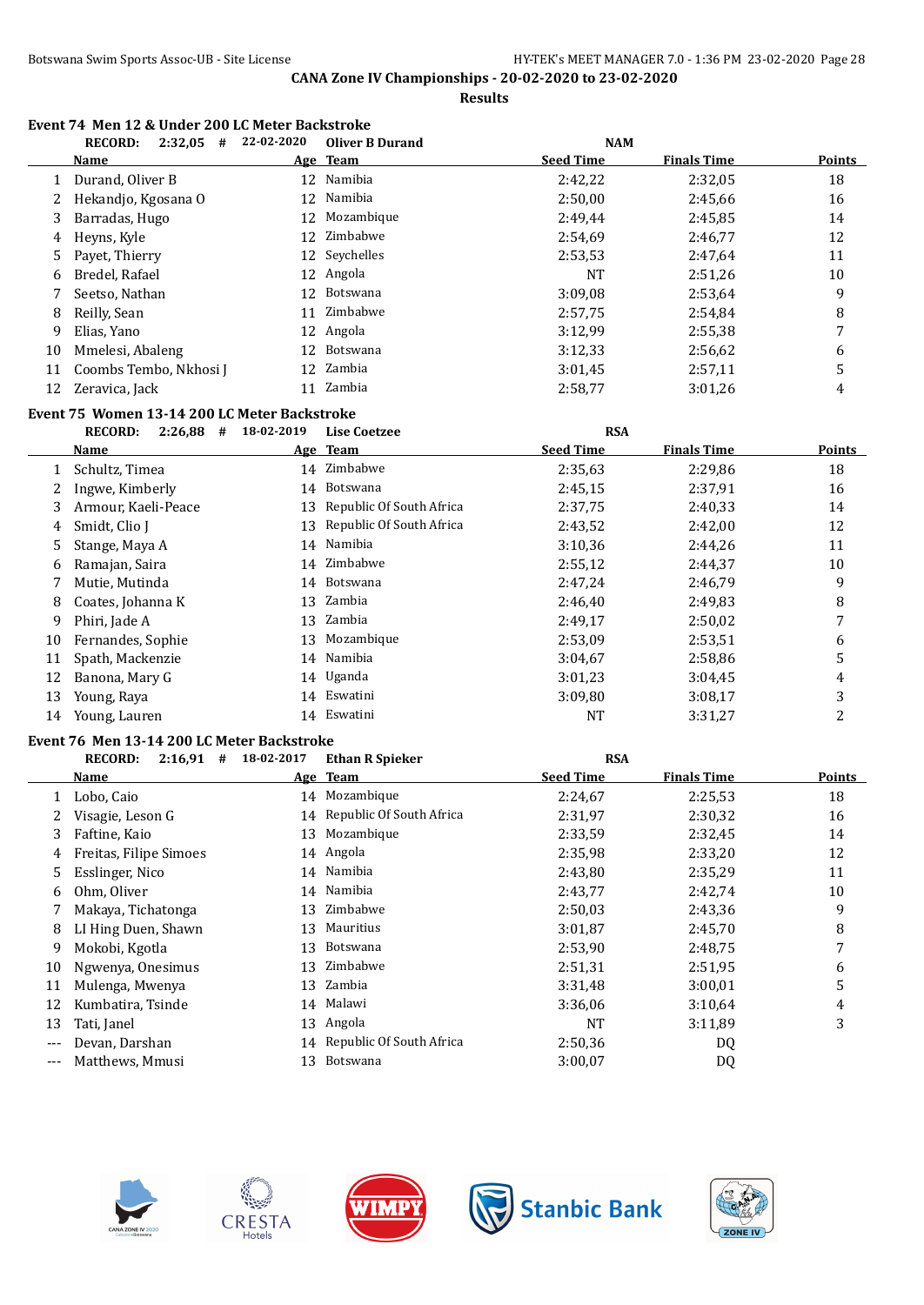**Results**

# **Event 77 Women 15-16 200 LC Meter Backstroke**

|       | <b>RECORD:</b><br>2:27,64<br># | 22-02-2020 | <b>Tiana Esslinger</b>      | <b>NAM</b>       |                    |               |
|-------|--------------------------------|------------|-----------------------------|------------------|--------------------|---------------|
|       | <b>Name</b>                    |            | Age Team                    | <b>Seed Time</b> | <b>Finals Time</b> | <b>Points</b> |
|       | Esslinger, Tiana               |            | 16 Namibia                  | 2:25,93          | 2:27.64            | 18            |
|       | Tendrinavalona, Idealy D       |            | 15 Republic of Madagascar   | 2:26.24          | 2:29.31            | 16            |
| 3     | Swanepoel, Abigail             |            | 16 Republic Of South Africa | 2:38.04          | 2:34.52            | 14            |
| 4     | Phiri. Mia A                   |            | 16 Zambia                   | 2:36.99          | 2:36.11            | 12            |
| 5     | Matthews, Tselane              |            | 16 Botswana                 | 2:36,20          | 2:38.42            | 11            |
| 6     | Rollo, Riana                   |            | 16 Zimbabwe                 | 2:40.86          | 2:40.30            | 10            |
|       | Mutumbulua. Trisha             |            | 15 Namibia                  | 2:44.47          | 2:45.43            | 9             |
| 8     | Jose, Teagan N                 |            | 16 Republic Of South Africa | 2:42.43          | 2:45.46            | 8             |
| 9     | Hughes, Nava                   |            | 15 Botswana                 | 2:46.54          | 2:45.63            | 7             |
| 10    | Chinyani, Nyasha               | 15         | Zimbabwe                    | 3:15,07          | 3:08.62            | 6             |
| $---$ | Chibiya, Temwani A             |            | 16 Zambia                   | 2:58.44          | DQ                 |               |

#### **Event 78 Men 15-16 200 LC Meter Backstroke**

|    | <b>RECORD:</b><br>2:15,28<br># | 18-02-2017 | <b>Ronan Z Wantenaar</b>    | <b>NAM</b>       |                    |               |
|----|--------------------------------|------------|-----------------------------|------------------|--------------------|---------------|
|    | Name                           |            | Age Team                    | <b>Seed Time</b> | <b>Finals Time</b> | <b>Points</b> |
|    | Bekker, Andile                 | 16         | Botswana                    | 2:16,16          | 2:16.54            | 18            |
|    | AH Yong, Victor                | 15         | Mauritius                   | 2:19,00          | 2:20,33            | 16            |
| 3  | Landmann, Ramon                |            | 16 Republic Of South Africa | 2:25,84          | 2:20,57            | 14            |
| 4  | Pale, Justino                  |            | 16 Mozambique               | 2:23.00          | 2:20.62            | 12            |
| 5. | Verster, Dewie                 |            | 16 Republic Of South Africa | 2:29,90          | 2:24.98            | 11            |
| 6  | Werrett, Cory                  |            | 15 Zimbabwe                 | 2:34.64          | 2:29.35            | 10            |
|    | Setzkorn, Friedrich            |            | 16 Namibia                  | 2:30,86          | 2:32.34            | 9             |
| 8  | Mpofu, Jasper                  |            | 16 Zimbabwe                 | 2:33.22          | 2:36.87            | 8             |
| 9  | Kisitu, Hayyan                 |            | 15 Uganda                   | 2:38,39          | 2:38.56            | 7             |
| 10 | Silva, Gilberto                |            | 16 Angola                   | 2:35,38          | 2:40.09            | 6             |
| 11 | van Rooyen, Benco              |            | 15 Botswana                 | 2:41.45          | 2:44.11            |               |
| 12 | Francisco, Alexandre           | 15         | Angola                      | 2:47.12          | 2:44.93            | 4             |

### **Event 79 Women 17 & Over 200 LC Meter Backstroke**

| <b>RECORD:</b><br>2:23,81<br># | 18-02-2017                                                       | <b>Robyn Lee</b> | <b>ZIM</b>                                                                                         |                    |               |
|--------------------------------|------------------------------------------------------------------|------------------|----------------------------------------------------------------------------------------------------|--------------------|---------------|
| Name                           |                                                                  |                  | <b>Seed Time</b>                                                                                   | <b>Finals Time</b> | <b>Points</b> |
| Stergiadis, Heleni             | 17                                                               |                  | 2:23,03                                                                                            | 2:30,99            | 18            |
|                                |                                                                  |                  | 2:32.04                                                                                            | 2:37,95            | 16            |
| Freitas, Maria Lopes           |                                                                  |                  | 2:47.83                                                                                            | 2:44,01            | 14            |
|                                |                                                                  |                  | NT                                                                                                 | 2:46,27            | 12            |
|                                | 17                                                               |                  | 2:58,60                                                                                            | 2:51,95            | 11            |
| Jobe, Hannah                   |                                                                  |                  | 2:56.99                                                                                            | 2:54,37            | 10            |
| van Rooyen, Leone              | 17                                                               | Botswana         | 2:58,17                                                                                            | 2:55,30            | 9             |
| Schonken, Gemma                | 17                                                               | Zimbabwe         | 3:15.50                                                                                            | 3:01,06            | 8             |
| Santos, Barbara                | 17                                                               |                  | 3:09,72                                                                                            | 3:13,37            | 7             |
|                                | 2 Botha, Vicky A<br>3<br>4 Young, Robyn<br>5 Jones, Siobhan<br>6 |                  | Age Team<br>Namibia<br>18 Namibia<br>22 Angola<br>19 Eswatini<br>Zimbabwe<br>16 Botswana<br>Angola |                    |               |

#### **Event 80 Men 17 & Over 200 LC Meter Backstroke**

| $2:09.41$ #<br><b>RECORD:</b> |                                                                            | <b>Denilson Cyprianos</b>                |                                                                                                       |                    |               |
|-------------------------------|----------------------------------------------------------------------------|------------------------------------------|-------------------------------------------------------------------------------------------------------|--------------------|---------------|
| <b>Name</b>                   |                                                                            |                                          | <b>Seed Time</b>                                                                                      | <b>Finals Time</b> | <b>Points</b> |
| Cyprianos, Denilson           |                                                                            |                                          | 2:05.62                                                                                               | 2:09.41            | 18            |
|                               |                                                                            |                                          | 2:18.26                                                                                               | 2:17.64            | 16            |
|                               |                                                                            |                                          | 2:15.20                                                                                               | 2:19.72            | 14            |
|                               |                                                                            |                                          | 2:37,39                                                                                               | 2:24,81            | 12            |
| Gertze, Matthew R             |                                                                            |                                          | 2:29.70                                                                                               | 2:30,73            | 11            |
|                               |                                                                            |                                          | 2:34,83                                                                                               | 2:32,52            | 10            |
|                               | 1<br>2 Freeman, James S<br>4 Wellmann, Arkell J<br>5.<br>Tayali, Quintin T | 22-02-2020<br>Andrianirina, Lalanomena A | Age Team<br>Zimbabwe<br>18 Botswana<br>21 Republic of Madagascar<br>Namibia<br>Namibia<br>18 Zimbabwe |                    | <b>ZIM</b>    |









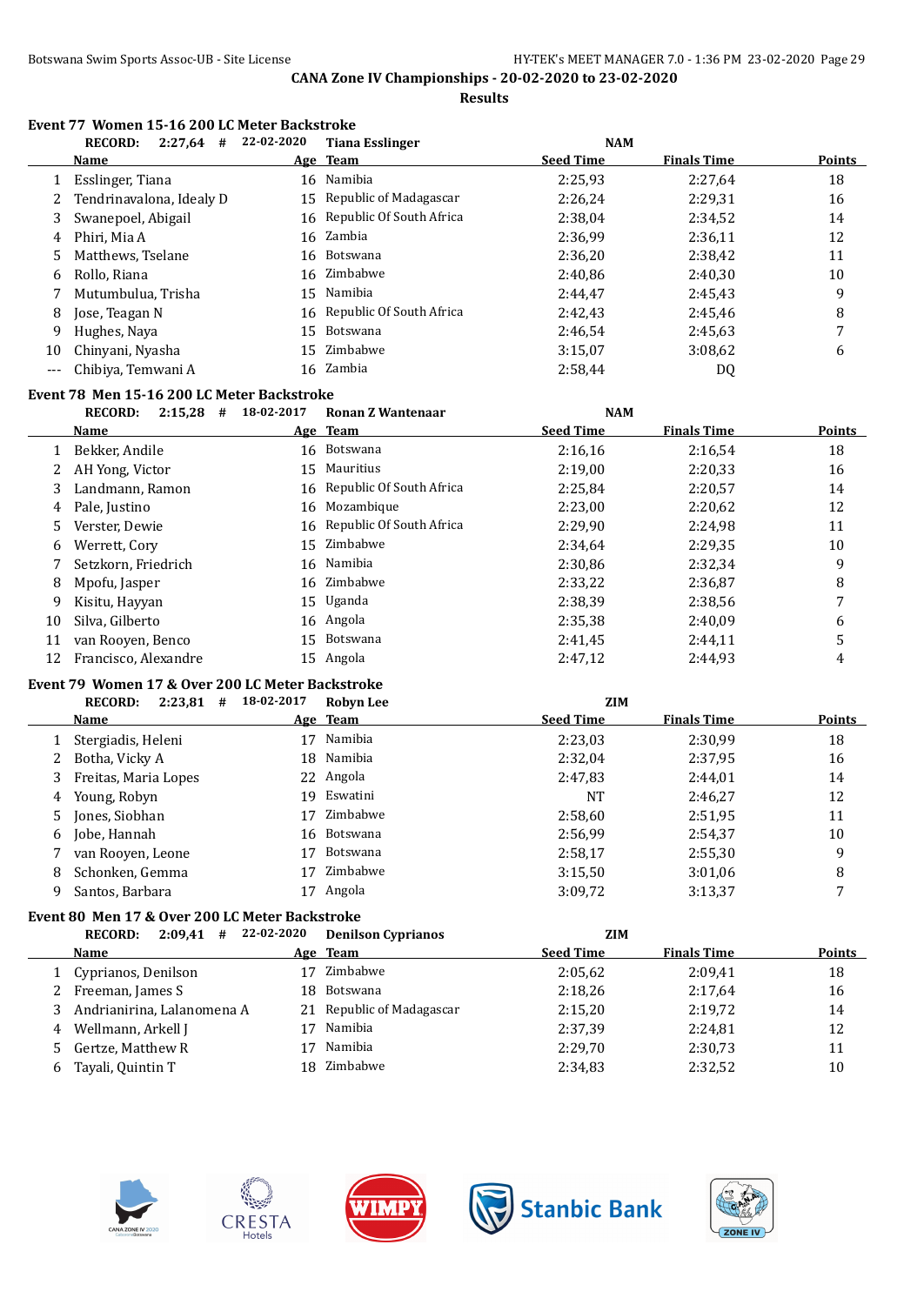### **(Event 80 Men 17 & Over 200 LC Meter Backstroke)**

| Name            | Age | Team        | Seed Time | <b>Finals Time</b> | <b>Points</b> |
|-----------------|-----|-------------|-----------|--------------------|---------------|
| Silva, Lucas    |     | 18 Angola   | 2:53,41   | 2:38,98            |               |
| Sebikiri, Maemo |     | 20 Botswana | 2:52.86   | 2:53,22            |               |

#### **Event 81 Women 12 & Under 100 LC Meter Breaststroke**

|     | <b>RECORD:</b><br>$1:19,92$ # | 18-02-2017 | Alicia Kok Shun | <b>MRI</b>       |                    |               |
|-----|-------------------------------|------------|-----------------|------------------|--------------------|---------------|
|     | <b>Name</b>                   | <u>Age</u> | <b>Team</b>     | <b>Seed Time</b> | <b>Finals Time</b> | <b>Points</b> |
| 1   | Naukosho, Ariana              | 12         | Namibia         | 1:31,10          | 1:27,44            | 18            |
|     | Muslun, Alina                 | 12         | Mauritius       | 1:28,00          | 1:28,00            | 16            |
| 3   | Hoy, Hayley                   | 11         | Eswatini        | 1:32,37          | 1:29,48            | 14            |
| 4   | Ramdhun, Eunnice              | 12         | Mauritius       | 1:32,21          | 1:29,90            | 12            |
| 5   | Mudanye, Amelia               | 11         | Uganda          | 1:32,11          | 1:30,00            | 11            |
| 6   | Chang, Ji-eun                 | 12         | <b>Botswana</b> | 1:32,00          | 1:31,55            | 10            |
|     | Mulenga, Mutale M             | 11         | Zambia          | 1:37,15          | 1:32,33            | 9             |
| 8   | Mosho, Chisanga               | 12         | Zambia          | 1:37,00          | 1:32,53            | 8             |
| 9   | Wishart, Peyton               | 11         | Zimbabwe        | 1:33,37          | 1:32,86            | 7             |
| 10  | Chang, Yun-suh                | 11         | Botswana        | 1:39,08          | 1:33,11            | 6             |
| 11  | Mahobele, Loyiso              | 11         | Zimbabwe        | 1:35,66          | 1:36,47            | 5             |
| 12  | Pereira, Kelly                | 10         | Mozambique      | 1:35,76          | 1:38,79            | 4             |
| 13  | Westerduin, Reza              | 12         | Namibia         | 1:38,57          | 1:41,43            | 3             |
| 14  | Haiya, Chisomo                | 12         | Malawi          | 2:08,18          | 1:41,70            | 2             |
| 15  | Barbosa, Tianna               | 11         | Eswatini        | <b>NT</b>        | 1:42,10            | 1             |
| 16  | Mkavea, Tujaliwe              | 12         | Malawi          | 1:45,59          | 1:43,36            |               |
| 17  | Morais, Nyriam                | 11         | Angola          | 1:50,00          | 1:44,36            |               |
| 18  | Tati, Nelja                   | 11         | Angola          | 2:00,82          | 1:49,32            |               |
| --- | Sine, Michelle K              | 12         | Uganda          | 1:32,79          | DQ                 |               |

#### **Event 82 Men 12 & Under 100 LC Meter Breaststroke**

|    | <b>RECORD:</b><br>#<br>1:16,36 | 18-02-2017 | <b>Mikah K Burger</b> | <b>NAM</b>       |                    |              |
|----|--------------------------------|------------|-----------------------|------------------|--------------------|--------------|
|    | Name                           | <u>Age</u> | <b>Team</b>           | <b>Seed Time</b> | <b>Finals Time</b> | Points       |
| 1  | Durand, Oliver B               | 12         | Namibia               | 1:23,94          | 1:20,16            | 18           |
| 2  | Leung Hing Wah, Timothy        | 12         | Mauritius             | 1:24,00          | 1:21,89            | 16           |
| 3  | Vimba, Khaya                   | 12         | Zimbabwe              | NT               | 1:23,79            | 14           |
| 4  | Kalipengule, Limbikani         | 11         | Zimbabwe              | 1:28,27          | 1:26,55            | 12           |
| 5  | Haskins, Ethan                 | 12         | Botswana              | 1:35,88          | 1:28,45            | 11           |
| 6  | Hekandjo, Kgosana O            | 12         | Namibia               | 1:32.65          | 1:30,37            | 10           |
|    | Sethi, Khalil                  | 12         | Botswana              | 1:33,90          | 1:30,74            | 9            |
| 8  | Barradas, Hugo                 | 12         | Mozambique            | 1:40,73          | 1:31,06            | 8            |
| 9  | Cooney, Zoah                   | 12         | Zambia                | 1:35,33          | 1:31,42            | 7            |
| 10 | Nuwagaba, Daniel R             | 11         | Uganda                | 1:30,54          | 1:34,67            | 6            |
| 11 | Cochofel, Jose                 | 12         | Angola                | 1:34,98          | 1:34,76            | 5            |
| 12 | Fraser, Tiano                  | 11         | Eswatini              | 1:47.69          | 1:36,50            | 4            |
| 13 | Cataldi, Giacinto              | 11         | Zambia                | 1:40,96          | 1:36,51            | 3            |
| 14 | Taborda, Helio                 | 12         | Angola                | 1:41,02          | 1:36,61            | 2            |
| 15 | Fraser, Luca                   | 9          | Eswatini              | 1:38,44          | 1:37,16            | $\mathbf{1}$ |
| 16 | Ssengooba, Ethani M            | 11         | Uganda                | 1:34,88          | 1:38,31            |              |
| 17 | Prieur, Ethan                  | 12         | Malawi                | 1:37,76          | 1:40.89            |              |
| 18 | Mkayea, Tasunje                | 9          | Malawi                | 1:52,98          | 2:03,77            |              |









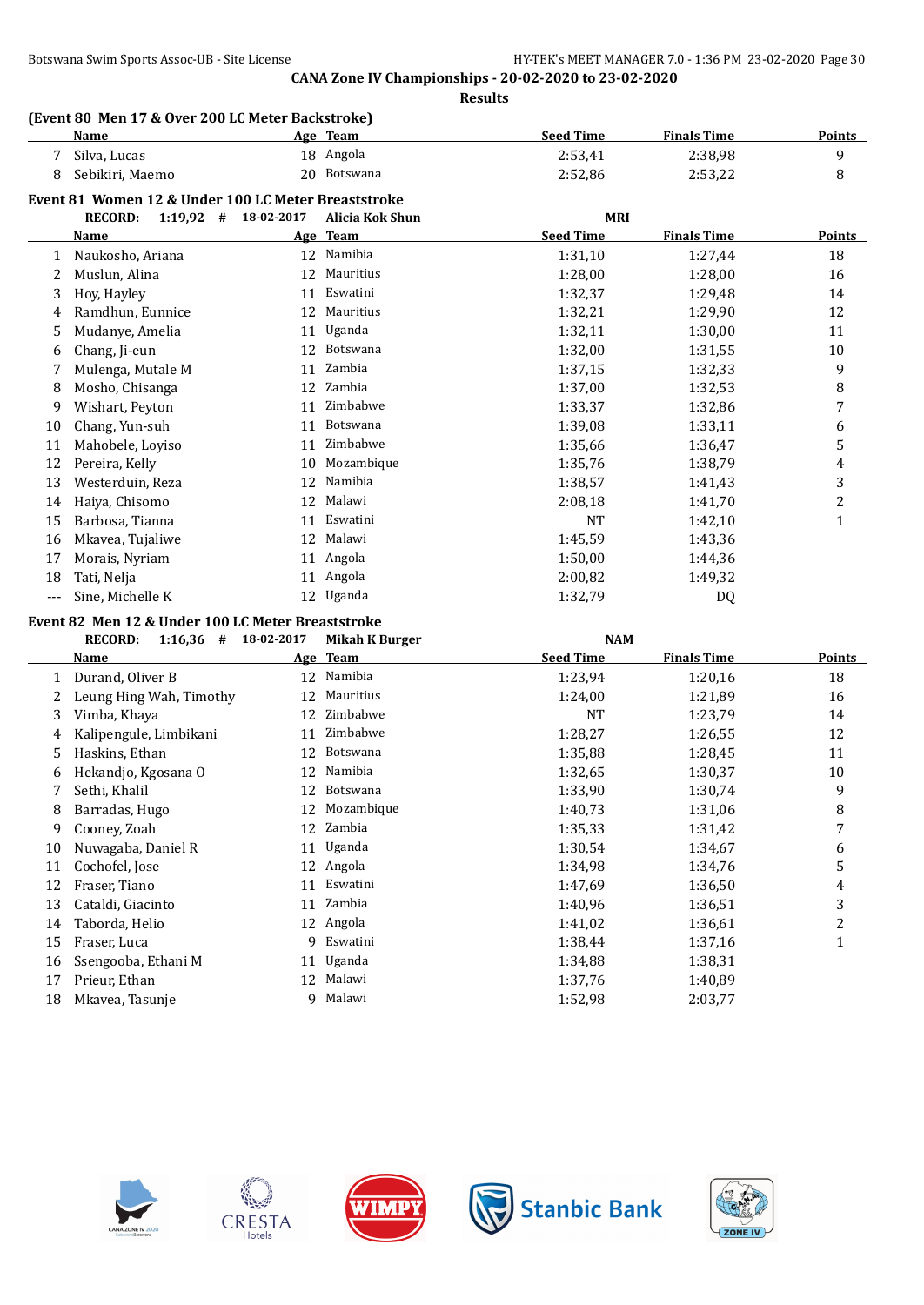**Results**

#### **Event 83 Women 13-14 100 LC Meter Breaststroke RECORD: 1:13,33 # 22-04-2016 LUTCHMANEN Varen MRI**

|              | recurv.<br>1.19,99                           | 77-04-7010 | LU I LITIMAINEIN VALEIL     | MNI              |                    |                |
|--------------|----------------------------------------------|------------|-----------------------------|------------------|--------------------|----------------|
|              | <u>Name</u>                                  |            | Age Team                    | <b>Seed Time</b> | <b>Finals Time</b> | <b>Points</b>  |
| $\mathbf{1}$ | Banza, Ingrid I                              |            | 14 Republic Of South Africa | 1:22,31          | 1:21,10            | 18             |
| 2            | Liacopoulos, Antonia                         |            | 14 Zambia                   | 1:26,10          | 1:23,50            | 16             |
| 3            | Mason, Lilianna D                            |            | 13 Seychelles               | 1:24,00          | 1:24,10            | 14             |
| 4            | Ramgoolam, Jamie Prishika                    | 14         | Mauritius                   | 1:23,15          | 1:24,96            | 12             |
| 5            | Dhemba, Vhenekai                             | 13         | Zimbabwe                    | 1:25,36          | 1:25,59            | 11             |
| 6            | Ditlhogo, Amaru                              | 13         | Botswana                    | 1:28,35          | 1:25,74            | 10             |
| 7            | Stange, Maya A                               | 14         | Namibia                     | 1:28,70          | 1:25,93            | 9              |
| 8            | Goodinson, Kiara                             | 14         | Zimbabwe                    | 1:27,76          | 1:27,31            | 8              |
| 9            | Labuschagne, Abigail                         |            | 14 Seychelles               | 1:24,00          | 1:28,29            | 7              |
| 10           | Armour, Kaeli-Peace                          |            | 13 Republic Of South Africa | 1:32,86          | 1:32,29            | 6              |
| 11           | Fernandes, Nhara                             |            | 13 Angola                   | 1:37,74          | 1:32,36            | 5              |
| 12           | Harry, Kyra                                  | 13         | Botswana                    | 1:31,26          | 1:32,63            | 4              |
| 13           | Makwenda, Jessica                            | 14         | Malawi                      | 1:42,38          | 1:32,67            | 3              |
| 14           | Nsereko, Nanette                             | 13         | Uganda                      | 1:27,74          | 1:35,36            | $\overline{c}$ |
| 15           | Chizonda, Tracy                              | 14         | Malawi                      | 1:34,91          | 1:36,76            | $\mathbf{1}$   |
| 16           | Dlamini, Siwakhile T                         | 14         | Eswatini                    | NT               | 1:46,22            |                |
| 17           | Young, Raya                                  |            | 14 Eswatini                 | <b>NT</b>        | 1:47,22            |                |
|              | Event 84 Men 13-14 100 LC Meter Breaststroke |            |                             |                  |                    |                |
|              | $1:08,64$ # 18-02-2017<br><b>RECORD:</b>     |            | <b>Oliver Wong Chap Lan</b> | <b>MRI</b>       |                    |                |
|              | <u>Name</u>                                  |            | Age Team                    | <b>Seed Time</b> | <b>Finals Time</b> | <b>Points</b>  |
| 1            | Lobo, Caio                                   |            | 14 Mozambique               | 1:12,72          | 1:11,86            | 18             |
| 2            | Nagapin, Nathan                              |            | 14 Seychelles               | 1:14,03          | 1:14,04            | 16             |
| 3            | Thompson, Clayton E                          |            | 14 Republic Of South Africa | 1:17,37          |                    |                |
| 4            | Freitas, Filipe Simoes                       |            |                             |                  | 1:16,60            | 14             |
| 5            |                                              | 14         | Angola                      | 1:15,71          | 1:16.69            | 12             |
|              | Chisungo, Tawanda                            | 14         | Zimbabwe                    | 1:18,20          | 1:17,88            | 11             |
| 6            | Matthews, Mmusi                              | 13         | Botswana                    | 1:21,66          | 1:18,69            | 10             |
| 7            | Ellis, Quinn                                 | 13         | Namibia                     | 1:23,58          | 1:19,05            | 9              |
| 8            | Mokobi, Kgotla                               | 13         | Botswana                    | 1:20,35          | 1:20,35            | 8              |
| 9            | Fernando, Khushal J                          |            | 14 Zambia                   | 1:21,60          | 1:20,65            | $\overline{7}$ |
| 10           | Kgomogadio, Yande Y                          | 13         | Republic Of South Africa    | 1:21,39          | 1:21,45            | 6              |
| 11           | Birungi, Shane F                             | 13         | Uganda                      | 1:22,93          | 1:22,05            | 5              |
| 12           | Faftine, Kaio                                | 13         | Mozambique                  | 1:24,06          | 1:22,56            | 4              |
| 13           | Magongo, Brave                               | 14         | Namibia                     | 1:31,64          | 1:22,79            | 3              |
| 14           | Mwamba, Mutale                               | 13         | Zambia                      | 1:24,37          | 1:25,39            | $\overline{c}$ |
| 15           | Agaba, Lionel                                | 13         | Uganda                      | 1:26,98          | 1:28,26            | $\mathbf 1$    |
| 16           | Banda, Asher                                 |            | 14 Malawi                   | 1:33,59          | 1:33,39            |                |
| 17           | De Sousa, Damien                             |            | 13 Eswatini                 | 1:37,17          | 1:35,70            |                |
| $---$        | Ngwenya, Onesimus                            |            | 13 Zimbabwe                 | 1:23,28          | DQ                 |                |

# **Event 85 Women 15-16 100 LC Meter Breaststroke**

|    | 1:14.23<br><b>RECORD:</b><br># | 18-02-2017 | <b>Christin Mundell</b>     | <b>RSA</b>       |                    |               |
|----|--------------------------------|------------|-----------------------------|------------------|--------------------|---------------|
|    | <b>Name</b>                    |            | Age Team                    | <b>Seed Time</b> | <b>Finals Time</b> | <b>Points</b> |
|    | Kok Shun, Alicia               |            | 15 Mauritius                | 1:14.00          | 1:15,83            | 18            |
|    | 2 van der Westhuizen, Paige    |            | 16 Zimbabwe                 | 1:18.39          | 1:18,02            | 16            |
| 3. | Mbite, Christine R             |            | 16 Republic Of South Africa | 1:20.36          | 1:19.32            | 14            |
| 4  | Jose, Teagan N                 |            | 16 Republic Of South Africa | 1:18.71          | 1:19,69            | 12            |
| 5. | Matonhodze, Shamiso            |            | 15 Botswana                 | 1:21.09          | 1:21,97            | 11            |
| 6  | Redecker, Nicole               |            | 16 Namibia                  | 1:26.38          | 1:22,63            | 10            |
|    |                                |            |                             |                  |                    |               |



 $\overline{\phantom{a}}$ 







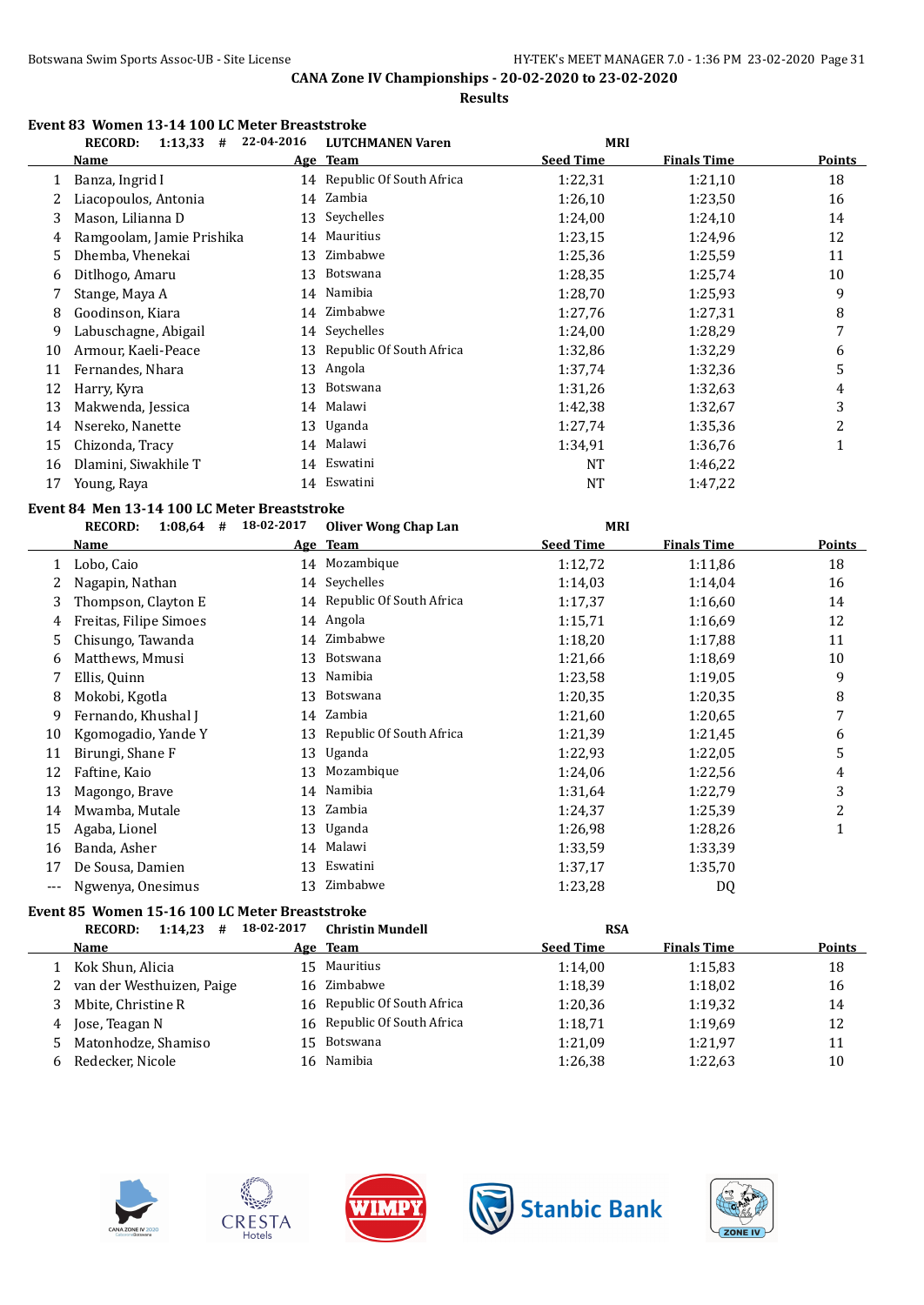**(Event 85 Women 15-16 100 LC Meter Breaststroke)**

| 15 Zimbabwe<br>1:22,61<br>1:22,84<br>7<br>Chinyani, Nyasha<br>Namibia<br>1:26,31<br>1:25,15<br>Mutumbulua, Trisha<br>15 <sup>2</sup><br>8<br>Hughes, Naya<br>15 Botswana<br>1:30,16<br>1:29,71<br>9<br>Event 86 Men 15-16 100 LC Meter Breaststroke<br>$1:07,47$ # 18-02-2017<br><b>RECORD:</b><br>Liam O'Hara<br><b>ZIM</b><br><b>Seed Time</b><br><b>Finals Time</b><br>Age Team<br><u>Name</u><br>15 Seychelles<br>1:09,86<br>1:08,08<br>Miller, Joshua<br>1<br>Mozambique<br>Lawrence, Matthew<br>1:07,99<br>1:08,43<br>2<br>16<br>Republic Of South Africa<br>Santos, Fabio A<br>1:11,47<br>1:10,08<br>3<br>16<br>Zimbabwe<br>Werrett, Cory<br>1:09,22<br>15<br>1:11,78<br>4<br>Namibia<br>Burger, Mikah K<br>1:13,08<br>15<br>1:11,14<br>5<br>Rouse, Brandon<br>Botswana<br>1:15,17<br>1:13,78<br>6<br>16<br>Zambia<br>Shamambo, Damien<br>1:13,95<br>1:14,57<br>7<br>16<br>16 Zimbabwe<br>1:14,60<br>8<br>Oostindien, Jake<br>1:16,64<br>16 Republic Of South Africa | <b>Points</b>           |
|-----------------------------------------------------------------------------------------------------------------------------------------------------------------------------------------------------------------------------------------------------------------------------------------------------------------------------------------------------------------------------------------------------------------------------------------------------------------------------------------------------------------------------------------------------------------------------------------------------------------------------------------------------------------------------------------------------------------------------------------------------------------------------------------------------------------------------------------------------------------------------------------------------------------------------------------------------------------------------|-------------------------|
|                                                                                                                                                                                                                                                                                                                                                                                                                                                                                                                                                                                                                                                                                                                                                                                                                                                                                                                                                                             | 9                       |
|                                                                                                                                                                                                                                                                                                                                                                                                                                                                                                                                                                                                                                                                                                                                                                                                                                                                                                                                                                             | 8                       |
|                                                                                                                                                                                                                                                                                                                                                                                                                                                                                                                                                                                                                                                                                                                                                                                                                                                                                                                                                                             | 7                       |
|                                                                                                                                                                                                                                                                                                                                                                                                                                                                                                                                                                                                                                                                                                                                                                                                                                                                                                                                                                             |                         |
|                                                                                                                                                                                                                                                                                                                                                                                                                                                                                                                                                                                                                                                                                                                                                                                                                                                                                                                                                                             |                         |
|                                                                                                                                                                                                                                                                                                                                                                                                                                                                                                                                                                                                                                                                                                                                                                                                                                                                                                                                                                             | <b>Points</b>           |
|                                                                                                                                                                                                                                                                                                                                                                                                                                                                                                                                                                                                                                                                                                                                                                                                                                                                                                                                                                             |                         |
|                                                                                                                                                                                                                                                                                                                                                                                                                                                                                                                                                                                                                                                                                                                                                                                                                                                                                                                                                                             | 18                      |
|                                                                                                                                                                                                                                                                                                                                                                                                                                                                                                                                                                                                                                                                                                                                                                                                                                                                                                                                                                             | 16                      |
|                                                                                                                                                                                                                                                                                                                                                                                                                                                                                                                                                                                                                                                                                                                                                                                                                                                                                                                                                                             | 14<br>12                |
|                                                                                                                                                                                                                                                                                                                                                                                                                                                                                                                                                                                                                                                                                                                                                                                                                                                                                                                                                                             |                         |
|                                                                                                                                                                                                                                                                                                                                                                                                                                                                                                                                                                                                                                                                                                                                                                                                                                                                                                                                                                             | 11                      |
|                                                                                                                                                                                                                                                                                                                                                                                                                                                                                                                                                                                                                                                                                                                                                                                                                                                                                                                                                                             | 10                      |
|                                                                                                                                                                                                                                                                                                                                                                                                                                                                                                                                                                                                                                                                                                                                                                                                                                                                                                                                                                             | 9                       |
|                                                                                                                                                                                                                                                                                                                                                                                                                                                                                                                                                                                                                                                                                                                                                                                                                                                                                                                                                                             | 8                       |
| Catillaz, Jeanre P<br>1:14,65<br>1:15,03<br>9                                                                                                                                                                                                                                                                                                                                                                                                                                                                                                                                                                                                                                                                                                                                                                                                                                                                                                                               | 7                       |
| Pires, Djamel<br>16 Angola<br>1:19,59<br>1:16,59<br>10                                                                                                                                                                                                                                                                                                                                                                                                                                                                                                                                                                                                                                                                                                                                                                                                                                                                                                                      | 6                       |
| Namibia<br>Rathenam, Keanet-Peter<br>1:17,05<br>1:16,94<br>11<br>15                                                                                                                                                                                                                                                                                                                                                                                                                                                                                                                                                                                                                                                                                                                                                                                                                                                                                                         | 5                       |
| Harry, Ethan<br>16 Botswana<br>1:21,95<br>1:19,31<br>12                                                                                                                                                                                                                                                                                                                                                                                                                                                                                                                                                                                                                                                                                                                                                                                                                                                                                                                     | $\overline{\mathbf{4}}$ |
| 15 Angola<br>13<br>Francisco, Alexandre<br>1:26,77<br>1:21,58                                                                                                                                                                                                                                                                                                                                                                                                                                                                                                                                                                                                                                                                                                                                                                                                                                                                                                               | 3                       |
| Uganda<br>Kisitu, Hayyan<br>15<br>1:23,11<br>1:30,25<br>14                                                                                                                                                                                                                                                                                                                                                                                                                                                                                                                                                                                                                                                                                                                                                                                                                                                                                                                  | $\overline{2}$          |
| 16 Uganda<br>Ocheng, Daudi<br>1:21,16<br>DQ<br>$\overline{\phantom{a}}$                                                                                                                                                                                                                                                                                                                                                                                                                                                                                                                                                                                                                                                                                                                                                                                                                                                                                                     |                         |
| Event 87 Women 17 & Over 100 LC Meter Breaststroke                                                                                                                                                                                                                                                                                                                                                                                                                                                                                                                                                                                                                                                                                                                                                                                                                                                                                                                          |                         |
| $1:16,04$ # 18-02-2019<br><b>RECORD:</b><br><b>Tessa IP Hen Cheung</b><br><b>MRI</b>                                                                                                                                                                                                                                                                                                                                                                                                                                                                                                                                                                                                                                                                                                                                                                                                                                                                                        |                         |
| <b>Seed Time</b><br>Age Team<br><b>Finals Time</b><br>Name                                                                                                                                                                                                                                                                                                                                                                                                                                                                                                                                                                                                                                                                                                                                                                                                                                                                                                                  | <b>Points</b>           |
| 22 Angola<br>1:26,22<br>1:24,73<br>Freitas, Maria Lopes<br>1                                                                                                                                                                                                                                                                                                                                                                                                                                                                                                                                                                                                                                                                                                                                                                                                                                                                                                                | 18                      |
| Zimbabwe<br>1:28,25<br>Brown, Courtney<br>1:27,90<br>2<br>17                                                                                                                                                                                                                                                                                                                                                                                                                                                                                                                                                                                                                                                                                                                                                                                                                                                                                                                | 16                      |
| Gondo, Ruvarashe<br>Botswana<br>1:31,69<br>1:28,15<br>3<br>17                                                                                                                                                                                                                                                                                                                                                                                                                                                                                                                                                                                                                                                                                                                                                                                                                                                                                                               | 14                      |
| Angola<br>Cahombo, Melvire<br>1:28,98<br>1:29,76<br>17<br>4                                                                                                                                                                                                                                                                                                                                                                                                                                                                                                                                                                                                                                                                                                                                                                                                                                                                                                                 | 12                      |
| 17 Zimbabwe<br>Schonken, Gemma<br>1:37,09<br>1:33,00<br>5.                                                                                                                                                                                                                                                                                                                                                                                                                                                                                                                                                                                                                                                                                                                                                                                                                                                                                                                  | 11                      |
|                                                                                                                                                                                                                                                                                                                                                                                                                                                                                                                                                                                                                                                                                                                                                                                                                                                                                                                                                                             |                         |
| Event 88 Men 17 & Over 100 LC Meter Breaststroke<br>$1:05,07$ # 22-04-2016<br><b>RECORD:</b><br><b>LAWSON</b> James<br><b>ZIM</b>                                                                                                                                                                                                                                                                                                                                                                                                                                                                                                                                                                                                                                                                                                                                                                                                                                           |                         |
| <b>Seed Time</b><br><b>Finals Time</b><br>Age Team<br>Name                                                                                                                                                                                                                                                                                                                                                                                                                                                                                                                                                                                                                                                                                                                                                                                                                                                                                                                  | <b>Points</b>           |
| 22 Malawi                                                                                                                                                                                                                                                                                                                                                                                                                                                                                                                                                                                                                                                                                                                                                                                                                                                                                                                                                                   |                         |
| Gomes, Filipe<br>1:07,66<br>1:07,40<br>1                                                                                                                                                                                                                                                                                                                                                                                                                                                                                                                                                                                                                                                                                                                                                                                                                                                                                                                                    | 18                      |
| Fischer, Ethan<br>Botswana<br>1:07,96<br>2<br>17<br>1:08,72<br>17 Zimbabwe                                                                                                                                                                                                                                                                                                                                                                                                                                                                                                                                                                                                                                                                                                                                                                                                                                                                                                  | 16                      |
| 3<br>Mills, Tait<br>1:12,17<br>1:11,40                                                                                                                                                                                                                                                                                                                                                                                                                                                                                                                                                                                                                                                                                                                                                                                                                                                                                                                                      | 14                      |
| 1:10,13<br>Naidu, Kumaren M<br>22 Zambia<br>1:12,00<br>4                                                                                                                                                                                                                                                                                                                                                                                                                                                                                                                                                                                                                                                                                                                                                                                                                                                                                                                    | 12                      |
| Zimbabwe<br>Tayali, Quintin T<br>18<br>1:13,26<br>1:12,74<br>5                                                                                                                                                                                                                                                                                                                                                                                                                                                                                                                                                                                                                                                                                                                                                                                                                                                                                                              | 11                      |
| Mozambique<br>Xavier, Kelsey<br>1:20,84<br>1:18,64<br>17<br>6                                                                                                                                                                                                                                                                                                                                                                                                                                                                                                                                                                                                                                                                                                                                                                                                                                                                                                               | 10                      |
| Namibia<br>Gertze, Matthew R<br>1:23,52<br>1:19,49<br>17<br>7                                                                                                                                                                                                                                                                                                                                                                                                                                                                                                                                                                                                                                                                                                                                                                                                                                                                                                               | 9                       |
| Botswana<br>Dzingai, Solomon<br>1:29,18<br>1:28,37<br>8<br>19                                                                                                                                                                                                                                                                                                                                                                                                                                                                                                                                                                                                                                                                                                                                                                                                                                                                                                               | 8                       |
| Eswatini<br>Dlamini, Simanga<br>1:14,83<br>22<br>DQ<br>$---$                                                                                                                                                                                                                                                                                                                                                                                                                                                                                                                                                                                                                                                                                                                                                                                                                                                                                                                |                         |
| Event 89 Women 12 & Under 50 LC Meter Freestyle                                                                                                                                                                                                                                                                                                                                                                                                                                                                                                                                                                                                                                                                                                                                                                                                                                                                                                                             |                         |
| 22-04-2016<br><b>RECORD:</b><br>ZIM<br>$28,85$ #<br>VAN DER WESTHUIZEN Paige                                                                                                                                                                                                                                                                                                                                                                                                                                                                                                                                                                                                                                                                                                                                                                                                                                                                                                |                         |
| <b>Seed Time</b><br><b>Finals Time</b><br>Age Team<br><u>Name</u>                                                                                                                                                                                                                                                                                                                                                                                                                                                                                                                                                                                                                                                                                                                                                                                                                                                                                                           |                         |
| 12 Seychelles<br>29,99<br>29,46<br>Labuschagne, Isabelle<br>1                                                                                                                                                                                                                                                                                                                                                                                                                                                                                                                                                                                                                                                                                                                                                                                                                                                                                                               | <b>Points</b>           |
| 12 Zambia<br>Miti, Tamenji<br>30,28<br>30,16<br>2                                                                                                                                                                                                                                                                                                                                                                                                                                                                                                                                                                                                                                                                                                                                                                                                                                                                                                                           | 18                      |
| Ramdhun, Eunnice<br>12 Mauritius<br>*3<br>31,34<br>30,53                                                                                                                                                                                                                                                                                                                                                                                                                                                                                                                                                                                                                                                                                                                                                                                                                                                                                                                    | 16                      |
| Zimbabwe<br>Makwabarara, Mikayla<br>30,83<br>30,53<br>$*3$<br>11                                                                                                                                                                                                                                                                                                                                                                                                                                                                                                                                                                                                                                                                                                                                                                                                                                                                                                            | 13                      |









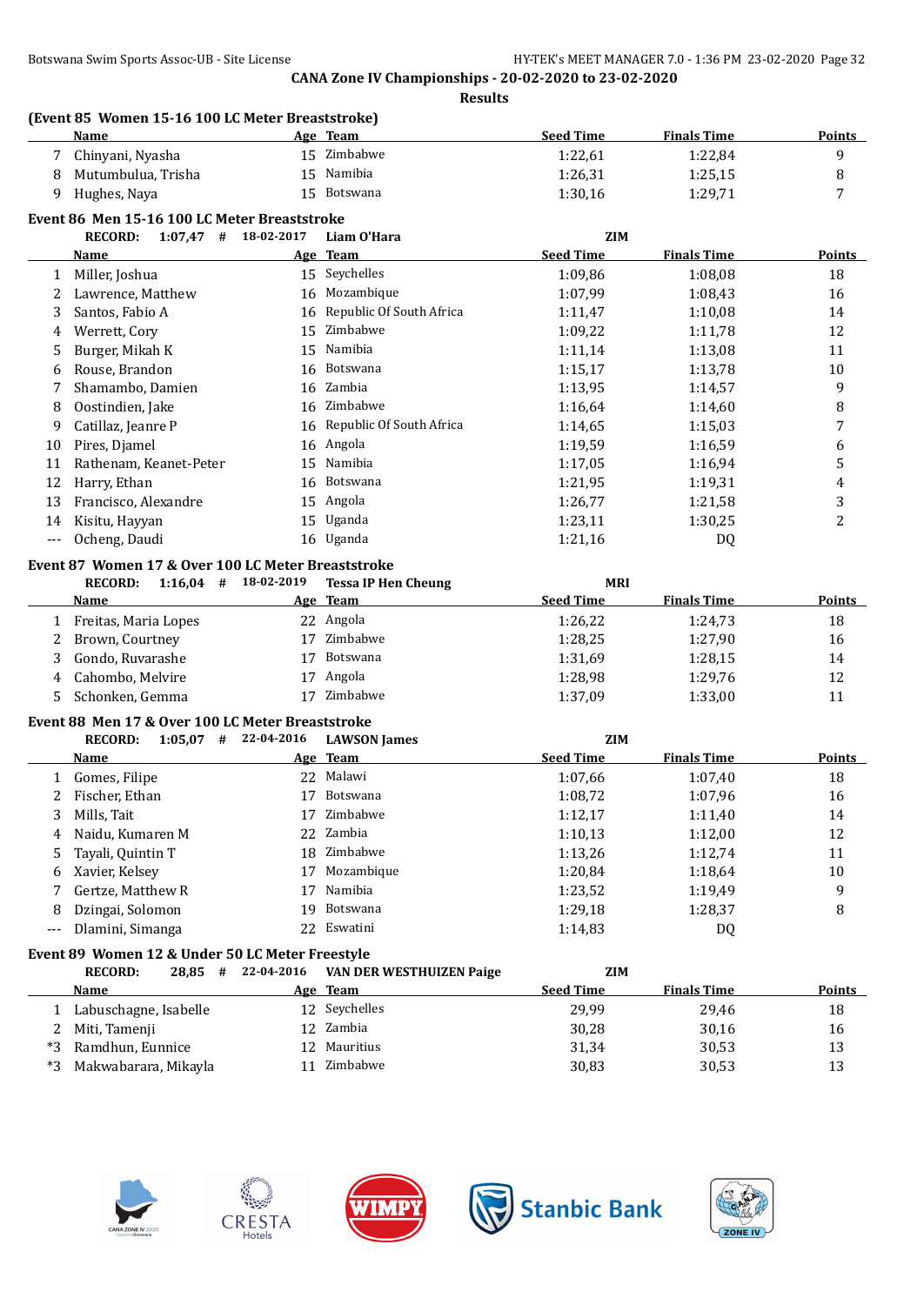#### **(Event 89 Women 12 & Under 50 LC Meter Freestyle)**

|      | <b>Name</b>            |    | Age Team        | <b>Seed Time</b> | <b>Finals Time</b> | <b>Points</b> |
|------|------------------------|----|-----------------|------------------|--------------------|---------------|
| 5.   | Dawe, Tori             |    | 12 Zimbabwe     | 30,87            | 30,85              | 11            |
| 6    | Naukosho, Ariana       | 12 | Namibia         | 32,23            | 31,06              | 10            |
| $*7$ | Sine, Michelle K       | 12 | Uganda          | 30,99            | 31,07              | 8.50          |
| $*7$ | Chang, Ji-eun          | 12 | Botswana        | 32,89            | 31,07              | 8.50          |
| 9    | Hoy, Hayley            | 11 | Eswatini        | 31,26            | 31,10              | 7             |
| 10   | Ohm, Michaela          | 12 | Namibia         | 31,66            | 31,24              | 6             |
| 11   | Morais, Nyriam         | 11 | Angola          | 33,60            | 31,82              | 5             |
| 12   | Pereira, Kelly         | 10 | Mozambique      | 32,05            | 32,26              | 4             |
| 13   | Lutalo, Natalie        | 11 | Uganda          | 32,09            | 32,38              | 3             |
| 14   | Silva, Welwitschia     | 12 | Angola          | 32,56            | 32,49              | 2             |
| 15   | Haiya, Chisomo         | 12 | Malawi          | 35,32            | 32,52              | 1             |
| 16   | Domingues, Ana Beatriz | 12 | Mozambique      | 33,40            | 33,34              |               |
| 17   | Moyo, Zoe              | 11 | Zambia          | 34,42            | 33,52              |               |
| 18   | Ramakoloi, Thata       | 12 | <b>Botswana</b> | 35,66            | 33,68              |               |
| 19   | Losacco, Olivia        | 11 | Malawi          | 34,76            | 33,87              |               |
| 20   | Barbosa, Tianna        |    | Eswatini        | 37,53            | 35,73              |               |

#### **Event 90 Men 12 & Under 50 LC Meter Freestyle**

|    | <b>RECORD:</b><br>$27,26$ # | 18-02-2019 | <b>Hugo L'Arrogant</b> | <b>MRI</b>       |                    |               |
|----|-----------------------------|------------|------------------------|------------------|--------------------|---------------|
|    | Name                        |            | Age Team               | <b>Seed Time</b> | <b>Finals Time</b> | <b>Points</b> |
|    | Keitsile, Junior            | 12         | Botswana               | 29,41            | 28,01              | 18            |
|    | Payet, Alexander            | 12         | Seychelles             | 28,90            | 28,31              | 16            |
| 3. | Heyns, Kyle                 | 12         | Zimbabwe               | 29,37            | 29,86              | 14            |
|    | Kalipengule, Limbikani      | 11         | Zimbabwe               | 30,06            | 30,11              | 12            |
| 5. | Bredel, Rafael              | 12         | Angola                 | 30,85            | 30,16              | 11            |
| 6  | Barradas, Hugo              | 12         | Mozambique             | 31,30            | 30,60              | 10            |
|    | Mmelesi, Abaleng            | 12         | Botswana               | 31,80            | 31,32              | 9             |
| 8  | Hekandjo, Kgosana O         | 12         | Namibia                | 31,32            | 31,37              | 8             |
| 9  | Zeravica, Jack              | 11         | Zambia                 | 31,48            | 31,78              | 7             |
| 10 | Coombs Tembo, Nkhosi J      |            | 12 Zambia              | 32,61            | 31,84              | 6             |
| 11 | Ssengooba, Ethani M         | 11         | Uganda                 | 29,92            | 31,91              | 5             |
| 12 | Kyabayinze, Zaabu D         |            | 12 Uganda              | 30,81            | 32,01              | 4             |
| 13 | Fraser, Tiano               | 11         | Eswatini               | 34,68            | 33,03              | 3             |
| 14 | Prieur, Ethan               | 12         | Malawi                 | 35,41            | 33,33              | 2             |
| 15 | Furtado, Marco              | 10         | Angola                 | 35,06            | 33,76              |               |
| 16 | Fraser, Luca                |            | 9 Eswatini             | 35,08            | 33,78              |               |
| 17 | Makwenda, Jeremiah          |            | 9 Malawi               | 35,96            | 34,87              |               |

#### **Event 91 Women 13-14 50 LC Meter Freestyle**

|    | <b>RECORD:</b><br>$27,74$ # | 18-02-2019 | Kirabo Namutebi             | <b>UG</b>        |                    |               |
|----|-----------------------------|------------|-----------------------------|------------------|--------------------|---------------|
|    | Name                        |            | Age Team                    | <b>Seed Time</b> | <b>Finals Time</b> | <b>Points</b> |
|    | 1 Goodinson, Kiara          |            | 14 Zimbabwe                 | 29,02            | 28,97              | 18            |
|    | 2 Dhemba, Vhenekai          |            | 13 Zimbabwe                 | 28,89            | 29,24              | 16            |
| 3  | Stange, Maya A              |            | 14 Namibia                  | 29,63            | 29,39              | 14            |
| 4  | Phiri, Jade A               |            | 13 Zambia                   | 29,43            | 29,61              | 12            |
|    | 5 Labuschagne, Abigail      |            | 14 Seychelles               | 29,50            | 30,10              | 11            |
|    | 6 Beyers, Emma P            |            | 14 Republic Of South Africa | 29,73            | 30,31              | 10            |
|    | 7 Harry, Kyra               |            | 13 Botswana                 | 30,59            | 30,40              | 9             |
| 8  | Makwenda, Jessica           |            | 14 Malawi                   | 30,31            | 30,42              | 8             |
| *9 | Spath, Mackenzie            |            | 14 Namibia                  | 31,16            | 30,54              | 6.50          |
| *9 | Finnis, Tiara L             |            | 14 Republic Of South Africa | 30,47            | 30.54              | 6.50          |









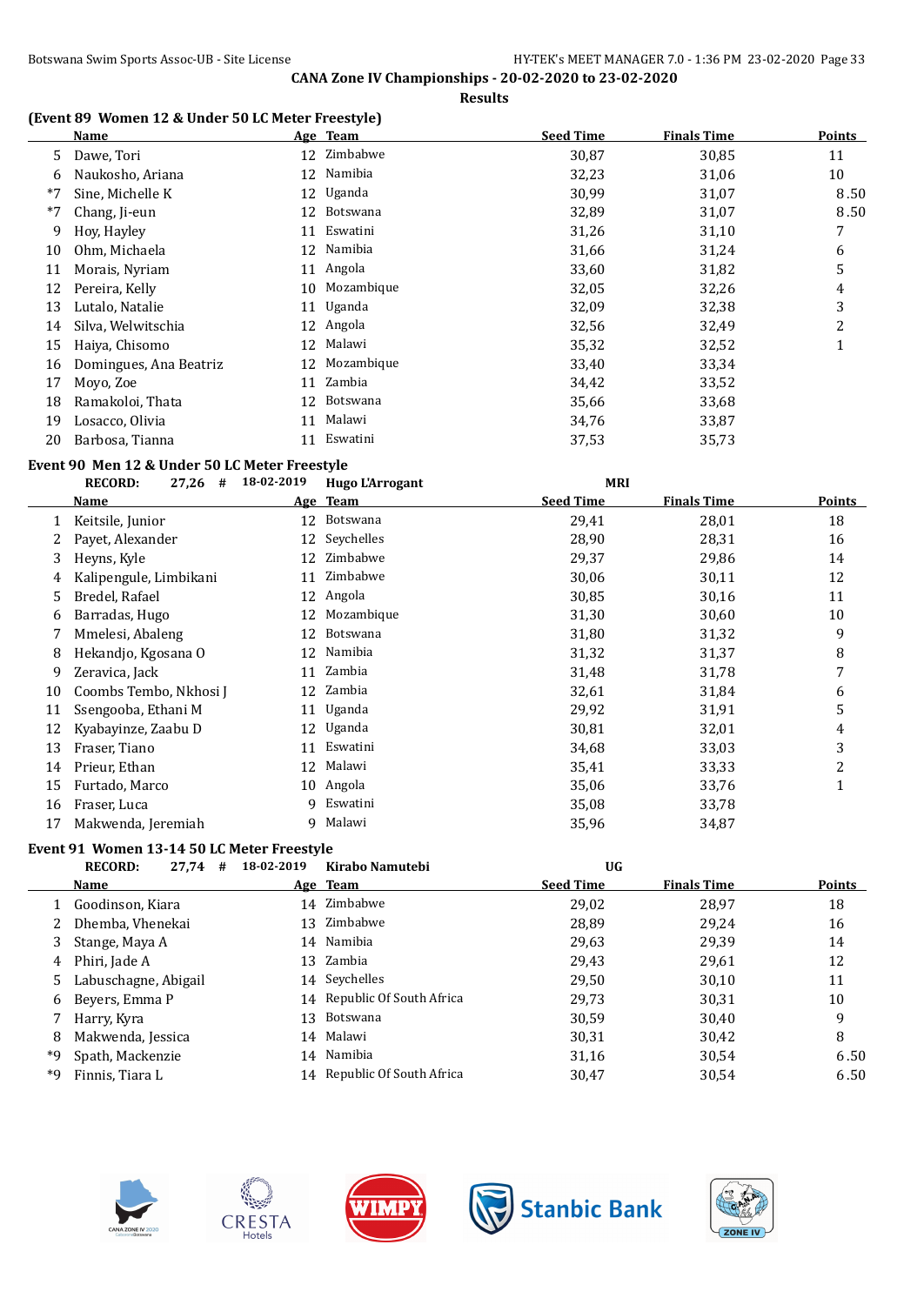**Results**

### **(Event 91 Women 13-14 50 LC Meter Freestyle)**

| Name                      |                                                                                                                  |        | <b>Seed Time</b>                                                                                                                           | <b>Finals Time</b> | <b>Points</b> |
|---------------------------|------------------------------------------------------------------------------------------------------------------|--------|--------------------------------------------------------------------------------------------------------------------------------------------|--------------------|---------------|
|                           |                                                                                                                  |        | 30,32                                                                                                                                      | 30,67              | 5             |
| Ramgoolam, Jamie Prishika |                                                                                                                  |        | 30,58                                                                                                                                      | 30,88              | 4             |
|                           |                                                                                                                  |        | 31,74                                                                                                                                      | 31,38              | 3             |
|                           |                                                                                                                  |        | 32,60                                                                                                                                      | 31,57              | 2             |
|                           |                                                                                                                  |        | 32,35                                                                                                                                      | 32,28              |               |
|                           |                                                                                                                  |        | 31,71                                                                                                                                      | 32,85              |               |
| Banona, Mary G            |                                                                                                                  |        | 32,01                                                                                                                                      | 32,87              |               |
| Dlamini, Siwakhile T      |                                                                                                                  |        | 33,64                                                                                                                                      | 33,01              |               |
| Nsereko, Nanette          | 13                                                                                                               | Uganda | 31,92                                                                                                                                      | 33,31              |               |
| Young, Lauren             |                                                                                                                  |        | 35,97                                                                                                                                      | 36,78              |               |
|                           | 11 Jack, Michelle<br>12<br>13 Fernandes, Nhara<br>14 Kerai, Tejasvi<br>15 Vidmar, Julijana<br>16 Chizonda, Tracy |        | Age Team<br>14 Botswana<br>14 Mauritius<br>13 Angola<br>13 Seychelles<br>13 Zambia<br>14 Malawi<br>14 Uganda<br>14 Eswatini<br>14 Eswatini |                    |               |

#### **Event 92 Men 13-14 50 LC Meter Freestyle**

|    | <b>RECORD:</b><br>24,79<br># | 18-02-2017 | <b>Ethan R Spieker</b>      | <b>RSA</b>       |                    |               |
|----|------------------------------|------------|-----------------------------|------------------|--------------------|---------------|
|    | Name                         | <u>Age</u> | <b>Team</b>                 | <b>Seed Time</b> | <b>Finals Time</b> | <b>Points</b> |
|    | Makaya, Tichatonga           | 13         | Zimbabwe                    | 27,04            | 26,83              | 18            |
|    | Mhlanga, Bjorn N             | 13         | Zimbabwe                    | 26,87            | 27,01              | 16            |
| 3  | Fernando, Khushal J          | 14         | Zambia                      | 26,86            | 27,13              | 14            |
| 4  | Ohm, Oliver                  | 14         | Namibia                     | 27,96            | 27,31              | 12            |
| 5  | Ellis, Quinn                 | 13         | Namibia                     | 28,25            | 27,36              | 11            |
| 6  | Kotze, Pierce                | 14         | Republic Of South Africa    | 27,52            | 27,49              | 10            |
|    | Nagapin, Nathan              | 14         | Seychelles                  | 27,50            | 27,71              | 9             |
| 8  | Pheeha, Junior J             |            | 14 Republic Of South Africa | 29,31            | 28,30              | 8             |
| 9  | Fortes, Alex                 | 14         | Angola                      | 29,18            | 28,41              | 7             |
| 10 | Mulenga, Ndabila B           | 14         | Zambia                      | 28,93            | 28,50              | 6             |
| 11 | Molefe, Lerako               | 14         | Botswana                    | 28,95            | 29,14              | 5             |
| 12 | Seetso, Thabang              | 14         | Botswana                    | 29,48            | 29,24              | 4             |
| 13 | Banda, Asher                 | 14         | Malawi                      | 31,69            | 29,51              | 3             |
| 14 | Birungi, Shane F             | 13         | Uganda                      | 29,67            | 29,65              | 2             |
| 15 | Kyabayinze, Daniel T         | 14         | Uganda                      | 32,16            | 30,71              | 1             |
| 16 | Moosa, Muhammad Ali          | 14         | Malawi                      | 30,31            | 30,85              |               |
| 17 | De Sousa, Damien             | 13         | Eswatini                    | 32,20            | 31,14              |               |
| 18 | Augusto, Armando             |            | 13 Angola                   | 34,59            | 32,94              |               |

# **Event 93 Women 15-16 50 LC Meter Freestyle**

|    | <b>RECORD:</b><br>26,95<br># | 18-02-2019 | <b>Kelsea Munro</b>         | <b>RSA</b>       |                    |                |
|----|------------------------------|------------|-----------------------------|------------------|--------------------|----------------|
|    | Name                         |            | Age Team                    | <b>Seed Time</b> | <b>Finals Time</b> | Points         |
|    | Namutebi, Kirabo C           |            | 15 Uganda                   | 26,90            | 27,07              | 18             |
|    | van der Westhuizen, Paige    | 16         | Zimbabwe                    | 27,40            | 27,74              | 16             |
| 3  | Phiri, Mia A                 | 16         | Zambia                      | 27,62            | 27,78              | 14             |
| 4  | Egner, Maxine                |            | 15 Botswana                 | 28,07            | 28,03              | 12             |
| 5  | Kok Shun, Alicia             |            | 15 Mauritius                | 27,88            | 28,32              | 11             |
| 6  | Gebert, Ines                 | 15         | Mauritius                   | 27,89            | 28,49              | 10             |
|    | Mutumbulua, Trisha           |            | 15 Namibia                  | 28,99            | 28,61              | 9              |
| 8  | Rollo, Riana                 | 16         | Zimbabwe                    | 28,63            | 28,87              | 8              |
| 9  | Elizabeth, Khema             |            | 15 Seychelles               | 29,13            | 28,95              | 7              |
| 10 | Mateus, Alicia               | 15         | Mozambique                  | 29,28            | 29,42              | 6              |
| 11 | Esslinger, Tiana             |            | 16 Namibia                  | 29,49            | 29,73              | 5              |
| 12 | Loo, Caitlin                 | 15         | Botswana                    | 29,63            | 29,79              | 4              |
| 13 | Vahed, Layla T               |            | 16 Republic Of South Africa | 29,54            | 30,09              | 3              |
| 14 | Santo, Rafaela Espirito      | 15         | Angola                      | 30,25            | 30,21              | $\overline{2}$ |
| 15 | Jose, Teagan N               |            | 16 Republic Of South Africa | 30,30            | 30,51              |                |









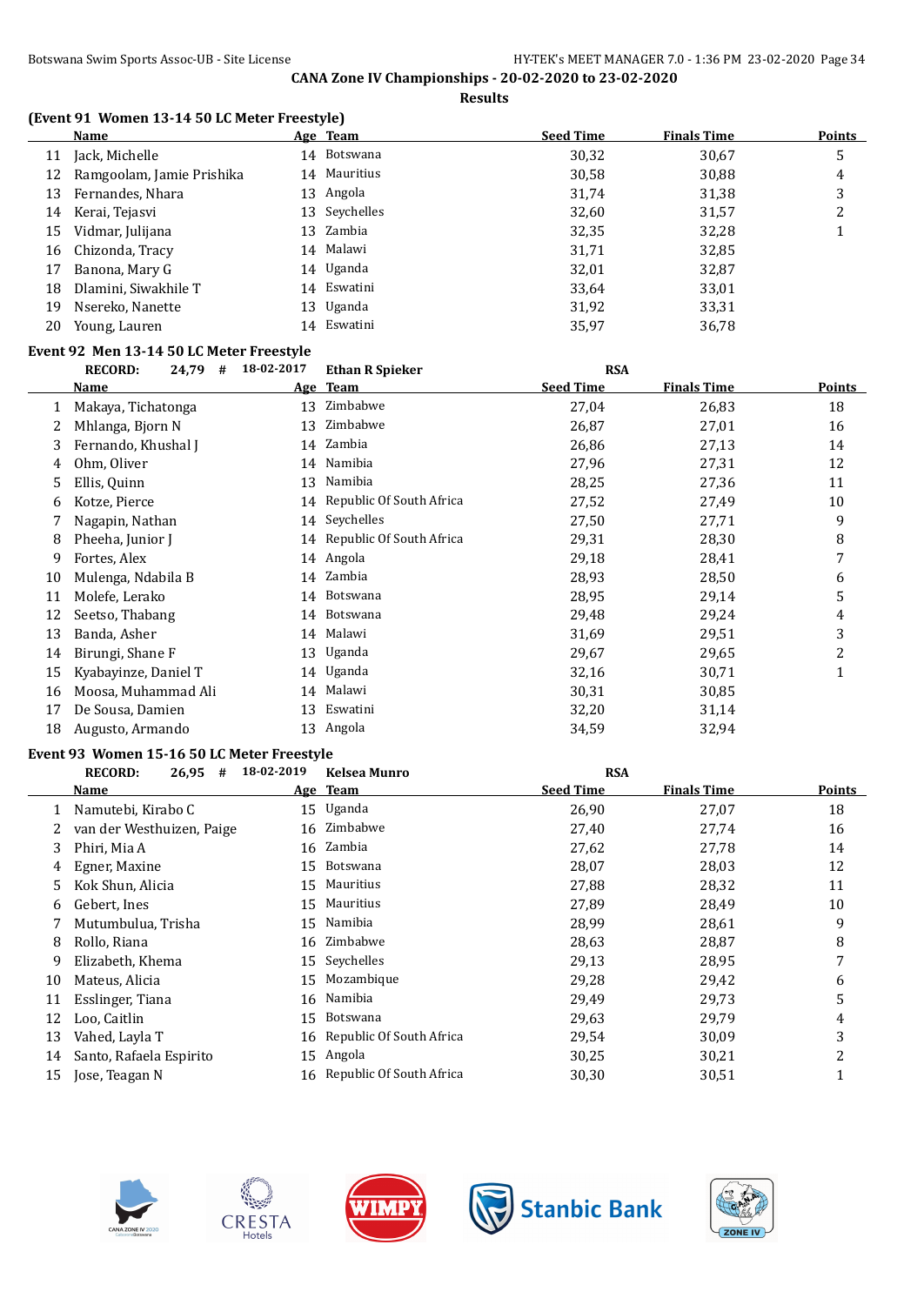| Name                  | Age Team    | <b>Seed Time</b> | <b>Finals Time</b> | Points |
|-----------------------|-------------|------------------|--------------------|--------|
| 16 Dlamini, Senamile  | 16 Eswatini | 32.35            | 31,70              |        |
| 17 Chibiya, Temwani A | 16 Zambia   | 32.55            | 31.89              |        |

|    | <b>RECORD:</b><br>#<br>24,25 | 18-02-2017 | Jandre J Moll            | <b>RSA</b>       |                    |               |
|----|------------------------------|------------|--------------------------|------------------|--------------------|---------------|
|    | Name                         | Age        | <b>Team</b>              | <b>Seed Time</b> | <b>Finals Time</b> | <b>Points</b> |
|    | Lawrence, Matthew            | 16         | Mozambique               | 24,98            | 24,63              | 18            |
|    | Werrett, Cory                | 15         | Zimbabwe                 | 25,49            | 25,53              | 16            |
| 3  | Rouse, Brandon               | 16         | Botswana                 | 26,23            | 25,82              | 14            |
| 4  | Ciceron, Adrien              | 16         | Mauritius                | 26,32            | 25,86              | 12            |
| 5  | AH Yong, Victor              | 15         | Mauritius                | 25,50            | 25,87              | 11            |
| 6  | Vidot, Alain                 | 15         | Seychelles               | 26,26            | 25,90              | 10            |
|    | Verster, Dewie               | 16         | Republic Of South Africa | 26,38            | 26,08              | 9             |
| 8  | Mwamba, Wina M               | 16         | Zambia                   | 26,03            | 26,20              | 8             |
| 9  | Burger, Mikah K              | 15         | Namibia                  | 26,10            | 26,25              | 7             |
| 10 | Shamambo, Damien             | 16         | Zambia                   | 26,11            | 26,27              | 6             |
| 11 | Oostindien, Jake             | 16         | Zimbabwe                 | 26,92            | 26,37              | 5             |
| 12 | Catillaz, Jeanre P           | 16         | Republic Of South Africa | 26,37            | 26,71              | 4             |
| 13 | Kaganda, Ben                 | 16         | Uganda                   | 26,02            | 26,82              | 3             |
| 14 | Harry, Ethan                 | 16         | Botswana                 | 26,53            | 26,93              | 2             |
| 15 | Miller, Joshua               | 15         | Seychelles               | 26,28            | 27,09              | 1             |
| 16 | Furtado, Yusseni             | 15         | Angola                   | 27,46            | 27,16              |               |
| 17 | Sepetu, Isam A               | 15         | Tanzania                 | 27,81            | 27,23              |               |
| 18 | Setzkorn, Friedrich          | 16         | Namibia                  | 27,84            | 27,38              |               |
| 19 | Pires, Djamel                | 16         | Angola                   | 26,30            | 27,71              |               |
| 20 | Musoke, Raphael              |            | 16 Uganda                | 27,00            | 27,77              |               |

### **Event 95 Women 17 & Over 50 LC Meter Freestyle**

|    | <b>RECORD:</b><br>27,05<br># | 18-02-2017 | <b>Alexus Laird</b>    | <b>SEY</b>       |                    |               |
|----|------------------------------|------------|------------------------|------------------|--------------------|---------------|
|    | Name                         |            | Age Team               | <b>Seed Time</b> | <b>Finals Time</b> | <b>Points</b> |
|    | Brown, Courtney              | 17         | Zimbabwe               | 28,16            | 28,52              | 18            |
|    | Mjimba, Nomvula B            | 17         | Zimbabwe               | 27.88            | 28,84              | 16            |
| 3  | Rabejaona, Holy A            | 17         | Republic of Madagascar | 28,20            | 29,39              | 14            |
| 4  | Freitas, Maria Lopes         | 22         | Angola                 | 29,95            | 29,54              | 12            |
| 5. | Pinto, Ammara                | 22.        | Malawi                 | 29,98            | 29,82              | 11            |
| 6  | Meya, Avice                  |            | 25 Uganda              | 28,59            | 30,18              | 10            |
|    | Young, Robyn                 | 19         | Eswatini               | NT               | 30.34              | 9             |
| 8  | Mogara, Amantle              | 20         | Botswana               | 29,96            | 30,65              | 8             |
| *9 | Gondo, Ruvarashe             | 17         | Botswana               | 30,44            | 31,28              | 6.50          |
| *9 | Chang'anamuno, Tayamika      | 19         | Malawi                 | 30,15            | 31,28              | 6.50          |
| 11 | Cahombo, Melvire             | 17         | Angola                 | 30.70            | 31,38              | 5             |
|    | Botha, Vicky A               | 18         | Namibia                | 30,77            | <b>NS</b>          |               |
|    |                              |            |                        |                  |                    |               |

### **Event 96 Men 17 & Over 50 LC Meter Freestyle**

|   | $23,78$ #<br><b>RECORD:</b> | 18-02-2017 | <b>Donker Tom</b> |                  | ZAM                |               |
|---|-----------------------------|------------|-------------------|------------------|--------------------|---------------|
|   | Name                        |            | Age Team          | <b>Seed Time</b> | <b>Finals Time</b> | <b>Points</b> |
|   | Freeman, James S            |            | 18 Botswana       | 23,98            | 24,43              | 18            |
|   | 2 McKonie, Joash            | 17         | Zimbabwe          | 23,95            | 24,59              | 16            |
|   | 3 Gomes, Filipe             |            | 22 Malawi         | 24,16            | 24,63              | 14            |
| 4 | Bachmann, Mathieu           |            | 23 Seychelles     | 24.90            | 24,64              | 12            |
|   | Jones, Brett                |            | Zimbabwe          | 24,53            | 24,79              | 11            |









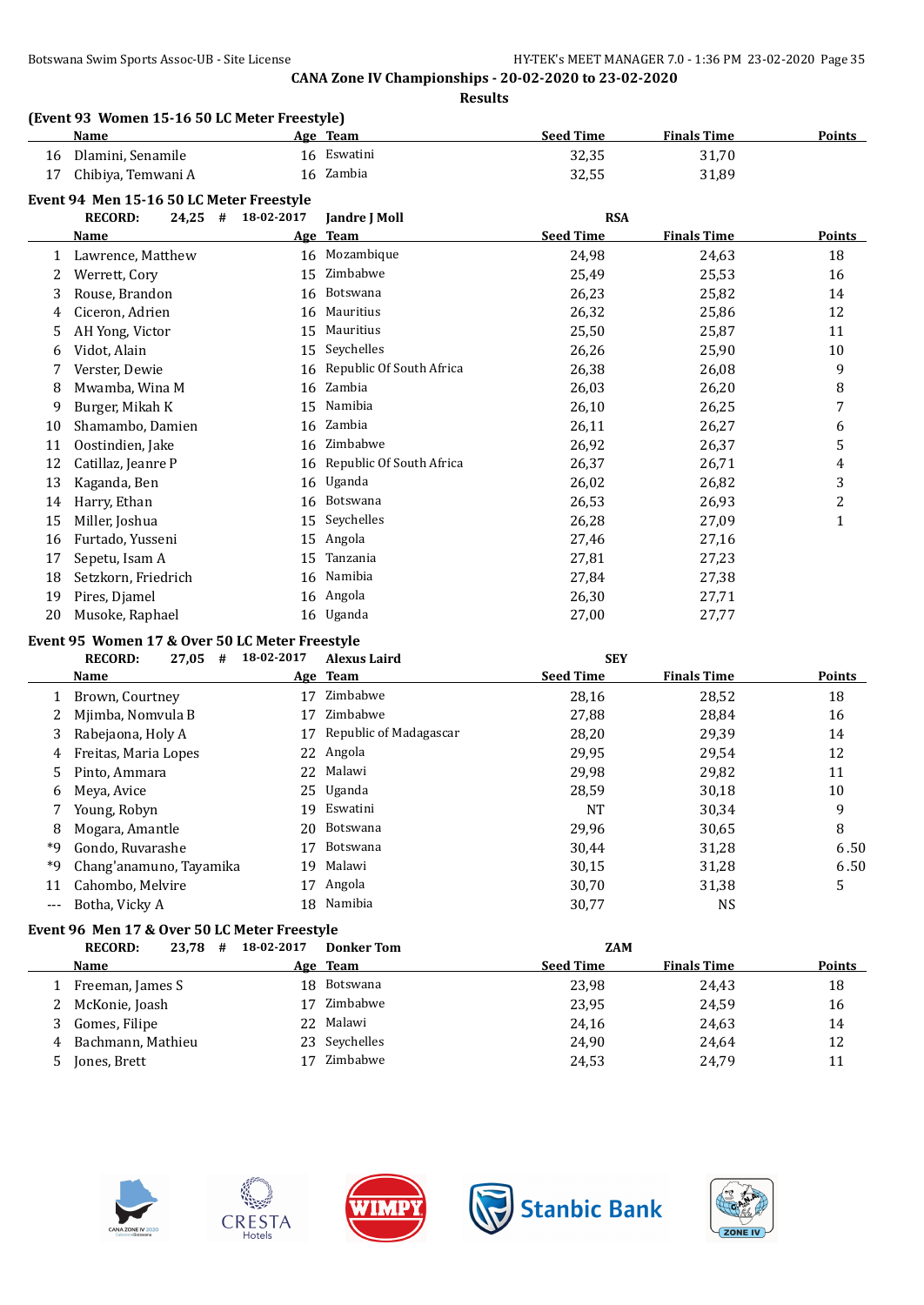**Results**

### **(Event 96 Men 17 & Over 50 LC Meter Freestyle)**

|    | Name                     |    | Age Team                  | <b>Seed Time</b> | <b>Finals Time</b> | <b>Points</b> |
|----|--------------------------|----|---------------------------|------------------|--------------------|---------------|
| 6  | Goveia, Ralph W          |    | 23 Zambia                 | 24,17            | 25,21              | 10            |
|    | Moosa, Shaquille D       | 17 | Zambia                    | 25,30            | 25,42              | 9             |
| 8  | Mukalazi, Tendo          | 17 | Uganda                    | 25,50            | 25,74              | 8             |
| 9  | Xavier, Kelsey           |    | Mozambique                | 25,81            | 25,83              |               |
| 10 | Dzingai, Solomon         | 19 | Botswana                  | 25,75            | 26,10              | 6             |
| 11 | Le Roux, Corné           |    | Namibia                   | 26,23            | 26,25              |               |
| 12 | Rakotomavo, Herinirina J |    | 23 Republic of Madagascar | 25,15            | 26,43              | 4             |
| 13 | Wellmann, Arkell J       |    | Namibia                   | 27.39            | 27.09              | 3             |
| 14 | Dlamini, Simanga         |    | 22 Eswatini               | 26,90            | 27,33              | າ             |
| 15 | Silva, Lucas             |    | 18 Angola                 | 27,60            | 27,67              |               |

#### **Event 97 Mixed 14 & Under 400 LC Meter Medley Relay**

**RECORD: 4:28,11 # 18-02-2019 Republic of South Africa RSA**

|    | K Keylock, E Kuhn, L Pillay, K Brown |                                                           |                               |                                  |        |  |  |  |  |
|----|--------------------------------------|-----------------------------------------------------------|-------------------------------|----------------------------------|--------|--|--|--|--|
|    | Team                                 | Relav                                                     | <b>Seed Time</b>              | <b>Finals Time</b>               | Points |  |  |  |  |
|    | Zimbabwe                             | A                                                         | 4:38,68                       | 4:42,21                          | 36     |  |  |  |  |
|    | 1) Schultz, Timea W14                | 2) Vimba, Khaya M12                                       | 3) Makaya, Tichatonga M13     | 4) Goodinson, Kiara W14          |        |  |  |  |  |
|    | Republic Of South Africa             | A                                                         | 4:45.59                       | 4:49.76                          | 32     |  |  |  |  |
|    | 1) Smidt, Clio J W13                 | 2) Banza, Ingrid I W14                                    | 3) Kotze, Pierce M14          | 4) Pheeha, Junior J M14          |        |  |  |  |  |
| 3  | Mozambique                           | A                                                         | 4:54,48                       | 4:52,13                          | 28     |  |  |  |  |
|    | 1) Fernandes, Sophie W13             | 2) Lobo, Caio M14                                         | 3) Faftine, Kaio M13          | 4) Pereira, Kelly W10            |        |  |  |  |  |
| 4  | <b>Botswana</b>                      | A                                                         | 4:54,48                       | 4:57.25                          | 24     |  |  |  |  |
|    | 1) Jack, Michelle W14                | 2) Mokobi, Kgotla M13                                     | 3) Ingwe, Kimberly W14        | 4) Molefe, Lerako M14            |        |  |  |  |  |
| 5  | Seychelles                           | A                                                         | 4:31,20                       | 5:00,34                          | 22     |  |  |  |  |
|    | 1) Payet, Alexander M12              | 2) Mason, Lilianna D W13                                  | 3) Nagapin, Nathan M14        | 4) Labuschagne, Abigail W14      |        |  |  |  |  |
| 6  | Namibia                              | A                                                         | 5:00.31                       | 5:04.11                          | 20     |  |  |  |  |
|    | 1) Stange, Maya A W14                | 2) Ellis, Quinn M13                                       | 3) Westerduin, Reza W12       | 4) Ohm, Oliver M14               |        |  |  |  |  |
|    | Zambia                               | A                                                         | 4:52,00                       | 5:05,03                          | 18     |  |  |  |  |
|    | 1) Fernando, Khushal J M14           | 2) Mwamba, Mutale M13                                     | 3) Miti, Tamenji W12          | 4) Phiri, Jade A W13             |        |  |  |  |  |
| 8  | <b>Mauritius</b>                     | A                                                         | 5:05,00                       | 5:07,53                          | 16     |  |  |  |  |
|    | 1) Ramdhun, Eunnice W12              | 2) Leung Hing Wah, Timothy M12 3) LI Hing Duen, Shawn M13 |                               | 4) Ramgoolam, Jamie Prishika W14 |        |  |  |  |  |
| 9  | Angola                               | A                                                         | <b>NT</b>                     | 5:12,04                          | 14     |  |  |  |  |
|    | 1) Fortes, Alex M14                  | 2) Fernandes, Nhara W13                                   | 3) Freitas, Filipe Simoes M14 | 4) Silva, Welwitschia W12        |        |  |  |  |  |
| 10 | Uganda                               | A                                                         | 5:03.41                       | 5:28.80                          | 12     |  |  |  |  |
|    | 1) Banona, Mary G W14                | 2) Birungi, Shane F M13                                   | 3) Ssengooba, Ethani M M11    | 4) Sine, Michelle K W12          |        |  |  |  |  |

# **Event 98 Mixed 15 & Over 400 LC Meter Medley Relay**

|    | <b>RECORD:</b><br>4:17,46<br>#              | 18-02-2019<br><b>Republic of South Africa</b>                                                   | <b>RSA</b>               |                                  |               |  |  |  |  |
|----|---------------------------------------------|-------------------------------------------------------------------------------------------------|--------------------------|----------------------------------|---------------|--|--|--|--|
|    | C Casali, J Terblanche, M Shepherd, K Munro |                                                                                                 |                          |                                  |               |  |  |  |  |
|    | Team                                        | Relav                                                                                           | <b>Seed Time</b>         | <b>Finals Time</b>               | <b>Points</b> |  |  |  |  |
|    | 1 Mauritius                                 | A                                                                                               | 4:19.00                  | 4:22.09                          | 36            |  |  |  |  |
|    | 1) Gebert, Ines W15                         | 2) Kok Shun, Alicia W15                                                                         | 3) AH Yong, Victor M15   | 4) Ciceron, Adrien M16           |               |  |  |  |  |
| 2. | Zimbabwe                                    | A                                                                                               | 4:14.07                  | 4:22.21                          | 32            |  |  |  |  |
|    | 1) Cyprianos, Denilson M17                  | 2) Werrett, Cory M15                                                                            | 3) Mjimba, Nomvula B W17 | 4) van der Westhuizen, Paige W16 |               |  |  |  |  |
| 3  | Botswana                                    | А                                                                                               | 4:23.30                  | 4:24.34                          | 28            |  |  |  |  |
|    | 1) Bekker, Andile M16                       | 2) Fischer, Ethan M17                                                                           | 3) Loo, Caitlin W15      | 4) Egner, Maxine W15             |               |  |  |  |  |
| 4  | Republic of Madagascar                      | А                                                                                               | 4:25.08                  | 4:28.20                          | 24            |  |  |  |  |
|    |                                             | 1) Tendrinavalona, Idealy D W15 2) Andrianirina, Lalanomena A M23) Rakotomavo, Herinirina J M23 |                          | 4) Rabejaona, Holy A W17         |               |  |  |  |  |
|    | 5 Zambia                                    | A                                                                                               | 4:28.00                  | 4:30.71                          | 22            |  |  |  |  |
|    | 1) Phiri, Mia A W16                         | 2) Naidu, Kumaren M M22                                                                         | 3) Goveia, Ralph W M23   | 4) Chibiya, Temwani A W16        |               |  |  |  |  |
| 6  | Sevchelles                                  | A                                                                                               | 4:19.80                  | 4:30.93                          | 20            |  |  |  |  |
|    | 1) Labuschagne, Isabelle W12                | 2) Miller, Joshua M15                                                                           | 3) Bachmann, Mathieu M23 | 4) Elizabeth, Khema W15          |               |  |  |  |  |









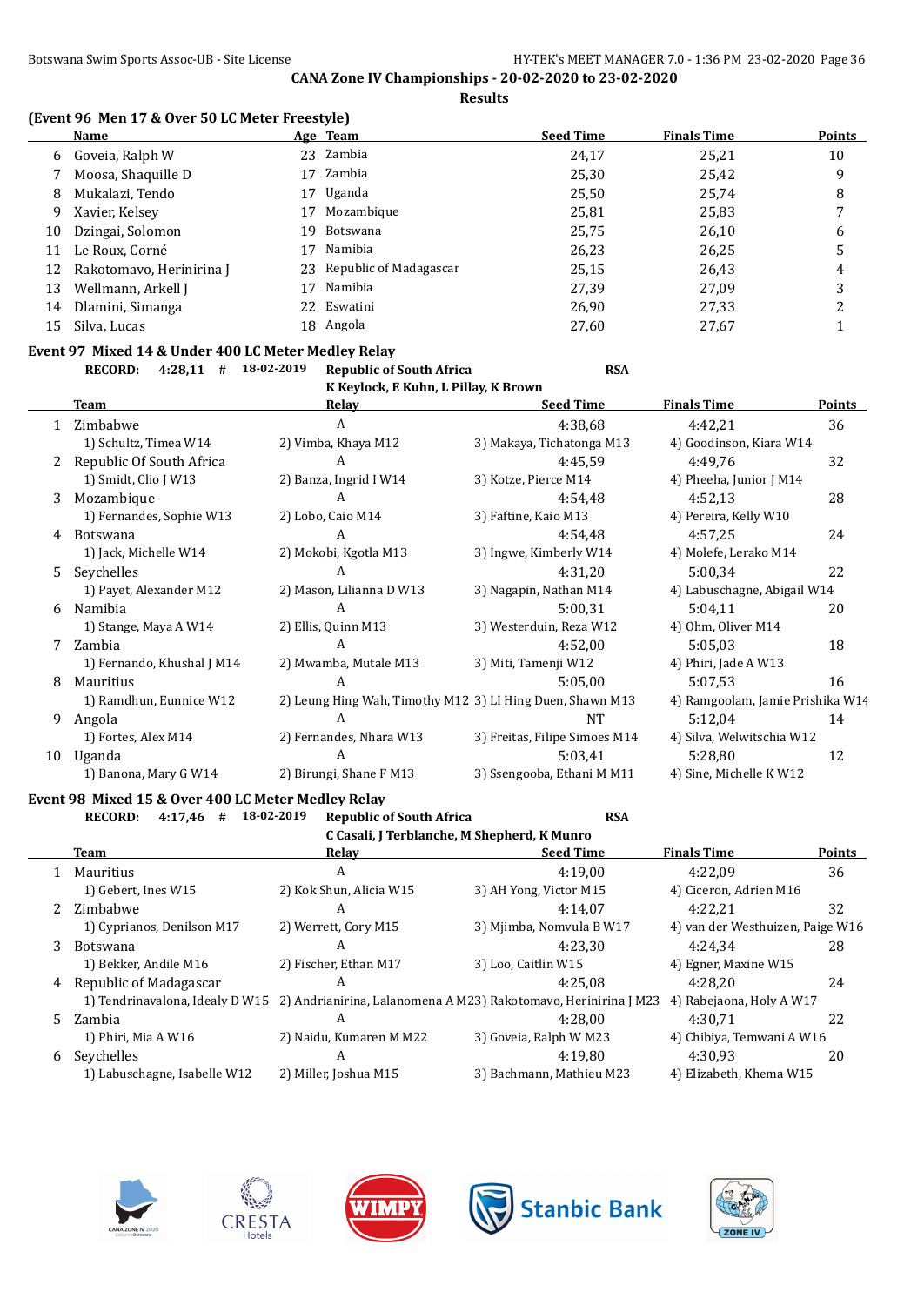|     | Team                                                           |    | <b>Relay</b>                  | <b>Seed Time</b>               | <b>Finals Time</b>             | <b>Points</b> |
|-----|----------------------------------------------------------------|----|-------------------------------|--------------------------------|--------------------------------|---------------|
| 7   | Namibia                                                        |    | $\boldsymbol{A}$              | 4:21,62                        | 4:31,50                        | 18            |
|     | 1) Stergiadis, Heleni W17                                      |    | 2) Burger, Mikah K M15        | 3) Le Roux, Corné M17          | 4) Mutumbulua, Trisha W15      |               |
| 8   | Republic Of South Africa                                       |    | A                             | 4:27,85                        | 4:33,21                        | 16            |
|     | 1) Verster, Dewie M16                                          |    | 2) Jose, Teagan N W16         | 3) Young, Alexia W16           | 4) Landmann, Ramon M16         |               |
| 9   | Angola                                                         |    | A                             | <b>NT</b>                      | 4:50,80                        | 14            |
|     | 1) Pires, Djamel M16                                           |    | 2) Freitas, Maria Lopes W22   | 3) Silva, Lucas M18            | 4) Santo, Rafaela Espirito W15 |               |
|     | 10 Uganda                                                      |    | A                             | <b>NT</b>                      | 5:00,98                        | 12            |
|     | 1) Meya, Avice W25                                             |    | 2) Namutebi, Kirabo C W15     | 3) Musoke, Raphael M16         | 4) Kaganda, Ben M16            |               |
|     | 11 Malawi                                                      |    | A                             | 5:01,87                        | 5:02,45                        | 10            |
|     | 1) Pinto, Ammara W22                                           |    | 2) Gomes, Filipe M22          | 3) Moosa, Muhammad Ali M14     | 4) Makwenda, Jessica W14       |               |
|     | Event 99 Women 14 & Under 200 LC Meter Butterfly               |    |                               |                                |                                |               |
|     | $2:28,01$ # 19-02-2017<br><b>RECORD:</b>                       |    | <b>Tori C Oliver</b>          | <b>RSA</b>                     |                                |               |
|     | <u>Name</u>                                                    |    | Age Team                      | <b>Seed Time</b>               | <b>Finals Time</b>             | Points        |
| 1   | Mahobele, Mkhuseli                                             |    | 14 Zimbabwe                   | 2:45,00                        | 2:41,53                        | 18            |
| 2   | Dhemba, Vhenekai                                               | 13 | Zimbabwe                      | 2:53,67                        | 2:46,84                        | 16            |
| 3   | Mutie, Mutinda                                                 | 14 | Botswana                      | 2:47,95                        | 2:47,26                        | 14            |
| 4   | Ingwe, Kimberly                                                | 14 | Botswana                      | 3:00,67                        | 2:50,76                        | 12            |
| 5   | Kerai, Tejasvi                                                 | 13 | Seychelles                    | 3:05,00                        | 3:04,69                        | 11            |
| 6   | Mosho, Chisanga                                                | 12 | Zambia                        | 3:12,92                        | 3:04,90                        | 10            |
| 7   | Vidmar, Julijana                                               | 13 | Zambia                        | 3:00,14                        | 3:06,31                        | 9             |
| 8   | Fernandes, Sophie                                              |    | 13 Mozambique                 | 2:56,56                        | 3:12,36                        | 8             |
|     | Event 100 Men 14 & Under 200 LC Meter Butterfly                |    |                               |                                |                                |               |
|     | RECORD: 2:19,83 # 19-02-2019                                   |    | <b>Victor AH Yong</b>         | <b>MRI</b>                     |                                |               |
|     | <b>Name</b>                                                    |    | Age Team                      | <b>Seed Time</b>               | <b>Finals Time</b>             | <b>Points</b> |
| 1   | Faftine, Kaio                                                  |    | 13 Mozambique                 | 2:33,09                        | 2:34,62                        | 18            |
| 2   | LI Hing Duen, Shawn                                            | 13 | Mauritius                     | 2:37,40                        | 2:37,88                        | 16            |
| 3   | Chisungo, Tawanda                                              | 14 | Zimbabwe                      | 2:51,68                        | 2:43,23                        | 14            |
| 4   | Devan, Darshan                                                 | 14 | Republic Of South Africa      | 2:45,38                        | 2:45,73                        | 12            |
| 5   | Ngwenya, Onesimus                                              | 13 | Zimbabwe                      | 2:56,78                        | 2:50,64                        | 11            |
|     |                                                                |    | Zambia                        |                                |                                | 10            |
| 6   | Coombs Tembo, Nkhosi J                                         | 12 | Botswana                      | 3:59,05                        | 3:15,13                        |               |
| 7   | Garmroudi, Yusurf                                              | 13 | 13 Angola                     | <b>NT</b>                      | 3:18,91                        | 9             |
| 8   | Augusto, Armando                                               |    |                               | 3:52,10                        | 3:53,78                        | 8             |
|     | Event 101 Women 15-16 200 LC Meter Butterfly<br><b>RECORD:</b> |    |                               |                                |                                |               |
|     | $2:30,12$ # 19-02-2019<br>Name                                 |    | Heleni Stergiadis<br>Age Team | <b>NAM</b><br><b>Seed Time</b> | <b>Finals Time</b>             | Points        |
|     | 1 Gebert, Ines                                                 |    | 15 Mauritius                  |                                |                                |               |
|     |                                                                |    | 16 Republic Of South Africa   | 2:26,56                        | 2:32,77                        | 18            |
| 2   | Swanepoel, Abigail                                             |    |                               | 2:41,72                        | 2:38,84                        | 16            |
| 3   | Loo, Caitlin                                                   |    | 15 Botswana                   | 2:47,51                        | 2:47,11                        | 14            |
| 4   | Egner, Maxine                                                  | 15 | Botswana                      | 2:58,35                        | 3:02,31                        | 12            |
| 5   | Rollo, Riana                                                   | 16 | Zimbabwe                      | 3:11,65                        | 3:04,72                        | 11            |
| 6   | Dlamini, Senamile                                              | 16 | Eswatini                      | NT                             | 3:37,53                        | 10            |
| --- | Mbite, Christine R                                             |    | 16 Republic Of South Africa   | 2:41,82                        | DQ                             |               |
|     | Event 102 Men 15-16 200 LC Meter Butterfly                     |    |                               |                                |                                |               |
|     | $2:13,68$ # 19-02-2017<br><b>RECORD:</b>                       |    | <b>James S Freeman</b>        | <b>BOTS</b>                    |                                |               |
|     | <u>Name</u>                                                    |    | Age Team                      | <b>Seed Time</b>               | <b>Finals Time</b>             | <b>Points</b> |
|     |                                                                |    |                               |                                |                                |               |
|     | 1 AH Yong, Victor                                              |    | 15 Mauritius                  | 2:08,00                        | 2:14,39                        | 18            |
| 2   | Burger, Mikah K<br>Mwamba, Wina M                              |    | 15 Namibia<br>16 Zambia       | 2:14,13<br>2:29,67             | 2:17,05<br>2:24,25             | 16            |

# **(Event 98 Mixed 15 & Over 400 LC Meter Medley Relay)**









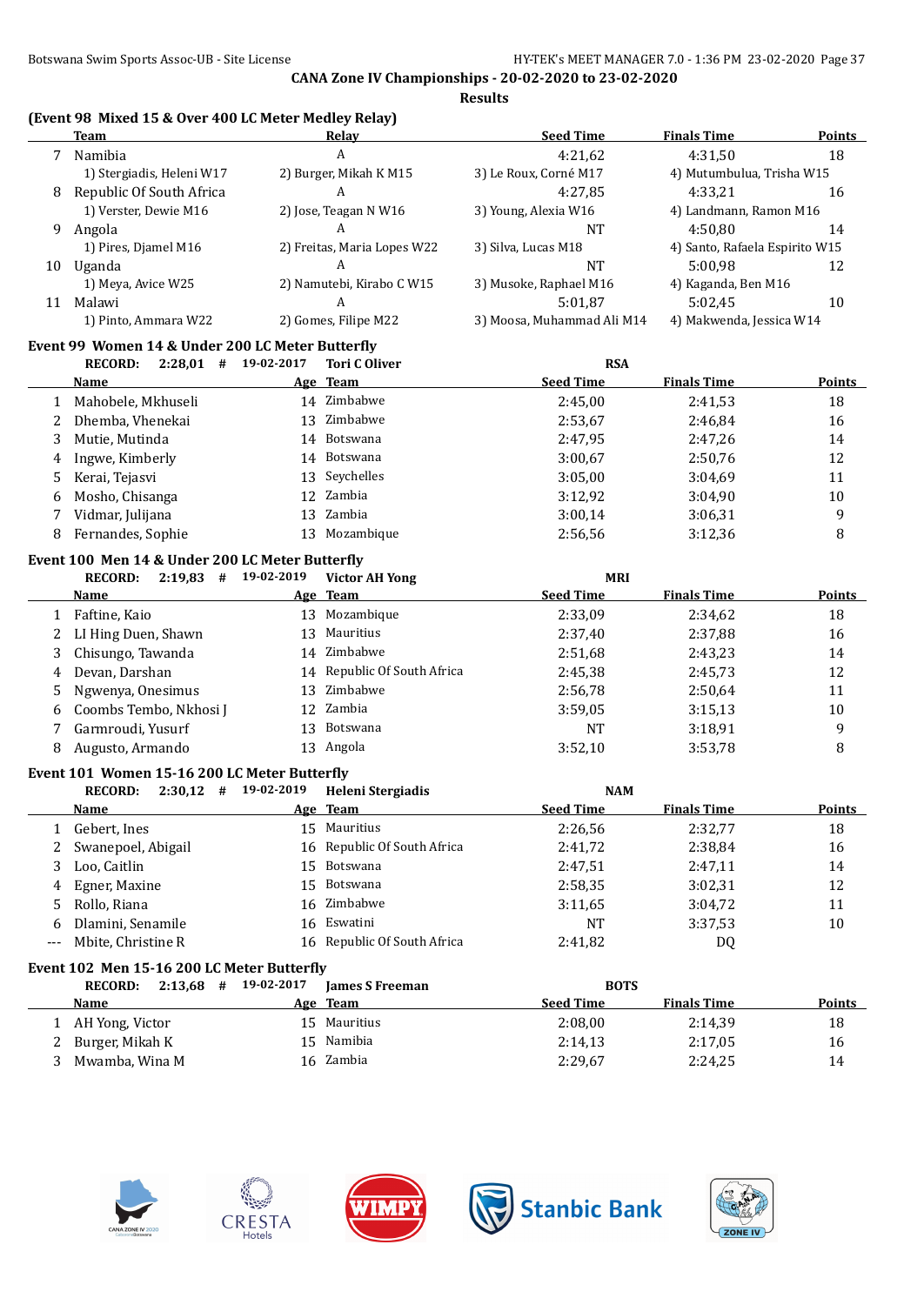**Results**

|          | (Event 102 Men 15-16 200 LC Meter Butterfly)      |    |                                  |                    |                    |                         |
|----------|---------------------------------------------------|----|----------------------------------|--------------------|--------------------|-------------------------|
|          | <b>Name</b>                                       |    | Age Team                         | <b>Seed Time</b>   | <b>Finals Time</b> | <b>Points</b>           |
| 4        | Payet, Damien                                     |    | 16 Seychelles                    | 2:20,00            | 2:25,29            | 12                      |
| 5        | Pires, Djamel                                     | 16 | Angola                           | 2:28,84            | 2:34,77            | 11                      |
| 6        | Ngwenya, Nathan                                   | 15 | Zimbabwe                         | 2:47,42            | 2:37,10            | 10                      |
| 7        | Oostindien, Jake                                  | 16 | Zimbabwe                         | 2:43,14            | 2:41,24            | 9                       |
| 8        | van Rooyen, Benco                                 | 15 | Botswana                         | 2:36,87            | 2:42,53            | 8                       |
| 9        | Francisco, Alexandre                              | 15 | Angola                           | 2:44,42            | 2:45,20            | 7                       |
| 10       | Kisitu, Hayyan                                    |    | 15 Uganda                        | 2:47,96            | 2:57,74            | 6                       |
|          | Event 103 Women 17 & Over 200 LC Meter Butterfly  |    |                                  |                    |                    |                         |
|          | $2:24,51$ # 10-01-2009<br><b>RECORD:</b>          |    | <b>SARAH KAY</b>                 | <b>RSA</b>         |                    |                         |
|          | Name                                              |    | Age Team                         | <b>Seed Time</b>   | <b>Finals Time</b> | Points                  |
|          | 1 Stergiadis, Heleni                              |    | 17 Namibia                       | 2:29,40            | 2:28,48            | 18                      |
| 2        | van Rooyen, Leone                                 | 17 | Botswana                         | 2:59,26            | 2:57,23            | 16                      |
| 3        | Meya, Avice                                       | 25 | Uganda                           | 3:00,75            | 3:27,75            | 14                      |
| 4        | Gondo, Ruvarashe                                  | 17 | Botswana                         | 3:33,21            | 3:39,17            | 12                      |
|          | Event 104 Men 17 & Over 200 LC Meter Butterfly    |    |                                  |                    |                    |                         |
|          | $2:06.14$ # 23-04-2016<br><b>RECORD:</b>          |    | <b>PINOTES Pedro</b>             | <b>ANG</b>         |                    |                         |
|          | <b>Name</b>                                       |    | Age Team                         | <b>Seed Time</b>   | <b>Finals Time</b> | <b>Points</b>           |
|          | 1 Le Roux, Corné                                  |    | 17 Namibia                       | 2:11,69            | 2:10,78            | 18                      |
| 2        | Rakotomavo, Herinirina J                          | 23 | Republic of Madagascar           | 2:15,13            | 2:15,00            | 16                      |
| 3        | Tayali, Quintin T                                 | 18 | Zimbabwe                         | 2:19,35            | 2:19,32            | 14                      |
| 4        | Dlamini, Simanga                                  | 22 | Eswatini                         | 2:31,09            | 2:23,63            | 12                      |
| 5        | Silva, Lucas                                      | 18 | Angola                           | 2:24,02            | 2:24,30            | 11                      |
| 6        | Payet, Bertrand                                   | 17 | Seychelles                       | 2:24,00            | 2:26,31            | 10                      |
| 7        | Gertze, Matthew R                                 | 17 | Namibia                          | 2:41,97            | 2:29,49            | 9                       |
| 8        | Cyprianos, Denilson                               | 17 | Zimbabwe                         | 2:22,79            | 2:35,44            | 8                       |
| 9        | Fischer, Ethan                                    |    | 17 Botswana                      | 2:36,80            | 2:40,43            | 7                       |
|          | Event 105 Women 12 & Under 100 LC Meter Freestyle |    |                                  |                    |                    |                         |
|          | <b>RECORD:</b><br>$1:03,80$ # 23-04-2016          |    | <b>JVAN DER WESTHUIZEN Paige</b> | <b>ZIM</b>         |                    |                         |
|          | Name                                              |    | Age Team                         | <b>Seed Time</b>   | <b>Finals Time</b> | Points                  |
| 1        | Labuschagne, Isabelle                             |    | 12 Seychelles                    | 1:06,03            | 1:05,92            | 18                      |
| 2        | Ohm, Michaela                                     |    | 12 Namibia                       | 1:09,13            | 1:07,78            | 16                      |
| 3        | Makwabarara, Mikayla                              |    | 11 Zimbabwe                      | 1:09,40            | 1:08,04            | 14                      |
| 4        | Dawe, Tori                                        | 12 | Zimbabwe                         | 1:09,41            | 1:08,26            | 12                      |
| 5        | Naukosho, Ariana                                  |    | 12 Namibia                       | 1:10,91            | 1:08,80            | 11                      |
| 6        | Ramdhun, Eunnice                                  |    | 12 Mauritius                     | 1:08,41            | 1:09,59            | 10                      |
| 7        | Hoy, Hayley                                       |    | 11 Eswatini                      | 1:07,81            | 1:10,22            | 9                       |
| 8        | Miti, Tamenji                                     | 12 | Zambia                           | 1:09,40            | 1:10,94            | 8                       |
| 9        | Lutalo, Natalie                                   |    | 11 Uganda                        | 1:11,89            | 1:11,18            | 7                       |
| 10       | Pereira, Kelly                                    | 10 | Mozambique                       | 1:11,23            | 1:11,20            | 6                       |
| 11       | Mosho, Chisanga                                   | 12 | Zambia                           | 1:13,36            | 1:12,22            | 5                       |
| 12       | Sine, Gabriella N                                 | 12 | Uganda                           | 1:15,14            | 1:12,98            | 4                       |
| 13       | Chang, Ji-eun                                     | 12 | Botswana                         | 1:15,54            | 1:13,34            | 3                       |
| 14       | Silva, Welwitschia                                | 12 | Angola                           | 1:14,73            | 1:13,70            | $\overline{\mathbf{c}}$ |
|          |                                                   |    | Angola                           | 1:16,77            | 1:14,41            | $\mathbf{1}$            |
|          |                                                   | 11 |                                  |                    |                    |                         |
| 15       | Morais, Nyriam                                    | 12 |                                  |                    |                    |                         |
| 16       | Domingues, Ana Beatriz                            |    | Mozambique<br>Malawi             | 1:12,27            | 1:14,48            |                         |
| 17<br>18 | Haiya, Chisomo<br>Chang, Yun-suh                  | 12 | 11 Botswana                      | 1:25,90<br>1:19,22 | 1:15,07<br>1:15,44 |                         |









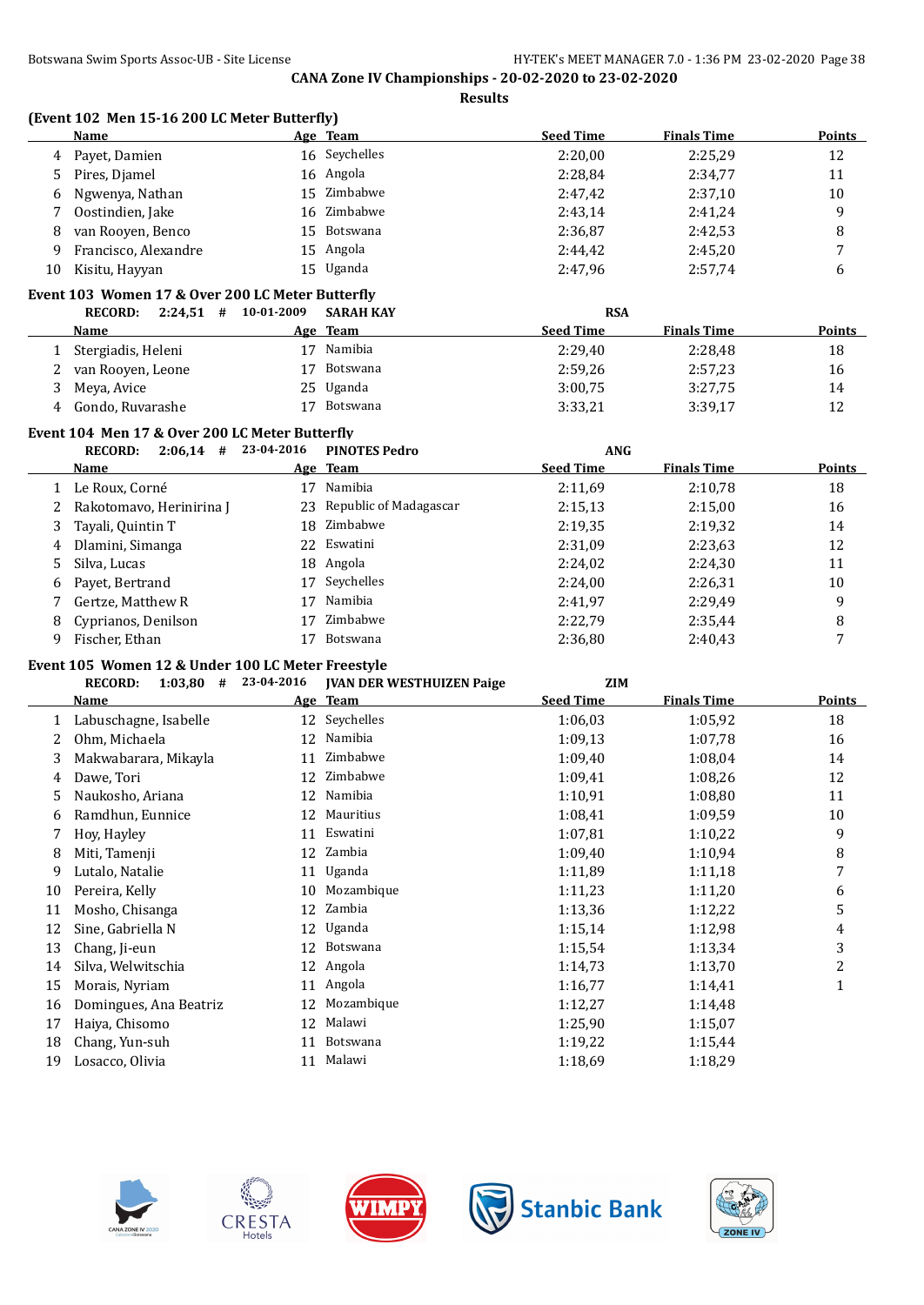# **(Event 105 Women 12 & Under 100 LC Meter Freestyle)**

|    | <b>Name</b>                                     |            | Age Team              | <b>Seed Time</b> | <b>Finals Time</b> | <b>Points</b> |
|----|-------------------------------------------------|------------|-----------------------|------------------|--------------------|---------------|
| 20 | Barbosa, Tianna                                 |            | 11 Eswatini           | 1:31,94          | 1:23,72            |               |
|    | Event 106 Men 12 & Under 100 LC Meter Freestyle |            |                       |                  |                    |               |
|    | <b>RECORD:</b><br>$1:00,69$ #                   | 19-02-2017 | <b>Mikah K Burger</b> | <b>NAM</b>       |                    |               |
|    | <b>Name</b>                                     | <u>Age</u> | <b>Team</b>           | <b>Seed Time</b> | <b>Finals Time</b> | Points        |
| 1  | Payet, Alexander                                | 12         | Seychelles            | 1:02,50          | 1:02,54            | 18            |
| 2  | Keitsile, Junior                                | 12         | Botswana              | 1:07,83          | 1:03,22            | 16            |
| 3  | Durand, Oliver B                                | 12         | Namibia               | 1:07,56          | 1:04.31            | 14            |
| 4  | Heyns, Kyle                                     | 12         | Zimbabwe              | 1:05,93          | 1:04.98            | 12            |
| 5  | Bredel, Rafael                                  | 12         | Angola                | 1:09,61          | 1:05,32            | 11            |
| 6  | Barradas, Hugo                                  | 12         | Mozambique            | 1:09,41          | 1:07,02            | 10            |
| 7  | Hekandjo, Kgosana O                             | 12         | Namibia               | 1:08,48          | 1:07,07            | 9             |
| 8  | Vimba, Khaya                                    | 12         | Zimbabwe              | 1:10,44          | 1:09,22            | 8             |
| 9  | Mmelesi, Abaleng                                | 12         | Botswana              | 1:09,70          | 1:09,45            | 7             |
| 10 | Coombs Tembo, Nkhosi J                          | 12         | Zambia                | 1:10,05          | 1:09,86            | 6             |
| 11 | Cochofel, Jose                                  | 12         | Angola                | 1:19,74          | 1:10,79            | 5             |
| 12 | Leung Hing Wah, Timothy                         | 12         | Mauritius             | 1:06,00          | 1:10,90            | 4             |
| 13 | Kyabayinze, Zaabu D                             | 12         | Uganda                | 1:10,27          | 1:12,16            | 3             |
| 14 | Zeravica, Jack                                  | 11         | Zambia                | 1:10,79          | 1:12,49            | 2             |
| 15 | Peterson, Inhensiko S                           | 11         | Uganda                | 1:13,40          | 1:12,54            | 1             |
| 16 | Fraser, Tiano                                   | 11         | Eswatini              | 1:20,40          | 1:15,84            |               |
| 17 | Fraser, Luca                                    | 9          | Eswatini              | 1:19,89          | 1:16,25            |               |
| 18 | Makwenda, Jeremiah                              | 9          | Malawi                | 1:25,95          | 1:21,77            |               |
| 19 | Mkavea, Tasunje                                 | 9.         | Malawi                | 1:30,71          | 1:31,63            |               |
|    |                                                 |            |                       |                  |                    |               |

### **Event 107 Women 13-14 100 LC Meter Freestyle**

|    | <b>RECORD:</b><br>$1:01,42$ # | 19-02-2019 | <b>Kelly-Ann Brown</b>      | <b>RSA</b>       |                    |               |
|----|-------------------------------|------------|-----------------------------|------------------|--------------------|---------------|
|    | Name                          |            | Age Team                    | <b>Seed Time</b> | <b>Finals Time</b> | <b>Points</b> |
|    | Goodinson, Kiara              | 14         | Zimbabwe                    | 1:04,04          | 1:02,84            | 18            |
| 2. | Schultz, Timea                | 14         | Zimbabwe                    | 1:03,96          | 1:03.88            | 16            |
| 3  | Beyers, Emma P                |            | 14 Republic Of South Africa | 1:04,22          | 1:04,30            | 14            |
| 4  | Stange, Maya A                | 14         | Namibia                     | 1:06,06          | 1:05,47            | 12            |
| 5. | Jack, Michelle                | 14         | Botswana                    | 1:06,63          | 1:05,62            | 11            |
| 6  | Finnis, Tiara L               | 14         | Republic Of South Africa    | 1:06,00          | 1:05,95            | 10            |
|    | Phiri, Jade A                 | 13         | Zambia                      | 1:06.29          | 1:06,26            | 9             |
| 8  | Labuschagne, Abigail          | 14         | Seychelles                  | 1:06,21          | 1:06.64            | 8             |
| 9  | Ramgoolam, Jamie Prishika     |            | 14 Mauritius                | 1:05,00          | 1:07,02            | 7             |
| 10 | Spath, Mackenzie              | 14         | Namibia                     | 1:08,80          | 1:07,58            | 6             |
| 11 | Ditlhogo, Amaru               | 13         | <b>Botswana</b>             | 1:07.85          | 1:07.75            | 5             |
| 12 | Fernandes, Nhara              | 13         | Angola                      | 1:13,86          | 1:09.31            | 4             |
| 13 | Makwenda, Jessica             | 14         | Malawi                      | 1:12,35          | 1:10,03            | 3             |
| 14 | Fernandes, Sophie             | 13         | Mozambique                  | 1:11,09          | 1:10,51            | 2             |
| 15 | Coates, Johanna K             | 13         | Zambia                      | 1:11,21          | 1:10,71            | 1             |
| 16 | Dlamini, Siwakhile T          | 14         | Eswatini                    | 1:15,68          | 1:13,89            |               |
| 17 | Chizonda, Tracy               | 14         | Malawi                      | 1:15,88          | 1:16,95            |               |
| 18 | Nsereko, Nanette              | 13         | Uganda                      | 1:14,90          | 1:17,50            |               |
| 19 | Young, Lauren                 |            | 14 Eswatini                 | 1:20,38          | 1:21,48            |               |









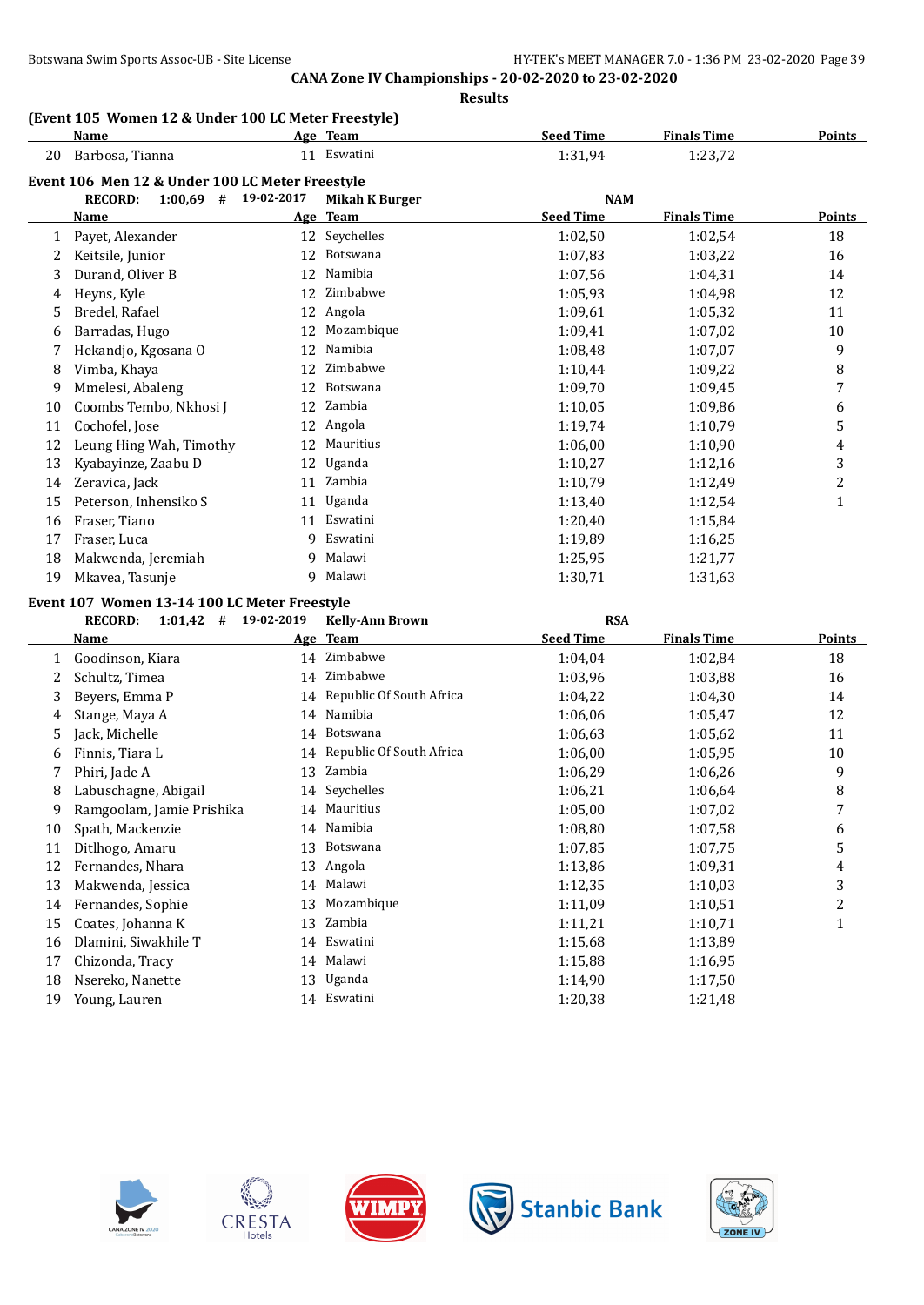**Results**

|    | <b>RECORD:</b><br>$54,81$ #                  | 19-02-2017 | <b>Ethan R Spieker</b>      | <b>RSA</b>       |                    |               |
|----|----------------------------------------------|------------|-----------------------------|------------------|--------------------|---------------|
|    | <b>Name</b>                                  |            | Age Team                    | <b>Seed Time</b> | <b>Finals Time</b> | <b>Points</b> |
| 1  | Makaya, Tichatonga                           |            | 13 Zimbabwe                 | 59,26            | 59,33              | 18            |
| 2  | Mhlanga, Bjorn N                             | 13         | Zimbabwe                    | 1:00,14          | 59,38              | 16            |
| 3  | Ellis, Quinn                                 | 13         | Namibia                     | 1:02,12          | 59,43              | 14            |
| 4  | Ohm, Oliver                                  | 14         | Namibia                     | 1:01,38          | 59,75              | 12            |
| 5  | Pheeha, Junior J                             | 14         | Republic Of South Africa    | 1:03,43          | 1:00,31            | 11            |
| 6  | Lobo, Caio                                   | 14         | Mozambique                  | 1:00,04          | 1:00,43            | 10            |
| 7  | Kotze, Pierce                                | 14         | Republic Of South Africa    | 1:00,00          | 1:00,45            | 9             |
| 8  | Nagapin, Nathan                              | 14         | Seychelles                  | 1:00,68          | 1:01,55            | 8             |
| 9  | Fernando, Khushal J                          | 14         | Zambia                      | 1:00,40          | 1:01,75            | 7             |
| 10 | Fortes, Alex                                 | 14         | Angola                      | 1:06,14          | 1:03,35            | 6             |
| 11 | Mokobi, Kgotla                               | 13         | <b>Botswana</b>             | 1:04,65          | 1:04,20            | 5             |
| 12 | Molefe, Lerako                               | 14         | Botswana                    | 1:04,52          | 1:04,44            | 4             |
| 13 | Banda, Asher                                 | 14         | Malawi                      | 1:09,21          | 1:04,51            | 3             |
| 14 | LI Hing Duen, Shawn                          | 13         | Mauritius                   | 1:03,78          | 1:04,74            | 2             |
| 15 | Freitas, Filipe Simoes                       |            | 14 Angola                   | 1:01,16          | 1:04,76            | $\mathbf{1}$  |
| 16 | Mulenga, Mwenya                              |            | 13 Zambia                   | 1:05,34          | 1:05,14            |               |
| 17 | Moosa, Muhammad Ali                          |            | 14 Malawi                   | 1:08,41          | 1:06,94            |               |
| 18 | Kyabayinze, Daniel T                         |            | 14 Uganda                   | 1:12,78          | 1:08,04            |               |
| 19 | Birungi, Shane F                             | 13         | Uganda                      | 1:06,61          | 1:08,39            |               |
| 20 | De Sousa, Damien                             | 13         | Eswatini                    | 1:15,15          | 1:11,82            |               |
|    | Event 109 Women 15-16 100 LC Meter Freestyle |            |                             |                  |                    |               |
|    | <b>RECORD:</b><br>59,82 #                    | 19-02-2019 | <b>Kelsea Munro</b>         | <b>RSA</b>       |                    |               |
|    | <u>Name</u>                                  | <u>Age</u> | <b>Team</b>                 | <b>Seed Time</b> | <b>Finals Time</b> | <b>Points</b> |
| 1  | Namutebi, Kirabo C                           | 15         | Uganda                      | 1:01,50          | 1:00,45            | 18            |
| 2  | van der Westhuizen, Paige                    | 16         | Zimbabwe                    | 59,53            | 1:00,82            | 16            |
| 3  | Egner, Maxine                                | 15         | Botswana                    | 1:01,17          | 1:00,98            | 14            |
| 4  | Kok Shun, Alicia                             | 15         | Mauritius                   | 1:01,00          | 1:01,60            | 12            |
| 5  | Rollo, Riana                                 | 16         | Zimbabwe                    | 1:02,57          | 1:03,07            | 11            |
| 6  | Mutumbulua, Trisha                           | 15         | Namibia                     | 1:04,00          | 1:03,46            | 10            |
| 7  | Esslinger, Tiana                             | 16         | Namibia                     | 1:03,29          | 1:03,70            | 9             |
| 8  | Elizabeth, Khema                             | 15         | Seychelles                  | 1:04,68          | 1:04,74            | 8             |
| 9  | Mateus, Alicia                               | 15         | Mozambique                  | 1:04,26          | 1:04,83            | 7             |
| 10 | Tendrinavalona, Idealy D                     | 15         | Republic of Madagascar      | 1:04,17          | 1:05,51            | 6             |
| 11 | Matthews, Tselane                            | 16         | Botswana                    | 1:04,56          | 1:06,01            | 5             |
|    | 12 Jose, Teagan N                            |            | 16 Republic Of South Africa | 1:02,95          | 1:06,68            | 4             |
| 13 | Santo, Rafaela Espirito                      |            | 15 Angola                   | 1:07,12          | 1:06,72            | 3             |
| 14 | Vahed, Layla T                               |            | 16 Republic Of South Africa | 1:05,08          | 1:07,05            | 2             |
| 15 | Phiri, Mia A                                 |            | 16 Zambia                   | 1:01,74          | 1:07,45            | 1             |
| 16 | Dlamini, Senamile                            |            | 16 Eswatini                 | 1:10,02          | 1:09,81            |               |
| 17 | Chibiya, Temwani A                           |            | 16 Zambia                   | 1:14,65          | 1:15,79            |               |
|    | Event 110 Men 15-16 100 LC Meter Freestyle   |            |                             |                  |                    |               |
|    | <b>RECORD:</b><br>53,39 # 19-02-2017         |            | <b>Matthew Bosch</b>        | <b>RSA</b>       |                    |               |
|    | <u>Name</u>                                  |            | <u>Age Team</u>             | <b>Seed Time</b> | <b>Finals Time</b> | <b>Points</b> |

1 Lawrence, Matthew 16 Mozambique 54,07 54,21 18 2 Bekker, Andile 16 Botswana 16 Botswana 55,00 55,14 16 3 Verster, Dewie 16 Republic Of South Africa 56,28 55,85 55,85 4 Pale, Justino 16 Mozambique 56,03 55,91 12









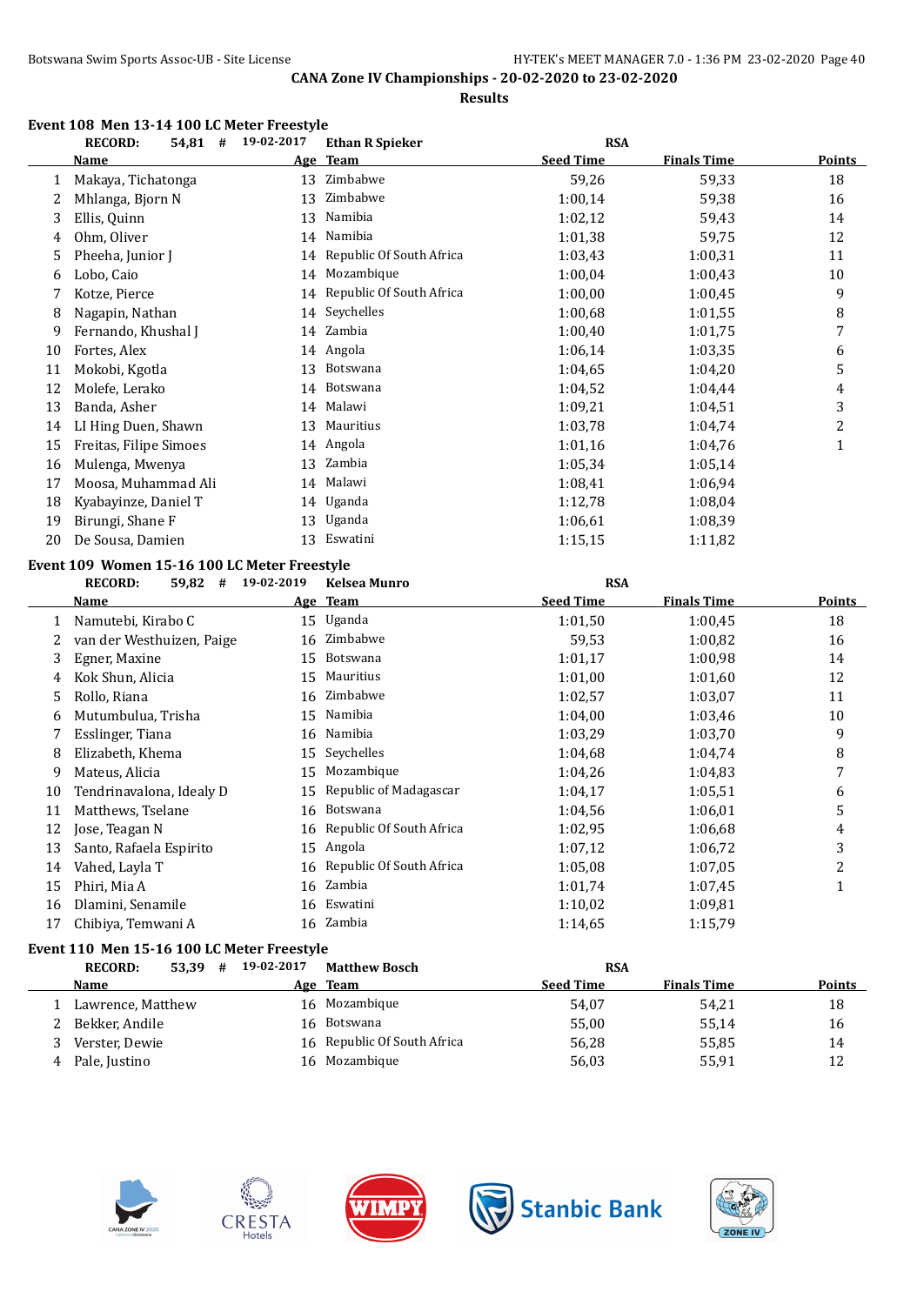**Results**

### **(Event 110 Men 15-16 100 LC Meter Freestyle)**

|    | <b>Name</b>            |    | Age Team                    | <b>Seed Time</b> | <b>Finals Time</b> | <b>Points</b> |
|----|------------------------|----|-----------------------------|------------------|--------------------|---------------|
| 5. | Vidot, Alain           |    | 15 Seychelles               | 58,30            | 56,78              | 11            |
| 6  | Rouse, Brandon         |    | 16 Botswana                 | 57,73            | 57,17              | 10            |
|    | Ciceron, Adrien        |    | 16 Mauritius                | 57,02            | 57,25              | 9             |
| 8  | Werrett, Cory          | 15 | Zimbabwe                    | 57,84            | 57,29              | 8             |
| 9  | Catillaz, Jeanre P     |    | 16 Republic Of South Africa | 57,71            | 58,45              | 7             |
| 10 | Mwamba, Wina M         |    | 16 Zambia                   | 58,76            | 59,41              | 6             |
| 11 | Oostindien, Jake       |    | 16 Zimbabwe                 | 59,22            | 59,58              | 5             |
| 12 | Kaganda, Ben           |    | 16 Uganda                   | 57,81            | 59,61              | 4             |
| 13 | Setzkorn, Friedrich    |    | 16 Namibia                  | 1:01.65          | 1:00,52            | 3             |
| 14 | Rathenam, Keanet-Peter |    | 15 Namibia                  | 1:02,41          | 1:00.99            | 2             |
| 15 | Sepetu, Isam A         | 15 | Tanzania                    | 1:01.38          | 1:01,27            |               |
| 16 | Musoke, Raphael        |    | 16 Uganda                   | 59,36            | 1:01,28            |               |
| 17 | Furtado, Yusseni       |    | 15 Angola                   | 1:01,52          | 1:01.78            |               |
| 18 | Lutango, Emanuel       |    | 15 Angola                   | 1:13,61          | 1:06.64            |               |
|    |                        |    |                             |                  |                    |               |

# **Event 111 Women 17 & Over 100 LC Meter Freestyle**

|    | <b>RECORD:</b><br>59,64<br># | 19-02-2017 | <b>Alexus Laird</b>    | <b>SEY</b>       |                    |               |
|----|------------------------------|------------|------------------------|------------------|--------------------|---------------|
|    | Name                         |            | Age Team               | <b>Seed Time</b> | <b>Finals Time</b> | <b>Points</b> |
|    | Brown, Courtney              | 17         | Zimbabwe               | 1:02.44          | 1:02,50            | 18            |
| 2  | Mjimba, Nomvula B            | 17         | Zimbabwe               | <b>NT</b>        | 1:02,74            | 16            |
| 3  | Rabejaona, Holy A            | 17         | Republic of Madagascar | 1:03,20          | 1:04.04            | 14            |
| 4  | Meya, Avice                  |            | 25 Uganda              | 1:01.70          | 1:04.15            | 12            |
| 5  | Freitas, Maria Lopes         |            | 22 Angola              | 1:05.56          | 1:05.08            | 11            |
| 6  | Pinto, Ammara                | 22         | Malawi                 | 1:07.77          | 1:05,48            | 10            |
|    | Botha, Vicky A               |            | 18 Namibia             | 1:06.36          | 1:06.11            | 9             |
| 8  | Young, Robyn                 | 19         | Eswatini               | 1:08.14          | 1:06.39            | 8             |
| 9  | Ruele, Bupe B                | 16         | Botswana               | 1:05.46          | 1:07.59            | 7             |
| 10 | Cahombo, Melvire             | 17         | Angola                 | 1:12,31          | 1:08.61            | 6             |
| 11 | Mogara, Amantle              | 20         | Botswana               | 1:08.85          | 1:08.66            | 5             |
| 12 | Chang'anamuno, Tayamika      | 19         | Malawi                 | 1:13,00          | 1:14.06            | 4             |

#### **Event 112 Men 17 & Over 100 LC Meter Freestyle**

|    | 51,52<br><b>RECORD:</b><br>#               | 23-04-2016 | <b>VINCENT Bradlev</b> | <b>MRI</b>       |                    |               |
|----|--------------------------------------------|------------|------------------------|------------------|--------------------|---------------|
|    | Name                                       |            | Age Team               | <b>Seed Time</b> | <b>Finals Time</b> | <b>Points</b> |
|    | Freeman, James S                           |            | 18 Botswana            | 51,74            | 53,35              | 18            |
|    | McKonie, Joash                             | 17         | Zimbabwe               | 54,11            | 53,60              | 16            |
| 3. | Gomes, Filipe                              | 22         | Malawi                 | 53,89            | 53,86              | 14            |
| 4  | Fred, Tyler                                | 17         | Seychelles             | 54,66            | 54,00              | 12            |
| 5. | Mukalazi, Tendo                            | 17         | Uganda                 | 56,78            | 56,75              | 11            |
| 6  | Xavier, Kelsey                             | 17         | Mozambique             | 57,70            | 57,47              | 10            |
|    | Cyprianos, Denilson                        | 17         | Zimbabwe               | 54,59            | 57,62              | 9             |
| 8  | Wellmann, Arkell J                         | 17         | Namibia                | 59,70            | 58,86              | 8             |
| 9  | Dlamini, Simanga                           | 22         | Eswatini               | 59,63            | 58,91              | 7             |
| 10 | Moosa, Shaquille D                         | 17         | Zambia                 | 1:00,02          | 59,45              | 6             |
| 11 | Dzingai, Solomon                           | 19         | Botswana               | 57,56            | 59,49              | 5             |
| 12 | Gertze, Matthew R                          | 17         | Namibia                | 1:01.09          | 1:00.03            | 4             |
|    | Event 113 Women 12 & Under 200 LC Meter IM |            |                        |                  |                    |               |
|    | 2:41.25<br><b>RECORD:</b><br>#             | 09-05-2015 | <b>Tailyn Sevffert</b> | <b>RSA</b>       |                    |               |
|    | Name                                       |            | Age Team               | <b>Seed Time</b> | <b>Finals Time</b> | Points        |
|    | Naukosho, Ariana                           | 12         | Namibia                | 2:49,72          | 2:42,95            | 18            |









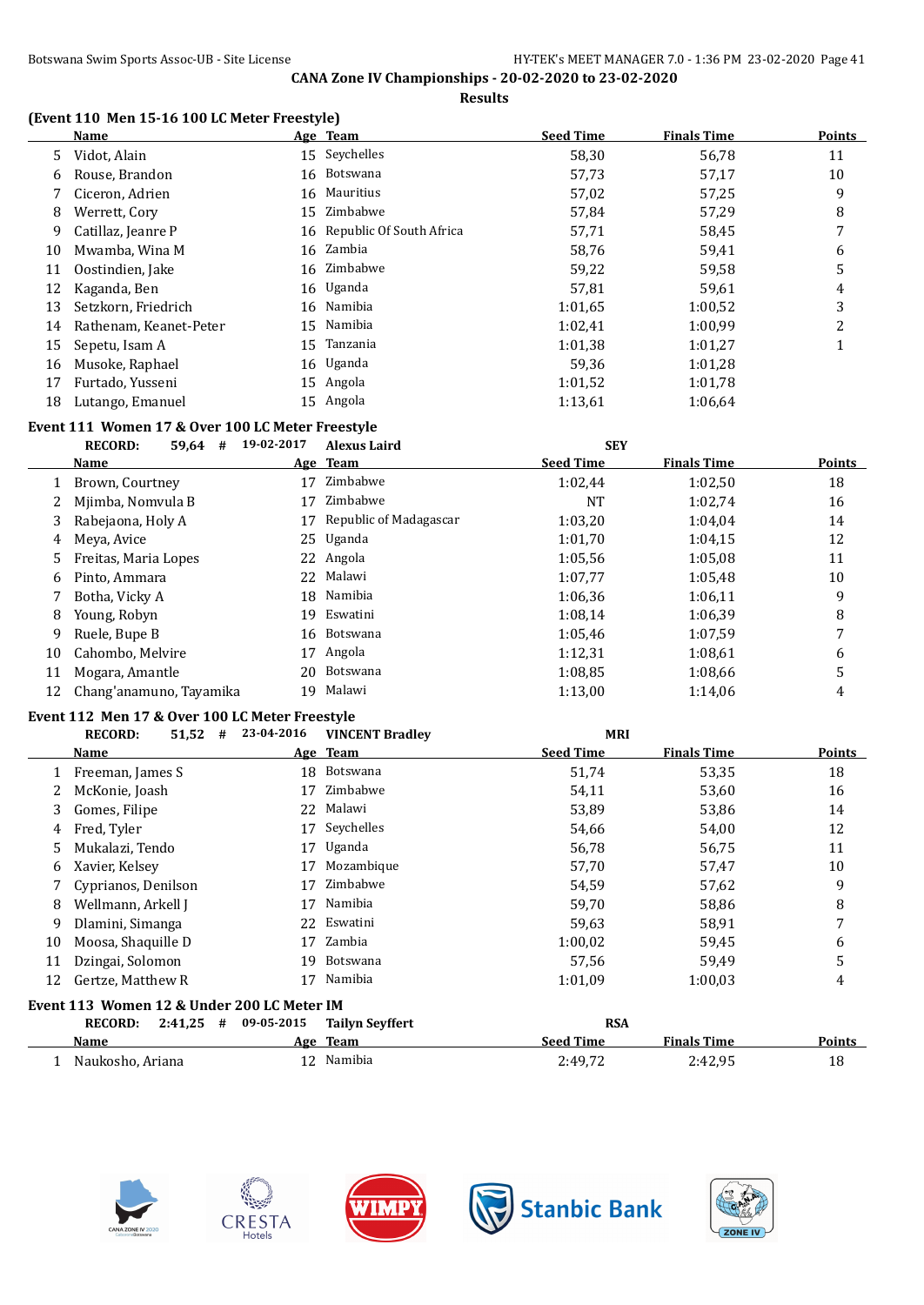**Results**

### **(Event 113 Women 12 & Under 200 LC Meter IM)**

|     | Name               |    | Age Team   | <b>Seed Time</b> | <b>Finals Time</b> | <b>Points</b> |
|-----|--------------------|----|------------|------------------|--------------------|---------------|
| 2   | Hoy, Hayley        | 11 | Eswatini   | 2:51,85          | 2:48,26            | 16            |
| 3   | Muslun, Alina      | 12 | Mauritius  | 2:56,00          | 2:52,32            | 14            |
| 4   | Miti, Tamenji      | 12 | Zambia     | 2:59,09          | 2:55,48            | 12            |
| 5   | Mosho, Chisanga    |    | 12 Zambia  | 3:02,20          | 2:57,63            | 11            |
| 6   | Ohm, Michaela      | 12 | Namibia    | 3:00.69          | 2:58,64            | 10            |
|     | Dawe, Tori         | 12 | Zimbabwe   | 3:03,31          | 2:59,19            | 9             |
| 8   | Lutalo, Natalie    | 11 | Uganda     | 2:58,93          | 2:59.63            | 8             |
| 9   | Mahobele, Loviso   | 11 | Zimbabwe   | 3:00,97          | 3:03,11            | 7             |
| 10  | Ramdhun, Eunnice   | 12 | Mauritius  | 2:59.65          | 3:03.68            | 6             |
| 11  | Pereira, Kelly     | 10 | Mozambique | 3:02,34          | 3:05.79            | 5             |
| 12  | Sine, Gabriella N  | 12 | Uganda     | 3:06.95          | 3:08.55            | 4             |
| 13  | Silva, Welwitschia |    | 12 Angola  | 3:03.54          | 3:09.04            | 3             |
| 14  | Chang, Ji-eun      | 12 | Botswana   | 3:17,79          | 3:15,78            | 2             |
| 15  | Ramakoloi, Thata   | 12 | Botswana   | 3:35,46          | 3:27,66            | $\mathbf{1}$  |
| --- | Tati, Nelja        | 11 | Angola     | 4:12.63          | DQ                 |               |
| --- | Losacco, Olivia    | 11 | Malawi     | 3:21,89          | DQ                 |               |

#### **Event 114 Men 12 & Under 200 LC Meter IM**

|    | <b>RECORD:</b><br>$2:31,82$ # | 19-02-2017 | Mikah K Burger | <b>NAM</b>       |                    |        |
|----|-------------------------------|------------|----------------|------------------|--------------------|--------|
|    | Name                          |            | Age Team       | <b>Seed Time</b> | <b>Finals Time</b> | Points |
| 1  | Durand, Oliver B              | 12         | Namibia        | 2:37,63          | 2:34,43            | 18     |
|    | Hekandjo, Kgosana O           | 12         | Namibia        | 2:44,63          | 2:41,54            | 16     |
| 3. | Barradas, Hugo                | 12         | Mozambique     | 2:47,55          | 2:46,00            | 14     |
| 4  | Bredel, Rafael                | 12         | Angola         | 2:52,54          | 2:46,67            | 12     |
| 5. | Keitsile, Junior              | 12         | Botswana       | 2:56,57          | 2:47,14            | 11     |
| 6  | Payet, Alexander              |            | 12 Seychelles  | 2:50,00          | 2:47,31            | 10     |
|    | Haskins, Ethan                | 12         | Botswana       | 2:55,59          | 2:48,26            | 9      |
| 8  | Heyns, Kyle                   | 12         | Zimbabwe       | 2:46,88          | 2:48.55            | 8      |
| 9  | Leung Hing Wah, Timothy       | 12         | Mauritius      | 2:50,00          | 2:50,97            | 7      |
| 10 | Kalipengule, Limbikani        | 11         | Zimbabwe       | 2:52,41          | 2:50,99            | 6      |
| 11 | Payet, Thierry                | 12         | Seychelles     | 2:58,03          | 2:53,27            | 5      |
| 12 | Cooney, Zoah                  | 12         | Zambia         | 3:04,78          | 2:57,57            | 4      |
| 13 | Zeravica, Jack                | 11         | Zambia         | 3:05.39          | 3:02.35            | 3      |
| 14 | Taborda, Helio                | 12         | Angola         | 3:26,26          | 3:19,18            | 2      |
|    | Ssengooba, Ethani M           |            | 11 Uganda      | 2:59,16          | DQ                 |        |

# **Event 115 Women 13-14 200 LC Meter IM**

|    | <b>RECORD:</b><br>$2:30,46$ # | 19-02-2019 | Emma A Kuhn                 | <b>RSA</b>       |                    |        |
|----|-------------------------------|------------|-----------------------------|------------------|--------------------|--------|
|    | <b>Name</b>                   |            | Age Team                    | <b>Seed Time</b> | <b>Finals Time</b> | Points |
|    | Schultz, Timea                |            | 14 Zimbabwe                 | 2:39.58          | 2:38,22            | 18     |
|    | Ingwe, Kimberly               |            | 14 Botswana                 | 2:44.00          | 2:40.90            | 16     |
| 3  | Armour, Kaeli-Peace           |            | 13 Republic Of South Africa | 2:40.74          | 2:41,61            | 14     |
| 4  | Beyers, Emma P                |            | 14 Republic Of South Africa | 2:39,71          | 2:42,22            | 12     |
| 5. | Stange, Maya A                |            | 14 Namibia                  | 2:50,96          | 2:45,05            | 11     |
| 6  | Mutie. Mutinda                |            | 14 Botswana                 | 2:47.14          | 2:45.79            | 10     |
|    | Mason, Lilianna D             |            | 13 Seychelles               | 2:52,00          | 2:51,30            | 9      |
| 8  | Mahobele, Mkhuseli            |            | 14 Zimbabwe                 | 2:44.63          | 2:52,10            | 8      |
| 9  | Fernandes, Sophie             | 13         | Mozambique                  | 2:51,90          | 2:53.64            |        |
| 10 | Spath, Mackenzie              |            | 14 Namibia                  | 3:06.39          | 2:54,51            | 6      |
| 11 | Fernandes, Nhara              | 13         | Angola                      | 3:02,13          | 2:59,82            | 5      |
| 12 | Banona, Mary G                |            | 14 Uganda                   | 2:59.72          | 3:04.79            | 4      |









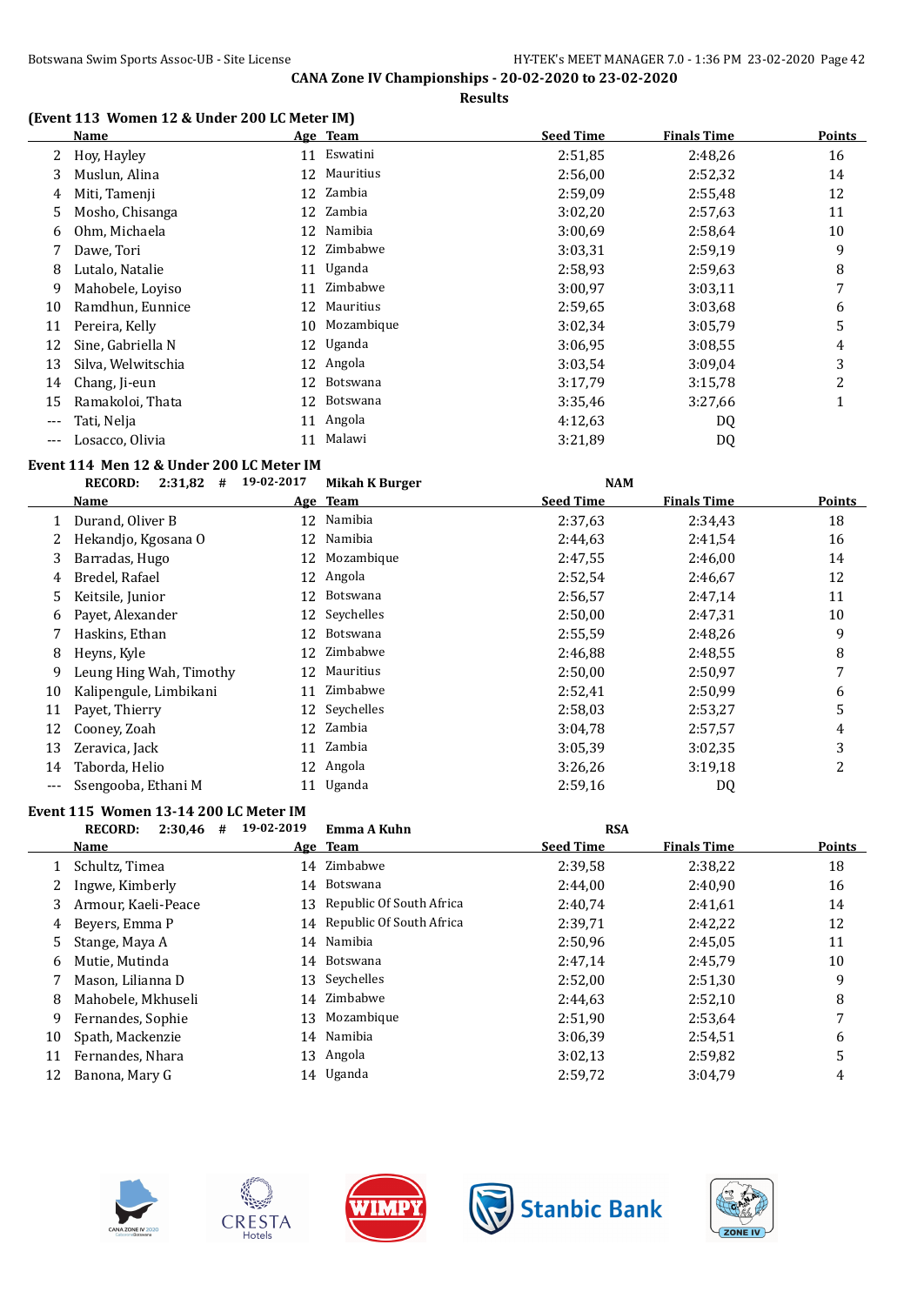| ш<br>S |
|--------|
|--------|

### **(Event 115 Women 13-14 200 LC Meter IM)**

|    | Name                 | Age Team    | <b>Seed Time</b> | <b>Finals Time</b> | <b>Points</b> |
|----|----------------------|-------------|------------------|--------------------|---------------|
| 13 | Young, Raya          | 14 Eswatini | <b>NT</b>        | 3:12,57            |               |
| 14 | Dlamini, Siwakhile T | 14 Eswatini | 3:17,72          | 3:18.13            | റ<br>∼        |
|    | --- Phiri, Jade A    | 13 Zambia   | 2:49,48          | DQ                 |               |
|    | --- Vidmar, Julijana | 13 Zambia   | 2:56,85          | DQ                 |               |

### **Event 116 Men 13-14 200 LC Meter IM**

|    | <b>RECORD:</b><br>2:20,05<br># | 19-02-2017 | <b>Ethan R Spieker</b>   | <b>RSA</b>       |                    |               |
|----|--------------------------------|------------|--------------------------|------------------|--------------------|---------------|
|    | Name                           |            | Age Team                 | <b>Seed Time</b> | <b>Finals Time</b> | <b>Points</b> |
|    | Lobo, Caio                     | 14         | Mozambique               | 2:22,71          | 2:23,80            | 18            |
|    | Freitas, Filipe Simoes         | 14         | Angola                   | 2:26,59          | 2:30.68            | 16            |
| 3  | Kotze, Pierce                  | 14         | Republic Of South Africa | 2:31,08          | 2:31,62            | 14            |
| 4  | Visagie, Leson G               | 14         | Republic Of South Africa | 2:34,62          | 2:34,05            | 12            |
| 5. | Nagapin, Nathan                |            | 14 Seychelles            | 2:32,90          | 2:34,47            | 11            |
| 6  | Ellis, Quinn                   | 13         | Namibia                  | 2:35,72          | 2:35,67            | 10            |
|    | Mhlanga, Bjorn N               | 13         | Zimbabwe                 | 2:43.13          | 2:36,33            | 9             |
| 8  | Faftine, Kaio                  | 13         | Mozambique               | 2:32,33          | 2:36,37            | 8             |
| 9  | Esslinger, Nico                | 14         | Namibia                  | 2:49,35          | 2:37,40            | 7             |
| 10 | Makaya, Tichatonga             | 13         | Zimbabwe                 | 2:33,89          | 2:37,77            | 6             |
| 11 | Matthews, Mmusi                | 13         | Botswana                 | 2:48,14          | 2:44.58            | 5             |
| 12 | Fortes, Alex                   | 14         | Angola                   | 2:54,46          | 2:45,93            | 4             |
| 13 | Molefe, Lerako                 | 14         | Botswana                 | 2:57,79          | 2:52,90            | 3             |
| 14 | Kyabayinze, Daniel T           | 14         | Uganda                   | 2:53,50          | 2:53,50            | 2             |
| 15 | Agaba, Lionel                  | 13         | Uganda                   | 3:00,97          | 2:55.69            | 1             |
| 16 | Mwamba, Mutale                 | 13         | Zambia                   | 2:57,64          | 2:59,29            |               |
| 17 | Moosa, Muhammad Ali            | 14         | Malawi                   | 2:57,15          | 2:59,34            |               |
| 18 | De Sousa, Damien               | 13         | Eswatini                 | 3:07,13          | 3:14,15            |               |

#### **Event 117 Women 15-16 200 LC Meter IM**

|    | <b>RECORD:</b><br>$2:26,18$ #                      | 19-02-2017 | <b>Christin Mundell</b>  | <b>RSA</b>       |                    |                |
|----|----------------------------------------------------|------------|--------------------------|------------------|--------------------|----------------|
|    | Name                                               |            | Age Team                 | <b>Seed Time</b> | <b>Finals Time</b> | <b>Points</b>  |
|    | Gebert, Ines                                       | 15         | Mauritius                | 2:28,37          | 2:30,11            | 18             |
| 2  | van der Westhuizen, Paige                          | 16         | Zimbabwe                 | 2:32,50          | 2:30,48            | 16             |
| 3  | Kok Shun, Alicia                                   | 15         | Mauritius                | 2:35,00          | 2:34,82            | 14             |
| 4  | Redecker, Nicole                                   | 16         | Namibia                  | 2:42,23          | 2:37,19            | 12             |
| 5  | Esslinger, Tiana                                   | 16         | Namibia                  | 2:35,33          | 2:38,94            | 11             |
| 6  | Loo, Caitlin                                       | 15         | Botswana                 | 2:44,70          | 2:39,57            | 10             |
|    | Phiri, Mia A                                       |            | 16 Zambia                | 2:42,61          | 2:39,91            | 9              |
| 8  | Rollo, Riana                                       | 16         | Zimbabwe                 | 2:43.75          | 2:42,78            | 8              |
| 9  | Young, Alexia                                      | 16         | Republic Of South Africa | 2:39,34          | 2:43,47            | 7              |
| 10 | Mbite, Christine R                                 | 16         | Republic Of South Africa | 2:40.67          | 2:43.63            | 6              |
| 11 | Matthews, Tselane                                  | 16         | Botswana                 | 2:41,73          | 2:43.65            | 5              |
| 12 | Namutebi, Kirabo C                                 | 15         | Uganda                   | 2:38,78          | 2:43,80            | 4              |
| 13 | Elizabeth, Khema                                   | 15         | Seychelles               | 2:51,04          | 2:51,17            | 3              |
| 14 | Dlamini, Senamile                                  | 16         | Eswatini                 | 3:05,87          | 3:06,29            | $\overline{2}$ |
| 15 | Chibiya, Temwani A                                 |            | 16 Zambia                | 3:12,09          | 3:07,39            | т              |
|    | $\sim$ 440 MF $\rightarrow$ 44000 MM $\rightarrow$ |            |                          |                  |                    |                |

| <b>Event 118 Men 15-16 200 LC Meter IM</b> |  |
|--------------------------------------------|--|
|                                            |  |

| $2:15.77$ #<br><b>RECORD:</b> | 19-02-2019 | Cameron I Casali | <b>RSA</b>       |                    |               |
|-------------------------------|------------|------------------|------------------|--------------------|---------------|
| <b>Name</b>                   |            | Age Team         | <b>Seed Time</b> | <b>Finals Time</b> | <b>Points</b> |
| AH Yong, Victor               |            | 15 Mauritius     | 2:18.00          | 2:16.64            | 18            |
| Bekker, Andile                |            | 16 Botswana      | 2:17.98          | 2:18.02            | 16            |









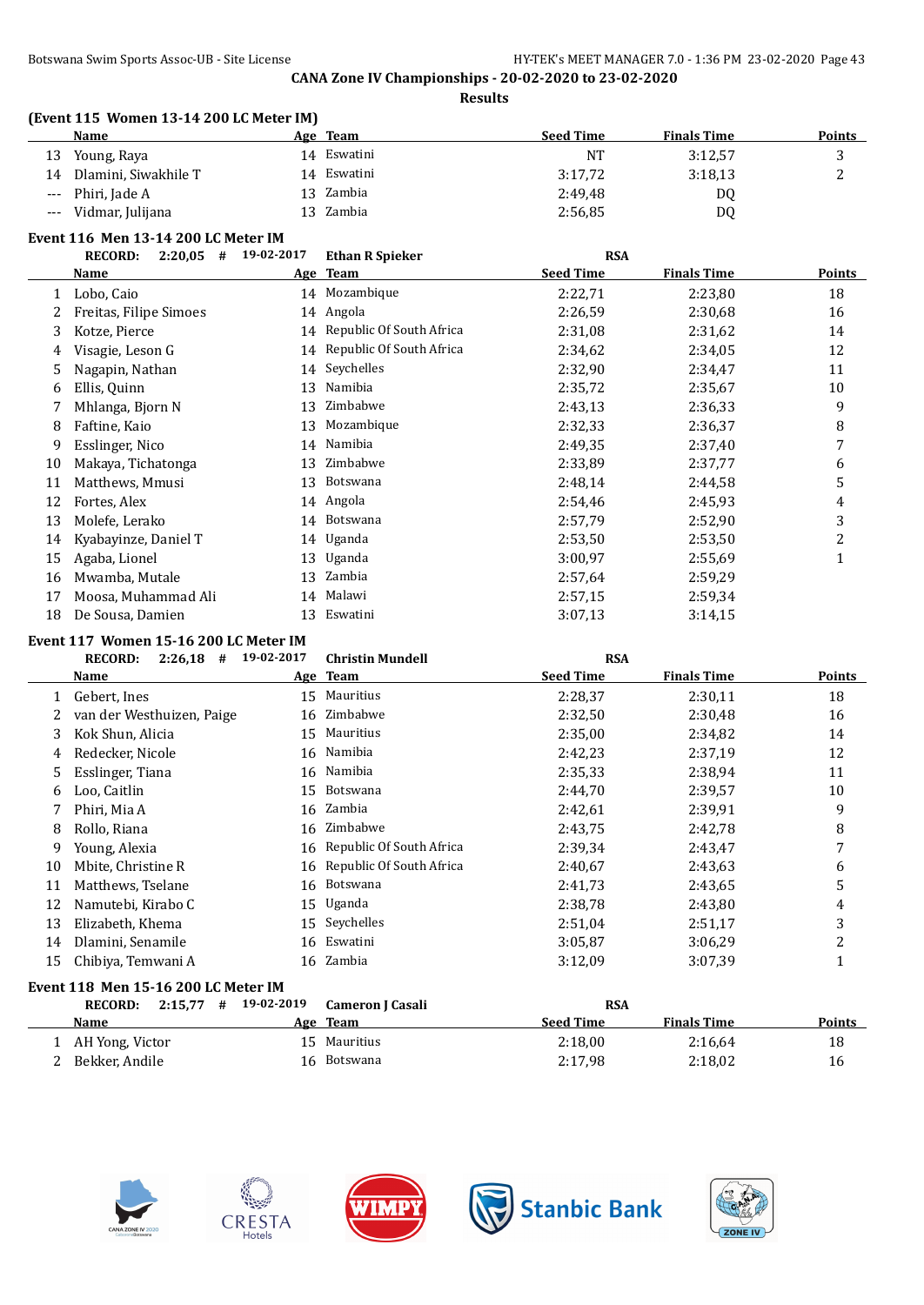### **(Event 118 Men 15-16 200 LC Meter IM)**

|     | <b>Name</b>            |    | Age Team                    | <b>Seed Time</b> | <b>Finals Time</b> | <b>Points</b> |
|-----|------------------------|----|-----------------------------|------------------|--------------------|---------------|
| 3   | vd Westhuizen, Wietske |    | 16 Republic Of South Africa | 2:20,30          | 2:18,64            | 14            |
| 4   | Burger, Mikah K        | 15 | Namibia                     | 2:16,23          | 2:19,92            | 12            |
| 5   | Pale, Justino          | 16 | Mozambique                  | 2:21,50          | 2:22,86            | 11            |
| 6   | Werrett, Cory          | 15 | Zimbabwe                    | 2:26.59          | 2:22,99            | 10            |
|     | Miller, Joshua         | 15 | Seychelles                  | 2:25,56          | 2:30,43            | 9             |
| 8   | Sepetu, Isam A         | 15 | Tanzania                    | 2:34,06          | 2:33,07            | 8             |
| 9   | Franceys, Ryan         | 15 | Zimbabwe                    | 2:29,18          | 2:34,41            | 7             |
| 10  | Francisco, Alexandre   | 15 | Angola                      | 2:36,83          | 2:34.65            | 6             |
| 11  | Pires, Djamel          | 16 | Angola                      | 2:31,77          | 2:35,17            | 5             |
| 12  | Rouse, Brandon         | 16 | Botswana                    | 2:30,14          | 2:35,81            | 4             |
| 13  | Chonguica, Yannis      | 16 | Mozambique                  | 2:31,99          | 2:37,41            | 3             |
| 14  | Rathenam, Keanet-Peter | 15 | Namibia                     | 2:48,25          | 2:37,95            | 2             |
| 15  | Ciceron, Adrien        |    | 16 Mauritius                | 2:30,67          | 2:38,00            | 1             |
| 16  | Shamambo, Damien       |    | 16 Zambia                   | 2:40,02          | 2:42,42            |               |
| 17  | Musoke, Raphael        |    | 16 Uganda                   | NT               | 2:48,97            |               |
| 18  | Kisitu, Hayyan         | 15 | Uganda                      | 2:44,03          | 2:50,54            |               |
| --- | Correia, Gabriel L     | 16 | Republic Of South Africa    | 2:32,17          | DQ                 |               |
|     |                        |    |                             |                  |                    |               |

# **Event 119 Women 17 & Over 200 LC Meter IM**

|              | 2:28,63<br><b>RECORD:</b><br># | 19-02-2017 | <b>Robyn Lee</b> | <b>ZIM</b>       |                    |               |
|--------------|--------------------------------|------------|------------------|------------------|--------------------|---------------|
|              | Name                           |            | Age Team         | <b>Seed Time</b> | <b>Finals Time</b> | <b>Points</b> |
|              | Stergiadis, Heleni             | 17         | Namibia          | 2:25.50          | 2:28,76            | 18            |
|              | 2 Botha, Vicky A               |            | 18 Namibia       | 2:42.48          | 2:43,34            | 16            |
|              | 3 Mjimba, Nomvula B            | 17         | Zimbabwe         | NT               | 2:47,16            | 14            |
| 4            | Brown, Courtney                | 17         | Zimbabwe         | 2:48.54          | 2:50.69            | 12            |
|              | 5 Ruele, Bupe B                |            | 16 Botswana      | 2:51,40          | 2:52,46            | 11            |
| <sub>b</sub> | Pinto, Ammara                  |            | 22 Malawi        | 2:40.60          | 2:55,53            | 10            |
|              | Young, Robyn                   | 19.        | Eswatini         | 3:03,07          | 3:00.08            | 9             |
| 8            | van Rooven, Leone              |            | <b>Botswana</b>  | 2:59.03          | 3:00,33            | 8             |

# **Event 120 Men 17 & Over 200 LC Meter IM**

|    | 2:07,94<br><b>RECORD:</b><br># | 09-05-2015   | <b>Pedro Pinotes</b>   | <b>ANG</b>       |                    |               |
|----|--------------------------------|--------------|------------------------|------------------|--------------------|---------------|
|    | Name                           |              | Age Team               | <b>Seed Time</b> | <b>Finals Time</b> | <b>Points</b> |
|    | Freeman, James S               | 18.          | Botswana               | 2:10,82          | 2:15,74            | 18            |
|    | Gomes, Filipe                  | 22           | Malawi                 | 2:20,20          | 2:15,92            | 16            |
| 3  | Goveia, Ralph W                |              | 23 Zambia              | 2:13,12          | 2:18.65            | 14            |
| 4  | McKonie, Joash                 | 17           | Zimbabwe               | NT               | 2:20.16            | 12            |
| 5. | Cyprianos, Denilson            | 17           | Zimbabwe               | 2:15,38          | 2:20,81            | 11            |
| 6  | Andrianirina, Lalanomena A     | 21           | Republic of Madagascar | 2:20,16          | 2:22,67            | 10            |
|    | Wellmann, Arkell J             | 17           | Namibia                | 2:26,93          | 2:24,43            | 9             |
| 8  | Fischer, Ethan                 | 17           | <b>Botswana</b>        | 2:23,52          | 2:25.36            | 8             |
| 9  | Le Roux, Corné                 | 17           | Namibia                | 2:18.49          | 2:27,08            | 7             |
| 10 | Silva, Lucas                   |              | 18 Angola              | 2:30,67          | 2:32.93            | 6             |
| 11 | Xavier, Kelsey                 | 17           | Mozambique             | 2:28.44          | 2:34.98            |               |
| 12 | Naidu, Kumaren M               | $22^{\circ}$ | Zambia                 | 2:28.18          | 2:38.33            | 4             |









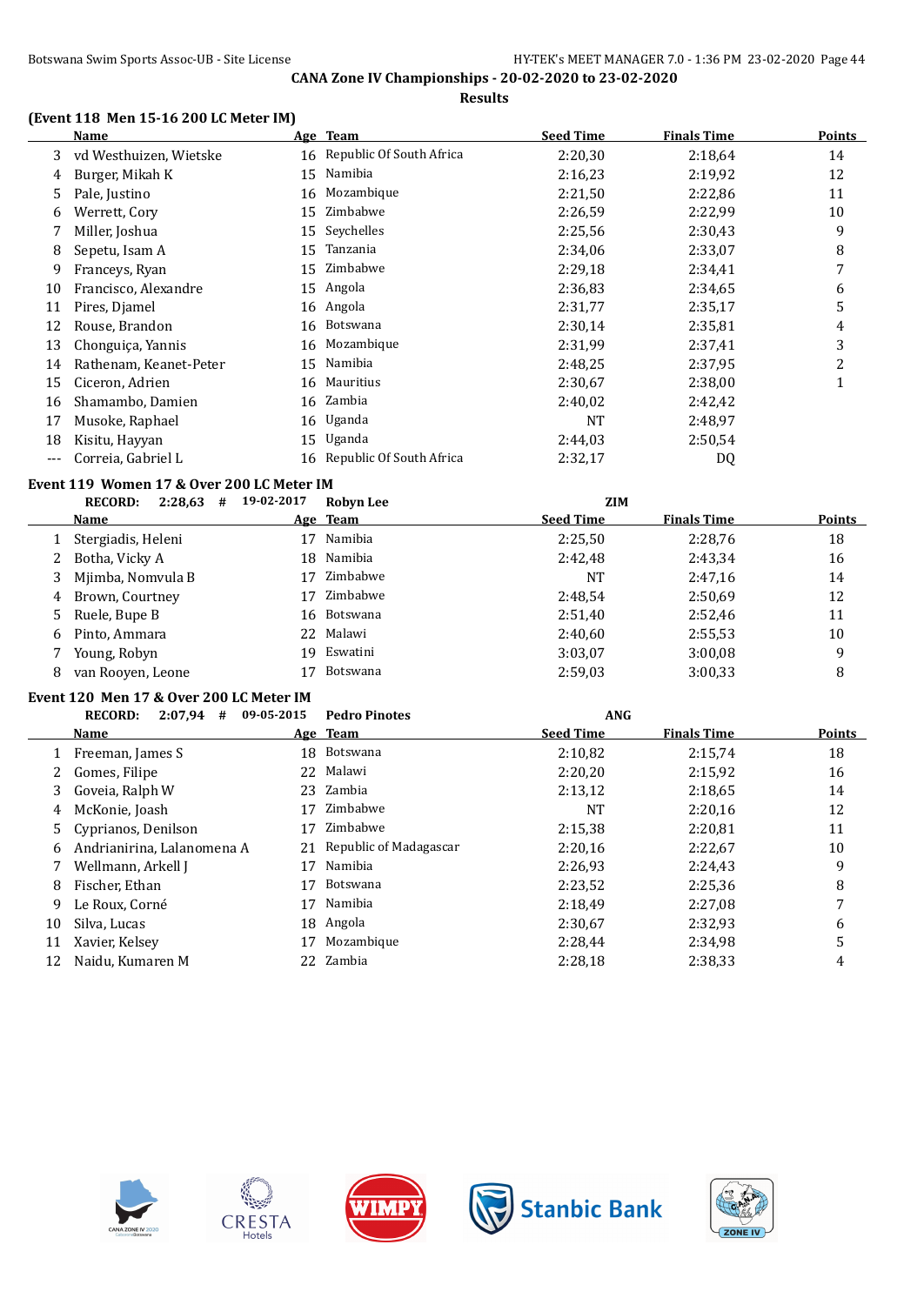**Results**

| Event 121  Women 14 & Under 200 LC Meter Freestyle Relav |  |                                                           |     |
|----------------------------------------------------------|--|-----------------------------------------------------------|-----|
|                                                          |  | RECORD: $1.55.27 \pm 19.02.2019$ Republic of South Africa | RSA |

|              | NELVND.<br>$1.33.41$ # $17.04 - 1017$ | Republic of South All Ita  | rэл                                         |                            |        |
|--------------|---------------------------------------|----------------------------|---------------------------------------------|----------------------------|--------|
|              |                                       |                            | K Brown, L Coetzee, C Clifton-Smith, E Kuhn |                            |        |
|              | Team                                  | Relay                      | <b>Seed Time</b>                            | <b>Finals Time</b>         | Points |
|              | 1 Zimbabwe                            | A                          | 1:58.35                                     | 1:59.73                    | 36     |
|              | 1) Dhemba, Vhenekai 13                | 2) Makwabarara, Mikayla 11 | 3) Schultz, Timea 14                        | 4) Goodinson, Kiara 14     |        |
| $\mathbf{Z}$ | Seychelles                            | A                          | 2:03.69                                     | 2:01.88                    | 32     |
|              | 1) Labuschagne, Isabelle 12           | 2) Mason, Lilianna D 13    | 3) Labuschagne, Abigail 14                  | 4) Kerai, Tejasvi 13       |        |
| 3.           | Botswana                              | A                          | 2:03.91                                     | 2:02.21                    | 28     |
|              | 1) Harry, Kyra 13                     | 2) Ingwe, Kimberly 14      | 3) Ditlhogo, Amaru 13                       | 4) Jack, Michelle 14       |        |
| 4            | Namibia                               | A                          | 2:04.68                                     | 2:03.18                    | 24     |
|              | 1) Spath, Mackenzie 14                | 2) Naukosho, Ariana 12     | 3) Ohm, Michaela 12                         | 4) Stange, Maya A 14       |        |
| 5.           | Republic Of South Africa              | A                          | 2:01,29                                     | 2:03.55                    | 22     |
|              | 1) Finnis, Tiara L 14                 | 2) Smidt, Clio J 13        | 3) Armour, Kaeli-Peace 13                   | 4) Beyers, Emma P 14       |        |
| 6            | Uganda                                | A                          | 2:02,26                                     | 2:07.47                    | 20     |
|              | 1) Sine, Michelle K 12                | 2) Banona, Mary G 14       | 3) Nsereko, Nanette 13                      | 4) Lutalo, Natalie 11      |        |
|              | Zambia                                | A                          | <b>NT</b>                                   | 2:10.55                    | 18     |
|              | 1) Vidmar, Julijana 13                | 2) Coates, Johanna K 13    | 3) Moyo, Zoe 11                             | 4) Liacopoulos, Antonia 14 |        |
| 8            | Angola                                | A                          | <b>NT</b>                                   | 2:21.59                    | 16     |
|              | 1) Santos, Inara 11                   | 2) Silva, Welwitschia 12   | 3) Tati, Nelja 11                           | 4) Morais, Nyriam 11       |        |
|              |                                       |                            |                                             |                            |        |

#### **Event 122 Men 14 & Under 200 LC Meter Freestyle Relay**

|    | <b>RECORD:</b><br>1:46,02<br># | 19-02-2017<br><b>Republic of South Africa</b> | <b>RSA</b>                 |                           |               |
|----|--------------------------------|-----------------------------------------------|----------------------------|---------------------------|---------------|
|    |                                | E Spieker, B Remley, L Taukobong, J Botha     |                            |                           |               |
|    | Team                           | Relay                                         | <b>Seed Time</b>           | <b>Finals Time</b>        | <b>Points</b> |
|    | 1 Zimbabwe                     | A                                             | 1:50.65                    | 1:49,12                   | 36            |
|    | 1) Makaya, Tichatonga 13       | 2) Heyns, Kyle 12                             | 3) Chisungo, Tawanda 14    | 4) Mhlanga, Bjorn N 13    |               |
| 2  | Republic Of South Africa       | A                                             | 1:53,66                    | 1:50,75                   | 32            |
|    | 1) Thompson, Clayton E 14      | 2) Kgomogadio, Yande Y 13                     | 3) Kotze, Pierce 14        | 4) Pheeha, Junior J 14    |               |
| 3. | Namibia                        | A                                             | 1:56,75                    | 1:51,07                   | 28            |
|    | 1) Ellis, Quinn 13             | 2) Esslinger, Nico 14                         | 3) Magongo, Brave 14       | 4) Ohm, Oliver 14         |               |
| 4  | Botswana                       | A                                             | 1:56.65                    | 1:53.27                   | 24            |
|    | 1) Matthews, Mmusi 13          | 2) Mokobi, Kgotla 13                          | 3) Molefe, Lerako 14       | 4) Keitsile, Junior 12    |               |
| 5. | Zambia                         | A                                             | 1:54.00                    | 1:55,25                   | 22            |
|    | 1) Fernando, Khushal J 14      | 2) Mulenga, Ndabila B 14                      | 3) Mulenga, Mwenya 13      | 4) Zeravica, Jack 11      |               |
| 6  | Malawi                         | A                                             | 2:09.77                    | 2:01.80                   | 20            |
|    | 1) Kumbatira, Tsinde 14        | 2) Prieur, Ethan 12                           | 3) Banda, Asher 14         | 4) Moosa, Muhammad Ali 14 |               |
| 7  | Uganda                         | A                                             | 1:56,64                    | 2:03,99                   | 18            |
|    | 1) Kyabayinze, Zaabu D 12      | 2) Peterson, Inhensiko S 11                   | 3) Kyabayinze, Daniel T 14 | 4) Birungi, Shane F 13    |               |
| 8  | Angola                         | A                                             | <b>NT</b>                  | 2:12,79                   | 16            |
|    | 1) Cochofel, Jose 12           | 2) Augusto, Armando 13                        | 3) Furtado, Marco 10       | 4) Taborda, Helio 12      |               |

#### **Event 123 Women 15 & Over 200 LC Meter Freestyle Relay RECORD: 1:52,87 # 19-02-2017 ZIM A cana 17 ZIM**

|   | N Mukonoweshuro, D Leask, M Koen, R Lee |                         |                        |                                 |        |  |  |
|---|-----------------------------------------|-------------------------|------------------------|---------------------------------|--------|--|--|
|   | <b>Team</b>                             | Relay                   | <b>Seed Time</b>       | <b>Finals Time</b>              | Points |  |  |
|   | Zimbabwe                                | A                       | 1:52.07                | 1:52.87                         | 36     |  |  |
|   | 1) Schonken, Gemma 17                   | 2) Rollo, Riana 16      | 3) Brown, Courtney 17  | 4) van der Westhuizen, Paige 16 |        |  |  |
|   | 2 Botswana                              | A                       | 1:58.67                | 1:56.75                         | 32     |  |  |
|   | 1) Loo, Caitlin 15                      | 2) Matthews, Tselane 16 | 3) Mogara, Amantle 20  | 4) Egner, Maxine 15             |        |  |  |
| 3 | Namibia                                 | A                       | 1:58.50                | 1:56.98                         | 28     |  |  |
|   | 1) Stergiadis, Heleni 17                | 2) Botha, Vicky A 18    | 3) Esslinger, Tiana 16 | 4) Mutumbulua, Trisha 15        |        |  |  |
| 4 | Zambia                                  | А                       | 1:57.00                | 1:57.66                         | 24     |  |  |
|   | 1) Phiri, Mia A 16                      | 2) Phiri, Jade A 13     | 3) Miti, Tamenji 12    | 4) Chibiya, Temwani A 16        |        |  |  |









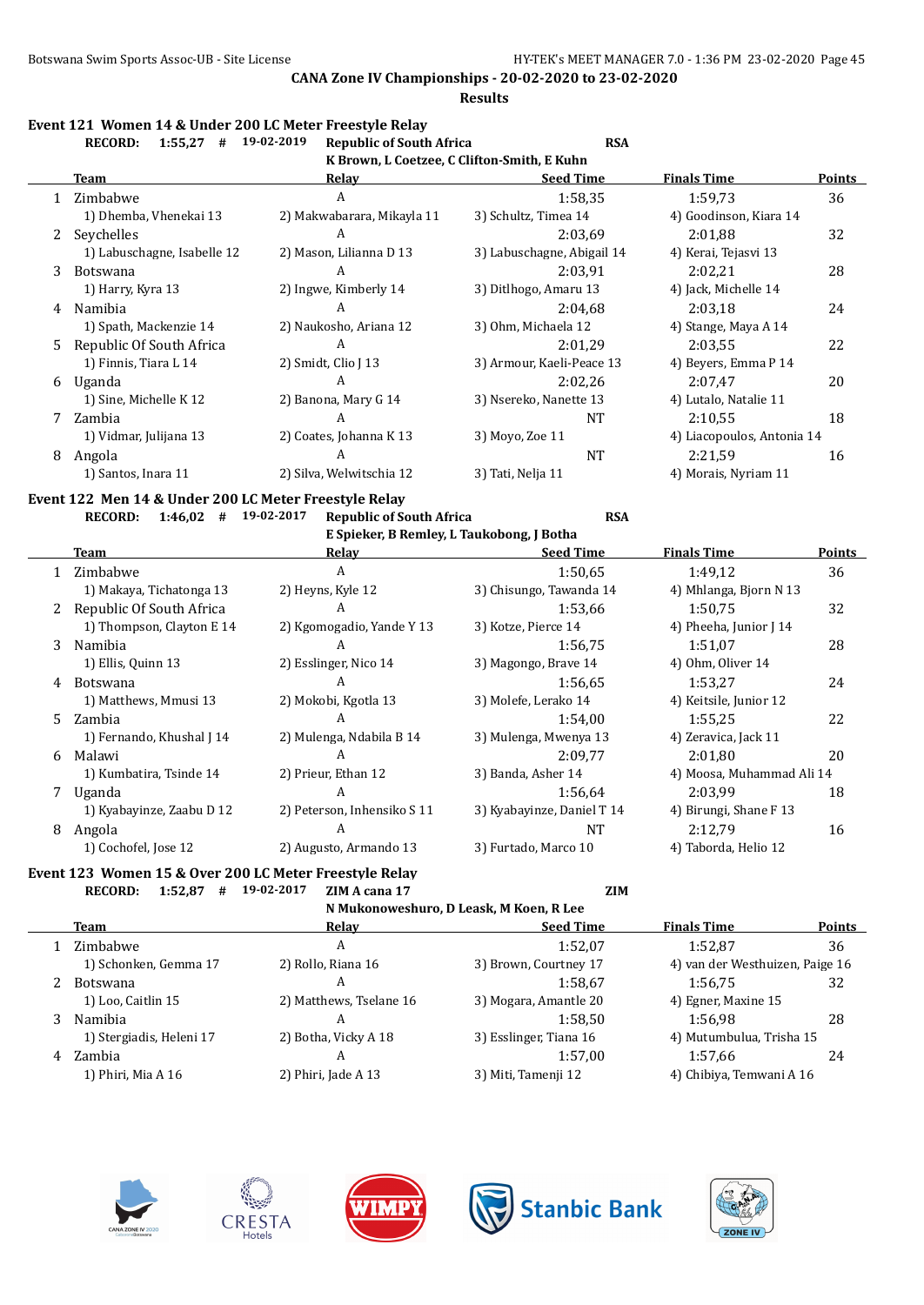# **(Event 123 Women 15 & Over 200 LC Meter Freestyle Relay)**

|   | Team                                                | Relay                                                  | <b>Seed Time</b>        | <b>Finals Time</b>            | <b>Points</b> |
|---|-----------------------------------------------------|--------------------------------------------------------|-------------------------|-------------------------------|---------------|
|   | Mauritius                                           | A                                                      | 1:52.81                 | 1:57.71                       | 22            |
|   | 1) Gebert, Ines 15                                  | 2) Ramgoolam, Jamie Prishika 14 3) Kok Shun, Alicia 15 |                         | 4) Ramdhun, Eunnice 12        |               |
| 6 | Republic Of South Africa                            | A                                                      | 1:59.05                 | 1:57.96                       | 20            |
|   | 1) Young, Alexia 16                                 | 2) Jose, Teagan N 16                                   | 3) Vahed, Layla T 16    | 4) Van Jaarsveld, Danica C 16 |               |
|   | Angola                                              |                                                        | NT                      | 2:01.20                       | 18            |
|   | 1) Santo, Rafaela Espirito 15                       | 2) Cahombo, Melvire 17                                 | 3) Fernandes, Nhara 13  | 4) Freitas, Maria Lopes 22    |               |
| 8 | Malawi                                              |                                                        | 2:02.15                 | 2:05.27                       | 16            |
|   | 1) Chang'anamuno, Tayamika 19 2) Chizonda, Tracy 14 |                                                        | 3) Makwenda, Jessica 14 | 4) Pinto, Ammara 22           |               |

#### **Event 124 Men 15 & Over 200 LC Meter Freestyle Relay RECORD: 1:37,82 # 23-04-2016 MAURITIUS MRI**

|    | RELURD:<br>$1.37,04 + 23.0 + 2010$ | MAUNITUS                  | MM                        |                               |        |
|----|------------------------------------|---------------------------|---------------------------|-------------------------------|--------|
|    | Team                               | Relay                     | <b>Seed Time</b>          | <b>Finals Time</b>            | Points |
|    | Zimbabwe                           | A                         | 1:39,89                   | 1:38,62                       | 36     |
|    | 1) Jones, Brett 17                 | 2) Tayali, Quintin T 18   | 3) Cyprianos, Denilson 17 | 4) McKonie, Joash 17          |        |
| 2  | Seychelles                         | A                         | 1:40,28                   | 1:39,36                       | 32     |
|    | 1) Fred, Tyler 17                  | 2) Payet, Bertrand 17     | 3) Bachmann, Mathieu 23   | 4) Vidot, Alain 15            |        |
| 3  | Zambia                             | A                         | 1:39,00                   | 1:39,70                       | 28     |
|    | 1) Moosa, Shaquille D 17           | 2) Goveia, Ralph W 23     | 3) Naidu, Kumaren M 22    | 4) Shamambo, Damien 16        |        |
| 4  | <b>Botswana</b>                    | A                         | 1:41,55                   | 1:40,49                       | 24     |
|    | 1) Bekker, Andile 16               | 2) Dzingai, Solomon 19    | 3) Rouse, Brandon 16      | 4) Freeman, James S 18        |        |
| 5. | Mozambique                         | A                         | 1:44,19                   | 1:41,20                       | 22     |
|    | 1) Lawrence, Matthew 16            | 2) Lobo, Caio 14          | 3) Xavier, Kelsey 17      | 4) Pale, Justino 16           |        |
| 6  | Republic Of South Africa           | A                         | 1:44,80                   | 1:41,43                       | 20     |
|    | 1) Verster, Dewie 16               | 2) Catillaz, Jeanre P 16  | 3) Santos, Fabio A 16     | 4) Landmann, Ramon 16         |        |
| 7  | Uganda                             | A                         | NT                        | 1:46.96                       | 18     |
|    | 1) Kaganda, Ben 16                 | 2) Ocheng, Daudi 16       | 3) Musoke, Raphael 16     | 4) Mukalazi, Tendo 17         |        |
| 8  | Angola                             | A                         | NT                        | 1:47,23                       | 16     |
|    | 1) Furtado, Yusseni 15             | 2) Silva, Lucas 18        | 3) Silva, Gilberto 16     | 4) Pires, Djamel 16           |        |
| 9  | Namibia                            | A                         | 1:46,50                   | 1:48,12                       | 14     |
|    | 1) Le Roux, Corné 17               | 2) Gertze, Matthew R 17   | 3) Wellmann, Arkell J 17  | 4) Burger, Mikah K 15         |        |
| 10 | Mauritius                          | A                         | 1:48.65                   | 1:52,29                       | 12     |
|    | 1) AH Yong, Victor 15              | 2) LI Hing Duen, Shawn 13 | 3) Ciceron, Adrien 16     | 4) Leung Hing Wah, Timothy 12 |        |

#### **Event 201 Women 25-44 800 LC Meter Freestyle**

| RECORD: 17:17.31 #                               | 20-02-2020 | <b>Bontsi Z Morewane</b> | <b>BOT20</b>     |                    |  |
|--------------------------------------------------|------------|--------------------------|------------------|--------------------|--|
| Name                                             |            | Age Team                 | <b>Seed Time</b> | <b>Finals Time</b> |  |
| 1 Morewane, Bontsi Z                             |            | 37 Masters Botswana      | NT               | 17:17.31           |  |
| Event 201 Women 45 & Over 800 LC Meter Freestyle |            |                          |                  |                    |  |
| RECORD: 12:22,85 #                               | 20-02-2020 | Alma Saat                | <b>BOT20</b>     |                    |  |
| <b>Name</b>                                      |            | Age Team                 | <b>Seed Time</b> | <b>Finals Time</b> |  |
| 1 Saat, Alma                                     |            | 46 Masters Botswana      | 12:24.21         | 12:22,85           |  |
| Weltin, Tonia N                                  |            | 49 Masters Zambia        | 13:19.59         | 13:36.54           |  |
| 3 Melrose, Sharon                                |            | 58 Masters Malawi        | 15:57.80         | 14:00.79           |  |
| Event 201 Men 25-44 800 LC Meter Freestyle       |            |                          |                  |                    |  |
| RECORD: 14:27,14 #                               | 20-02-2020 | <b>Omphile Moffat</b>    | <b>BOT20</b>     |                    |  |
| <b>Name</b>                                      |            | Age Team                 | <b>Seed Time</b> | <b>Finals Time</b> |  |
| Moffat, Omphile                                  | 27         | Masters Botswana         | 13:57.26         | 14:27.14           |  |









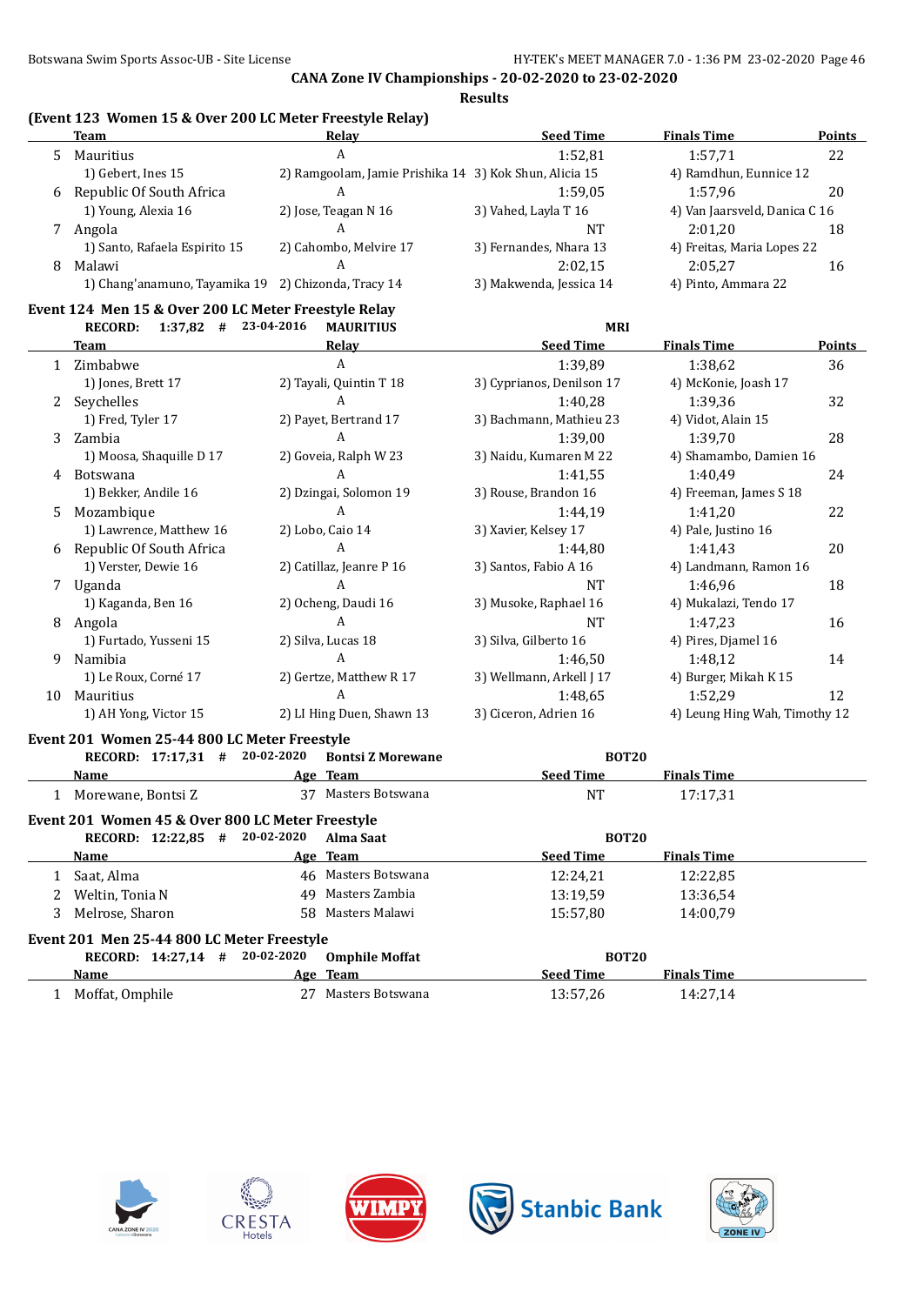|    | Event 201 Men 45 & Over 800 LC Meter Freestyle     |                      |                         |                  |                    |  |
|----|----------------------------------------------------|----------------------|-------------------------|------------------|--------------------|--|
|    | RECORD: 16:16,43 # 20-02-2020                      |                      | Lawrence Gachala        | <b>BOT20</b>     |                    |  |
|    | Name                                               |                      | Age Team                | <b>Seed Time</b> | <b>Finals Time</b> |  |
| 1  | Gachala, Lawrence                                  |                      | 49 Masters Botswana     | 14:57,28         | 16:16,43           |  |
| 2  | Saat, Urmas                                        |                      | 56 Masters Botswana     | 16:56,04         | 17:13,54           |  |
| 3  | Wallace, Ronald                                    |                      | 78 Masters South Africa | 19:50,28         | 19:13,53           |  |
|    | Event 203 Women 25-44 50 LC Meter Breaststroke     |                      |                         |                  |                    |  |
|    | <b>RECORD:</b>                                     | 49,66 # 20-02-2020   | <b>Sophie Peach</b>     | Zambia           |                    |  |
|    | <b>Name</b>                                        |                      | Age Team                | <b>Seed Time</b> | <b>Finals Time</b> |  |
|    | 1 Peach, Sophie                                    |                      | 32 Masters Zambia       | 46,06            | 49,66              |  |
|    | 2 Morewane, Bontsi Z                               |                      | 37 Masters Botswana     | 51,57            | 50,23              |  |
|    | Event 203 Women 45 & Over 50 LC Meter Breaststroke |                      |                         |                  |                    |  |
|    | <b>RECORD:</b>                                     | 46,91 # 20-02-2020   | Ana Araujo              | <b>MOZ20</b>     |                    |  |
|    | Name                                               |                      | Age Team                | <b>Seed Time</b> | <b>Finals Time</b> |  |
|    | 1 Araujo, Ana                                      |                      | 51 Masters Mozambique   | 46,69            | 46,91              |  |
| 2  | Weltin, Tonia N                                    |                      | 49 Masters Zambia       | 42,90            | 47,05              |  |
| 3  | Gerber, Brenda C                                   |                      | 52 Masters Botswana     | 49,86            | 49,05              |  |
| 4  | Melrose, Sharon                                    | 58                   | Masters Malawi          | 50,88            | 51,57              |  |
| 5  | Yiannakis, Cristina                                |                      | 49 Masters Malawi       | 55,99            | 51,91              |  |
| 6  | Kieslich, Tanya                                    |                      | 49 Masters Zambia       | <b>NT</b>        | 58,82              |  |
|    | Event 203 Men 25-44 50 LC Meter Breaststroke       |                      |                         |                  |                    |  |
|    | <b>RECORD:</b>                                     | $36,64$ # 20-02-2020 | <b>Fred Mwanza</b>      | Zambia           |                    |  |
|    | Name                                               |                      | Age Team                | <b>Seed Time</b> | <b>Finals Time</b> |  |
|    | 1 Mwanza, Fred                                     |                      | 31 Masters Zambia       | 34,60            | 36,64              |  |
| 2  | Baleseng, Boitumelo                                |                      | 39 Masters Botswana     | <b>NT</b>        | 39,57              |  |
| 3  | Watson, Trevor                                     |                      | 44 Masters Botswana     | 41,45            | 39,82              |  |
| 4  | Mekgwe, Bonno                                      |                      | 26 Masters Botswana     | 43,32            | 41,84              |  |
| 5. | Ochuizen, Aubrey                                   |                      | 28 Masters Botswana     | 43,84            | 52,67              |  |
|    | Event 203 Men 45 & Over 50 LC Meter Breaststroke   |                      |                         |                  |                    |  |
|    | <b>RECORD:</b>                                     | $40,06$ # 20-02-2020 | <b>Owen Caple</b>       | <b>BOT20</b>     |                    |  |
|    | <u>Name</u>                                        |                      | Age Team                | <b>Seed Time</b> | <b>Finals Time</b> |  |
| 1  | Caple, Owen                                        |                      | 49 Masters Botswana     | 41,44            | 40,06              |  |
| 2  | Gachala, Lawrence                                  |                      | 49 Masters Botswana     | 49,42            | 45,47              |  |
| 3  | Rukare, Donald                                     |                      | 51 Masters Uganda       | <b>NT</b>        | 46,83              |  |
| 4  | Ssebanakitta, Peter                                |                      | 63 Masters Uganda       | <b>NT</b>        | 47,29              |  |
|    | Event 205 Women 45 & Over 100 LC Meter Backstroke  |                      |                         |                  |                    |  |
|    | Name                                               |                      | Age Team                | <b>Seed Time</b> | <b>Finals Time</b> |  |
|    | 1 Weltin, Tonia N                                  |                      | 49 Masters Zambia       | 1:29,12          | 1:40,27            |  |
| 2  | Gerber, Brenda C                                   |                      | 52 Masters Botswana     | NT               | 1:58,36            |  |
|    | Event 205 Men 25-44 100 LC Meter Backstroke        |                      |                         |                  |                    |  |
|    | <b>RECORD:</b><br>$1:18,12$ #                      | 20-02-2020           | <b>Dentie J Louw</b>    | <b>NAM20</b>     |                    |  |
|    | <b>Name</b>                                        |                      | Age Team                | <b>Seed Time</b> | <b>Finals Time</b> |  |
|    | 1 Louw, Dentie J                                   |                      | 36 Masters Namibia      | 1:20,04          | 1:18,12            |  |
|    | 2 Keatshotse, Badiredi                             |                      | 32 Masters Botswana     | 1:29,70          | 1:31,59            |  |
|    |                                                    |                      |                         |                  |                    |  |









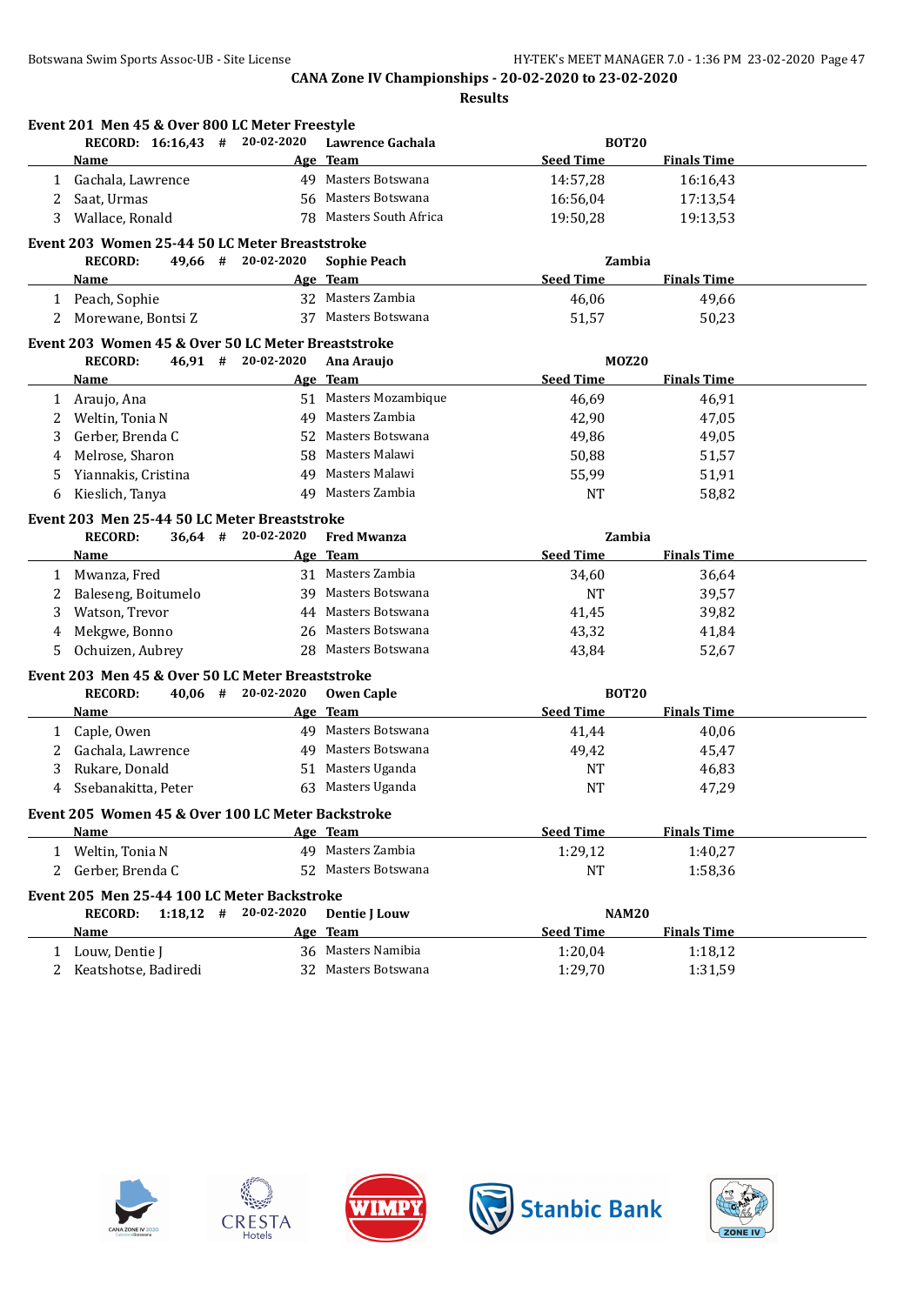|          | Event 205 Men 45 & Over 100 LC Meter Backstroke<br>RECORD: 1:49,72 # 20-02-2020 |                                  | <b>Molemi Matshediso</b>                    | <b>BOT20</b>     |                    |
|----------|---------------------------------------------------------------------------------|----------------------------------|---------------------------------------------|------------------|--------------------|
|          | Name                                                                            |                                  | Age Team                                    | <b>Seed Time</b> | <b>Finals Time</b> |
|          | 1 Matshediso, Molemi                                                            |                                  | 45 Masters Botswana                         | 1:54,36          | 1:49,72            |
|          | --- Wallace, Ronald                                                             |                                  | 78 Masters South Africa                     | 1:50,00          | DQ                 |
|          | Event 207 Women 25-44 200 LC Meter Breaststroke                                 |                                  |                                             |                  |                    |
|          | RECORD: 4:10,33 # 21-02-2020                                                    |                                  | <b>Bontsi Z Morewane</b>                    | <b>BOT20</b>     |                    |
|          | <b>Name</b>                                                                     |                                  | Age Team                                    | <b>Seed Time</b> | <b>Finals Time</b> |
|          | 1 Morewane, Bontsi Z                                                            |                                  | 37 Masters Botswana                         | 4:18,52          | 4:10,33            |
|          | Event 207 Women 45 & Over 200 LC Meter Breaststroke                             |                                  |                                             |                  |                    |
|          | Name                                                                            |                                  | Age Team                                    | <b>Seed Time</b> | <b>Finals Time</b> |
|          | 1 Weltin, Tonia N                                                               |                                  | 49 Masters Zambia                           | 3:29,22          | 3:35,40            |
| $\cdots$ | Araujo, Ana                                                                     |                                  | 51 Masters Mozambique                       | 4:02.56          | DQ                 |
|          |                                                                                 |                                  |                                             |                  |                    |
|          | Event 207 Men 25-44 200 LC Meter Breaststroke                                   |                                  |                                             |                  |                    |
|          | RECORD: 3:30,78 # 21-02-2020                                                    |                                  | <b>Boitumelo Baleseng</b>                   | <b>BOT20</b>     |                    |
|          | <b>Name</b>                                                                     |                                  | Age Team                                    | <b>Seed Time</b> | <b>Finals Time</b> |
|          | 1 Baleseng, Boitumelo                                                           |                                  | 39 Masters Botswana                         | <b>NT</b>        | 3:30,78            |
|          | 2 Moffat, Omphile                                                               |                                  | 27 Masters Botswana                         | NT               | 3:50,17            |
|          | 3 Mekgwe, Bonno                                                                 |                                  | 26 Masters Botswana                         | <b>NT</b>        | 4:03,38            |
|          | Event 207 Men 45 & Over 200 LC Meter Breaststroke                               |                                  |                                             |                  |                    |
|          | RECORD: 4:14,22 # 21-02-2020 Lawrence Gachala                                   |                                  |                                             | <b>BOT20</b>     |                    |
|          | Name Age Team                                                                   |                                  |                                             | <b>Seed Time</b> | <b>Finals Time</b> |
|          | 1 Gachala, Lawrence                                                             |                                  | 49 Masters Botswana                         | 4:00.50          | 4:14,22            |
|          | Event 209 Women 25-44 50 LC Meter Backstroke                                    |                                  |                                             |                  |                    |
|          | <b>RECORD:</b>                                                                  | 48,46 # 21-02-2020               | <b>Sophie Peach</b>                         | Zambia           |                    |
|          | Name                                                                            |                                  | Age Team                                    | <b>Seed Time</b> | <b>Finals Time</b> |
|          | 1 Peach, Sophie                                                                 |                                  | 32 Masters Zambia                           | 46,06            | 48,46              |
|          |                                                                                 |                                  |                                             |                  |                    |
|          | Event 209 Women 45 & Over 50 LC Meter Backstroke                                |                                  |                                             |                  |                    |
|          | Name                                                                            |                                  | Age Team                                    | <b>Seed Time</b> | <b>Finals Time</b> |
|          | 1 Weltin, Tonia N                                                               |                                  | 49 Masters Zambia                           | 40,76            | 44,43              |
|          | 2 Gerber, Brenda C                                                              |                                  | 52 Masters Botswana                         | 54,82            | 53,35              |
|          | Event 209 Men 25-44 50 LC Meter Backstroke                                      |                                  |                                             |                  |                    |
|          | <b>RECORD:</b>                                                                  | 34,63 # 21-02-2020 Dentie J Louw |                                             | <b>NAM20</b>     |                    |
|          | <b>Name</b>                                                                     |                                  | Age Team                                    | <b>Seed Time</b> | <b>Finals Time</b> |
|          | 1 Louw, Dentie J                                                                |                                  | 36 Masters Namibia                          | 35,12            | 34,63              |
|          | 2 Watson, Trevor                                                                |                                  | 44 Masters Botswana                         | 38,56            | 38,41              |
|          | Event 209 Men 45 & Over 50 LC Meter Backstroke                                  |                                  |                                             |                  |                    |
|          | <b>RECORD:</b><br>$33,54$ #                                                     | 21-02-2020                       | <b>Guy D Phiri</b>                          | Zambia           |                    |
|          | <u>Name</u>                                                                     |                                  | Age Team                                    | <b>Seed Time</b> | <b>Finals Time</b> |
|          | Phiri, Guy D                                                                    |                                  | 50 Masters Zambia                           | 33,04            | 33,54              |
|          |                                                                                 |                                  | Masters Botswana                            | 37,63            | 36,88              |
| 1        |                                                                                 |                                  |                                             |                  |                    |
| 2        | Caple, Owen                                                                     | 49                               |                                             |                  |                    |
| 3        | Edirisinghe, Sheyan                                                             | 46                               | Masters Botswana                            | 32,21            | 38,85              |
| 4<br>5.  | Matshediso, Molemi<br>Wallace, Ronald                                           | 45                               | Masters Botswana<br>78 Masters South Africa | 39,32<br>52,00   | 42,52<br>59,08     |









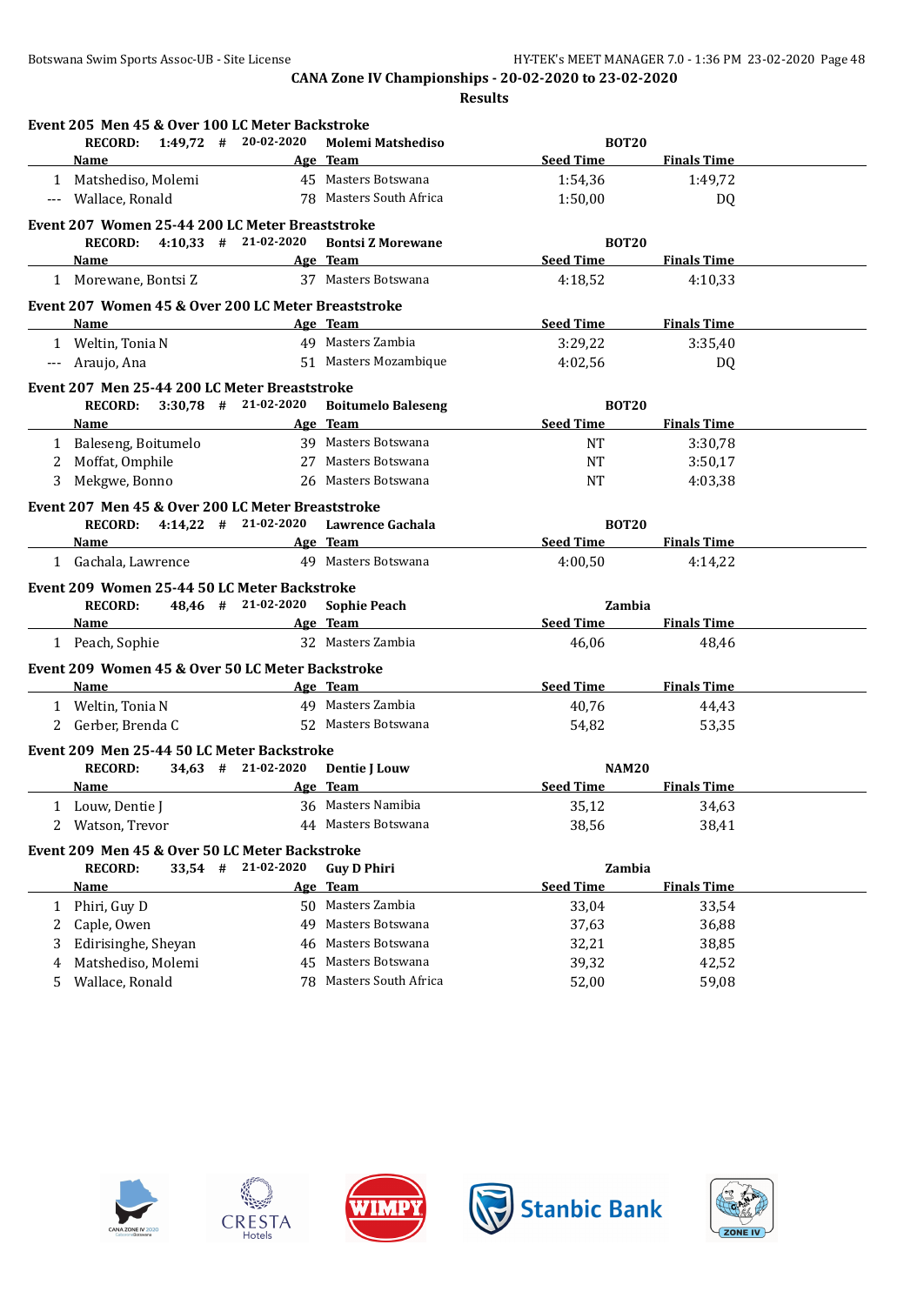|             |                      |  | Event 211 Women 45 & Over 200 LC Meter Freestyle                    |                                       |                  |                    |  |
|-------------|----------------------|--|---------------------------------------------------------------------|---------------------------------------|------------------|--------------------|--|
|             | <b>RECORD:</b>       |  | $2:47,15$ # 21-02-2020                                              | Alma Saat                             | <b>BOT20</b>     |                    |  |
|             | Name                 |  |                                                                     | Age Team                              | <b>Seed Time</b> | <b>Finals Time</b> |  |
|             | 1 Saat, Alma         |  |                                                                     | 46 Masters Botswana                   | 2:47,75          | 2:47,15            |  |
|             | 2 Weltin, Tonia N    |  |                                                                     | 49 Masters Zambia                     | 2:58,25          | 3:01,76            |  |
|             | 3 Araujo, Ana        |  |                                                                     | 51 Masters Mozambique                 | 3:29,79          | 3:10,74            |  |
|             |                      |  | Event 211 Men 25-44 200 LC Meter Freestyle                          |                                       |                  |                    |  |
|             |                      |  | RECORD: 2:33,56 # 21-02-2020                                        | Dentie J Louw                         | <b>NAM20</b>     |                    |  |
|             | Name                 |  |                                                                     | Age Team                              | <b>Seed Time</b> | <b>Finals Time</b> |  |
|             | 1 Louw, Dentie J     |  |                                                                     | 36 Masters Namibia                    | 2:33,58          | 2:33,56            |  |
| 2           | Watson, Trevor       |  |                                                                     | 44 Masters Botswana                   | 2:54,28          | 2:48,60            |  |
| 3           | Ngorosha, Tatenda    |  |                                                                     | 26 Masters Botswana                   | 2:44,60          | 2:53,16            |  |
| 4           | Moffat, Omphile      |  |                                                                     | 27 Masters Botswana                   | 3:03.49          | 3:12,95            |  |
|             |                      |  | Event 211 Men 45 & Over 200 LC Meter Freestyle                      |                                       |                  |                    |  |
|             | <b>RECORD:</b>       |  |                                                                     | 3:17,29 # 21-02-2020 Lawrence Gachala | <b>BOT20</b>     |                    |  |
|             | Name                 |  |                                                                     | Age Team                              | <b>Seed Time</b> | <b>Finals Time</b> |  |
|             | 1 Freeman, Peter     |  |                                                                     | 45 Masters Botswana                   | 2:44,83          | 2:37,42            |  |
|             | Gachala, Lawrence    |  |                                                                     | 49 Masters Botswana                   | 3:04,61          | 3:17,29            |  |
| ---         | Saat, Urmas          |  |                                                                     | 56 Masters Botswana                   | 4:01,30          | DQ                 |  |
|             |                      |  |                                                                     |                                       |                  |                    |  |
|             | <b>RECORD:</b>       |  | Event 213 Women 25-44 50 LC Meter Butterfly<br>$46,26$ # 21-02-2020 | <b>Bontsi Z Morewane</b>              | <b>BOT20</b>     |                    |  |
|             | Name                 |  |                                                                     | Age Team                              | <b>Seed Time</b> | <b>Finals Time</b> |  |
|             | 1 Morewane, Bontsi Z |  |                                                                     | 37 Masters Botswana                   | 44,98            | 46,26              |  |
|             | 2 Peach, Sophie      |  |                                                                     | 32 Masters Zambia                     | 40,57            | 50,15              |  |
|             |                      |  |                                                                     |                                       |                  |                    |  |
|             |                      |  | Event 213 Women 45 & Over 50 LC Meter Butterfly                     |                                       |                  |                    |  |
|             | <b>RECORD:</b>       |  | $40.13$ # 21-02-2020                                                | Ana Araujo                            | <b>MOZ20</b>     |                    |  |
|             | <b>Name</b>          |  |                                                                     | Age Team                              | <b>Seed Time</b> | <b>Finals Time</b> |  |
|             | 1 Araujo, Ana        |  |                                                                     | 51 Masters Mozambique                 | 41,24            | 40,13              |  |
| $2^{\circ}$ | Saat, Alma           |  |                                                                     | 46 Masters Botswana                   | 41,52            | 42,50              |  |
|             | Melrose, Sharon      |  |                                                                     | 58 Masters Malawi                     | 44,08            | 44,50              |  |
|             |                      |  | Event 213 Men 25-44 50 LC Meter Butterfly                           |                                       |                  |                    |  |
|             | <b>RECORD:</b>       |  | $30,74$ # 21-02-2020                                                | Joseph P Kabogoza                     | UGA20            |                    |  |
|             | Name                 |  |                                                                     | Age Team                              | <b>Seed Time</b> | <b>Finals Time</b> |  |
|             | 1 Ngorosha, Tatenda  |  |                                                                     | 26 Masters Botswana                   | 30,23            | 29,53              |  |
|             | 2 Kabogoza, Joseph P |  |                                                                     | 34 Masters Uganda                     | <b>NT</b>        | 30,74              |  |
|             | 3 Mwanza, Fred       |  |                                                                     | 31 Masters Zambia                     | 30,08            | 32,27              |  |
| 4           | Louw, Dentie J       |  |                                                                     | 36 Masters Namibia                    | 31,47            | 33,85              |  |
| 5           | Mokobi, Bokang       |  | 29                                                                  | Masters Botswana                      | 35,04            | 35,12              |  |
| 6           | Keatshotse, Badiredi |  | 32                                                                  | Masters Botswana                      | 34,01            | 35,25              |  |
| 7           | Mathiba, Madome      |  | 26                                                                  | Masters Botswana                      | 33,21            | 36,37              |  |
| 8           | Mekgwe, Bonno        |  | 26                                                                  | Masters Botswana                      | 41,87            | 41,63              |  |
| ---         | Baleseng, Boitumelo  |  | 39                                                                  | Masters Botswana                      | <b>NT</b>        | DQ                 |  |
|             |                      |  | Event 213 Men 45 & Over 50 LC Meter Butterfly                       |                                       |                  |                    |  |
|             | <b>RECORD:</b>       |  | 31,96 # 21-02-2020                                                  | <b>Guy D Phiri</b>                    | Zambia           |                    |  |
|             | <u>Name</u>          |  |                                                                     | Age Team                              | <b>Seed Time</b> | <b>Finals Time</b> |  |
| 1           | Phiri, Guy D         |  |                                                                     | 50 Masters Zambia                     | 31,31            | 31,96              |  |
| 2           | Caple, Owen          |  | 49                                                                  | Masters Botswana                      | NT               | 33,18              |  |
| 3           | Gachala, Lawrence    |  |                                                                     | 49 Masters Botswana                   | 42,77            | 41,46              |  |
|             |                      |  |                                                                     |                                       |                  |                    |  |









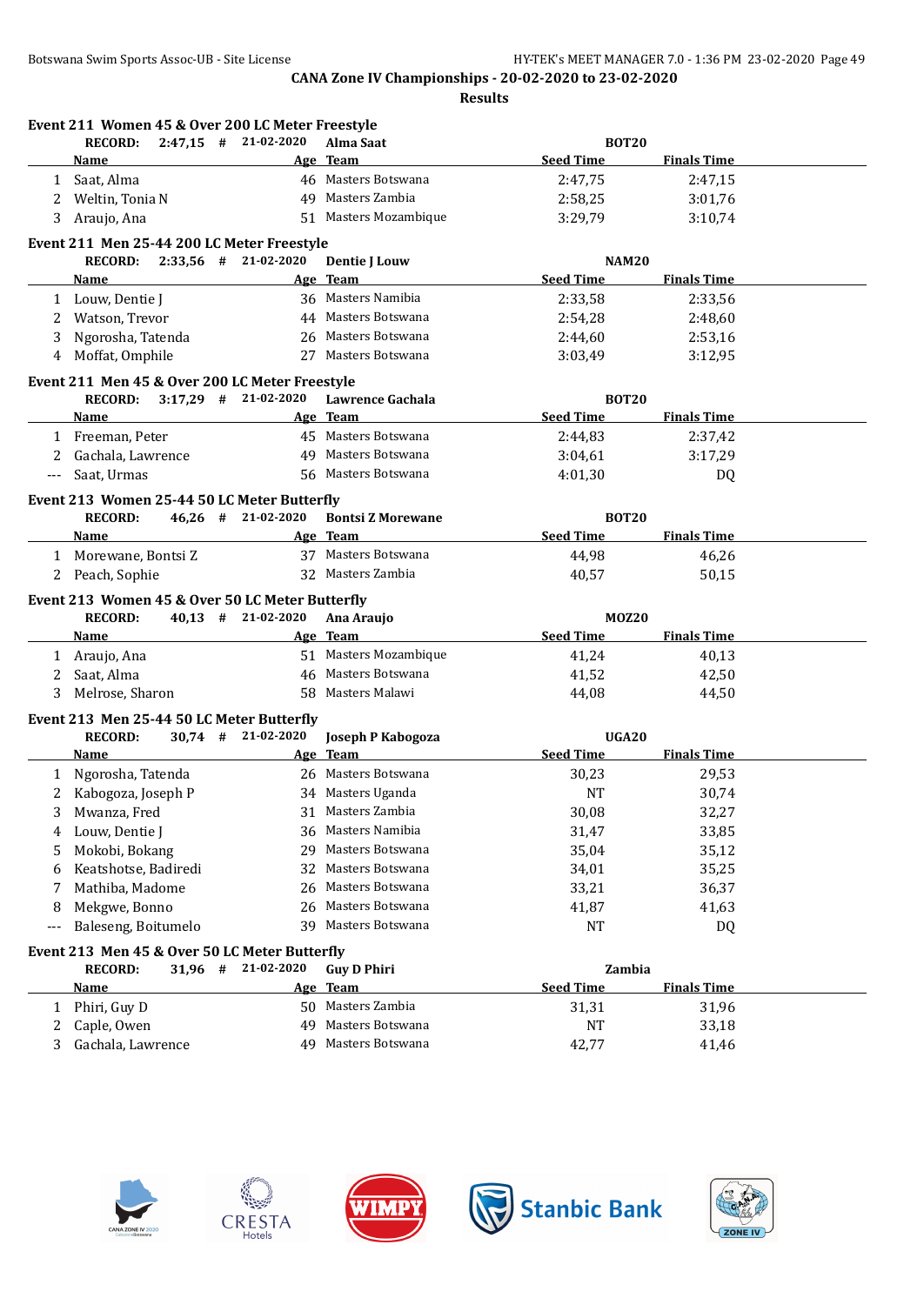|             |                        | RECORD: 6:02,02 # 22-02-2020                                                                                  | Alma Saat                                     | <b>BOT20</b>     |                    |  |
|-------------|------------------------|---------------------------------------------------------------------------------------------------------------|-----------------------------------------------|------------------|--------------------|--|
|             | Name                   | <u> 1980 - Johann Barbara, martxa alemaniar a</u>                                                             | Age Team                                      | <b>Seed Time</b> | <b>Finals Time</b> |  |
|             | 1 Saat, Alma           |                                                                                                               | 46 Masters Botswana                           | 5:58,63          | 6:02,02            |  |
|             | 2 Weltin, Tonia N      |                                                                                                               | 49 Masters Zambia                             | 6:26,61          | 6:29,81            |  |
| 3           | Melrose, Sharon        |                                                                                                               | 58 Masters Malawi                             | 7:48,09          | 6:51,27            |  |
| 4           | Araujo, Ana            |                                                                                                               | 51 Masters Mozambique                         | <b>NT</b>        | 6:53,90            |  |
|             |                        | Event 215 Men 25-44 400 LC Meter Freestyle                                                                    |                                               |                  |                    |  |
|             |                        | RECORD: 5:45,86 # 22-02-2020                                                                                  | <b>Dentie J Louw</b>                          | <b>NAM20</b>     |                    |  |
|             | <b>Name</b>            |                                                                                                               | Age Team                                      | <b>Seed Time</b> | <b>Finals Time</b> |  |
|             | 1 Louw, Dentie J       |                                                                                                               | 36 Masters Namibia                            | NT               | 5:45,86            |  |
|             | 2 Watson, Trevor       |                                                                                                               | 44 Masters Botswana                           | 6:25,90          | 6:26,71            |  |
|             | 3 Moffat, Omphile      |                                                                                                               | 27 Masters Botswana                           | 6:29,56          | 6:51,63            |  |
|             |                        |                                                                                                               |                                               |                  |                    |  |
|             |                        | Event 215 Men 45 & Over 400 LC Meter Freestyle                                                                |                                               |                  |                    |  |
|             |                        |                                                                                                               | RECORD: 7:26,59 # 22-02-2020 Lawrence Gachala | <b>BOT20</b>     |                    |  |
|             | <b>Name</b>            | the control of the control of the control of the control of                                                   | Age Team                                      | <b>Seed Time</b> | <b>Finals Time</b> |  |
|             | 1 Freeman, Peter       |                                                                                                               | 45 Masters Botswana                           | 6:20,59          | 6:02,16            |  |
| $2^{\circ}$ | Gachala, Lawrence      |                                                                                                               | 49 Masters Botswana                           | 6:53,64          | 7:26,59            |  |
| 3           | Saat, Urmas            |                                                                                                               | 56 Masters Botswana                           | 8:15,26          | 8:31,54            |  |
| 4           | Wallace, Ronald        |                                                                                                               | 78 Masters South Africa                       | 9:30,11          | 9:06.42            |  |
|             |                        | Event 217 Women 45 & Over 100 LC Meter Butterfly                                                              |                                               |                  |                    |  |
|             |                        | RECORD: 1:45.56 # 22-02-2020                                                                                  | <b>Sharon Melrose</b>                         | <b>MAW20</b>     |                    |  |
|             | Name                   | and the same of the same state of the same state of the same state of the same state of the same state of the |                                               | Seed Time        | <b>Finals Time</b> |  |
|             | 1 Melrose, Sharon      |                                                                                                               | 58 Masters Malawi                             | 2:04,77          | 1:45,56            |  |
|             |                        | Event 217 Men 25-44 100 LC Meter Butterfly                                                                    |                                               |                  |                    |  |
|             |                        | RECORD: 1:30,18 # 22-02-2020                                                                                  | <b>Badiredi Keatshotse</b>                    | <b>BOT20</b>     |                    |  |
|             | Name                   | <b>Example 2</b> Age Team                                                                                     |                                               | Seed Time        | <b>Finals Time</b> |  |
|             | 1 Ngorosha, Tatenda    |                                                                                                               | 26 Masters Botswana                           | 1:19,75          | 1:21,62            |  |
|             | 2 Keatshotse, Badiredi |                                                                                                               | 32 Masters Botswana                           | 1:35,93          | 1:30,18            |  |
|             |                        |                                                                                                               |                                               |                  |                    |  |
|             |                        | Event 217 Men 45 & Over 100 LC Meter Butterfly                                                                |                                               |                  |                    |  |
|             |                        |                                                                                                               | RECORD: 1:42,70 # 22-02-2020 Lawrence Gachala | <b>BOT20</b>     |                    |  |
|             | <b>Name</b>            |                                                                                                               | <b>Example 2018</b> Age Team                  | <b>Seed Time</b> | <b>Finals Time</b> |  |
|             | 1 Gachala, Lawrence    |                                                                                                               | 49 Masters Botswana                           | 1:41,00          | 1:42,70            |  |
|             |                        | Event 219 Women 45 & Over 200 LC Meter Backstroke                                                             |                                               |                  |                    |  |
|             | Name                   |                                                                                                               | Age Team                                      | <b>Seed Time</b> | <b>Finals Time</b> |  |
|             | Weltin, Tonia N        |                                                                                                               | 49 Masters Zambia                             | 3:14,10          | 3:31,30            |  |
|             | Saat, Alma             |                                                                                                               | 46 Masters Botswana                           | NT               | DQ                 |  |
|             |                        | Event 219 Men 45 & Over 200 LC Meter Backstroke                                                               |                                               |                  |                    |  |
|             | <b>RECORD:</b>         | $4:20.91$ # 22-02-2020                                                                                        | <b>Molemi Matshediso</b>                      | <b>BOT20</b>     |                    |  |
|             | Name                   |                                                                                                               | Age Team                                      | <b>Seed Time</b> | <b>Finals Time</b> |  |
|             | 1 Matshediso, Molemi   |                                                                                                               | 45 Masters Botswana                           | 4:00,34          | 4:20,91            |  |
|             |                        |                                                                                                               |                                               |                  |                    |  |
|             |                        | Event 221 Women 25-44 100 LC Meter Breaststroke                                                               |                                               |                  |                    |  |
|             |                        | RECORD: 2:01,99 # 22-02-2020                                                                                  | <b>Sophie Peach</b>                           | Zambia           |                    |  |
|             | Name                   |                                                                                                               | Age Team                                      | <b>Seed Time</b> | <b>Finals Time</b> |  |
|             | 1 Peach, Sophie        |                                                                                                               | 32 Masters Zambia                             | 1:41,52          | 2:01,99            |  |









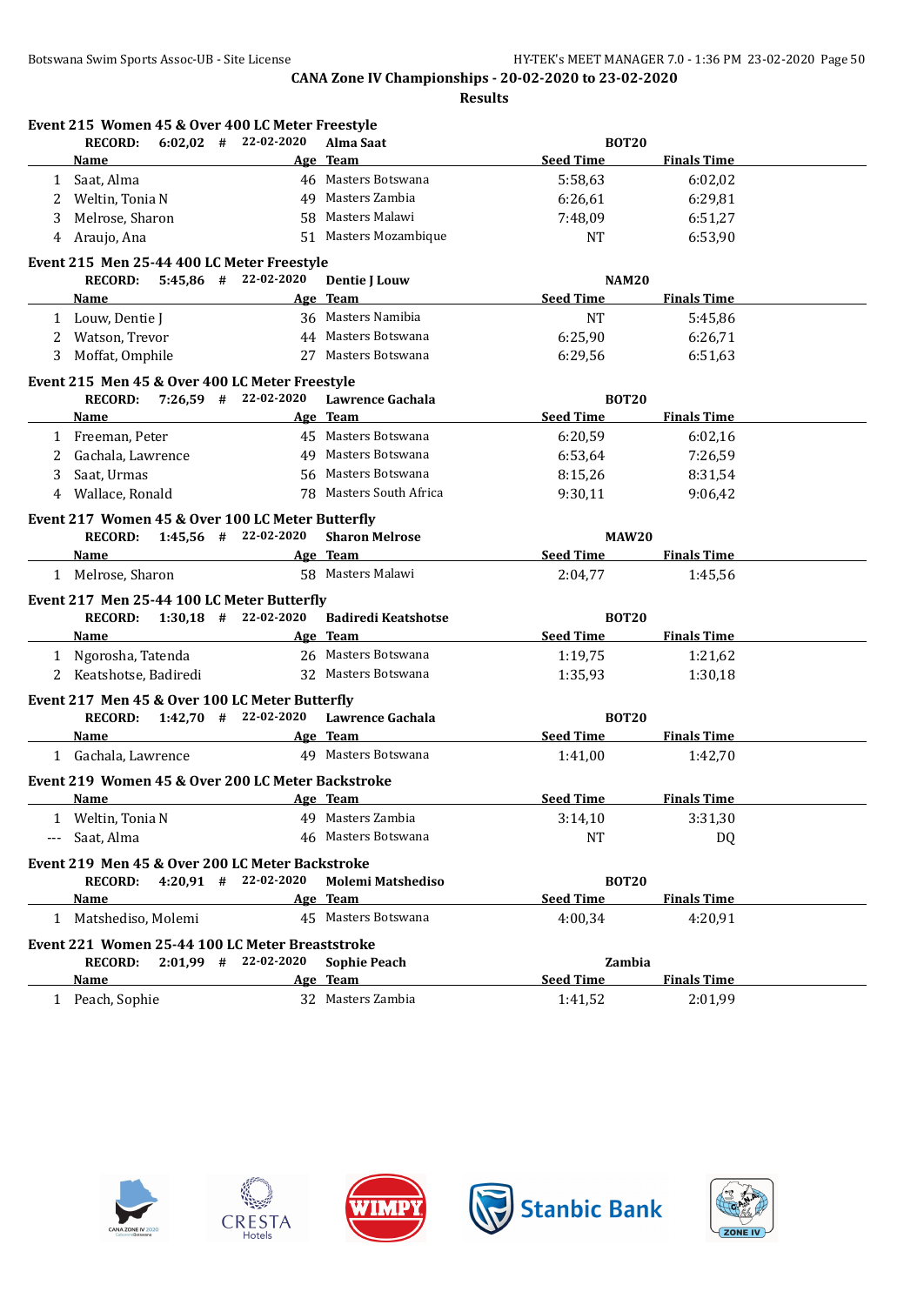|    | Event 221 Women 45 & Over 100 LC Meter Breaststroke<br><b>RECORD:</b> |  | $1:48.85$ # 22-02-2020       | Ana Araujo                      | <b>MOZ20</b>               |                    |  |
|----|-----------------------------------------------------------------------|--|------------------------------|---------------------------------|----------------------------|--------------------|--|
|    | Name                                                                  |  |                              | Age Team                        | <b>Seed Time</b>           | <b>Finals Time</b> |  |
| 1  | Weltin, Tonia N                                                       |  |                              | 49 Masters Zambia               | 1:37,89                    | 1:44,49            |  |
| 2  | Araujo, Ana                                                           |  |                              | 51 Masters Mozambique           | 1:52,41                    | 1:48,85            |  |
| 3  | Gerber, Brenda C                                                      |  |                              | 52 Masters Botswana             | 1:51,10                    | 1:52,38            |  |
|    | Event 221 Men 25-44 100 LC Meter Breaststroke                         |  |                              |                                 |                            |                    |  |
|    | <b>RECORD:</b>                                                        |  | $1:31,02$ # 22-02-2020       | <b>Boitumelo Baleseng</b>       | <b>BOT20</b>               |                    |  |
|    | Name                                                                  |  |                              | Age Team                        | <b>Seed Time</b>           | <b>Finals Time</b> |  |
|    | 1 Baleseng, Boitumelo                                                 |  |                              | 39 Masters Botswana             | <b>NT</b>                  | 1:31,02            |  |
| 2  | Mekgwe, Bonno                                                         |  |                              | 26 Masters Botswana             | 1:37,82                    | 1:42,60            |  |
| 3  | Ochuizen, Aubrey                                                      |  |                              | 28 Masters Botswana             | NT                         | 2:05,10            |  |
|    | Event 221 Men 45 & Over 100 LC Meter Breaststroke                     |  |                              |                                 |                            |                    |  |
|    |                                                                       |  | RECORD: 1:52,04 # 22-02-2020 | Lawrence Gachala                | <b>BOT20</b>               |                    |  |
|    | <u>Name</u>                                                           |  |                              | Age Team                        | <b>Seed Time</b>           | <b>Finals Time</b> |  |
|    | 1 Gachala, Lawrence                                                   |  |                              | 49 Masters Botswana             | 1:44,92                    | 1:52,04            |  |
| 2  | Ssebanakitta, Peter                                                   |  |                              | 63 Masters Uganda               | NT                         | 2:03,77            |  |
|    |                                                                       |  |                              |                                 |                            |                    |  |
|    | Event 223 Women 25-44 50 LC Meter Freestyle                           |  |                              |                                 |                            |                    |  |
|    | <b>RECORD:</b><br><b>Name</b>                                         |  | $39,60$ # 22-02-2020         | <b>Sophie Peach</b><br>Age Team | Zambia<br><b>Seed Time</b> | <b>Finals Time</b> |  |
|    | 1 Peach, Sophie                                                       |  |                              | 32 Masters Zambia               |                            |                    |  |
|    |                                                                       |  |                              | 37 Masters Botswana             | 36,25<br><b>NT</b>         | 39,60              |  |
|    | 2 Morewane, Bontsi Z                                                  |  |                              |                                 |                            | 43,05              |  |
|    | Event 223 Women 45 & Over 50 LC Meter Freestyle                       |  |                              |                                 |                            |                    |  |
|    | <b>RECORD:</b>                                                        |  | 34,23 # 22-02-2020           | Alma Saat                       | <b>BOT20</b>               |                    |  |
|    | Name                                                                  |  |                              | Age Team                        | <b>Seed Time</b>           | <b>Finals Time</b> |  |
| 1  | Saat, Alma                                                            |  |                              | 46 Masters Botswana             | 33,26                      | 34,23              |  |
| 2  | Araujo, Ana                                                           |  |                              | 51 Masters Mozambique           | 36,91                      | 36,90              |  |
| 3  | Weltin, Tonia N                                                       |  |                              | 49 Masters Zambia               | 35,12                      | 37,94              |  |
| 4  | Melrose, Sharon                                                       |  |                              | 58 Masters Malawi               | 40,18                      | 39,04              |  |
| 5. | Yiannakis, Cristina                                                   |  |                              | 49 Masters Malawi               | 44,73                      | 41,17              |  |
| 6  | Gerber, Brenda C                                                      |  |                              | 52 Masters Botswana             | 40,42                      | 42,63              |  |
| 7  | Kieslich, Tanya                                                       |  |                              | 49 Masters Zambia               | <b>NT</b>                  | 43,24              |  |
|    | Event 223 Men 25-44 50 LC Meter Freestyle                             |  |                              |                                 |                            |                    |  |
|    | <b>RECORD:</b>                                                        |  | 28,55 # 22-02-2020           | <b>Fred Mwanza</b>              | Zambia                     |                    |  |
|    | Name                                                                  |  |                              | Age Team                        | <b>Seed Time</b>           | <b>Finals Time</b> |  |
|    | Ngorosha, Tatenda                                                     |  |                              | 26 Masters Botswana             | 26,27                      | 26,20              |  |
|    | Mwanza, Fred                                                          |  |                              | 31 Masters Zambia               | 26,05                      | 28,55              |  |
| 3  | Louw, Dentie J                                                        |  | 36                           | Masters Namibia                 | 28,94                      | 29,33              |  |
| 4  | Watson, Trevor                                                        |  | 44                           | Masters Botswana                | 31,00                      | 31,34              |  |
| 5  | Mokobi, Bokang                                                        |  | 29                           | Masters Botswana                | 31,61                      | 32,45              |  |
| 6  | Mathiba, Madome                                                       |  | 26                           | Masters Botswana                | 31,84                      | 32,71              |  |
| 7  | Samati, Onkagetse                                                     |  | 32                           | Masters Botswana                | 34,31                      | 34,14              |  |
| 8  | Ochuizen, Aubrey                                                      |  | 28                           | Masters Botswana                | 39,80                      | 38,08              |  |
| 9  | Medupi, Tshepho O                                                     |  | 33                           | Masters Botswana                | 35,32                      | 38,21              |  |
|    | Event 223 Men 45 & Over 50 LC Meter Freestyle                         |  |                              |                                 |                            |                    |  |
|    |                                                                       |  | 28,22 # 22-02-2020           | <b>Owen Caple</b>               | <b>BOT20</b>               |                    |  |
|    | <b>RECORD:</b>                                                        |  |                              |                                 |                            |                    |  |
|    | <u>Name</u>                                                           |  |                              | Age Team                        | <b>Seed Time</b>           | <b>Finals Time</b> |  |









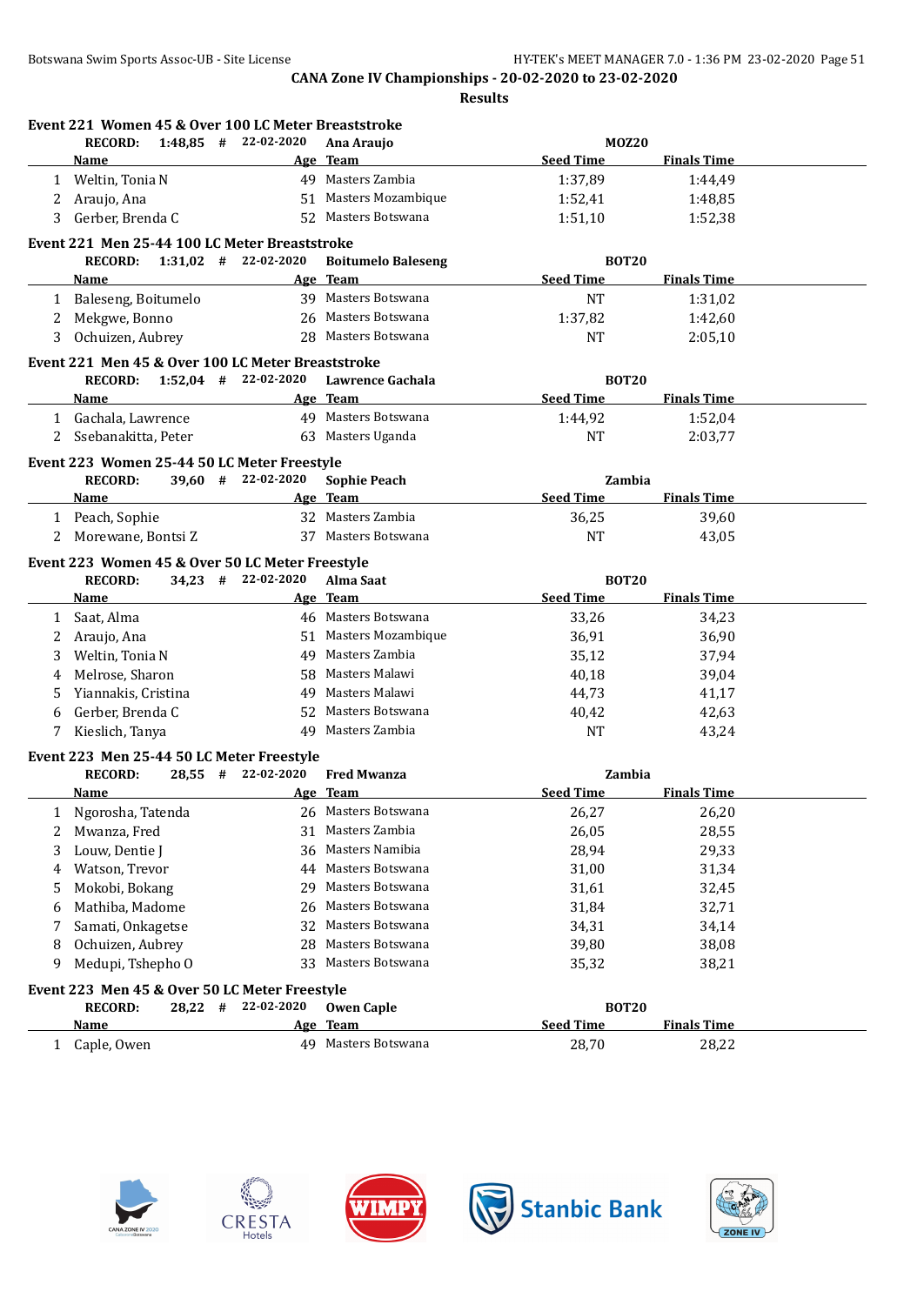|                   |                                                          |    | <b>Results</b>              |                  |                    |  |
|-------------------|----------------------------------------------------------|----|-----------------------------|------------------|--------------------|--|
|                   | (Event 223 Men 45 & Over 50 LC Meter Freestyle)          |    |                             |                  |                    |  |
|                   | Name                                                     |    | Age Team                    | <b>Seed Time</b> | <b>Finals Time</b> |  |
| 2                 | Phiri, Guy D                                             |    | 50 Masters Zambia           | 29,36            | 29,87              |  |
| 3                 | Freeman, Peter                                           |    | 45 Masters Botswana         | 30,98            | 30,64              |  |
|                   | Edirisinghe, Sheyan                                      |    | 46 Masters Botswana         | 30,08            | 31,38              |  |
| 5                 | Rukare, Donald                                           |    | 51 Masters Uganda           | NT               | 36,49              |  |
| 6                 | Ssebanakitta, Peter                                      | 63 | Masters Uganda              | <b>NT</b>        | 38,51              |  |
| 7                 | Wallace, Ronald                                          | 78 | Masters South Africa        | 49,00            | 45,82              |  |
| 8                 | Saat, Urmas                                              |    | 56 Masters Botswana         | NT               | 47,02              |  |
|                   | Event 225 Women 45 & Over 200 LC Meter Butterfly         |    |                             |                  |                    |  |
|                   | Name                                                     |    | Age Team                    | <b>Seed Time</b> | <b>Finals Time</b> |  |
|                   | 1 Melrose, Sharon                                        |    | 58 Masters Malawi           | 4:10,00          | 3:55,64            |  |
|                   | Event 225 Men 45 & Over 200 LC Meter Butterfly           |    |                             |                  |                    |  |
|                   | Name                                                     |    | Age Team                    | <b>Seed Time</b> | <b>Finals Time</b> |  |
|                   | 1 Gachala, Lawrence                                      |    | 49 Masters Botswana         | 3:56,28          | 3:57,30            |  |
|                   | Event 227 Women 25-44 100 LC Meter Freestyle             |    |                             |                  |                    |  |
|                   | Name                                                     |    | Age Team                    | <b>Seed Time</b> | <b>Finals Time</b> |  |
|                   | 1 Morewane, Bontsi Z                                     |    | 37 Masters Botswana         | 1:39,69          | 1:33,93            |  |
|                   | Event 227 Women 45 & Over 100 LC Meter Freestyle         |    |                             |                  |                    |  |
|                   | Name                                                     |    | Age Team                    | <b>Seed Time</b> | <b>Finals Time</b> |  |
|                   | 1 Saat, Alma                                             |    | 46 Masters Botswana         | 1:14,32          | 1:16,41            |  |
| 2                 | Weltin, Tonia N                                          |    | 49 Masters Zambia           | 1:17,22          | 1:21,90            |  |
| 3                 | Araujo, Ana                                              |    | 51 Masters Mozambique       | 1:30,24          | 1:26,06            |  |
| 4                 | Gerber, Brenda C                                         |    | 52 Masters Botswana         | 1:32,36          | 1:34,65            |  |
| 5.                | Yiannakis, Cristina                                      |    | 49 Masters Malawi           | <b>NT</b>        | 1:36,91            |  |
|                   | Event 227 Men 25-44 100 LC Meter Freestyle               |    |                             |                  |                    |  |
|                   | Name                                                     |    | Age Team                    | <b>Seed Time</b> | <b>Finals Time</b> |  |
| 1                 | Ngorosha, Tatenda                                        |    | 26 Masters Botswana         | 1:04,65          | 1:04,49            |  |
| 2                 | Louw, Dentie J                                           |    | 36 Masters Namibia          | 1:04,09          | 1:04,70            |  |
| 3                 | Watson, Trevor                                           |    | 44 Masters Botswana         | 1:14,63          | 1:12,71            |  |
| 4                 | Mokobi, Bokang                                           |    | 29 Masters Botswana         | 1:13,91          | 1:16,99            |  |
| 5.                | Samati, Onkagetse                                        |    | 32 Masters Botswana         | 1:31,26          | 1:33,07            |  |
|                   | Event 227 Men 45 & Over 100 LC Meter Freestyle           |    |                             |                  |                    |  |
|                   | Name                                                     |    | Age Team                    | <b>Seed Time</b> | <b>Finals Time</b> |  |
| 1                 | Caple, Owen                                              | 49 | Masters Botswana            | 1:08,69          | 1:04,70            |  |
| 2                 | Freeman, Peter                                           | 45 | Masters Botswana            | 1:10,05          | 1:08,05            |  |
| 3                 | Gachala, Lawrence                                        | 49 | Masters Botswana            | 1:16,23          | 1:21,92            |  |
| 4                 | Wallace, Ronald                                          | 78 | <b>Masters South Africa</b> | 1:48,30          | 1:51,72            |  |
| 5                 | Saat, Urmas                                              | 56 | Masters Botswana            | NT               | 1:52,39            |  |
| 6                 | Ssebanakitta, Peter                                      | 63 | Masters Uganda              | NT               | 1:53,62            |  |
| $\qquad \qquad -$ | Edirisinghe, Sheyan                                      |    | 46 Masters Botswana         | 1:11,58          | DQ                 |  |
|                   |                                                          |    |                             |                  |                    |  |
|                   | Event 229 Women 45 & Over 200 LC Meter IM<br><b>Name</b> |    | Age Team                    | <b>Seed Time</b> | <b>Finals Time</b> |  |
|                   |                                                          |    | 49 Masters Zambia           |                  |                    |  |
|                   | 1 Weltin, Tonia N                                        |    |                             | 3:12,18          | 3:27,88            |  |
| 2                 | Melrose, Sharon                                          |    | 58 Masters Malawi           | NT               | 3:38,99            |  |